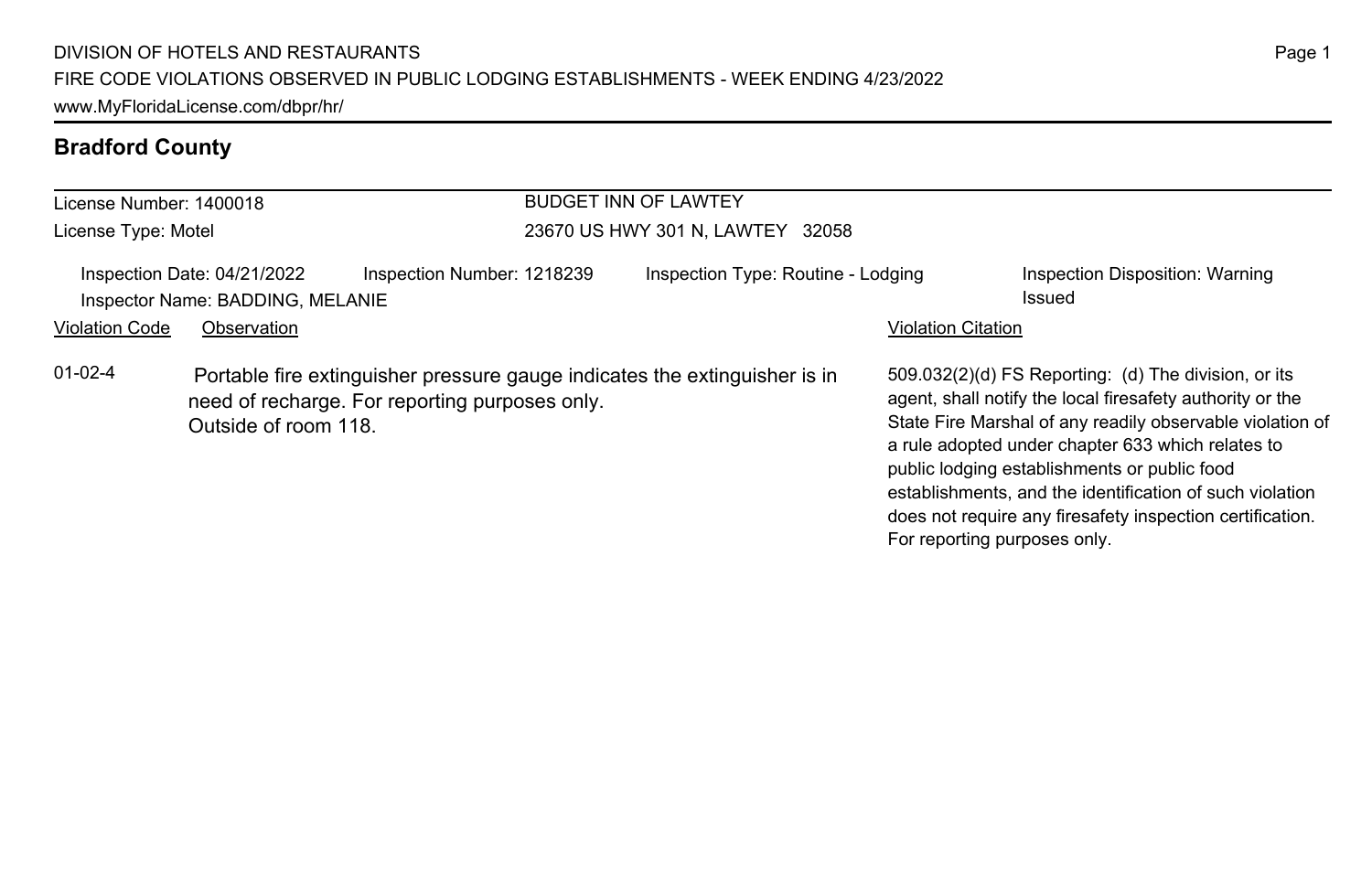#### **Brevard County**

#### License Number: 1505666 License Type: Hotel RESIDENCE INN CAPE CANAVERAL 8959 ASTRONAUT BLVD, CAPE CANAVERAL 32920 Inspection Date: 04/19/2022 Inspection Number: 1161808 Inspection Type: Routine - Lodging Inspection Disposition: Inspection Inspector Name: HICKS, GEORGE RANDY Completed - No Further Action Violation Code Observation **Violation Code** Observation **Violation** Violation Citation Citation Citation Citation 61C-1.004(10) FAC and 509.032(2)(d) FS Reporting: 61C-1.004(10) The insurance inspector's boiler report is required annually for power boilers and high pressure/high temperature boilers and biannually for low pressure steam or vapor heating boilers. 509.032(2)(d) The division, or its agent, shall notify the local firesafety authority or the State Fire Marshal of any readily observable violation of a rule adopted under chapter 633 which relates to public lodging establishments or public food establishments, and the identification of such violation does not require any firesafety inspection certification. For reporting purposes only. 08-01-4 Boiler certificate or insurance inspector's boiler report expired. For reporting purposes only.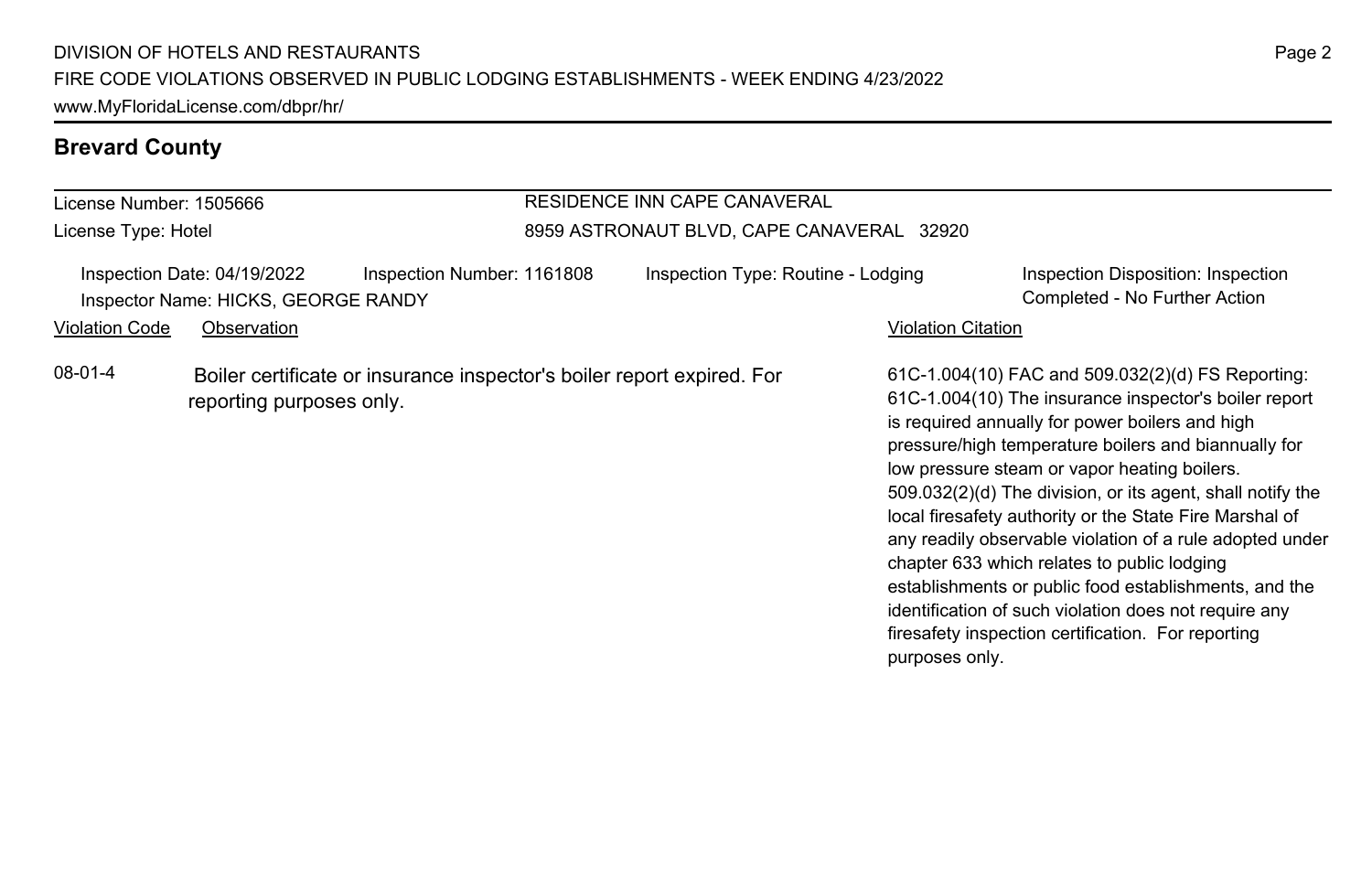# **Brevard County**

| SURFCASTER MOTEL<br>License Number: 1500803 |                                                              |                                                |  |                                                                            |                              |                                                                                                                                                                                                                                                                                                                                                                                                              |
|---------------------------------------------|--------------------------------------------------------------|------------------------------------------------|--|----------------------------------------------------------------------------|------------------------------|--------------------------------------------------------------------------------------------------------------------------------------------------------------------------------------------------------------------------------------------------------------------------------------------------------------------------------------------------------------------------------------------------------------|
| License Type: Motel                         |                                                              |                                                |  | 5935 S HWY A1A, MELBOURNE BEACH 32951                                      |                              |                                                                                                                                                                                                                                                                                                                                                                                                              |
|                                             | Inspection Date: 04/20/2022<br>Inspector Name: MITTEN, JAMES | Inspection Number: 1221681                     |  | Inspection Type: Routine - Lodging                                         |                              | Inspection Disposition: Inspection<br>Completed - No Further Action                                                                                                                                                                                                                                                                                                                                          |
| <b>Violation Code</b>                       | Observation                                                  |                                                |  |                                                                            | <b>Violation Citation</b>    |                                                                                                                                                                                                                                                                                                                                                                                                              |
| $01 - 02 - 4$                               | In laundry room                                              | need of recharge. For reporting purposes only. |  | Portable fire extinguisher pressure gauge indicates the extinguisher is in | For reporting purposes only. | 509.032(2)(d) FS Reporting: (d) The division, or its<br>agent, shall notify the local firesafety authority or the<br>State Fire Marshal of any readily observable violation of<br>a rule adopted under chapter 633 which relates to<br>public lodging establishments or public food<br>establishments, and the identification of such violation<br>does not require any firesafety inspection certification. |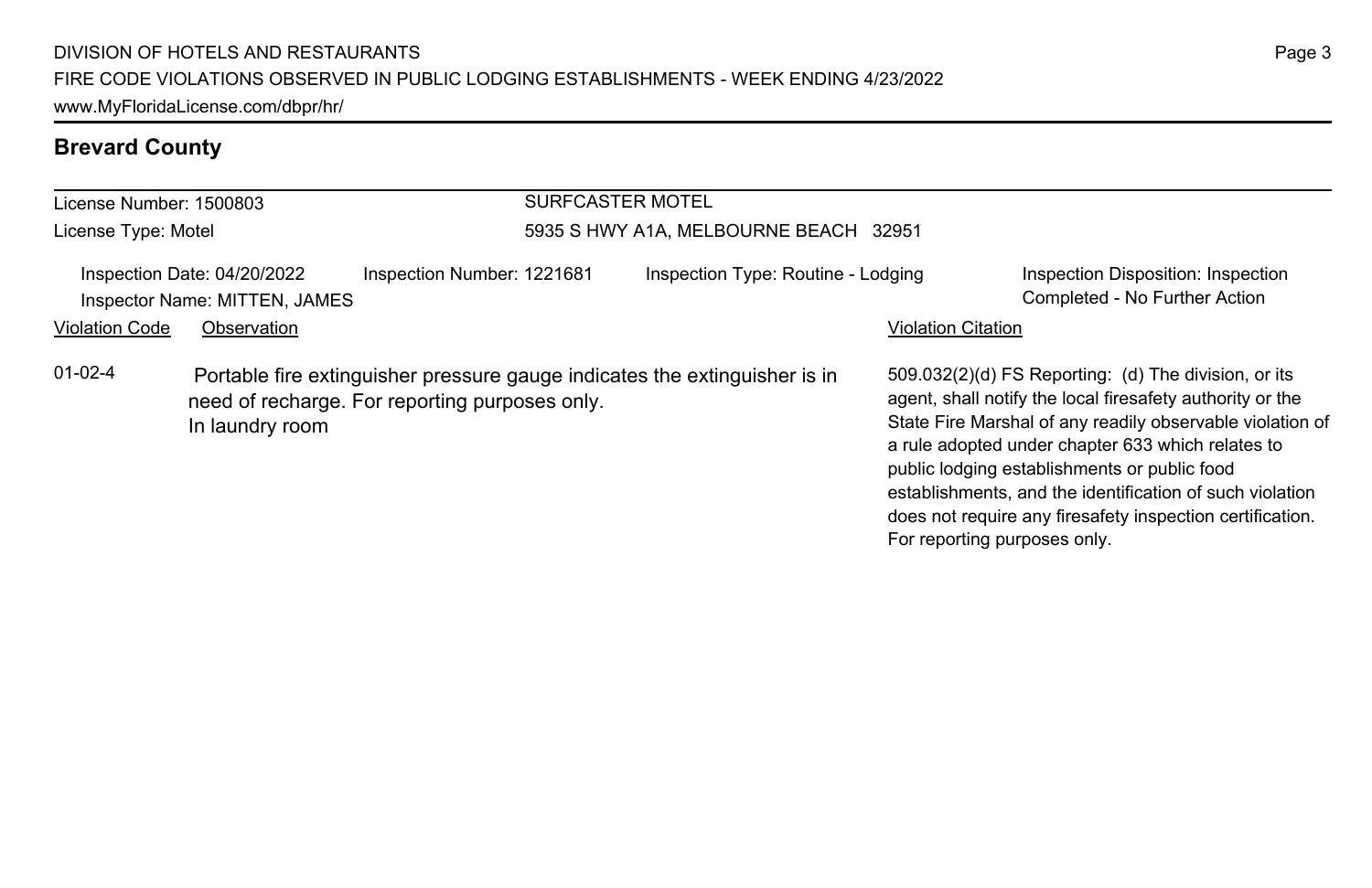# **Brevard County**

| License Number: 1505768 |                                                                 |                                                                                                              | <b>BAXLEY MANOR LLC</b> |                                                                            |                              |                                                                                                                                                                                                                                                                                                                                                                                                              |
|-------------------------|-----------------------------------------------------------------|--------------------------------------------------------------------------------------------------------------|-------------------------|----------------------------------------------------------------------------|------------------------------|--------------------------------------------------------------------------------------------------------------------------------------------------------------------------------------------------------------------------------------------------------------------------------------------------------------------------------------------------------------------------------------------------------------|
| License Type: Apartment |                                                                 |                                                                                                              |                         | 630 KUREK COURT, MERRITT ISLAND 32953                                      |                              |                                                                                                                                                                                                                                                                                                                                                                                                              |
|                         | Inspection Date: 04/19/2022<br>Inspector Name: FICHTER, GARRICK | Inspection Number: 1528575                                                                                   |                         | Inspection Type: Routine - Lodging                                         |                              | Inspection Disposition: Warning<br>Issued                                                                                                                                                                                                                                                                                                                                                                    |
| <b>Violation Code</b>   | Observation                                                     |                                                                                                              |                         |                                                                            | <b>Violation Citation</b>    |                                                                                                                                                                                                                                                                                                                                                                                                              |
| $01 - 02 - 4$           |                                                                 | need of recharge. For reporting purposes only.<br>Multiple fire extinguishers in red zone throughout complex |                         | Portable fire extinguisher pressure gauge indicates the extinguisher is in | For reporting purposes only. | 509.032(2)(d) FS Reporting: (d) The division, or its<br>agent, shall notify the local firesafety authority or the<br>State Fire Marshal of any readily observable violation of<br>a rule adopted under chapter 633 which relates to<br>public lodging establishments or public food<br>establishments, and the identification of such violation<br>does not require any firesafety inspection certification. |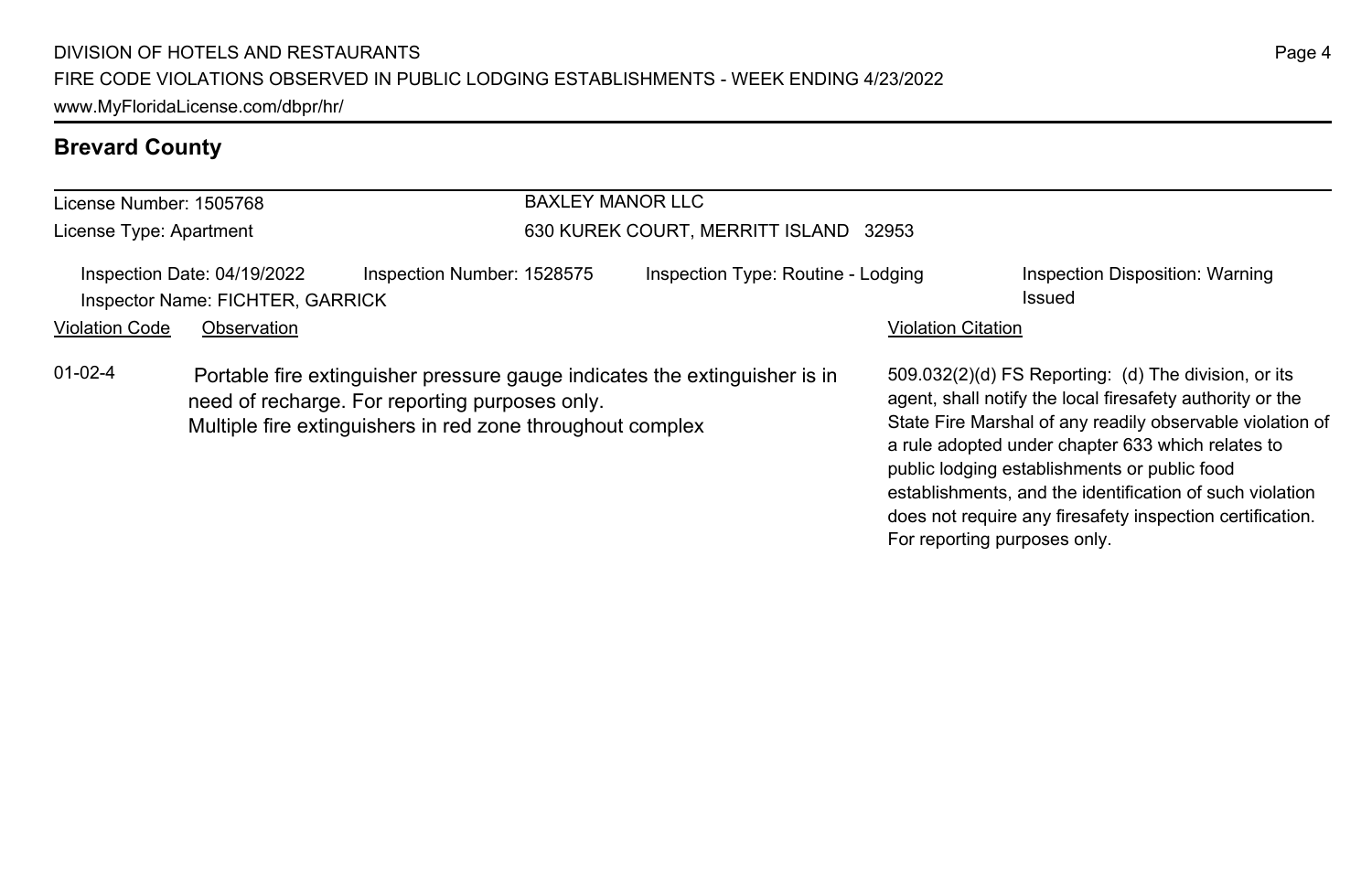| License Number: 1603261 |                                                                |                                                                                                                                                                   | 2231 ADAMS STREET LLC              |                              |                                                                                                                                                                                                                                                                                                                                                                                                              |
|-------------------------|----------------------------------------------------------------|-------------------------------------------------------------------------------------------------------------------------------------------------------------------|------------------------------------|------------------------------|--------------------------------------------------------------------------------------------------------------------------------------------------------------------------------------------------------------------------------------------------------------------------------------------------------------------------------------------------------------------------------------------------------------|
| License Type: Apartment |                                                                |                                                                                                                                                                   | 2231 ADAMS ST. HOLLYWOOD 33020     |                              |                                                                                                                                                                                                                                                                                                                                                                                                              |
|                         | Inspection Date: 04/18/2022<br>Inspector Name: CHRISTGEN, THOM | Inspection Number: 1528324                                                                                                                                        | Inspection Type: Routine - Lodging |                              | Inspection Disposition: Inspection<br>Completed - No Further Action                                                                                                                                                                                                                                                                                                                                          |
| <b>Violation Code</b>   | Observation                                                    |                                                                                                                                                                   |                                    | <b>Violation Citation</b>    |                                                                                                                                                                                                                                                                                                                                                                                                              |
| $01 - 01 - 4$           |                                                                | Portable fire extinguisher pressure gauge indicates the extinguisher is<br>overcharged. For reporting purposes only.<br>Observed to the left of the door to 2235. |                                    | For reporting purposes only. | 509.032(2)(d) FS Reporting: (d) The division, or its<br>agent, shall notify the local firesafety authority or the<br>State Fire Marshal of any readily observable violation of<br>a rule adopted under chapter 633 which relates to<br>public lodging establishments or public food<br>establishments, and the identification of such violation<br>does not require any firesafety inspection certification. |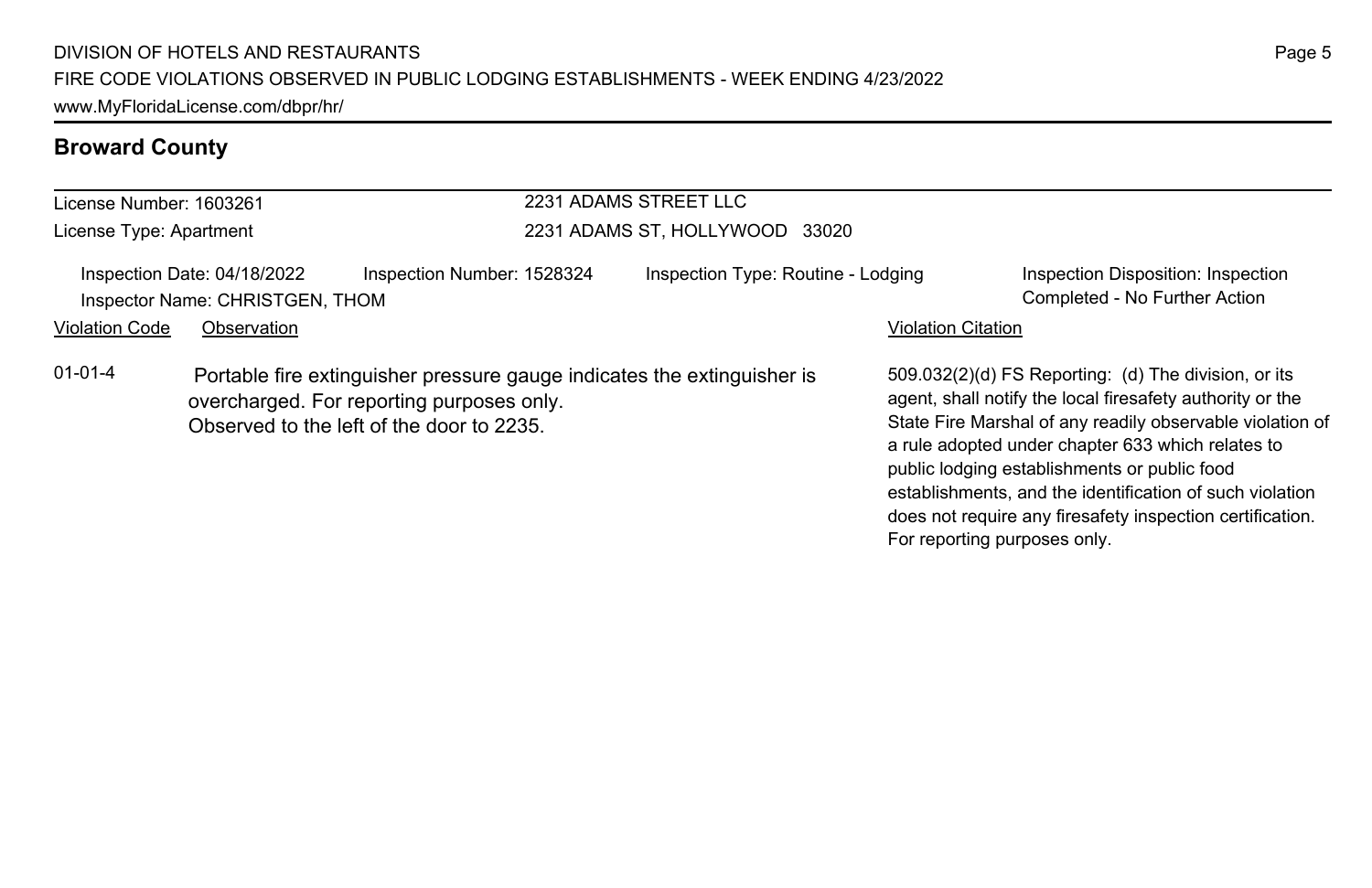### License Number: 1621556

License Type: Apartment

### 10X LIVING AT LAS OLAS WALK - SOUTH TOWER 200 S FEDERAL HWY, FORT LAUDERDALE 33301

| Inspection Date: 04/18/2022   | Inspection Number: 1534987 | Inspection Type: Lodging-Licensing | Inspec |
|-------------------------------|----------------------------|------------------------------------|--------|
| Inspector Name: BRANN, JUSTIN |                            | Inspection                         | Issued |

reporting purposes only.

04-01-4 Trouble/alarm light illuminated on the fire alarm control panel. For

Inspection Report will be emailed to Fire Marshall for review.

Inspection Disposition: Warning

#### Violation Code Observation **Violation Code** Observation **Violation** Violation Citation Citation Citation Citation

509.032(2)(d) FS Reporting: The division, or its agent, shall notify the local firesafety authority or the State Fire Marshal of any readily observable violation of a rule adopted under chapter 633 which relates to public lodging establishments or public food establishments, and the identification of such violation does not require any firesafety inspection certification. For reporting purposes only.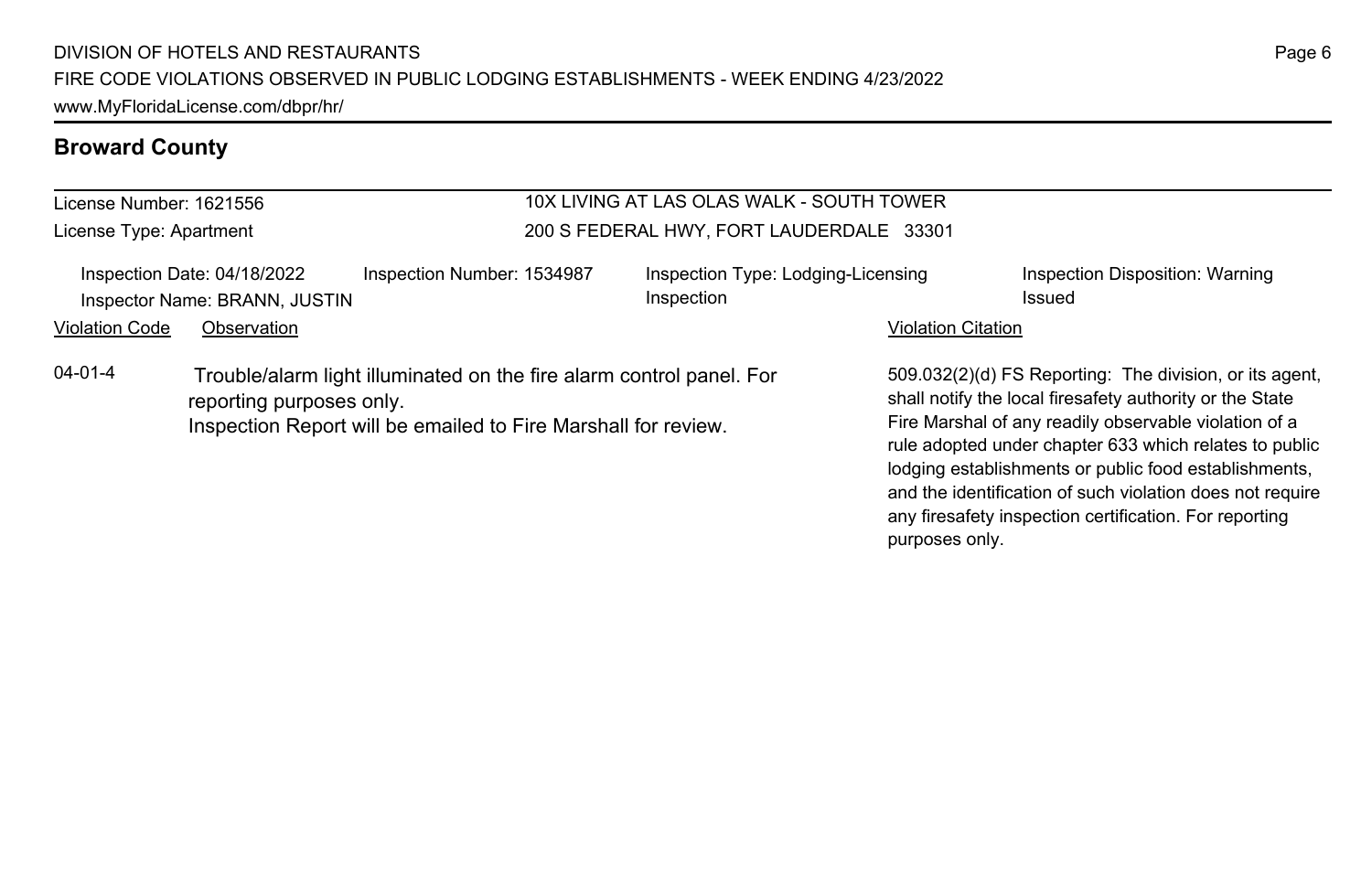License Number: 1621587 License Type: Apartment

#### 10X LIVING AT LAS OLAS WALK 106 S FEDERAL HWY, FORT LAUDERDALE 33301

Inspection Date: 04/19/2022 Inspection Number: 1534995 Inspection Type: Lodging-Licensing Inspector Name: BRANN, JUSTIN Completed - No Further Action

Inspection

Inspection Disposition: Inspection

#### Violation Code Observation **Violation Code** Observation **Violation** Violation Citation Citation Citation Citation

04-01-4 Trouble/alarm light illuminated on the fire alarm control panel. For reporting purposes only. Inspection report will be emailed to Fire Marshall for review.

509.032(2)(d) FS Reporting: The division, or its agent, shall notify the local firesafety authority or the State Fire Marshal of any readily observable violation of a rule adopted under chapter 633 which relates to public lodging establishments or public food establishments, and the identification of such violation does not require any firesafety inspection certification. For reporting purposes only.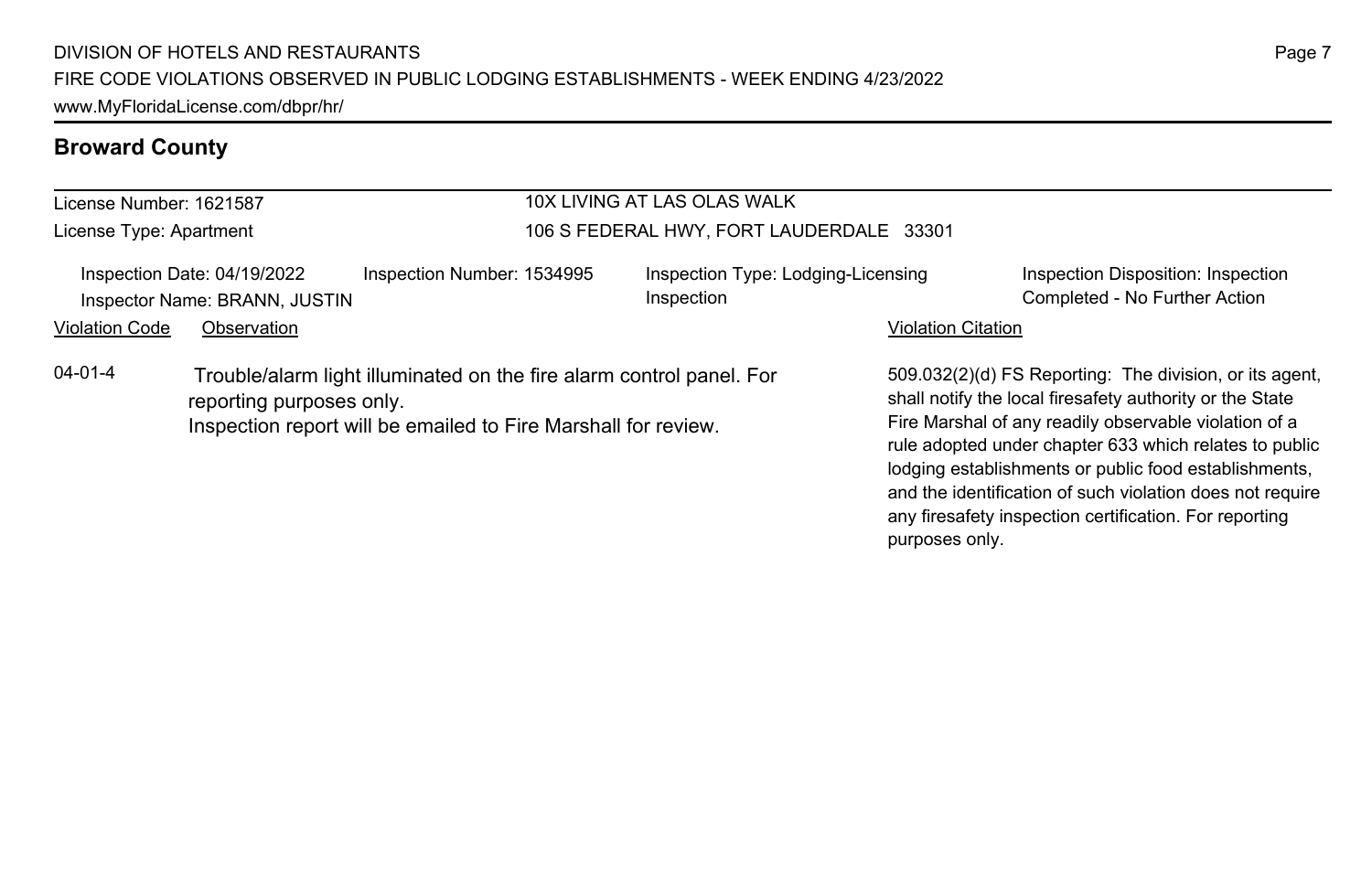License Number: 1604688 License Type: Hotel

### THE WESTIN BEACH RESORT FORT LAUDERDALE 303 N FORT LAUDERDALE BEACH BLVD, FORT LAUDERDALE 33304

|                       | Inspection Date: 04/18/2022<br>Inspector Name: BRANN, JUSTIN | Inspection Number: 1161991                                                                                                                       | Inspection Type: Routine - Lodging |                           | Inspection Disposition: Inspection<br>Completed - No Further Action                                                                                                                                                                                                                                                                                          |
|-----------------------|--------------------------------------------------------------|--------------------------------------------------------------------------------------------------------------------------------------------------|------------------------------------|---------------------------|--------------------------------------------------------------------------------------------------------------------------------------------------------------------------------------------------------------------------------------------------------------------------------------------------------------------------------------------------------------|
| <b>Violation Code</b> | Observation                                                  |                                                                                                                                                  |                                    | <b>Violation Citation</b> |                                                                                                                                                                                                                                                                                                                                                              |
| $04 - 01 - 4$         | reporting purposes only.<br>Violation**                      | Trouble/alarm light illuminated on the fire alarm control panel. For<br>Inspection report will be emailed to Fire Marshall for review. ** Repeat |                                    |                           | 509.032(2)(d) FS Reporting: The division, or its agent,<br>shall notify the local firesafety authority or the State<br>Fire Marshal of any readily observable violation of a<br>rule adopted under chapter 633 which relates to public<br>lodging establishments or public food establishments,<br>and the identification of such violation does not require |

any firesafety inspection certification. For reporting

purposes only.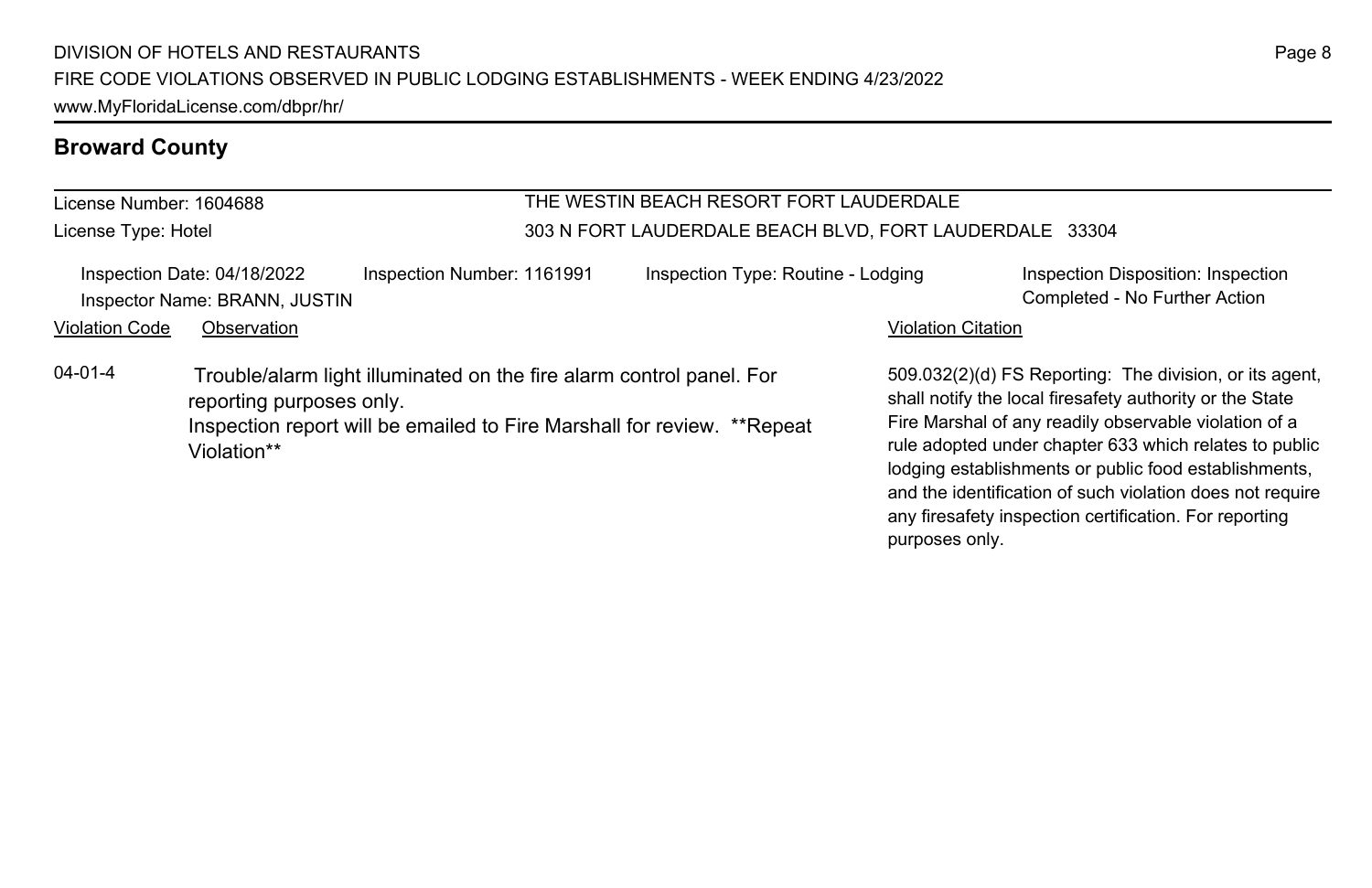License Number: 1609861 License Type: Hotel

### THE WESTIN BEACH RESORT FORT LAUDERDALE 321 N FORT LAUDERDALE BEACH BLVD, FORT LAUDERDALE 33304

|                       | Inspection Date: 04/18/2022<br>Inspector Name: BRANN, JUSTIN | Inspection Number: 1161987                                                                                                                      | Inspection Type: Routine - Lodging |                           | Inspection Disposition: Inspection<br>Completed - No Further Action                                                                                                                                                                                                                                                                                          |
|-----------------------|--------------------------------------------------------------|-------------------------------------------------------------------------------------------------------------------------------------------------|------------------------------------|---------------------------|--------------------------------------------------------------------------------------------------------------------------------------------------------------------------------------------------------------------------------------------------------------------------------------------------------------------------------------------------------------|
| <b>Violation Code</b> | Observation                                                  |                                                                                                                                                 |                                    | <b>Violation Citation</b> |                                                                                                                                                                                                                                                                                                                                                              |
| $04 - 01 - 4$         | reporting purposes only.<br>Violation**                      | Trouble/alarm light illuminated on the fire alarm control panel. For<br>Inspection report will be emailed to Fire Marshall for review. **Repeat |                                    |                           | 509.032(2)(d) FS Reporting: The division, or its agent.<br>shall notify the local firesafety authority or the State<br>Fire Marshal of any readily observable violation of a<br>rule adopted under chapter 633 which relates to public<br>lodging establishments or public food establishments,<br>and the identification of such violation does not require |

any firesafety inspection certification. For reporting

purposes only.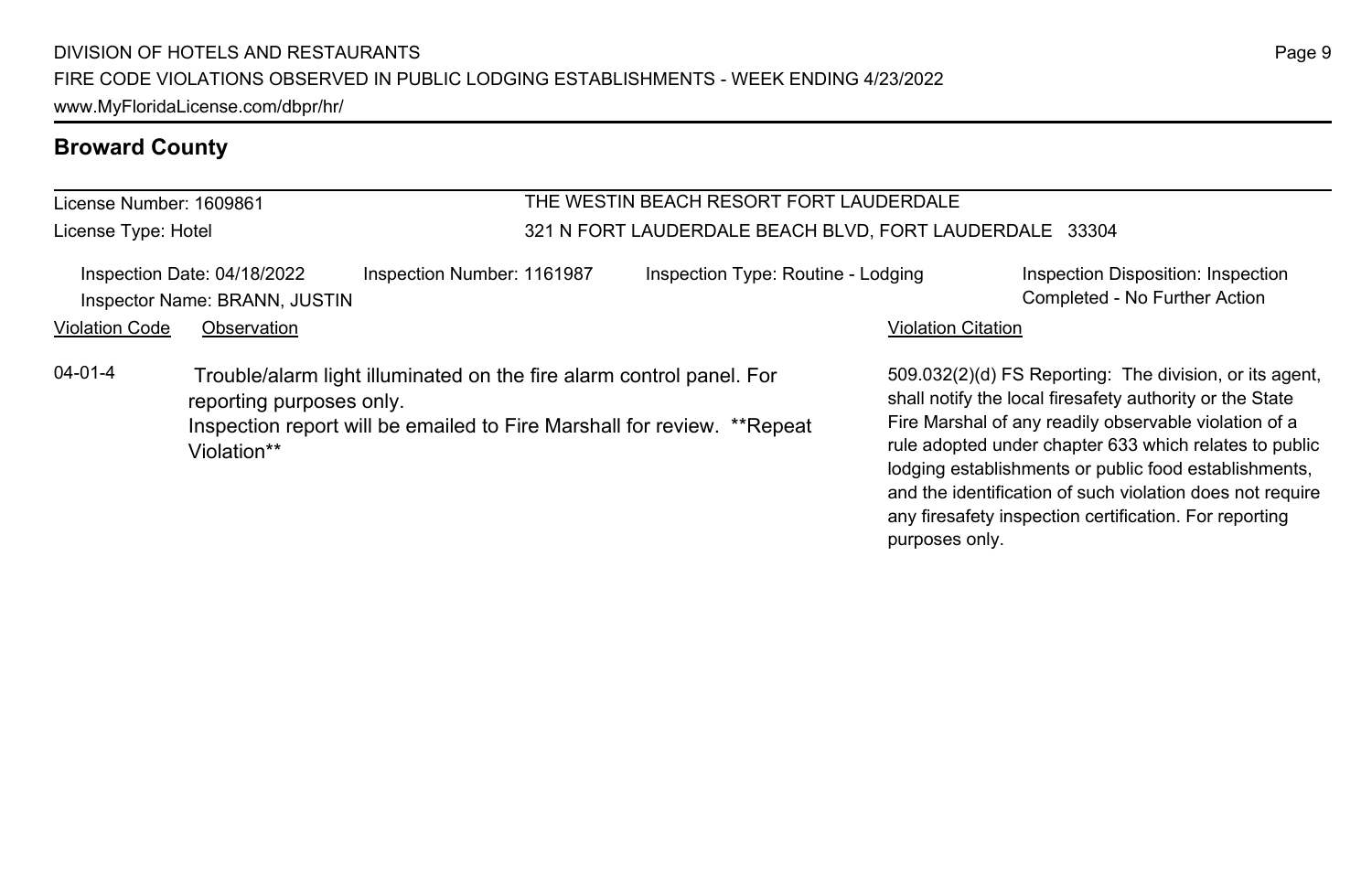| License Number: 1602041 |                                                                 |                            | <b>OSEAN VILLA LLC</b>                                                                                                                            |                              |                                                                                                                                                                                                                                                                                                                                                                                                              |
|-------------------------|-----------------------------------------------------------------|----------------------------|---------------------------------------------------------------------------------------------------------------------------------------------------|------------------------------|--------------------------------------------------------------------------------------------------------------------------------------------------------------------------------------------------------------------------------------------------------------------------------------------------------------------------------------------------------------------------------------------------------------|
| License Type: Apartment |                                                                 |                            | 4641 & 4637 N OCEAN DR, FORT LAUDERDALE 33308                                                                                                     |                              |                                                                                                                                                                                                                                                                                                                                                                                                              |
|                         | Inspection Date: 04/21/2022<br>Inspector Name: GONZALEZ, DENNIS | Inspection Number: 1521234 | Inspection Type: Routine - Lodging                                                                                                                |                              | Inspection Disposition: Inspection<br>Completed - No Further Action                                                                                                                                                                                                                                                                                                                                          |
| <b>Violation Code</b>   | Observation                                                     |                            |                                                                                                                                                   | <b>Violation Citation</b>    |                                                                                                                                                                                                                                                                                                                                                                                                              |
| $01 - 02 - 4$           | expired more than one year                                      |                            | Portable fire extinguisher pressure gauge indicates the extinguisher is in<br>need of recharge. For reporting purposes only. Extinguisher low and | For reporting purposes only. | 509.032(2)(d) FS Reporting: (d) The division, or its<br>agent, shall notify the local firesafety authority or the<br>State Fire Marshal of any readily observable violation of<br>a rule adopted under chapter 633 which relates to<br>public lodging establishments or public food<br>establishments, and the identification of such violation<br>does not require any firesafety inspection certification. |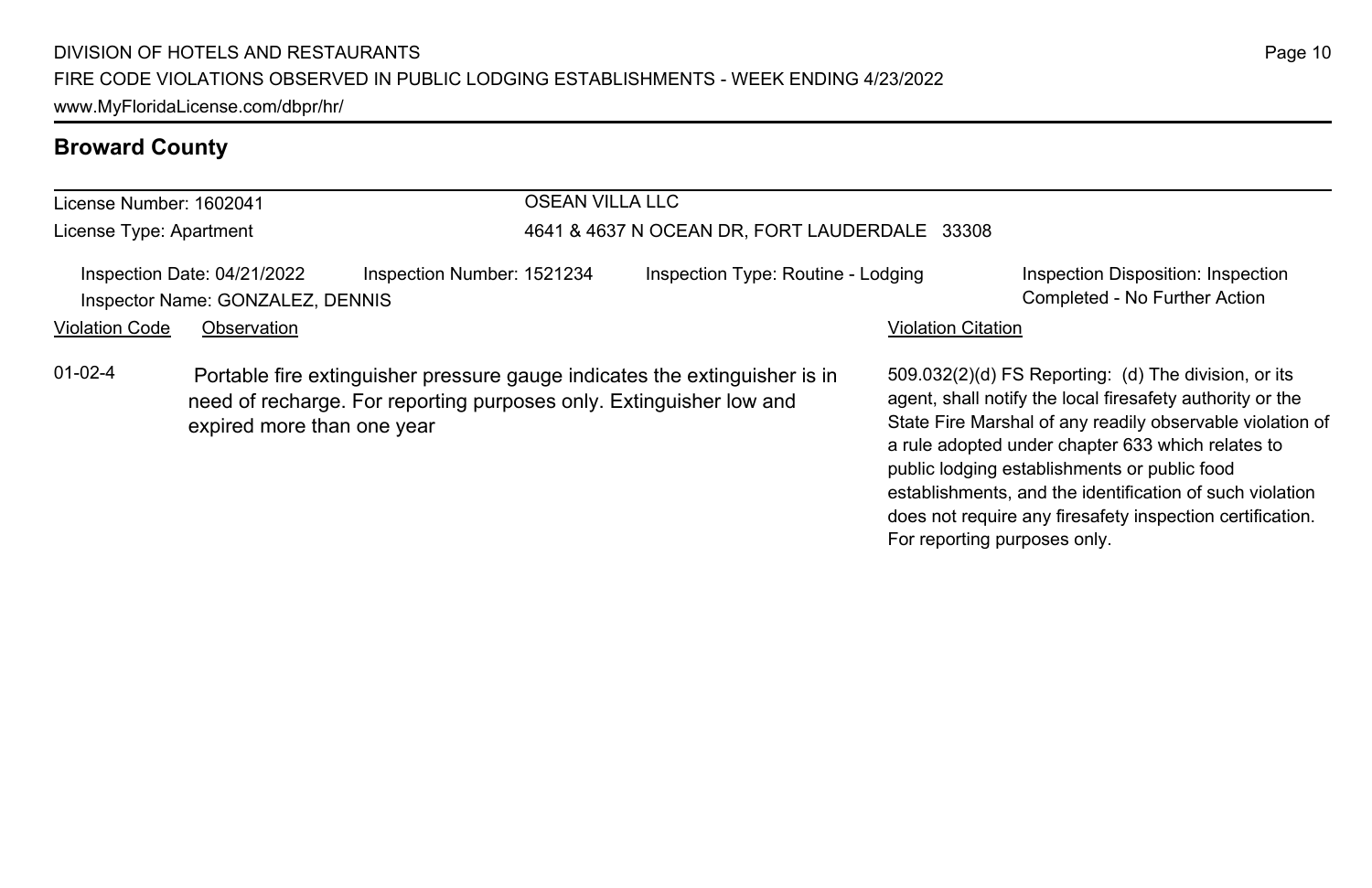replaced \*\*Corrected On-Site\*\*

| License Number: 1621261<br>License Type: Apartment |                                   |                                                                                                                                                       | BERKSHIRE LAUDERDALE BY THE SEA<br>2400 NE 65 ST, FORT LAUDERDALE 33308 |                           |                                                                                                                   |  |
|----------------------------------------------------|-----------------------------------|-------------------------------------------------------------------------------------------------------------------------------------------------------|-------------------------------------------------------------------------|---------------------------|-------------------------------------------------------------------------------------------------------------------|--|
|                                                    | Inspection Date: 04/22/2022       | Inspection Number: 1514549                                                                                                                            | Inspection Type: Routine - Lodging                                      |                           | Inspection Disposition: Inspection                                                                                |  |
|                                                    | Inspector Name: GOODWIN, NICHOLAS |                                                                                                                                                       |                                                                         |                           | Completed - No Further Action                                                                                     |  |
| <b>Violation Code</b>                              | Observation                       |                                                                                                                                                       |                                                                         | <b>Violation Citation</b> |                                                                                                                   |  |
| $01 - 02 - 4$                                      |                                   | Portable fire extinguisher pressure gauge indicates the extinguisher is in<br>need of recharge. For reporting purposes only. Outside of 313. Operator |                                                                         |                           | 509.032(2)(d) FS Reporting: (d) The division, or its<br>agent, shall notify the local firesafety authority or the |  |

509.032(2)(d) FS Reporting: (d) The division, or its agent, shall notify the local firesafety authority or the State Fire Marshal of any readily observable violation of a rule adopted under chapter 633 which relates to public lodging establishments or public food establishments, and the identification of such violation does not require any firesafety inspection certification. For reporting purposes only.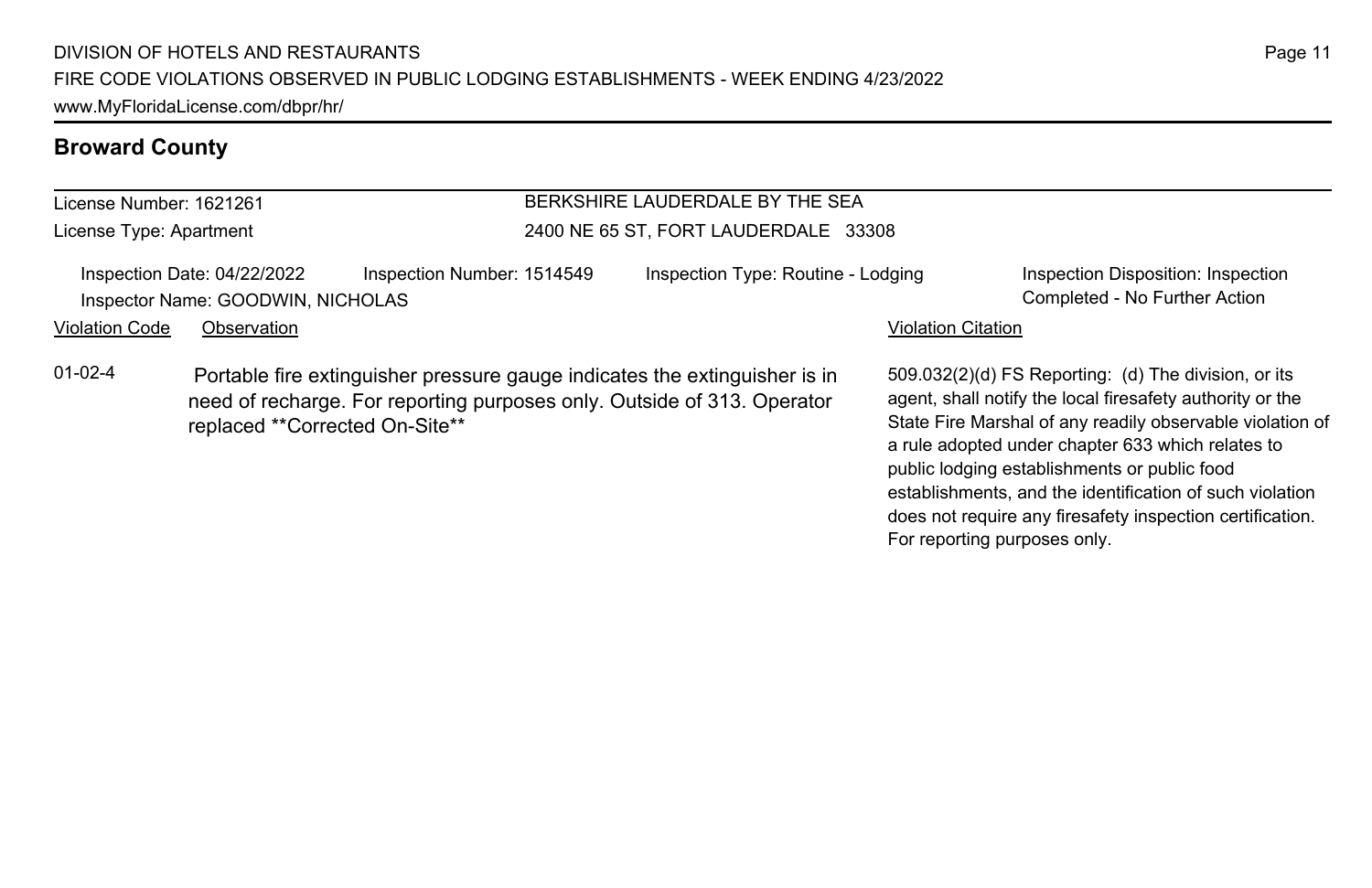| License Number: 1600393 |                                                                 |                                                                                                                                                      | LA MER MOTEL                                    |                           |                                                                                                                                                                                                                                                                                                                                                 |  |  |
|-------------------------|-----------------------------------------------------------------|------------------------------------------------------------------------------------------------------------------------------------------------------|-------------------------------------------------|---------------------------|-------------------------------------------------------------------------------------------------------------------------------------------------------------------------------------------------------------------------------------------------------------------------------------------------------------------------------------------------|--|--|
| License Type: Motel     |                                                                 |                                                                                                                                                      | 4529 N. OCEAN DRIVE, LAUDERDALE BY THE SE 33308 |                           |                                                                                                                                                                                                                                                                                                                                                 |  |  |
|                         | Inspection Date: 04/21/2022<br>Inspector Name: GONZALEZ, DENNIS | Inspection Number: 1221949                                                                                                                           | Inspection Type: Routine - Lodging              |                           | Inspection Disposition: Inspection<br>Completed - No Further Action                                                                                                                                                                                                                                                                             |  |  |
| <b>Violation Code</b>   | Observation                                                     |                                                                                                                                                      |                                                 | <b>Violation Citation</b> |                                                                                                                                                                                                                                                                                                                                                 |  |  |
| $01 - 02 - 4$           |                                                                 | Portable fire extinguisher pressure gauge indicates the extinguisher is in<br>need of recharge. For reporting purposes only. Low and expired in 2021 |                                                 |                           | 509.032(2)(d) FS Reporting: (d) The division, or its<br>agent, shall notify the local firesafety authority or the<br>State Fire Marshal of any readily observable violation of<br>a rule adopted under chapter 633 which relates to<br>public lodging establishments or public food<br>establishments, and the identification of such violation |  |  |

does not require any firesafety inspection certification.

For reporting purposes only.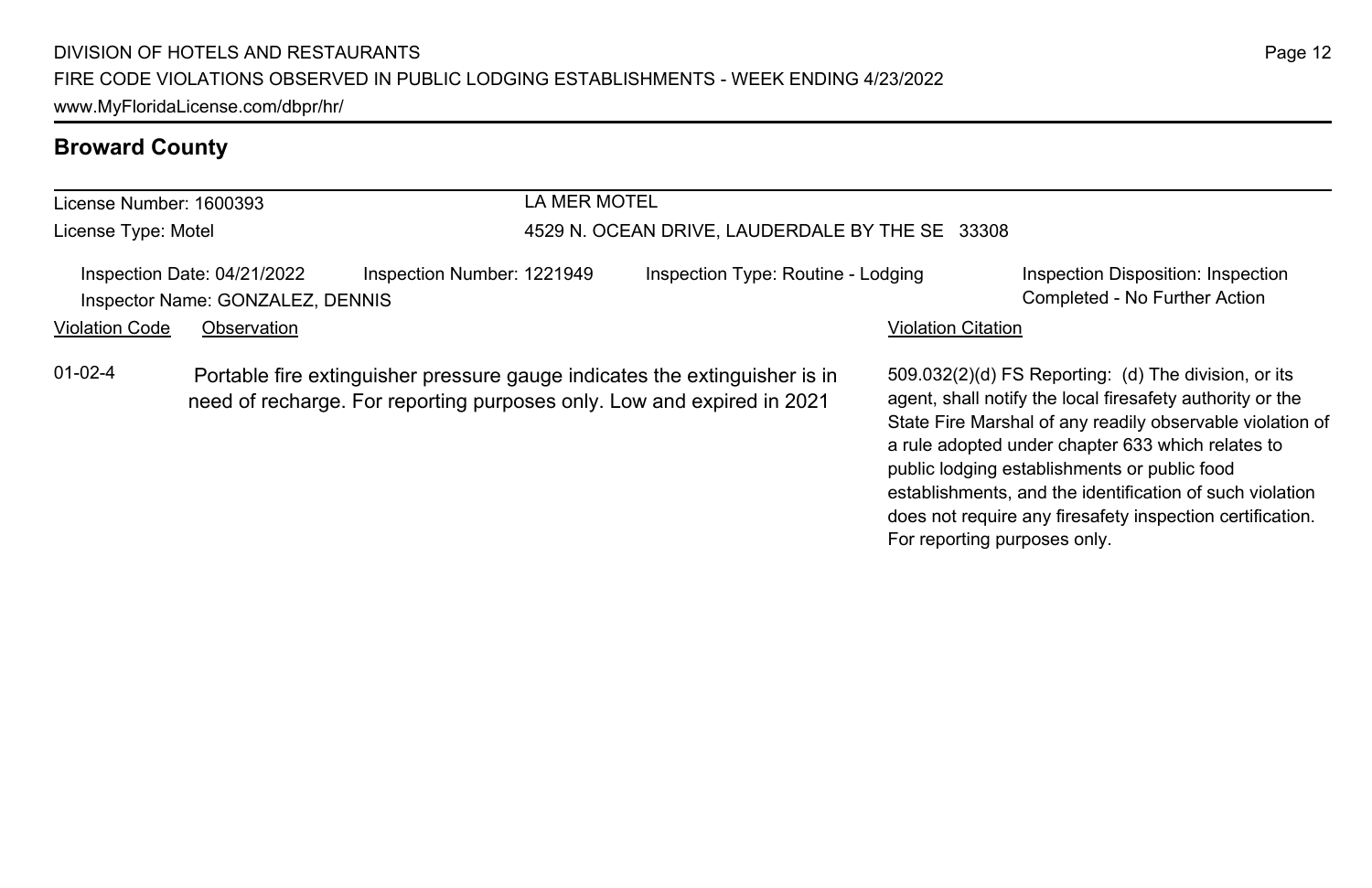| License Number: 1601954 |                                                                                 |                            | <b>SEAFOAM APTS</b>                             |                                                                            |                              |                                                                                                                                                                                                                                                                                                                                                                                                              |  |
|-------------------------|---------------------------------------------------------------------------------|----------------------------|-------------------------------------------------|----------------------------------------------------------------------------|------------------------------|--------------------------------------------------------------------------------------------------------------------------------------------------------------------------------------------------------------------------------------------------------------------------------------------------------------------------------------------------------------------------------------------------------------|--|
| License Type: Apartment |                                                                                 |                            | 4408 EL MAR DR, LAUDERDALE-BY-THE-SE 33308-3606 |                                                                            |                              |                                                                                                                                                                                                                                                                                                                                                                                                              |  |
|                         | Inspection Date: 04/19/2022<br>Inspector Name: DEJONG, STEVEN                   | Inspection Number: 1522613 |                                                 | Inspection Type: Routine - Lodging                                         |                              | Inspection Disposition: Inspection<br>Completed - No Further Action                                                                                                                                                                                                                                                                                                                                          |  |
| <b>Violation Code</b>   | Observation                                                                     |                            |                                                 |                                                                            | <b>Violation Citation</b>    |                                                                                                                                                                                                                                                                                                                                                                                                              |  |
| $01 - 02 - 4$           | need of recharge.<br>By pool, next to unit #32.<br>For reporting purposes only. |                            |                                                 | Portable fire extinguisher pressure gauge indicates the extinguisher is in | For reporting purposes only. | 509.032(2)(d) FS Reporting: (d) The division, or its<br>agent, shall notify the local firesafety authority or the<br>State Fire Marshal of any readily observable violation of<br>a rule adopted under chapter 633 which relates to<br>public lodging establishments or public food<br>establishments, and the identification of such violation<br>does not require any firesafety inspection certification. |  |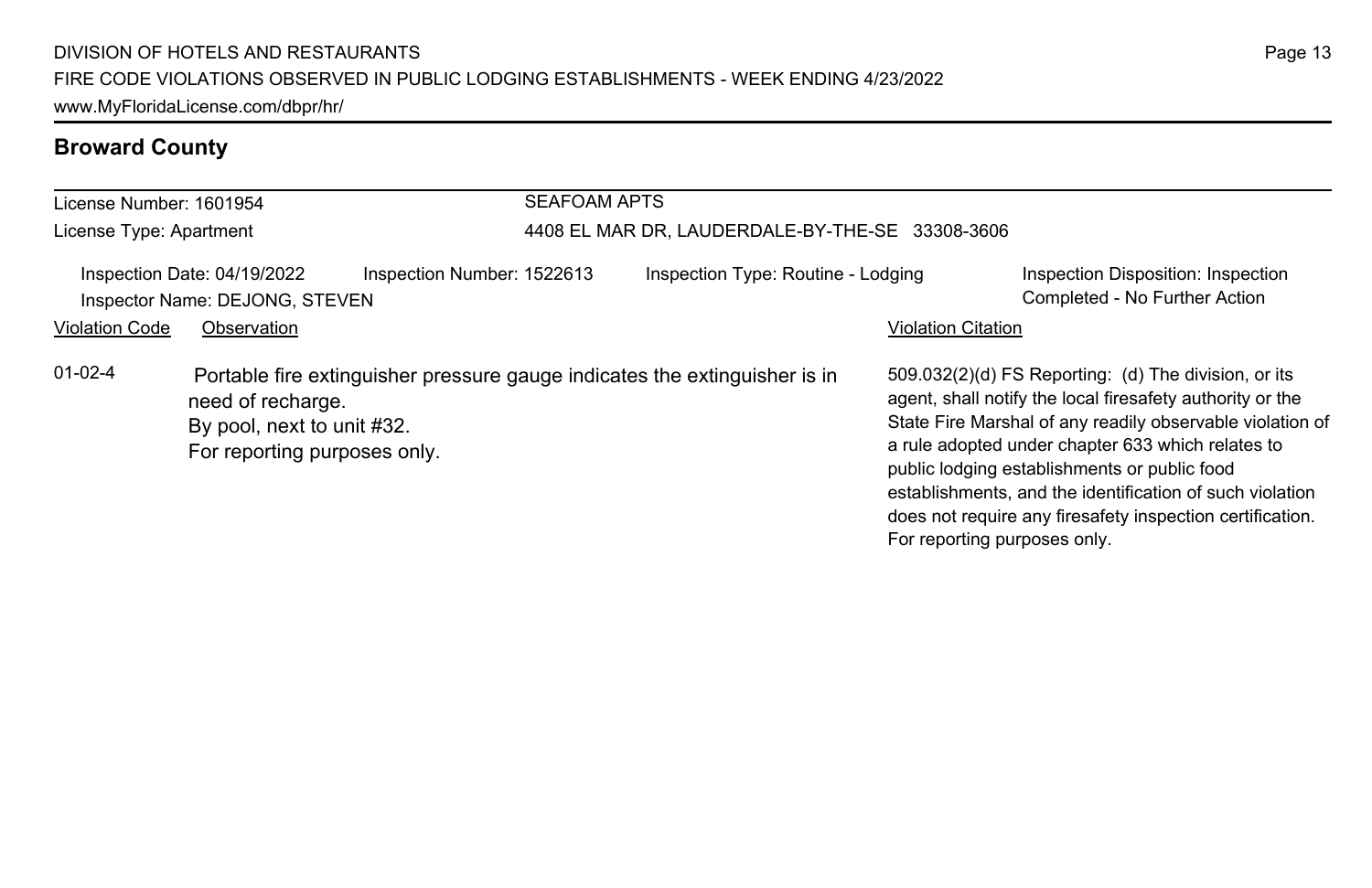| OCEAN SKY HOTEL AND RESORT<br>License Number: 1601413 |                                                                 |                                                                                                                                 |                                                |                           |                                                                                                                                                                                                                                                                                                                                                                                                                        |
|-------------------------------------------------------|-----------------------------------------------------------------|---------------------------------------------------------------------------------------------------------------------------------|------------------------------------------------|---------------------------|------------------------------------------------------------------------------------------------------------------------------------------------------------------------------------------------------------------------------------------------------------------------------------------------------------------------------------------------------------------------------------------------------------------------|
| License Type: Hotel                                   |                                                                 |                                                                                                                                 | 4060 GALT OCEAN DR, FORT LAUDERDALE 33308-6597 |                           |                                                                                                                                                                                                                                                                                                                                                                                                                        |
|                                                       | Inspection Date: 04/20/2022<br>Inspector Name: GONZALEZ, DENNIS | Inspection Number: 1163425                                                                                                      | Inspection Type: Routine - Lodging             |                           | Inspection Disposition: Inspection<br>Completed - No Further Action                                                                                                                                                                                                                                                                                                                                                    |
| <b>Violation Code</b>                                 | Observation                                                     |                                                                                                                                 |                                                | <b>Violation Citation</b> |                                                                                                                                                                                                                                                                                                                                                                                                                        |
| 04-07-4                                               |                                                                 | Trouble/alarm light illuminated on the smoke detector panel connected to<br>the fire alarm system. For reporting purposes only. |                                                | purposes only.            | 509.032(2)(d) FS Reporting: The division, or its agent.<br>shall notify the local firesafety authority or the State<br>Fire Marshal of any readily observable violation of a<br>rule adopted under chapter 633 which relates to public<br>lodging establishments or public food establishments,<br>and the identification of such violation does not require<br>any firesafety inspection certification. For reporting |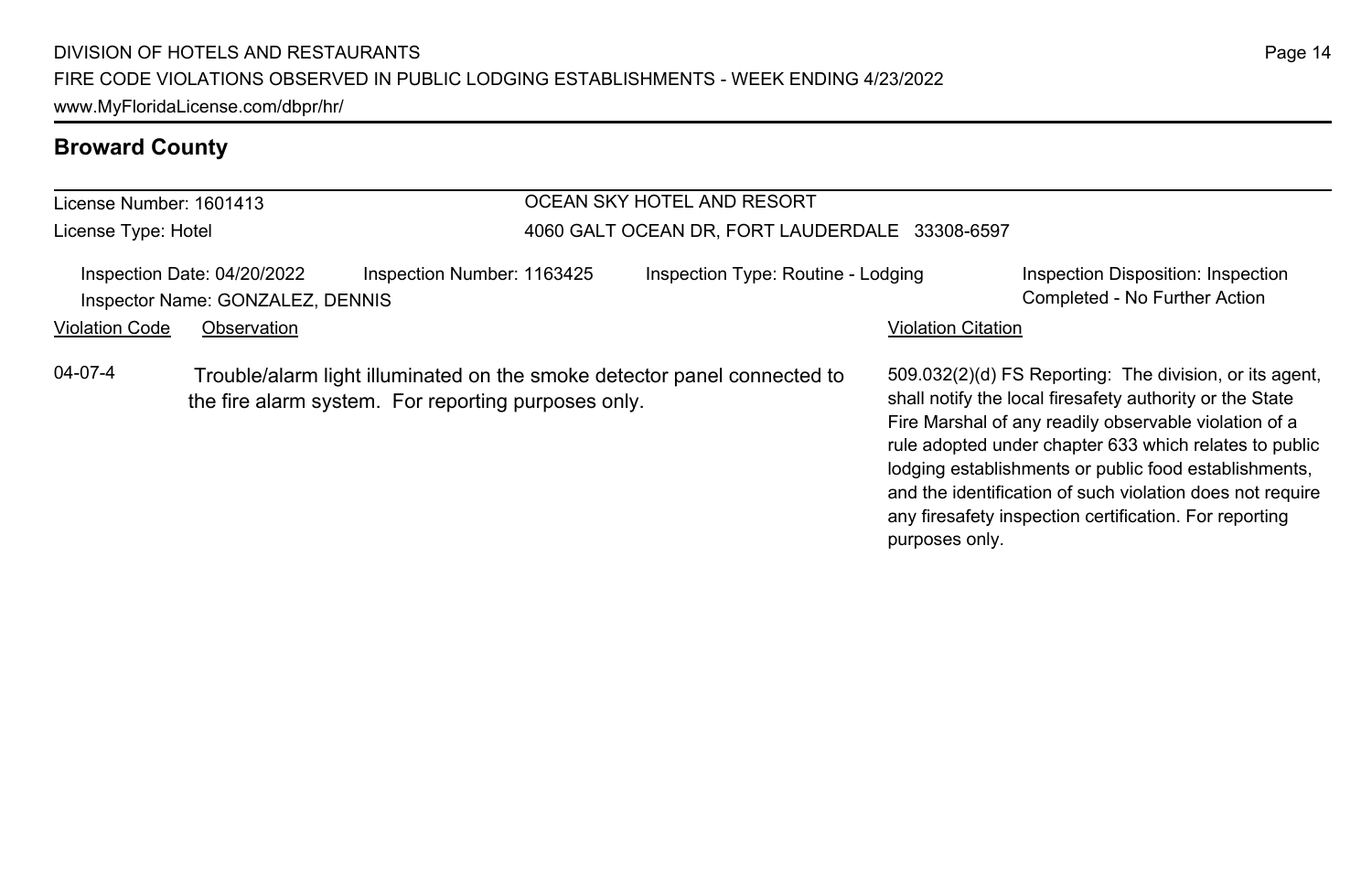# **Clay County**

| License Number: 2000520 |                                                             |                                                                        | <b>CLUB CONTINENTAL BED&amp;BRKFST</b> |                    |                                                                                                                                                                                                                                                                                                                                                                                                                                                                                                                                                                                                                                                                                      |  |  |
|-------------------------|-------------------------------------------------------------|------------------------------------------------------------------------|----------------------------------------|--------------------|--------------------------------------------------------------------------------------------------------------------------------------------------------------------------------------------------------------------------------------------------------------------------------------------------------------------------------------------------------------------------------------------------------------------------------------------------------------------------------------------------------------------------------------------------------------------------------------------------------------------------------------------------------------------------------------|--|--|
|                         | License Type: Bed and Breakfast                             |                                                                        | 2143 ASTOR ST, ORANGE PARK 320735624   |                    |                                                                                                                                                                                                                                                                                                                                                                                                                                                                                                                                                                                                                                                                                      |  |  |
|                         | Inspection Date: 04/21/2022<br>Inspector Name: BIAVA, GRANT | Inspection Number: 1094607                                             | Inspection Type: Routine - Lodging     |                    | Inspection Disposition: Warning<br>Issued                                                                                                                                                                                                                                                                                                                                                                                                                                                                                                                                                                                                                                            |  |  |
| <b>Violation Code</b>   | Observation                                                 |                                                                        |                                        | Violation Citation |                                                                                                                                                                                                                                                                                                                                                                                                                                                                                                                                                                                                                                                                                      |  |  |
| $08-01-4$               | reporting purposes only.<br>Certification expired 1/14/2022 | Boiler certificate or insurance inspector's boiler report expired. For |                                        | purposes only.     | 61C-1.004(10) FAC and $509.032(2)$ (d) FS Reporting:<br>61C-1.004(10) The insurance inspector's boiler report<br>is required annually for power boilers and high<br>pressure/high temperature boilers and biannually for<br>low pressure steam or vapor heating boilers.<br>509.032(2)(d) The division, or its agent, shall notify the<br>local firesafety authority or the State Fire Marshal of<br>any readily observable violation of a rule adopted under<br>chapter 633 which relates to public lodging<br>establishments or public food establishments, and the<br>identification of such violation does not require any<br>firesafety inspection certification. For reporting |  |  |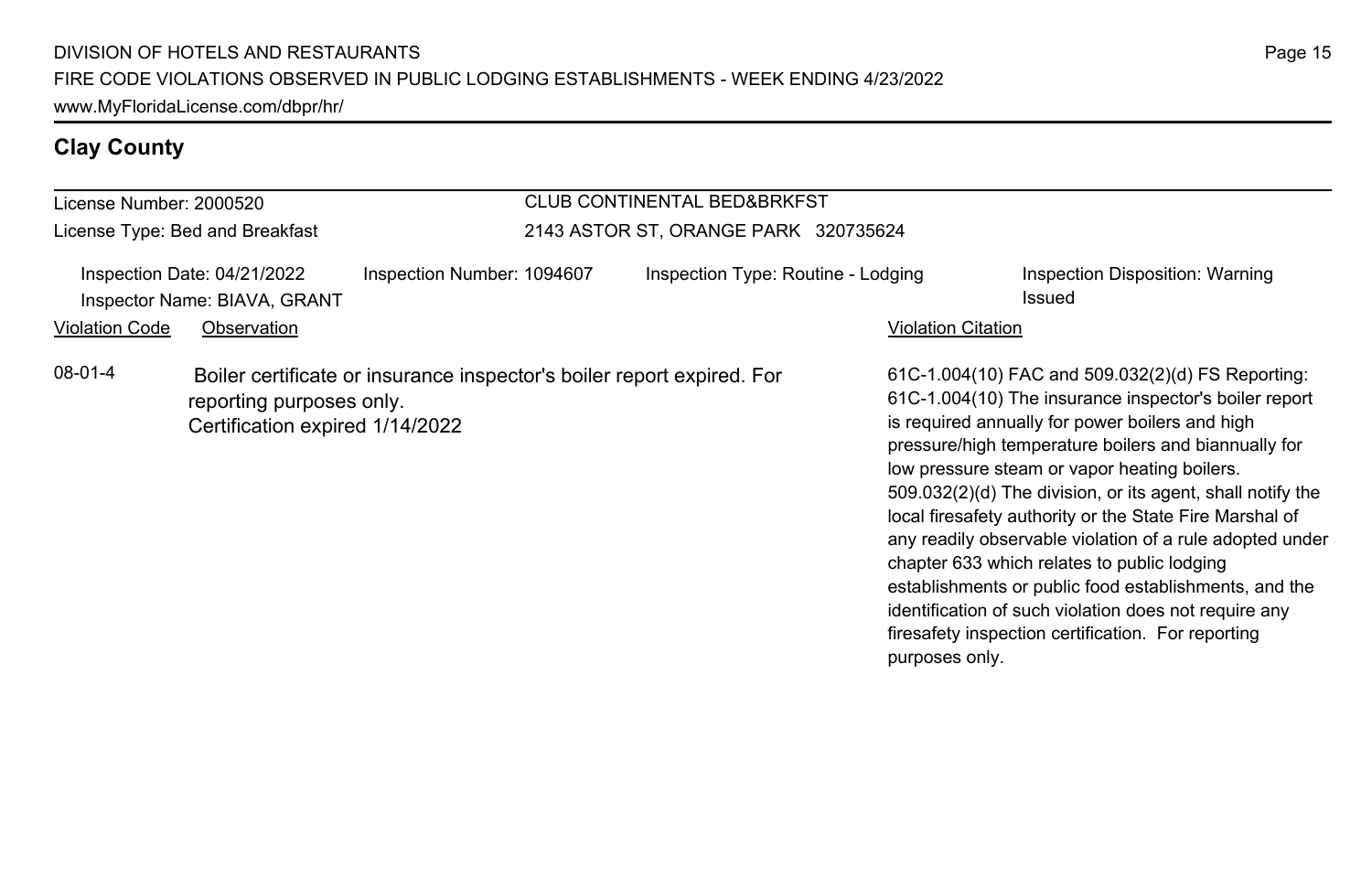#### **Collier County**

#### License Number: 2102466 License Type: Hotel

#### DOUBLETREE GUEST SUITES NAPLES 12200 N TAMIAMI TRL, NAPLES 34110

|                | Inspection Date: 04/18/2022      | Inspection Number: 1162235 | Inspection Type: Routine - Lodging | Inspection Disposition: Warning |
|----------------|----------------------------------|----------------------------|------------------------------------|---------------------------------|
|                | Inspector Name: BARKLEY, KENDELL |                            |                                    | <b>Issued</b>                   |
| Violation Code | Observation                      |                            | Violation Citation                 |                                 |

08-03-4 No boiler certificate or insurance inspector's boiler report available. For reporting purposes only. Observed no boiler certificate for establishment. 61C-1.004(10) FAC and 509.032(2)(d) FS Reporting: 61C-1.004(10) The insurance inspector's boiler report is required annually for power boilers and high pressure/high temperature boilers and biannually for low pressure steam or vapor heating boilers. 509.032(2)(d) The division, or its agent, shall notify the local firesafety authority or the State Fire Marshal of any readily observable violation of a rule adopted under chapter 633 which relates to public lodging establishments or public food establishments, and the identification of such violation does not require any firesafety inspection certification. For reporting purposes only.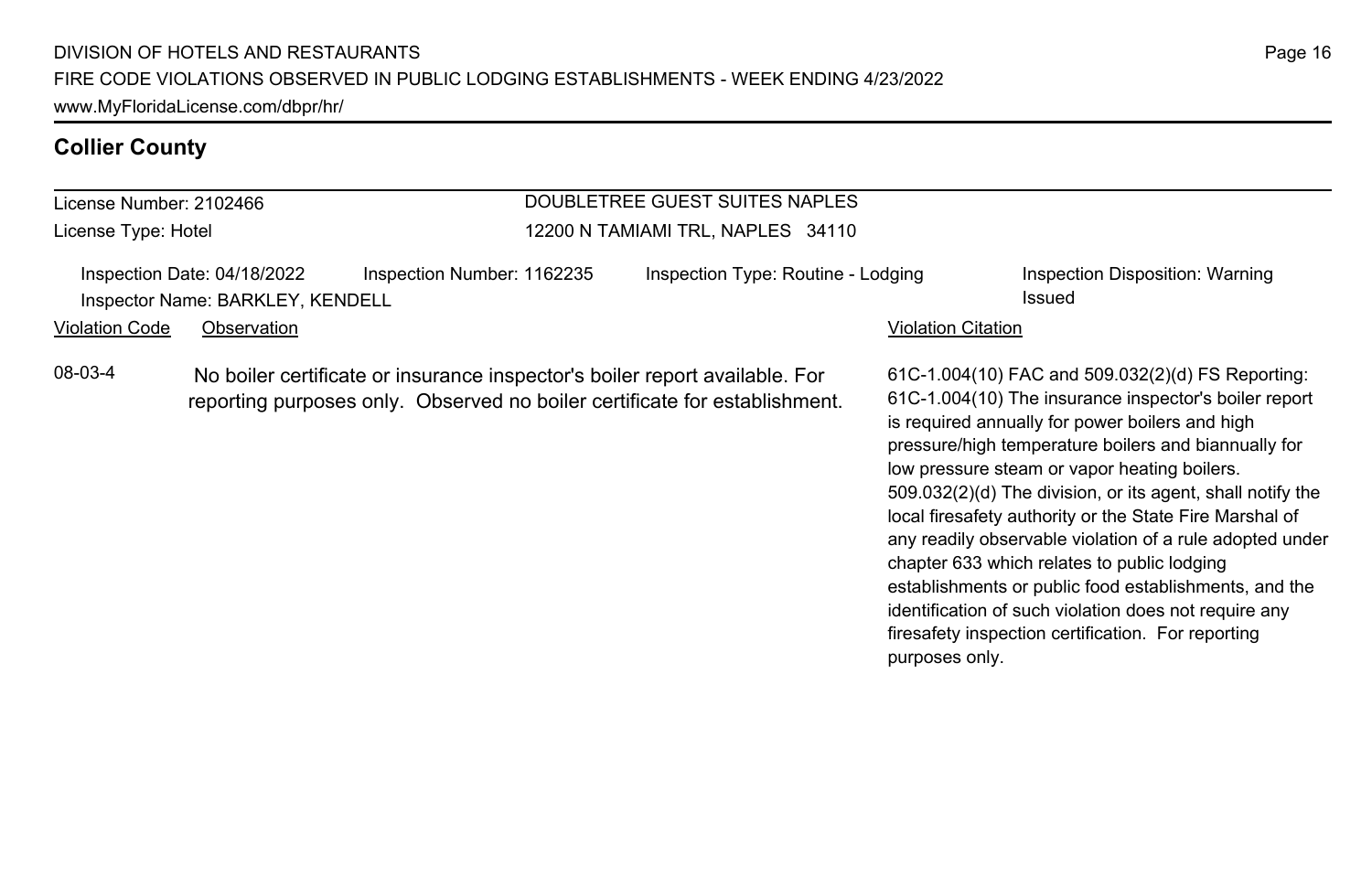fire extinguisher. For reporting purposes only. Observed between apartments #2 and 3 and between apartments #8 and #9.

#### **Dade County**

#### License Number: 2309450 License Type: Apartment 75 WEST APARTMENTS 75 WEST 28 ST, HIALEAH 33010 Inspection Date: 04/18/2022 Inspection Number: 1502782 Inspection Type: Routine - Lodging Inspection Disposition: Call Back -Inspector Name: PRIETO, EDGAR Admin. complaint recommended Violation Code Observation Violation Citation 509.032(2)(d) FS Reporting: (d) The division, or its agent, shall notify the local firesafety authority or the State Fire Marshal of any readily observable violation of a rule adopted under chapter 633 which relates to public lodging establishments or public food establishments, and the identification of such violation does not require any firesafety inspection certification. For reporting purposes only. 01-06-4 - From initial inspection : Portable fire extinguisher locked in a box with no means of access to the fire extinguisher. For reporting purposes only. Observed between apartments #8 and 9 and between apartments #2 and #3. - From follow-up inspection 2 509.032(2)(d) FS Reporting: (d) The division, or its 01-06-4 Portable fire extinguisher locked in a box with no means of access to the

agent, shall notify the local firesafety authority or the State Fire Marshal of any readily observable violation of a rule adopted under chapter 633 which relates to public lodging establishments or public food establishments, and the identification of such violation does not require any firesafety inspection certification. For reporting purposes only.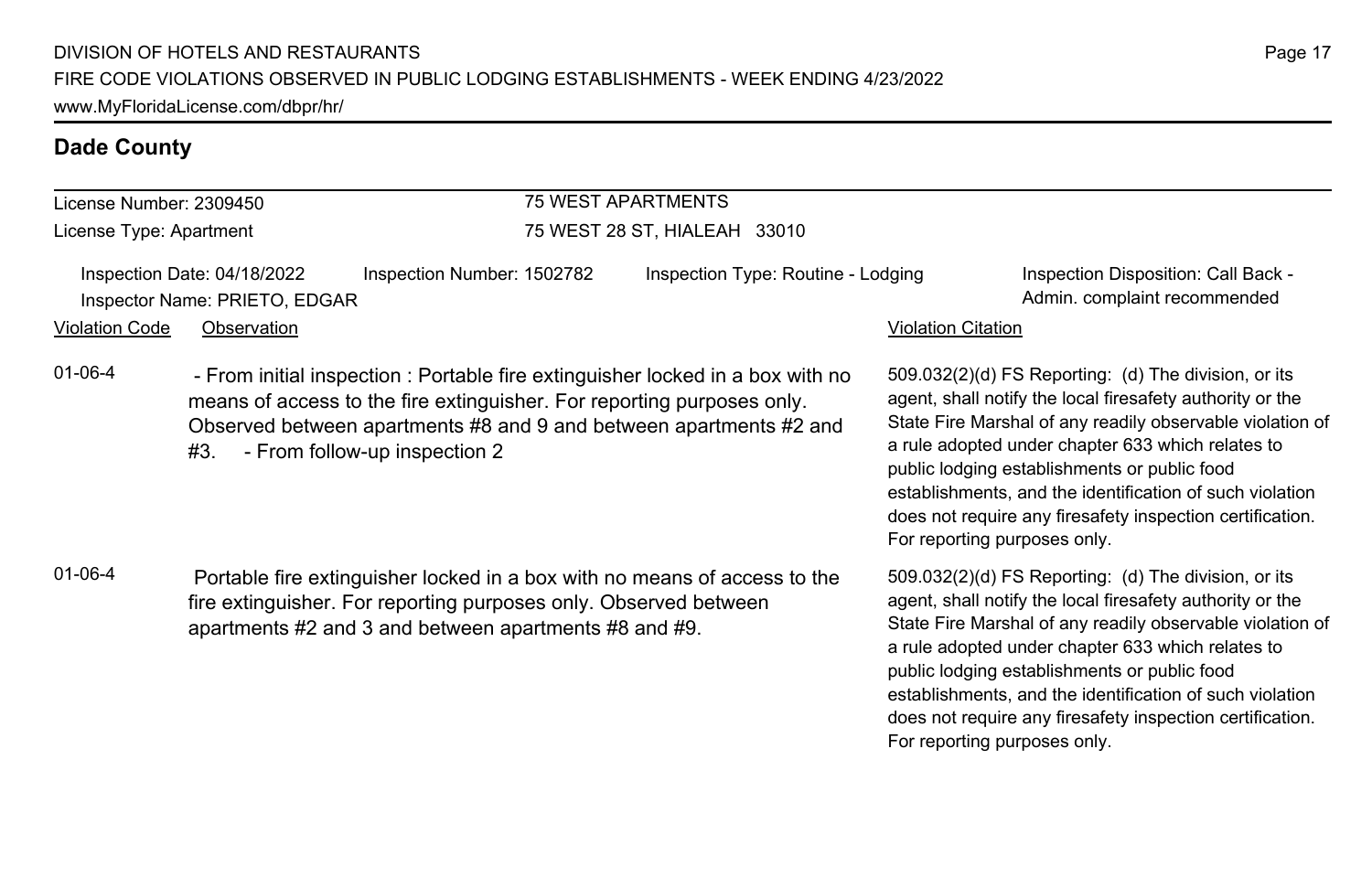| License Number: 2300430 |                                                                  | <b>BEL INN</b>                                                                                                                                  |                                    |                           |                                                                                                                                                                                |
|-------------------------|------------------------------------------------------------------|-------------------------------------------------------------------------------------------------------------------------------------------------|------------------------------------|---------------------------|--------------------------------------------------------------------------------------------------------------------------------------------------------------------------------|
| License Type: Motel     |                                                                  |                                                                                                                                                 | 1202 N KROME AVE, HOMESTEAD 33030  |                           |                                                                                                                                                                                |
|                         | Inspection Date: 04/20/2022<br>Inspector Name: LEIDECKER, EDILMA | Inspection Number: 1221575                                                                                                                      | Inspection Type: Routine - Lodging |                           | Inspection Disposition: Inspection<br>Completed - No Further Action                                                                                                            |
| <b>Violation Code</b>   | Observation                                                      |                                                                                                                                                 |                                    | <b>Violation Citation</b> |                                                                                                                                                                                |
| $01 - 03 - 4$           |                                                                  | Portable fire extinguisher missing from it's designated location (sign<br>present indicating designated location). For reporting purposes only. |                                    |                           | 509.032(2)(d) FS Reporting: (d) The division, or its<br>agent, shall notify the local firesafety authority or the<br>State Fire Marshal of any readily observable violation of |

State Fire Marshal of any readily observable violation of a rule adopted under chapter 633 which relates to public lodging establishments or public food establishments, and the identification of such violation does not require any firesafety inspection certification. For reporting purposes only.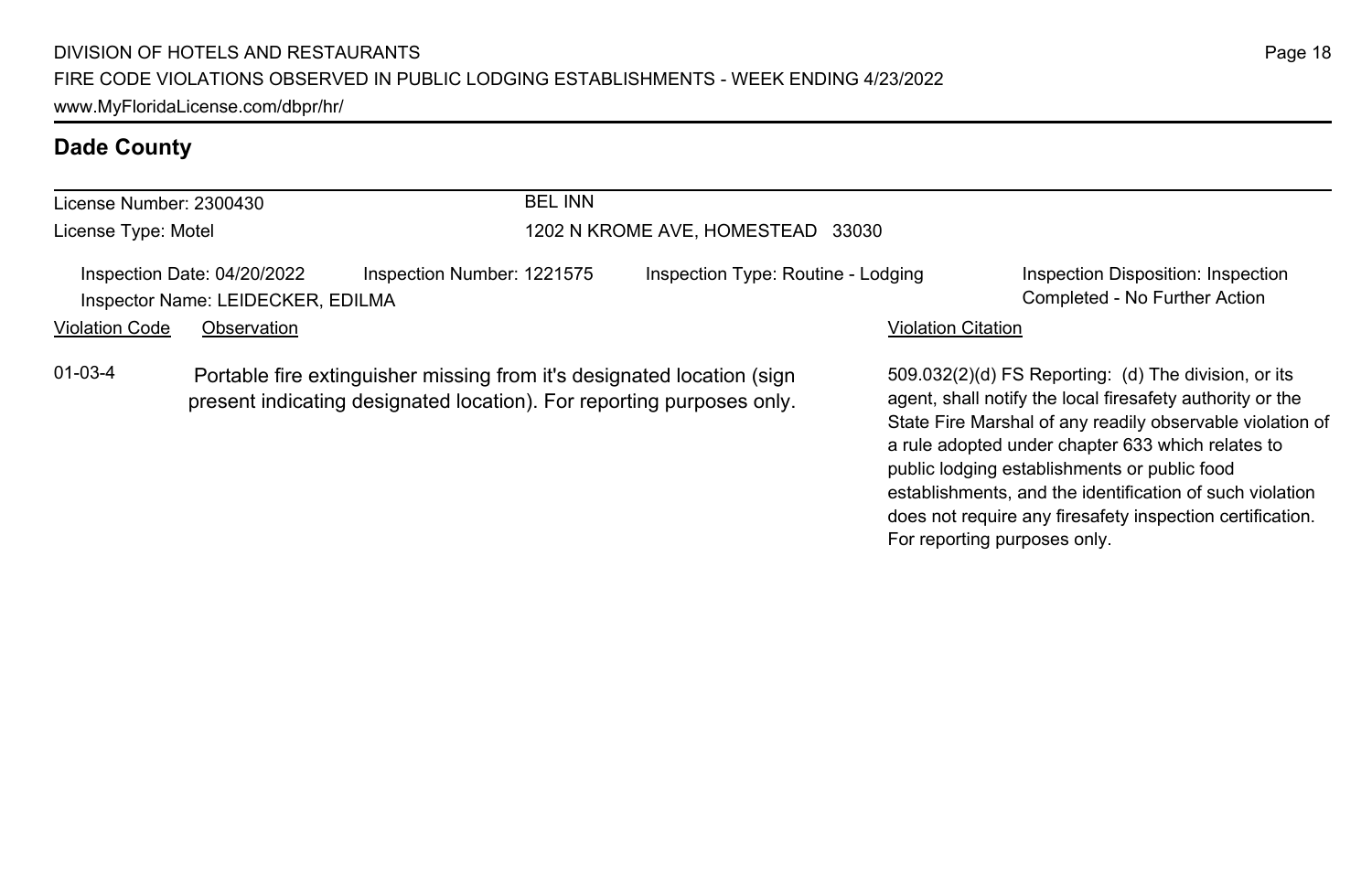| License Number: 2330627                                          |                            |                                                                                                                              | THE FLATS AT TATUM PARK            |                           |                                                                                                                                                                                                                                                                                                                                                                                                                                              |  |
|------------------------------------------------------------------|----------------------------|------------------------------------------------------------------------------------------------------------------------------|------------------------------------|---------------------------|----------------------------------------------------------------------------------------------------------------------------------------------------------------------------------------------------------------------------------------------------------------------------------------------------------------------------------------------------------------------------------------------------------------------------------------------|--|
| License Type: Apartment                                          |                            |                                                                                                                              | 601 S FLAGER AVE, HOMESTEAD 33030  |                           |                                                                                                                                                                                                                                                                                                                                                                                                                                              |  |
| Inspection Date: 04/20/2022<br>Inspector Name: LEIDECKER, EDILMA |                            | Inspection Number: 1529673                                                                                                   | Inspection Type: Routine - Lodging |                           | Inspection Disposition: Administrative<br>complaint recommended                                                                                                                                                                                                                                                                                                                                                                              |  |
| <b>Violation Code</b>                                            | Observation                |                                                                                                                              |                                    | <b>Violation Citation</b> |                                                                                                                                                                                                                                                                                                                                                                                                                                              |  |
| $01 - 06 - 4$                                                    |                            | Portable fire extinguisher locked in a box with no means of access to the<br>fire extinguisher. For reporting purposes only. |                                    |                           | 509.032(2)(d) FS Reporting: (d) The division, or its<br>agent, shall notify the local firesafety authority or the<br>State Fire Marshal of any readily observable violation of<br>a rule adopted under chapter 633 which relates to<br>public lodging establishments or public food<br>establishments, and the identification of such violation<br>does not require any firesafety inspection certification.<br>For reporting purposes only. |  |
| 04-06-4                                                          | only. **Repeat Violation** | Fire alarm control panel emitting an audible alarm. For reporting purposes                                                   |                                    | purposes only.            | 509.032(2)(d) FS Reporting: The division, or its agent,<br>shall notify the local firesafety authority or the State<br>Fire Marshal of any readily observable violation of a<br>rule adopted under chapter 633 which relates to public<br>lodging establishments or public food establishments,<br>and the identification of such violation does not require<br>any firesafety inspection certification. For reporting                       |  |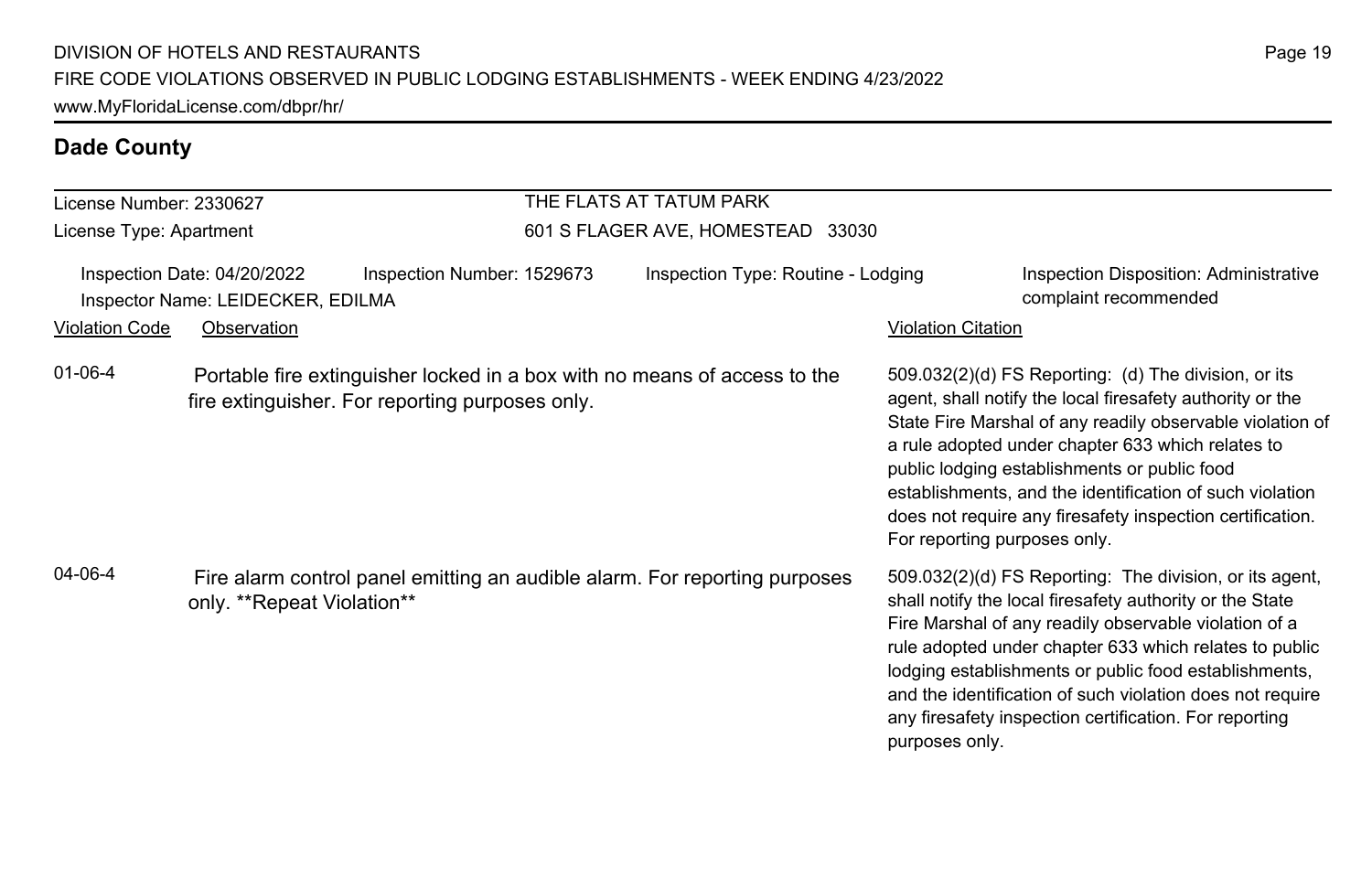#### License Number: 2330200 License Type: Apartment THE HEIGHTS AT CORAL TOWN PARK 14401 SW 268 ST, 14381, 14391, 14421, 14441, 14471, MIAMI 33032 Inspection Date: 04/20/2022 Inspection Number: 1519711 Inspection Type: Routine - Lodging Inspection Disposition: Administrative Inspector Name: GONZALEZ, RICARDO complaint recommended Violation Code Observation **Violation Code** Observation **Violation** Violation Citation Citation Citation Citation 509.032(2)(d) FS Reporting: The division, or its agent, shall notify the local firesafety authority or the State Fire Marshal of any readily observable violation of a 04-01-4 Trouble/alarm light illuminated on the fire alarm control panel. For reporting purposes only. Observed trouble light on by unit 108 building 14441.

#### Page 20

rule adopted under chapter 633 which relates to public lodging establishments or public food establishments, and the identification of such violation does not require any firesafety inspection certification. For reporting

purposes only.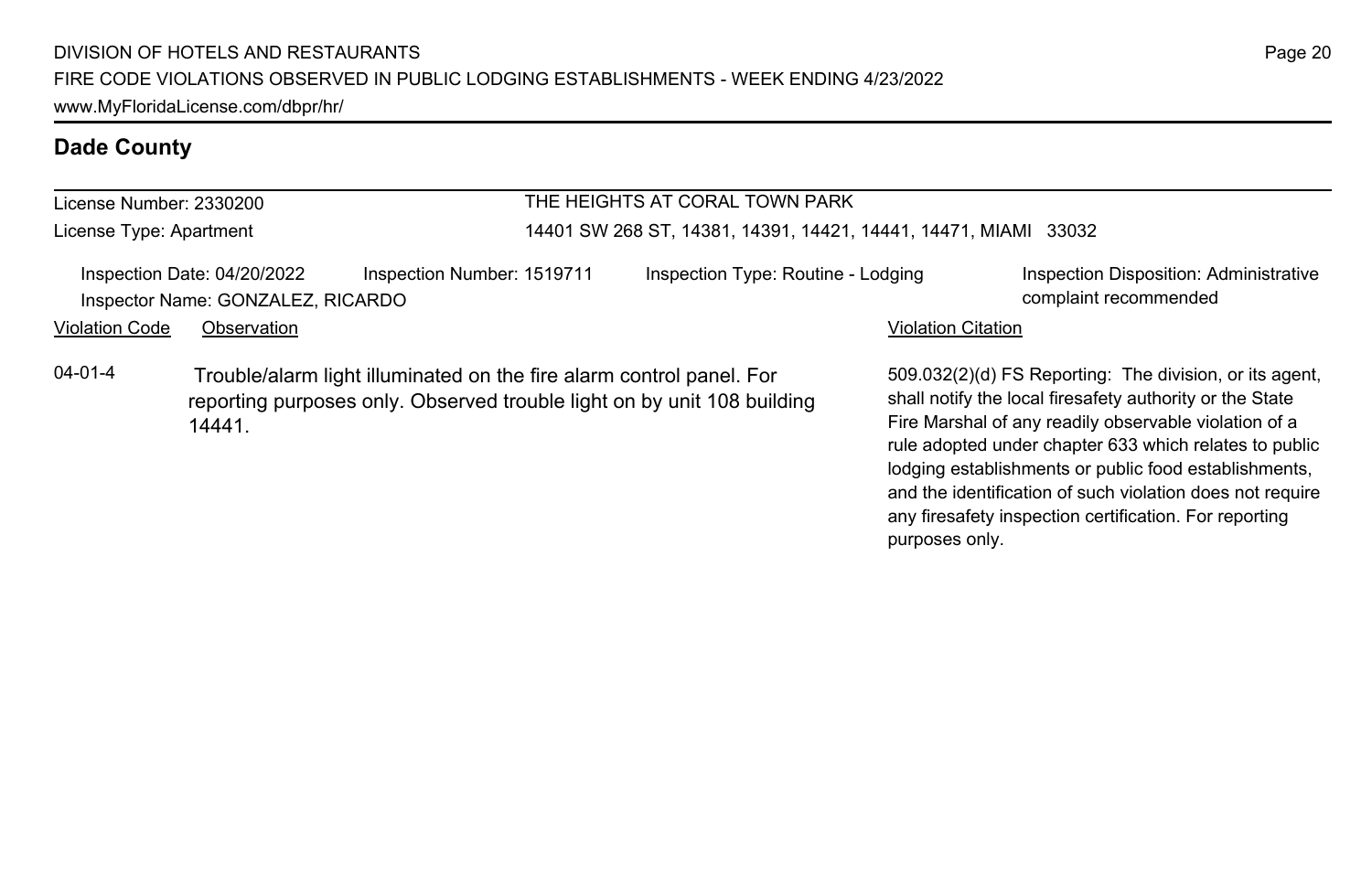License Number: 2330246 License Type: Apartment

### PRINCETON GROVES VILLAGE LLC 25011 SW 130 AVE, PRINCETON 33032

Inspection Date: 04/21/2022 Inspection Number: 1517338 Inspection Type: Routine - Lodging Inspection Disposition: Warning Inspector Name: GONZALEZ, RICARDO **Inspector Name: Insurance Issued** 

Violation Code Observation **Violation Code** Observation **Violation** Violation Citation Citation Citation Citation

01-05-4 Portable fire extinguisher obstructed/not accessible. For reporting purposes only.

Observed breaking device missing at fire extinguisher on building 25151 between units 101 and 102.

04-01-4 Trouble/alarm light illuminated on the fire alarm control panel. For reporting purposes only. Observed trouble light flashing on building 25101. \*\*Repeat Violation\*\*

509.032(2)(d) FS Reporting: (d) The division, or its agent, shall notify the local firesafety authority or the State Fire Marshal of any readily observable violation of a rule adopted under chapter 633 which relates to public lodging establishments or public food establishments, and the identification of such violation does not require any firesafety inspection certification. For reporting purposes only.

509.032(2)(d) FS Reporting: The division, or its agent, shall notify the local firesafety authority or the State Fire Marshal of any readily observable violation of a rule adopted under chapter 633 which relates to public lodging establishments or public food establishments, and the identification of such violation does not require any firesafety inspection certification. For reporting purposes only.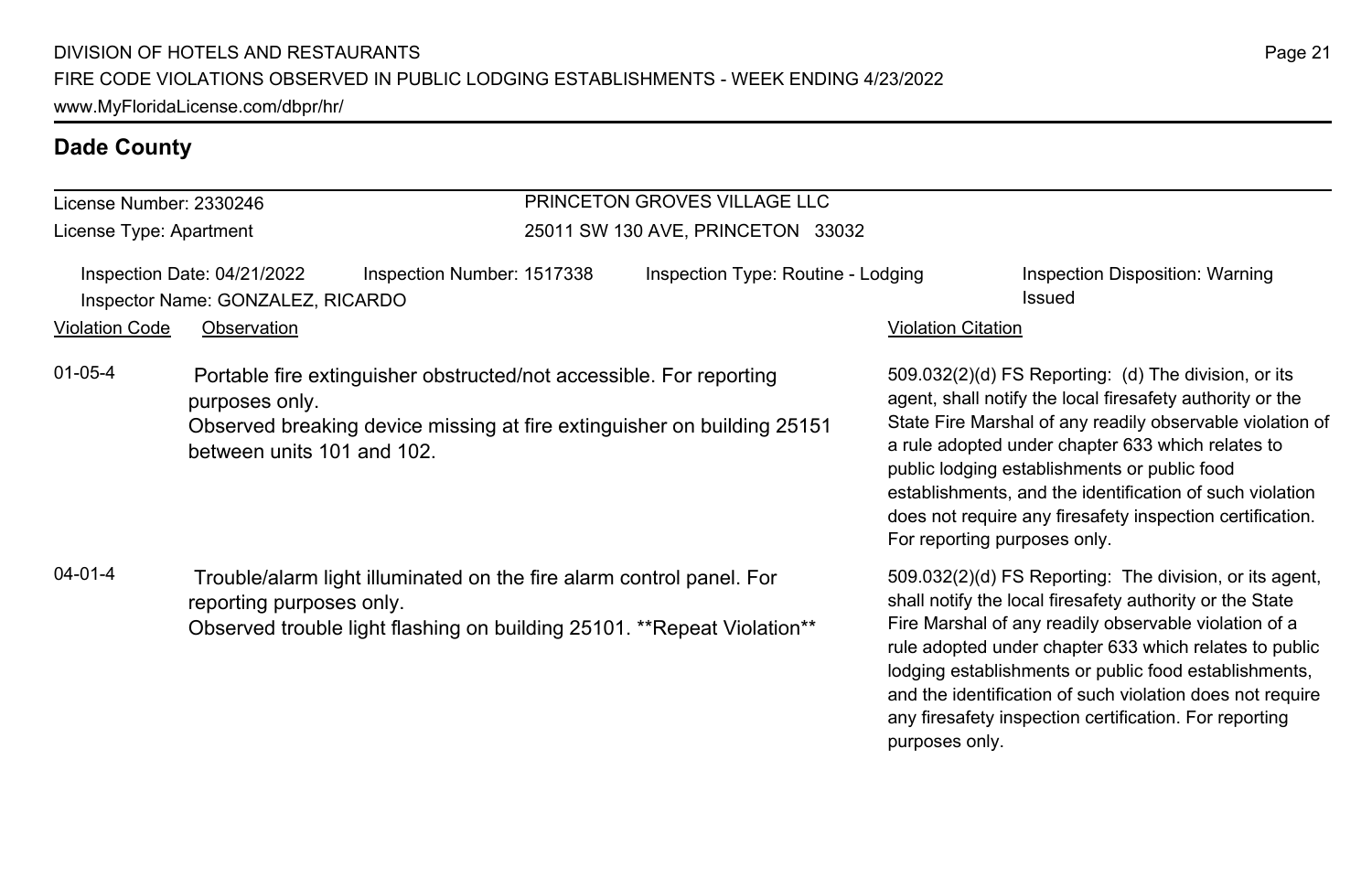| License Number: 2314094 |                                                                | 1484 NW 15 AVE                                                                                                                                      |                                    |                           |                                                                                                                                                                                                                                                                                                                                                                                                              |  |  |
|-------------------------|----------------------------------------------------------------|-----------------------------------------------------------------------------------------------------------------------------------------------------|------------------------------------|---------------------------|--------------------------------------------------------------------------------------------------------------------------------------------------------------------------------------------------------------------------------------------------------------------------------------------------------------------------------------------------------------------------------------------------------------|--|--|
| License Type: Apartment |                                                                |                                                                                                                                                     | 1484 NW 15 AVE, MIAMI 331252671    |                           |                                                                                                                                                                                                                                                                                                                                                                                                              |  |  |
|                         | Inspection Date: 04/19/2022<br>Inspector Name: UNZAGA, MILADYS | Inspection Number: 1522875                                                                                                                          | Inspection Type: Routine - Lodging |                           | Inspection Disposition: Inspection<br>Completed - No Further Action                                                                                                                                                                                                                                                                                                                                          |  |  |
| <b>Violation Code</b>   | Observation                                                    |                                                                                                                                                     |                                    | <b>Violation Citation</b> |                                                                                                                                                                                                                                                                                                                                                                                                              |  |  |
| $01 - 06 - 4$           | extinguisher located by unit 7.                                | Portable fire extinguisher locked in a box with no means of access to the<br>fire extinguisher. For reporting purposes only. No breaking device for |                                    |                           | 509.032(2)(d) FS Reporting: (d) The division, or its<br>agent, shall notify the local firesafety authority or the<br>State Fire Marshal of any readily observable violation of<br>a rule adopted under chapter 633 which relates to<br>public lodging establishments or public food<br>establishments, and the identification of such violation<br>does not require any firesafety inspection certification. |  |  |

For reporting purposes only.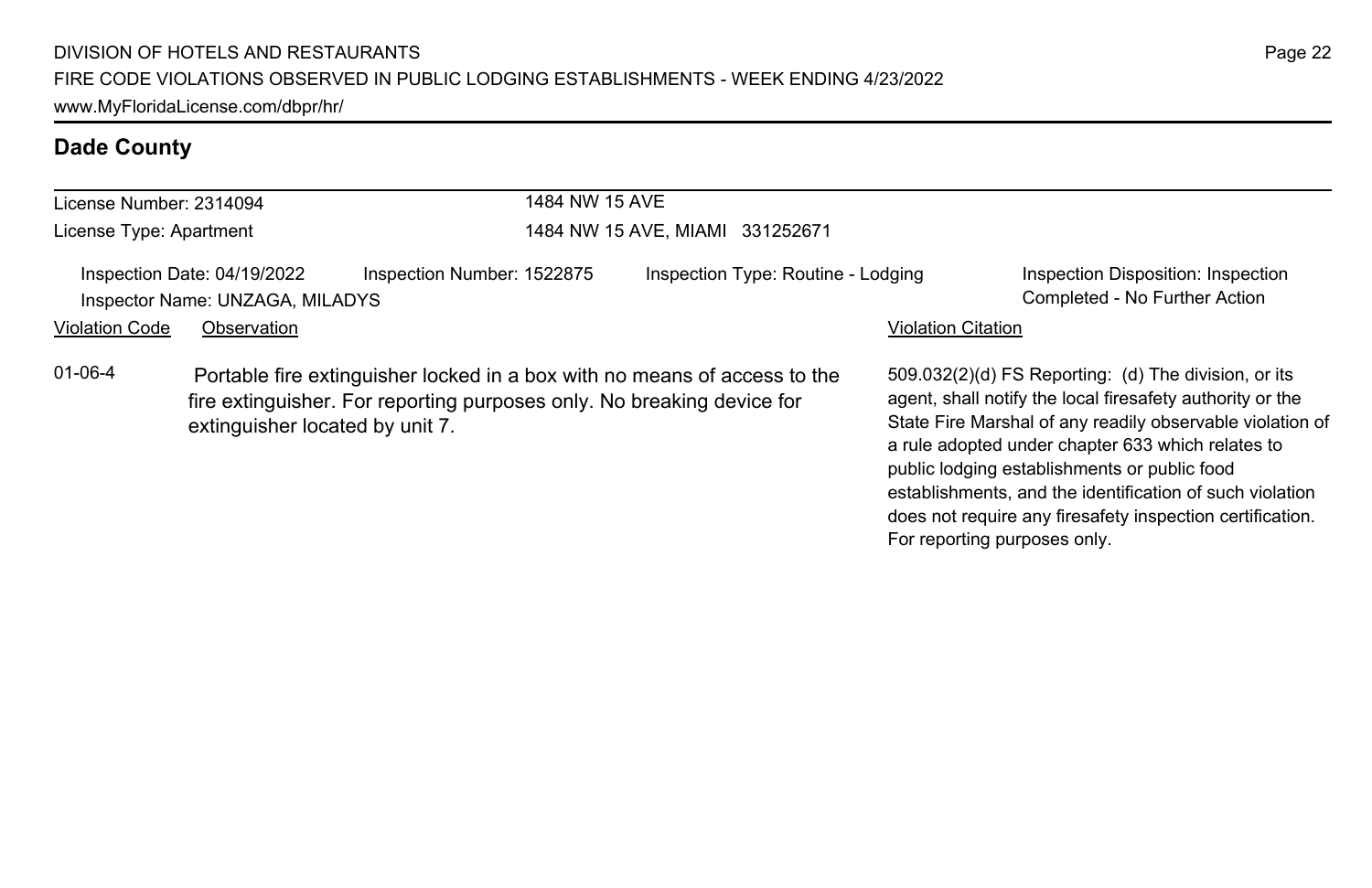| License Number: 2328235<br>License Type: Hotel |                                                                  |                                                                          | HOMEWOOD SUITES MIAMI AIRPORT BLUE LAGOON<br>5500 BLUE LAGOON DR, MIAMI 33126 |                                    |                           |                                                                                                                                                                                                                                                                                                                                                                                                                                                                                                                    |  |
|------------------------------------------------|------------------------------------------------------------------|--------------------------------------------------------------------------|-------------------------------------------------------------------------------|------------------------------------|---------------------------|--------------------------------------------------------------------------------------------------------------------------------------------------------------------------------------------------------------------------------------------------------------------------------------------------------------------------------------------------------------------------------------------------------------------------------------------------------------------------------------------------------------------|--|
|                                                | Inspection Date: 04/18/2022<br>Inspector Name: ORDONEZ, CATALINA | Inspection Number: 1163471                                               |                                                                               | Inspection Type: Routine - Lodging |                           | Inspection Disposition: Warning<br>Issued                                                                                                                                                                                                                                                                                                                                                                                                                                                                          |  |
| <b>Violation Code</b>                          | Observation                                                      |                                                                          |                                                                               |                                    | <b>Violation Citation</b> |                                                                                                                                                                                                                                                                                                                                                                                                                                                                                                                    |  |
| 08-04-4                                        | only.                                                            | Boiler certificate not posted in the boiler room. For reporting purposes |                                                                               |                                    |                           | 61C-1.004(10) FAC and 509.032(2)(d) FS Reporting:<br>61C-1.004(10) The insurance inspector's boiler report<br>shall be posted in the boiler room. 509.032(2)(d) The<br>division, or its agent, shall notify the local firesafety<br>authority or the State Fire Marshal of any readily<br>observable violation of a rule adopted under chapter<br>633 which relates to public lodging establishments or<br>public food establishments, and the identification of<br>such violation does not require any firesafety |  |

inspection certification. For reporting purposes only.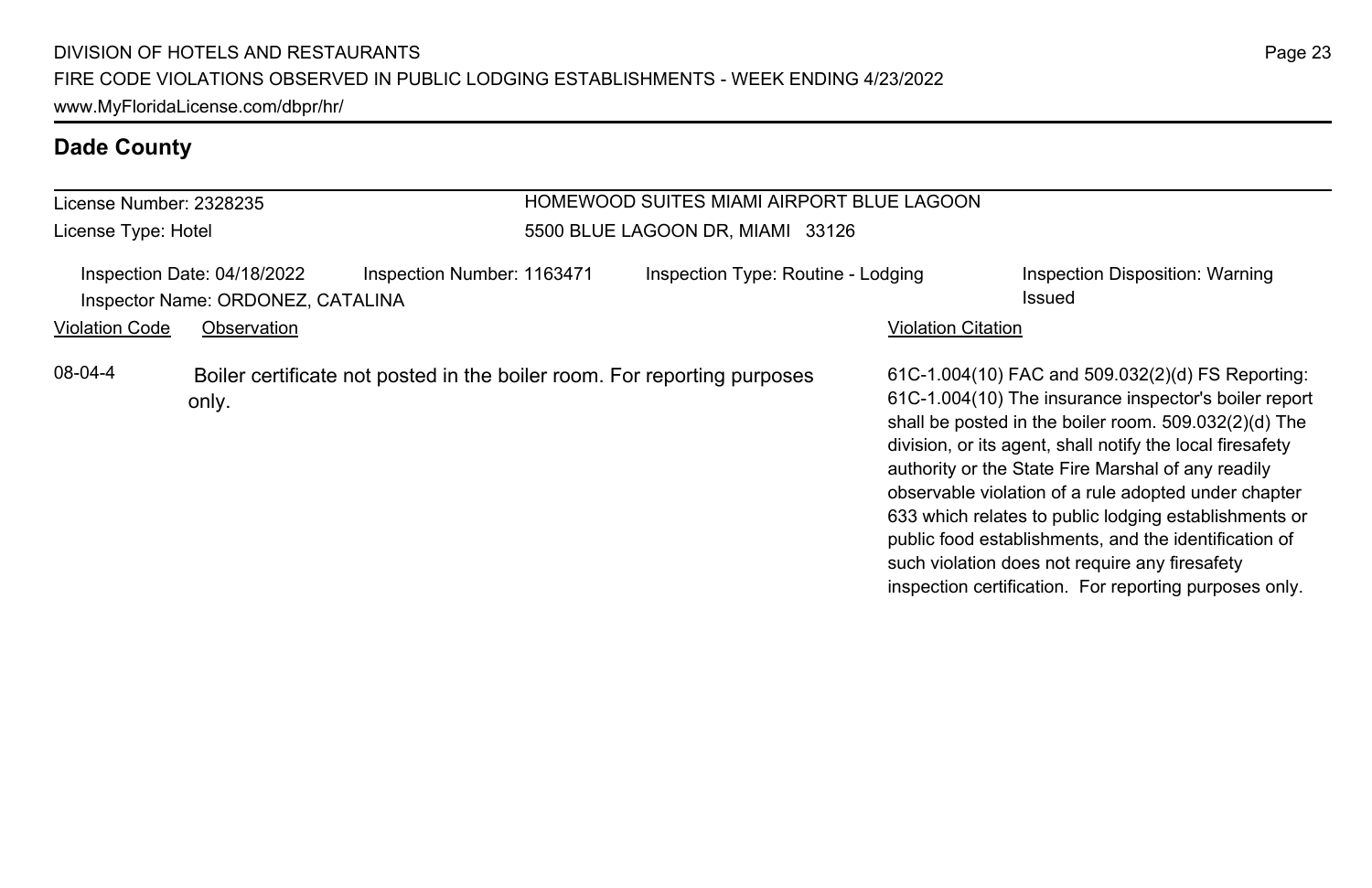|                                                    |                                                                  |                                                 |  | <b>REGENCY MANOR RESIDENCES</b>                                                                                                                           |                           |                                                                                                                                                                                                                                     |
|----------------------------------------------------|------------------------------------------------------------------|-------------------------------------------------|--|-----------------------------------------------------------------------------------------------------------------------------------------------------------|---------------------------|-------------------------------------------------------------------------------------------------------------------------------------------------------------------------------------------------------------------------------------|
| License Number: 2330292<br>License Type: Apartment |                                                                  | 4355 NW 11 ST, MIAMI 33126                      |  |                                                                                                                                                           |                           |                                                                                                                                                                                                                                     |
|                                                    |                                                                  |                                                 |  |                                                                                                                                                           |                           |                                                                                                                                                                                                                                     |
|                                                    | Inspection Date: 04/19/2022<br>Inspector Name: ORDONEZ, CATALINA | Inspection Number: 1522178                      |  | Inspection Type: Routine - Lodging                                                                                                                        |                           | Inspection Disposition: Inspection<br>Completed - No Further Action                                                                                                                                                                 |
| <b>Violation Code</b>                              | Observation                                                      |                                                 |  |                                                                                                                                                           | <b>Violation Citation</b> |                                                                                                                                                                                                                                     |
| 01-06-4                                            |                                                                  | unit 1 K in building 4355. **Repeat Violation** |  | Portable fire extinguisher locked in a box with no means of access to the<br>fire extinguisher. For reporting purposes only. Fire extinguisher located by |                           | 509.032(2)(d) FS Reporting: (d) The division, or its<br>agent, shall notify the local firesafety authority or the<br>State Fire Marshal of any readily observable violation of<br>a rule adopted under chapter 633 which relates to |

public lodging establishments or public food

For reporting purposes only.

establishments, and the identification of such violation does not require any firesafety inspection certification.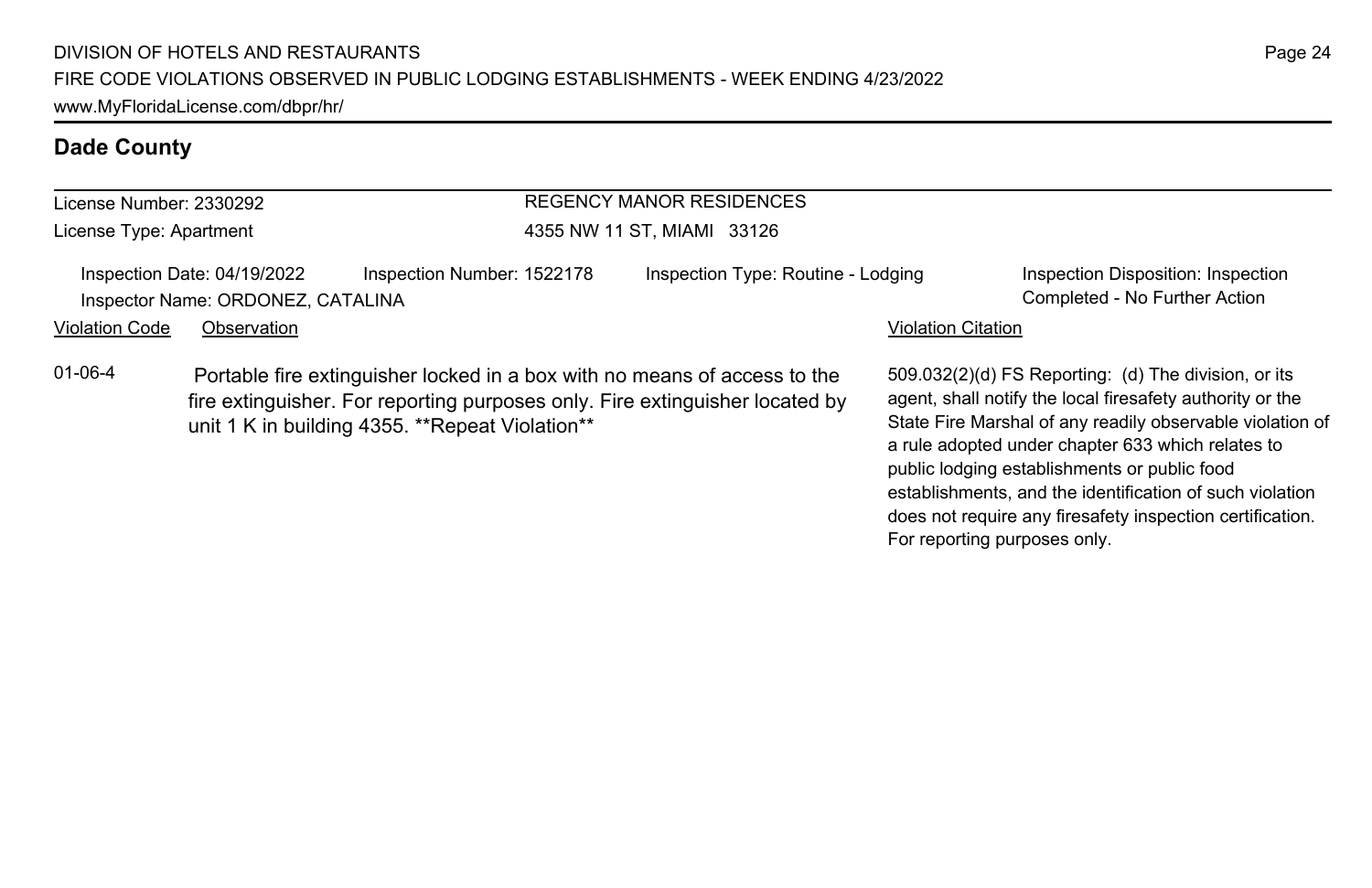| License Number: 2329841<br>License Type: Apartment |                             |                                                                      | <b>MADISON VIEW APARTMENTS</b><br>539 NW 7 ST, MIAMI 33136 |                                                                           |                           |                                                                                                                                                                           |
|----------------------------------------------------|-----------------------------|----------------------------------------------------------------------|------------------------------------------------------------|---------------------------------------------------------------------------|---------------------------|---------------------------------------------------------------------------------------------------------------------------------------------------------------------------|
|                                                    |                             |                                                                      |                                                            |                                                                           |                           |                                                                                                                                                                           |
| <b>Violation Code</b>                              | Observation                 |                                                                      |                                                            |                                                                           | <b>Violation Citation</b> |                                                                                                                                                                           |
| $04 - 01 - 4$                                      | 103 with the trouble light. | Trouble/alarm light illuminated on the fire alarm control panel. For |                                                            | reporting purposes only. Observed the fire alarm panel in front apartment |                           | 509.032(2)(d) FS Reporting: The division, or its age<br>shall notify the local firesafety authority or the State<br>Fire Marshal of any readily observable violation of a |

509.032(2)(d) FS Reporting: The division, or its agent, rule adopted under chapter 633 which relates to public lodging establishments or public food establishments, and the identification of such violation does not require any firesafety inspection certification. For reporting purposes only.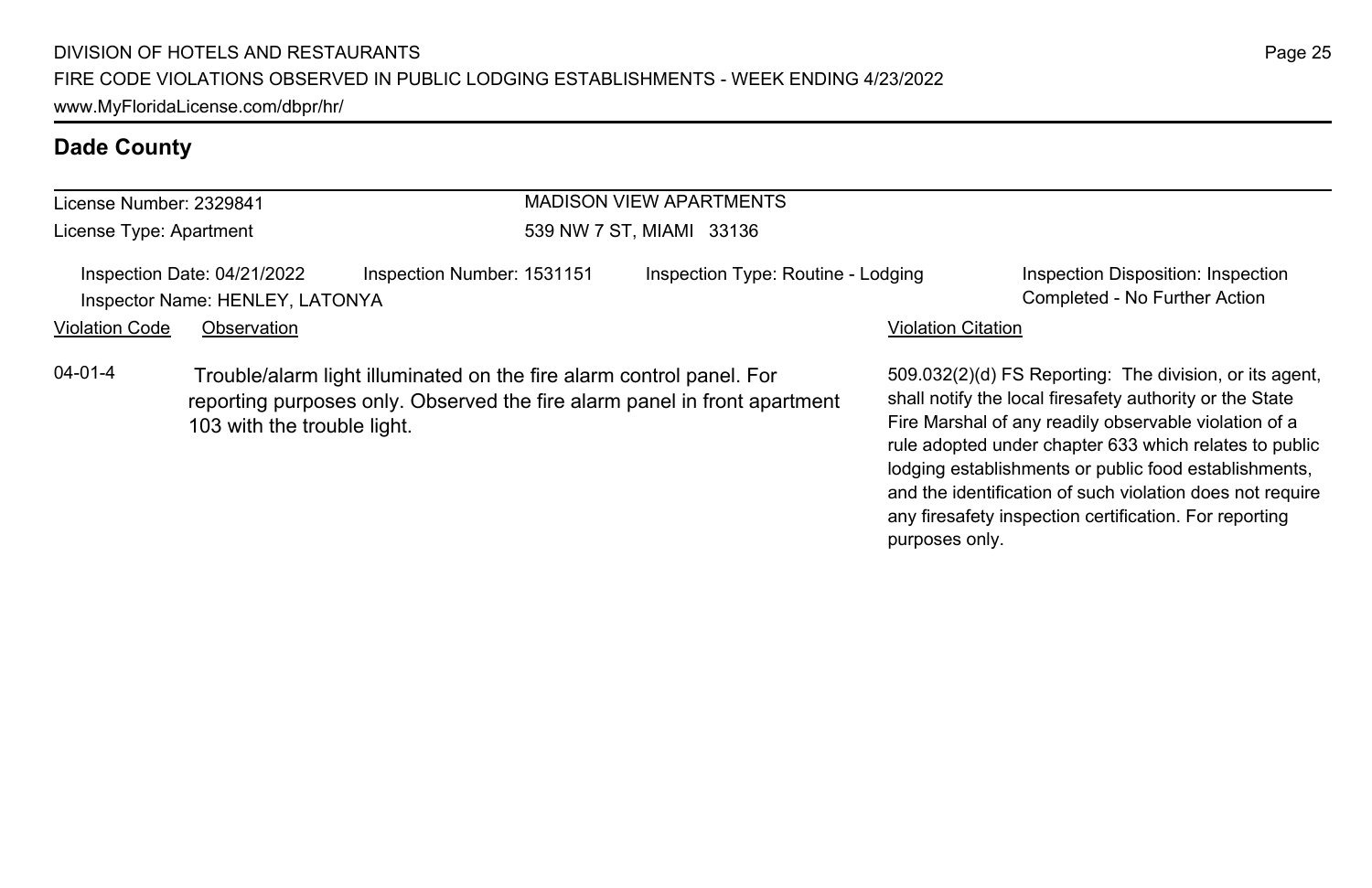| License Number: 2315636 |                                                                |                                                                                                                       | NEW ARENA SQUARE NO & SO LTD       |                           |                                                                                                                  |
|-------------------------|----------------------------------------------------------------|-----------------------------------------------------------------------------------------------------------------------|------------------------------------|---------------------------|------------------------------------------------------------------------------------------------------------------|
| License Type: Apartment |                                                                |                                                                                                                       | 275 NW 10 ST, MIAMI 331363403      |                           |                                                                                                                  |
|                         | Inspection Date: 04/22/2022<br>Inspector Name: HENLEY, LATONYA | Inspection Number: 1515681                                                                                            | Inspection Type: Routine - Lodging |                           | Inspection Disposition: Inspection<br>Completed - No Further Action                                              |
| Violation Code          | Observation                                                    |                                                                                                                       |                                    | <b>Violation Citation</b> |                                                                                                                  |
| 04-01-4                 |                                                                | Trouble/alarm light illuminated on the fire alarm control panel. For<br>reporting purposes only. By the laundry room. |                                    |                           | 509.032(2)(d) FS Reporting: The division, or its age<br>shall notify the local firesafety authority or the State |

ion, or its agent, shall notify the local firesafety authority or the State Fire Marshal of any readily observable violation of a rule adopted under chapter 633 which relates to public lodging establishments or public food establishments, and the identification of such violation does not require any firesafety inspection certification. For reporting purposes only.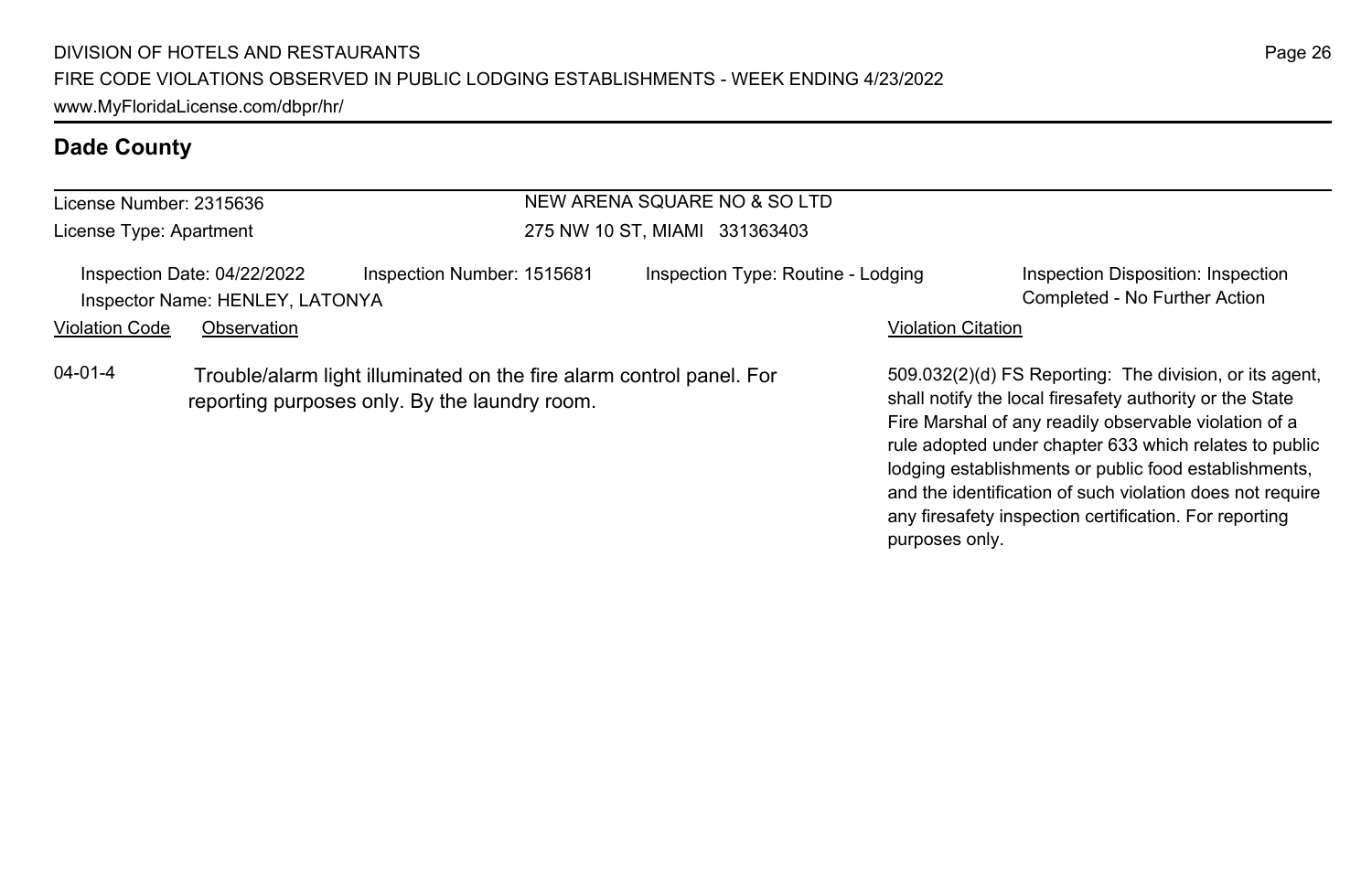| License Number: 2306777 |                                                              |                                                                                                                                                                           | PRETORIA ESTATE AG LLC              |                              |                                                                                                                                                                                                                                                                                                                                                                                                                |
|-------------------------|--------------------------------------------------------------|---------------------------------------------------------------------------------------------------------------------------------------------------------------------------|-------------------------------------|------------------------------|----------------------------------------------------------------------------------------------------------------------------------------------------------------------------------------------------------------------------------------------------------------------------------------------------------------------------------------------------------------------------------------------------------------|
| License Type: Apartment |                                                              |                                                                                                                                                                           | 934 MERIDIAN AVE, MIAMI BEACH 33139 |                              |                                                                                                                                                                                                                                                                                                                                                                                                                |
|                         | Inspection Date: 04/20/2022<br>Inspector Name: ELDER, AUDREY | Inspection Number: 1528463                                                                                                                                                | Inspection Type: Routine - Lodging  |                              | <b>Inspection Disposition: Administrative</b><br>complaint recommended                                                                                                                                                                                                                                                                                                                                         |
| <b>Violation Code</b>   | Observation                                                  |                                                                                                                                                                           |                                     | <b>Violation Citation</b>    |                                                                                                                                                                                                                                                                                                                                                                                                                |
| $01 - 06 - 4$           |                                                              | Portable fire extinguisher locked in a box with no means of access to the<br>fire extinguisher. For reporting purposes only.<br>Located near unit 3. **Repeat Violation** |                                     | For reporting purposes only. | $509.032(2)(d)$ FS Reporting: (d) The division, or its<br>agent, shall notify the local firesafety authority or the<br>State Fire Marshal of any readily observable violation of<br>a rule adopted under chapter 633 which relates to<br>public lodging establishments or public food<br>establishments, and the identification of such violation<br>does not require any firesafety inspection certification. |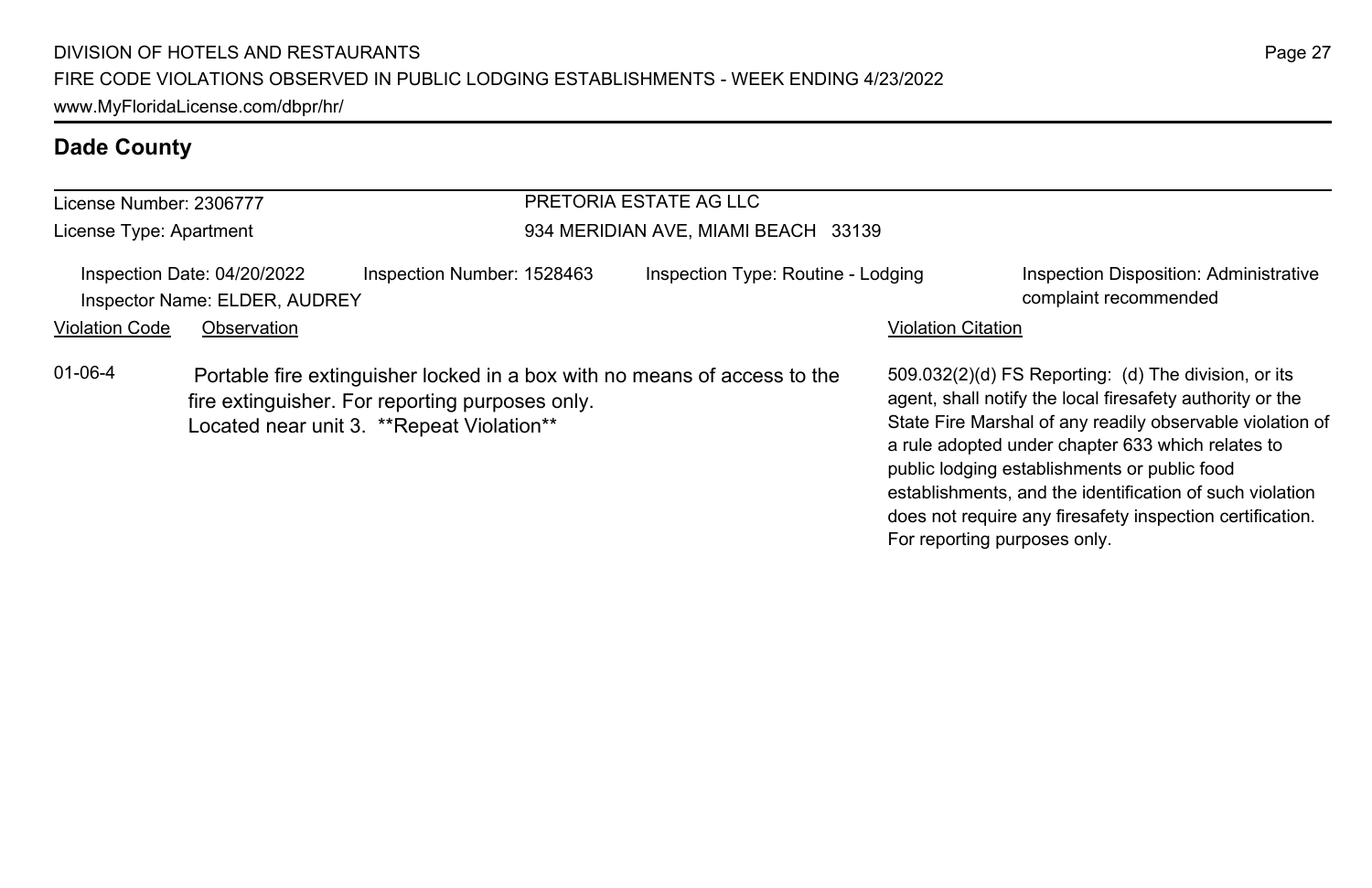License Number: 2329040 License Type: Hotel

BENTLEY BEACH HOTEL 101 OCEAN DRIVE, MIAMI BEACH 33139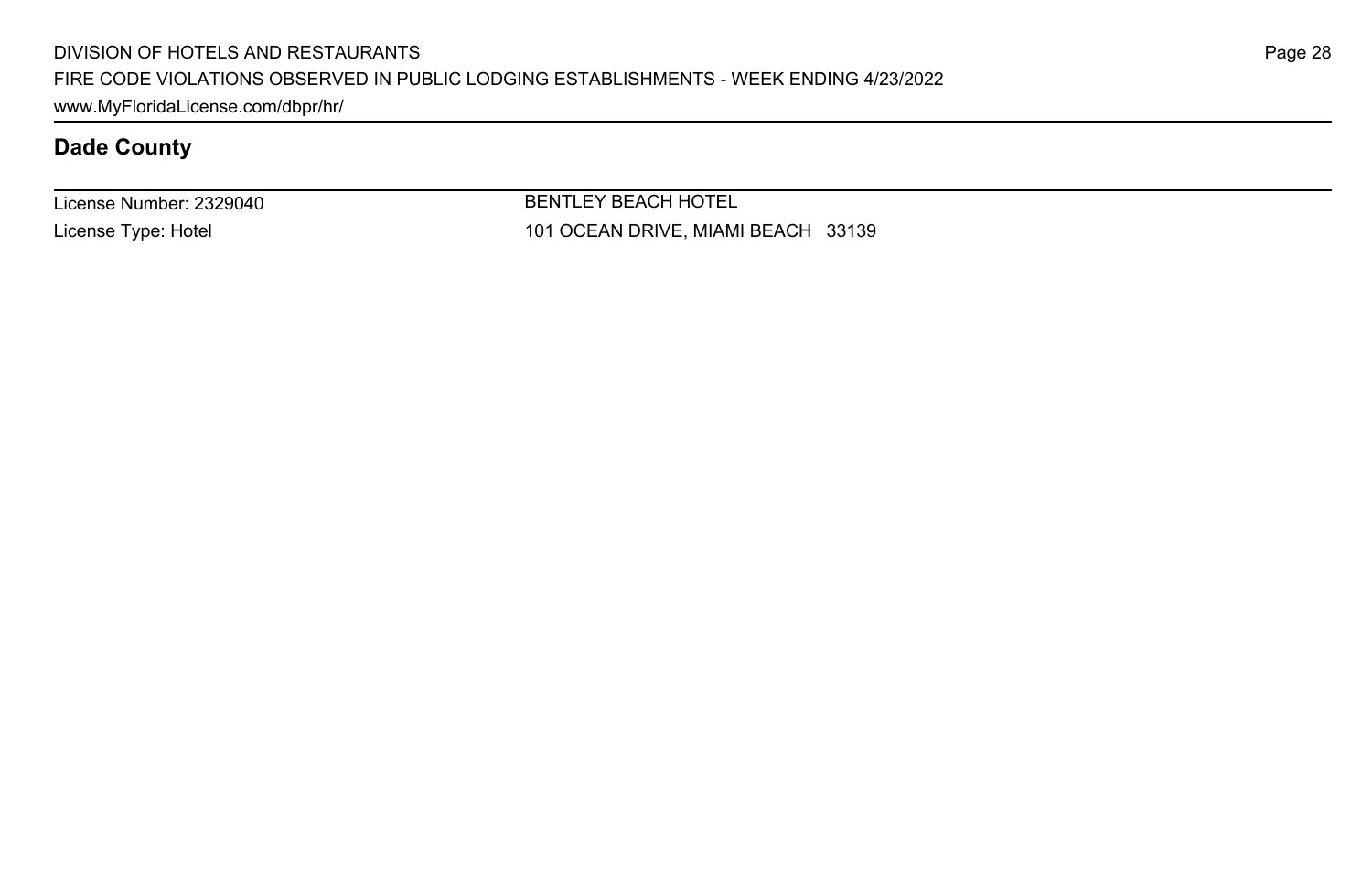Inspection Date: 04/22/2022 Inspection Number: 1163424 Inspection Type: Routine - Lodging Inspection Disposition: Inspection Inspector Name: MASKASEM, SUPPACHAI Completed - No Further Action

Violation Code Observation Violation Citation

08-01-4 Boiler certificate or insurance inspector's boiler report expired. For reporting purposes only. Observed boilers 121044, 121045, 121046, 121047 all expired on 09/10/16.

61C-1.004(10) FAC and 509.032(2)(d) FS Reporting: 61C-1.004(10) The insurance inspector's boiler report is required annually for power boilers and high pressure/high temperature boilers and biannually for low pressure steam or vapor heating boilers. 509.032(2)(d) The division, or its agent, shall notify the local firesafety authority or the State Fire Marshal of any readily observable violation of a rule adopted under chapter 633 which relates to public lodging establishments or public food establishments, and the identification of such violation does not require any firesafety inspection certification. For reporting purposes only.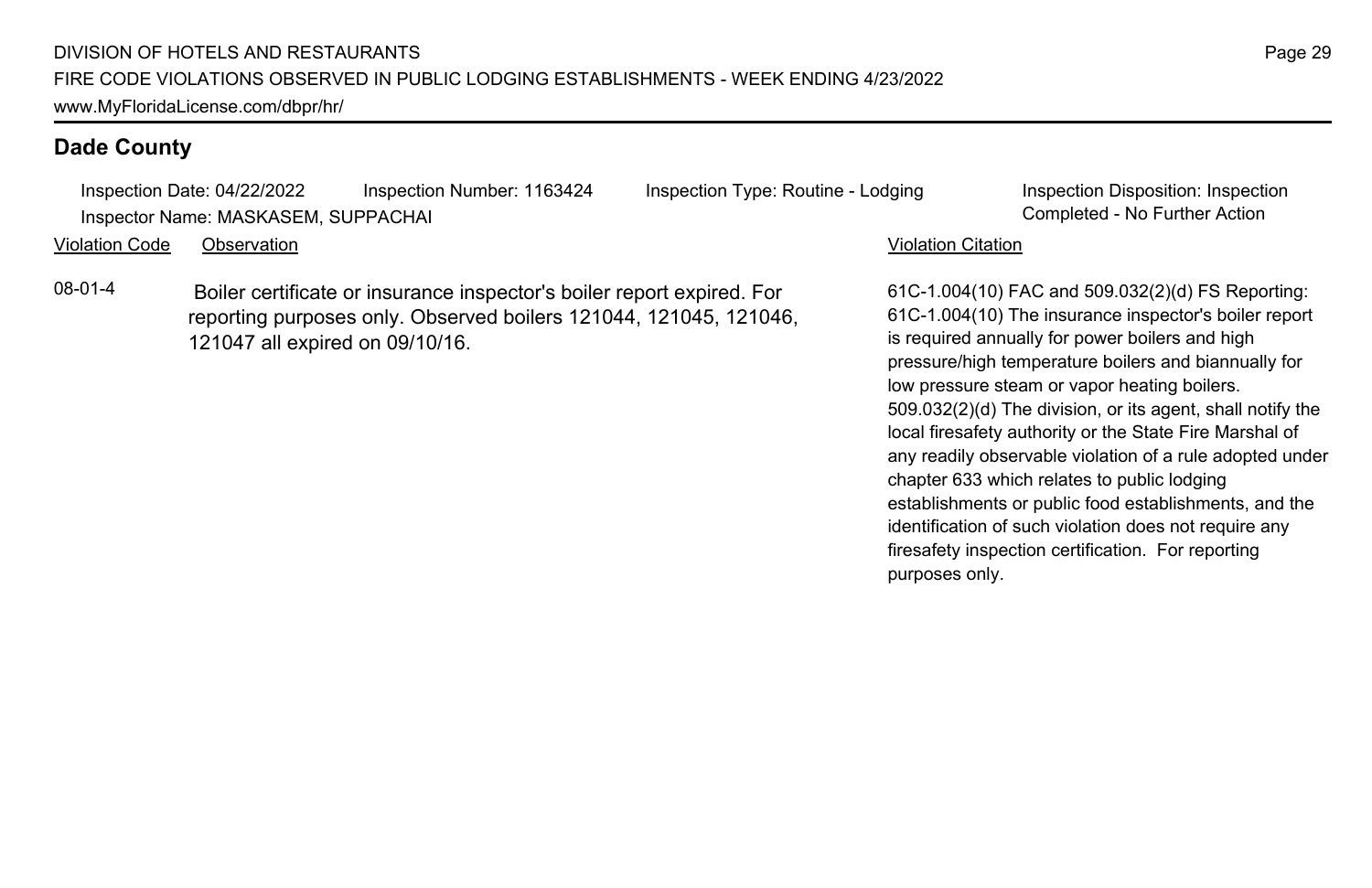08-03-4 No boiler certificate or insurance inspector's boiler report available. For reporting purposes only. \*\*Repeat Violation\*\*

61C-1.004(10) FAC and 509.032(2)(d) FS Reporting: 61C-1.004(10) The insurance inspector's boiler report is required annually for power boilers and high pressure/high temperature boilers and biannually for low pressure steam or vapor heating boilers. 509.032(2)(d) The division, or its agent, shall notify the local firesafety authority or the State Fire Marshal of any readily observable violation of a rule adopted under chapter 633 which relates to public lodging establishments or public food establishments, and the identification of such violation does not require any firesafety inspection certification. For reporting purposes only.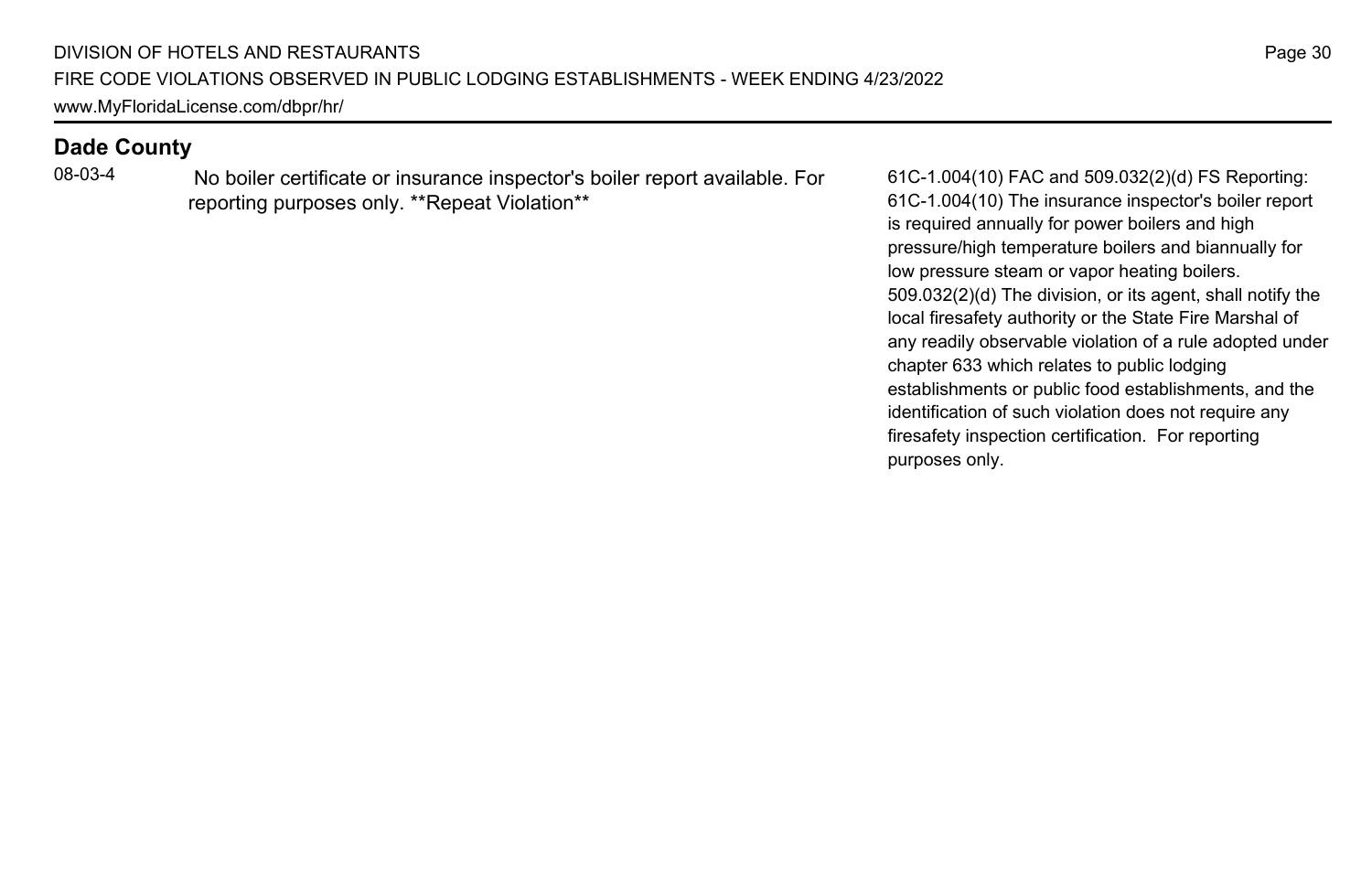License Number: 2328318 License Type: Hotel

### BEST WESTERN PLUS ATLANTIC BEACH RRSORT 4101 COLLINS AVE, MIAMI BEACH 33140

| Inspection Number: 1159819<br>Inspection Date: 04/21/2022 |                                 | Inspection Type: Routine - Lodging                                                                                                                                                                                              |  | Inspection Disposition: Call Back - |                                                                                                                                                                                                                                                                                     |
|-----------------------------------------------------------|---------------------------------|---------------------------------------------------------------------------------------------------------------------------------------------------------------------------------------------------------------------------------|--|-------------------------------------|-------------------------------------------------------------------------------------------------------------------------------------------------------------------------------------------------------------------------------------------------------------------------------------|
|                                                           | Inspector Name: UNZAGA, MILADYS |                                                                                                                                                                                                                                 |  |                                     | Complied                                                                                                                                                                                                                                                                            |
| <b>Violation Code</b>                                     | Observation                     |                                                                                                                                                                                                                                 |  | <b>Violation Citation</b>           |                                                                                                                                                                                                                                                                                     |
| $01 - 06 - 4$                                             | follow-up inspection 2022-04-21 | - From initial inspection : Portable fire extinguisher locked in a box with no<br>means of access to the fire extinguisher. For reporting purposes only.<br>Observed fire extinguisher locked, located next to room 115. - From |  |                                     | 509.032(2)(d) FS Reporting: (d) The division, or its<br>agent, shall notify the local firesafety authority or the<br>State Fire Marshal of any readily observable violation of<br>a rule adopted under chapter 633 which relates to<br>public lodging establishments or public food |

establishments, and the identification of such violation does not require any firesafety inspection certification.

For reporting purposes only.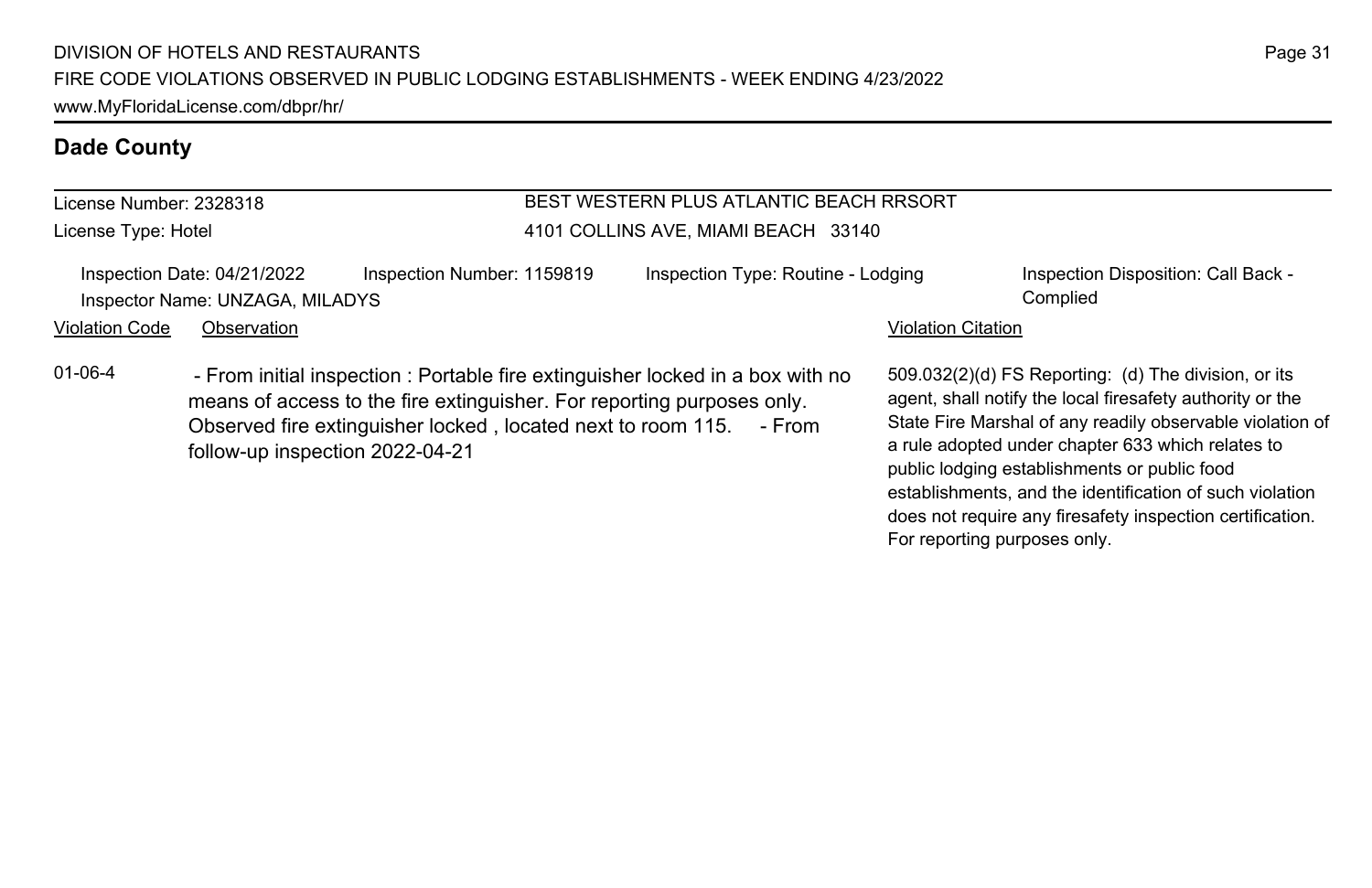| License Number: 2301823 |                                                                | <b>TULLAIRE APTS</b>                                                      |                                    |                           |                                                                     |
|-------------------------|----------------------------------------------------------------|---------------------------------------------------------------------------|------------------------------------|---------------------------|---------------------------------------------------------------------|
| License Type: Apartment |                                                                |                                                                           | 935 BAY DR, MIAMI BEACH 331415620  |                           |                                                                     |
|                         | Inspection Date: 04/20/2022<br>Inspector Name: PRIETO, VICENTE | Inspection Number: 1525089                                                | Inspection Type: Routine - Lodging |                           | Inspection Disposition: Inspection<br>Completed - No Further Action |
| Violation Code          | Observation                                                    |                                                                           |                                    | <b>Violation Citation</b> |                                                                     |
| 01-06-4                 |                                                                | Portable fire extinguisher locked in a box with no means of access to the |                                    |                           | 509.032(2)(d) FS Reporting: (d) The division, or its                |

01-06-4 Portable fire extinguisher locked in a box with no means of access to the fire extinguisher. For reporting purposes only. Observed missing breaking device for fire extinguisher boxes by unit 3 at the front and back sides. \*\*Repeat Violation\*\*

509.032(2)(d) FS Reporting: (d) The division, or its agent, shall notify the local firesafety authority or the State Fire Marshal of any readily observable violation of a rule adopted under chapter 633 which relates to

public lodging establishments or public food establishments, and the identification of such violation does not require any firesafety inspection certification. For reporting purposes only.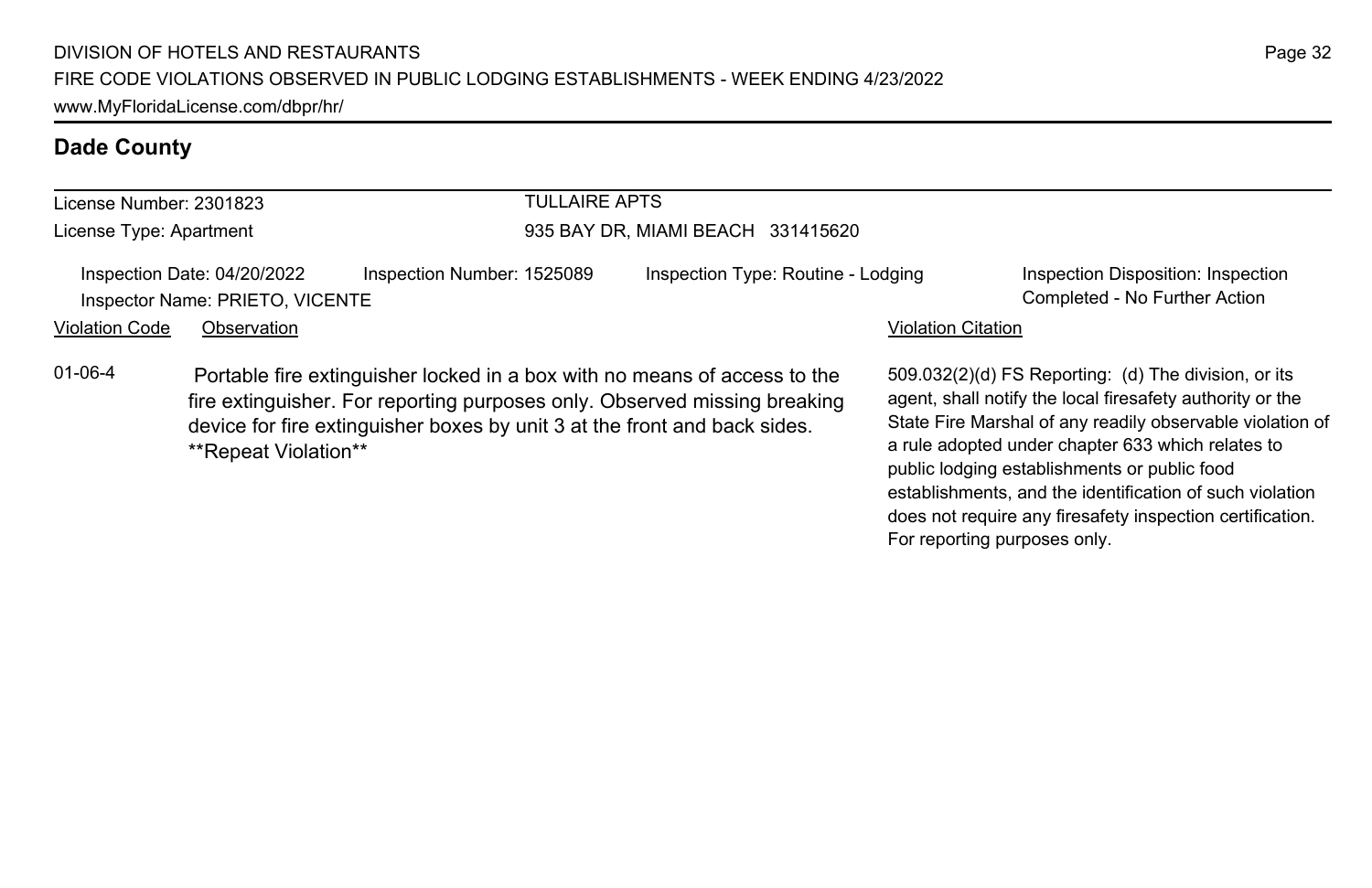| License Number: 2308085                                          |                                                                                                                                                                          |                            | LA FUENTE HOTEL                    |                           |                                                                                                                                                                                                                                                                                     |  |
|------------------------------------------------------------------|--------------------------------------------------------------------------------------------------------------------------------------------------------------------------|----------------------------|------------------------------------|---------------------------|-------------------------------------------------------------------------------------------------------------------------------------------------------------------------------------------------------------------------------------------------------------------------------------|--|
| License Type: Motel                                              |                                                                                                                                                                          |                            | 7470 SW 8 ST, MIAMI 331444546      |                           |                                                                                                                                                                                                                                                                                     |  |
| Inspection Date: 04/21/2022<br>Inspector Name: ORDONEZ, CATALINA |                                                                                                                                                                          | Inspection Number: 1221725 | Inspection Type: Routine - Lodging |                           | Inspection Disposition: Inspection<br>Completed - No Further Action                                                                                                                                                                                                                 |  |
| <b>Violation Code</b>                                            | Observation                                                                                                                                                              |                            |                                    | <b>Violation Citation</b> |                                                                                                                                                                                                                                                                                     |  |
| $01 - 06 - 4$                                                    | Portable fire extinguisher locked in a box with no means of access to the<br>fire extinguisher. For reporting purposes only. Fire extinguisher located by<br>room $10$ . |                            |                                    |                           | 509.032(2)(d) FS Reporting: (d) The division, or its<br>agent, shall notify the local firesafety authority or the<br>State Fire Marshal of any readily observable violation of<br>a rule adopted under chapter 633 which relates to<br>public lodging establishments or public food |  |

establishments, and the identification of such violation does not require any firesafety inspection certification.

For reporting purposes only.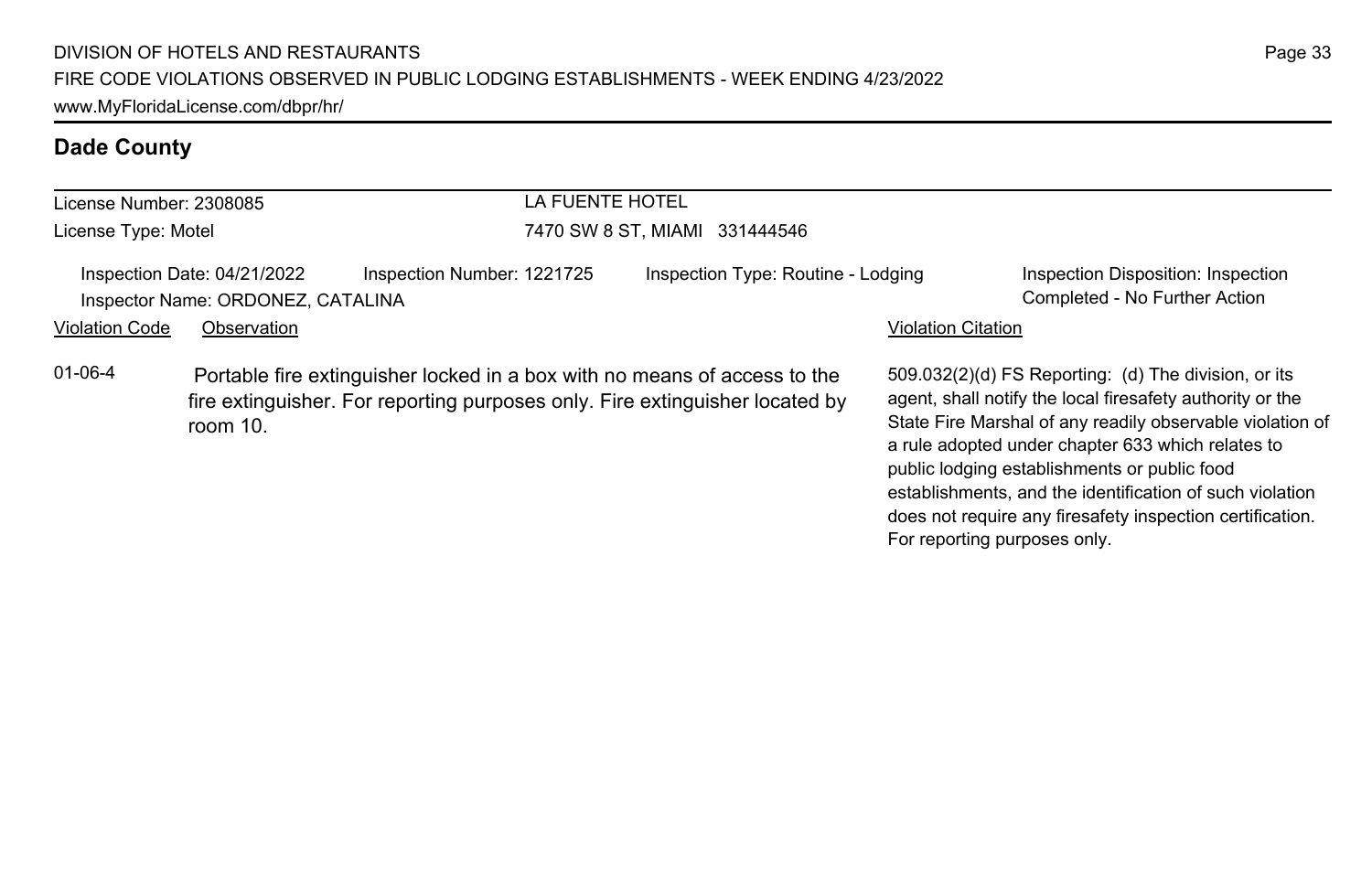| License Number: 2308555 |                                                                                                                                                                                                                                                                        |                            | VILLA BIANCA                          |                           |                                                                                                                                                                                                                                                                                     |  |  |
|-------------------------|------------------------------------------------------------------------------------------------------------------------------------------------------------------------------------------------------------------------------------------------------------------------|----------------------------|---------------------------------------|---------------------------|-------------------------------------------------------------------------------------------------------------------------------------------------------------------------------------------------------------------------------------------------------------------------------------|--|--|
| License Type: Apartment |                                                                                                                                                                                                                                                                        |                            | 13251 MEMORIAL HWY, NORTH MIAMI 33161 |                           |                                                                                                                                                                                                                                                                                     |  |  |
|                         | Inspection Date: 04/20/2022<br>Inspector Name: UNZAGA, MILADYS                                                                                                                                                                                                         | Inspection Number: 1519671 | Inspection Type: Routine - Lodging    |                           | Inspection Disposition: Inspection<br>Completed - No Further Action                                                                                                                                                                                                                 |  |  |
| <b>Violation Code</b>   | Observation                                                                                                                                                                                                                                                            |                            |                                       | <b>Violation Citation</b> |                                                                                                                                                                                                                                                                                     |  |  |
| $01 - 06 - 4$           | Portable fire extinguisher locked in a box with no means of access to the<br>fire extinguisher. For reporting purposes only. No breaking device for<br>extinguisher located next to the laundry room, the one located next to unit 9<br>and the other one located next |                            |                                       |                           | 509.032(2)(d) FS Reporting: (d) The division, or its<br>agent, shall notify the local firesafety authority or the<br>State Fire Marshal of any readily observable violation of<br>a rule adopted under chapter 633 which relates to<br>public lodging establishments or public food |  |  |

establishments, and the identification of such violation does not require any firesafety inspection certification.

For reporting purposes only.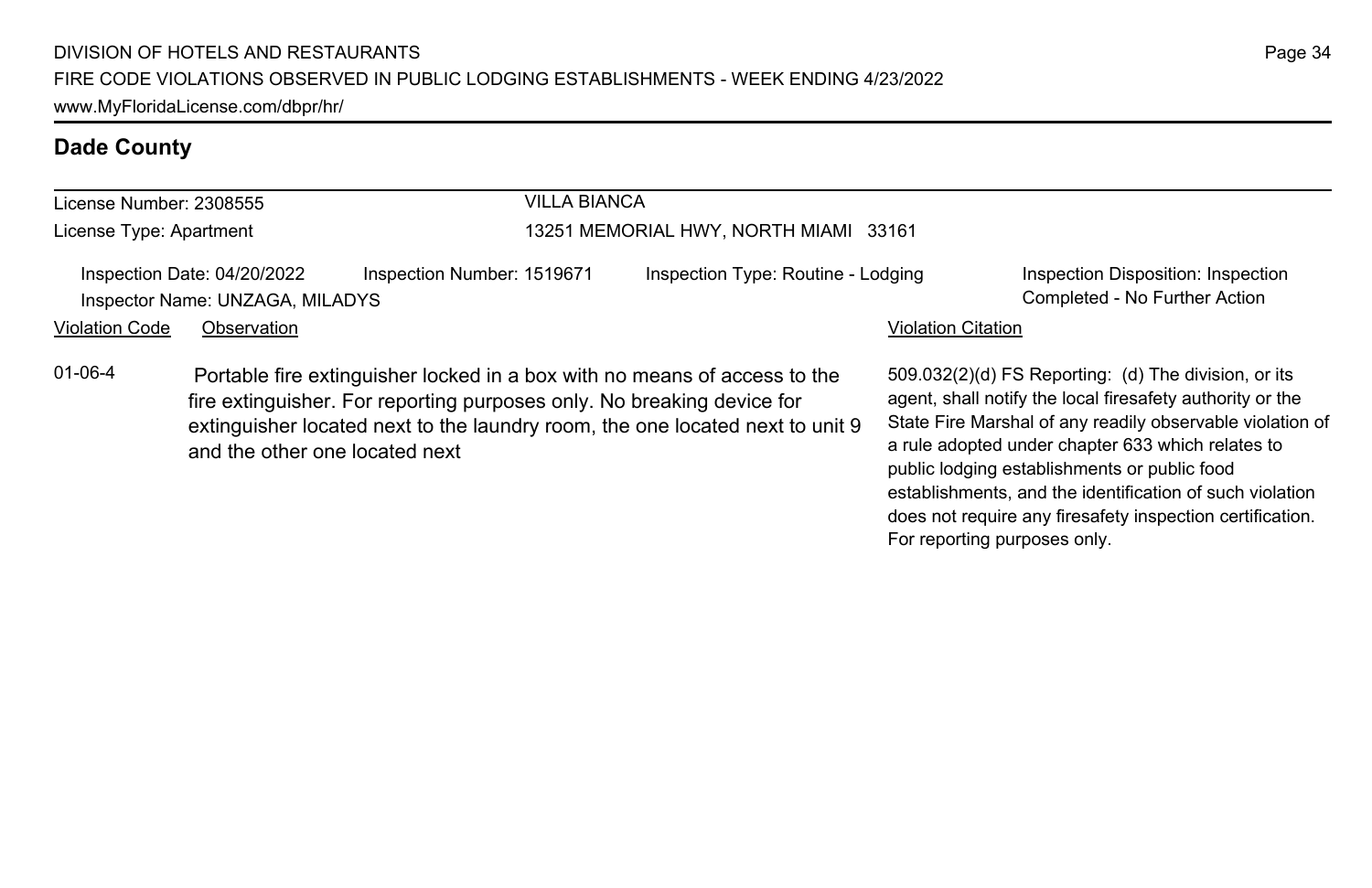#### License Number: 2310182 License Type: Apartment YELLOW KING APARTMENTS 12890 NE 6 AVE, NORTH MIAMI 33161 Inspection Date: 04/19/2022 Inspection Number: 1525576 Inspection Type: Routine - Lodging Inspection Disposition: Inspection Inspector Name: SUAREZ, LEOPOLDO Completed - No Further Action Violation Code Observation **Violation Code Observation** Violation Citation Citation Citation Citation Citation Citation Citation Citation Citation Citation Citation Citation Citation Citation Citation Citation Citation Cit 509.032(2)(d) FS Reporting: The division, or its agent, shall notify the local firesafety authority or the State Fire Marshal of any readily observable violation of a rule adopted under chapter 633 which relates to public lodging establishments or public food establishments, and the identification of such violation does not require 04-04-4 Fire alarm control panel has no power. For reporting purposes only.

any firesafety inspection certification. For reporting

purposes only.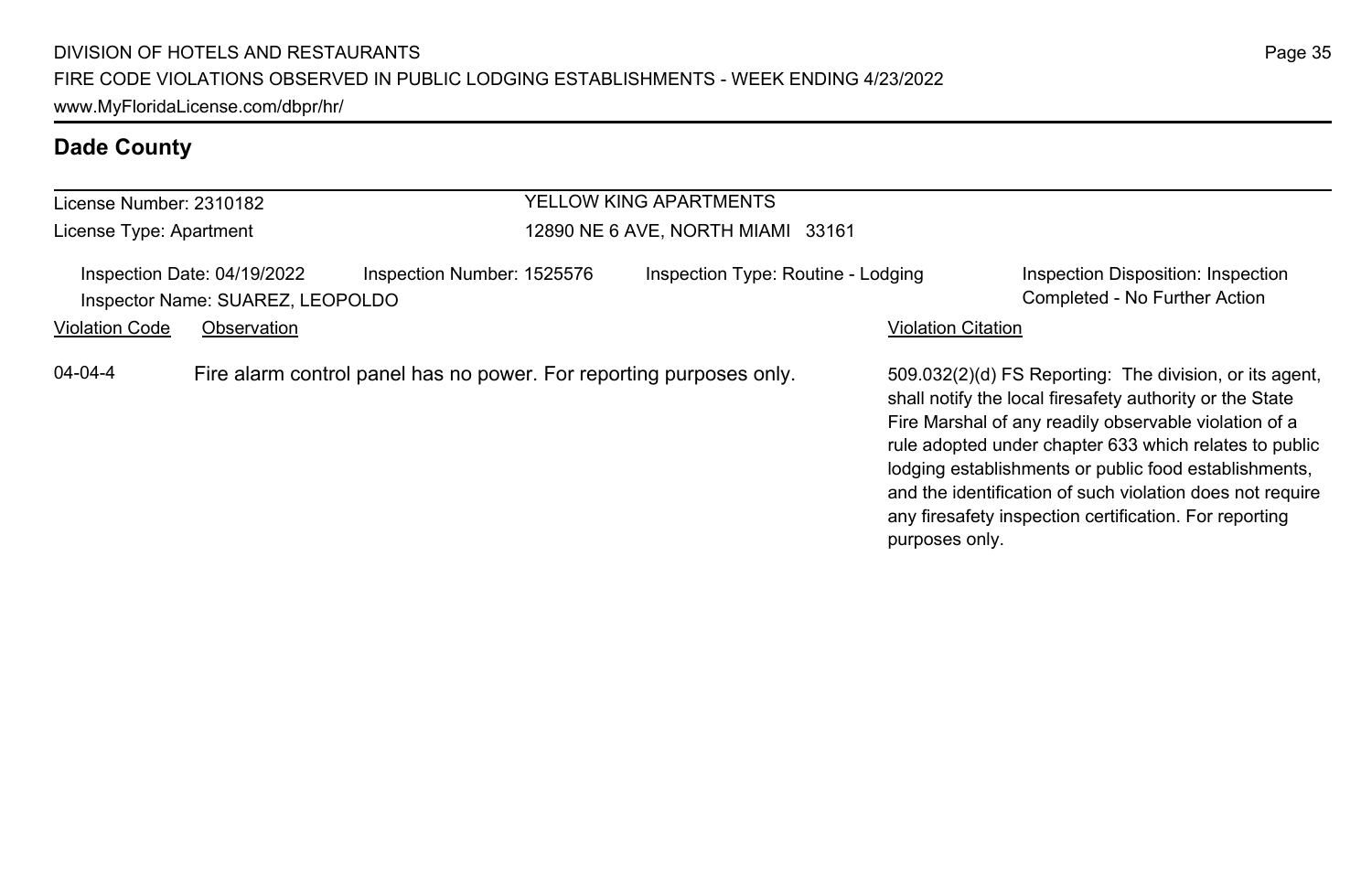| License Number: 2303398                                     |                                                                                                                            | AVENTURA OAKS              |                                         |                                    |                                                                                                                                                                                                                                                                                                                                                                                                                                              |                                                                     |  |
|-------------------------------------------------------------|----------------------------------------------------------------------------------------------------------------------------|----------------------------|-----------------------------------------|------------------------------------|----------------------------------------------------------------------------------------------------------------------------------------------------------------------------------------------------------------------------------------------------------------------------------------------------------------------------------------------------------------------------------------------------------------------------------------------|---------------------------------------------------------------------|--|
| License Type: Apartment                                     |                                                                                                                            |                            | 1572 NE 191 ST. NORTH MIAMI BEACH 33179 |                                    |                                                                                                                                                                                                                                                                                                                                                                                                                                              |                                                                     |  |
| Inspection Date: 04/20/2022<br>Inspector Name: TAYLOR, JOHN |                                                                                                                            | Inspection Number: 1530900 |                                         | Inspection Type: Routine - Lodging |                                                                                                                                                                                                                                                                                                                                                                                                                                              | Inspection Disposition: Inspection<br>Completed - No Further Action |  |
| <b>Violation Code</b>                                       | Observation                                                                                                                |                            |                                         |                                    | <b>Violation Citation</b>                                                                                                                                                                                                                                                                                                                                                                                                                    |                                                                     |  |
| $01 - 05 - 4$                                               | Portable fire extinguisher obstructed/not accessible. For reporting<br>purposes only.<br>Located between Apts 146 and 147. |                            |                                         |                                    | 509.032(2)(d) FS Reporting: (d) The division, or its<br>agent, shall notify the local firesafety authority or the<br>State Fire Marshal of any readily observable violation of<br>a rule adopted under chapter 633 which relates to<br>public lodging establishments or public food<br>establishments, and the identification of such violation<br>does not require any firesafety inspection certification.<br>For reporting purposes only. |                                                                     |  |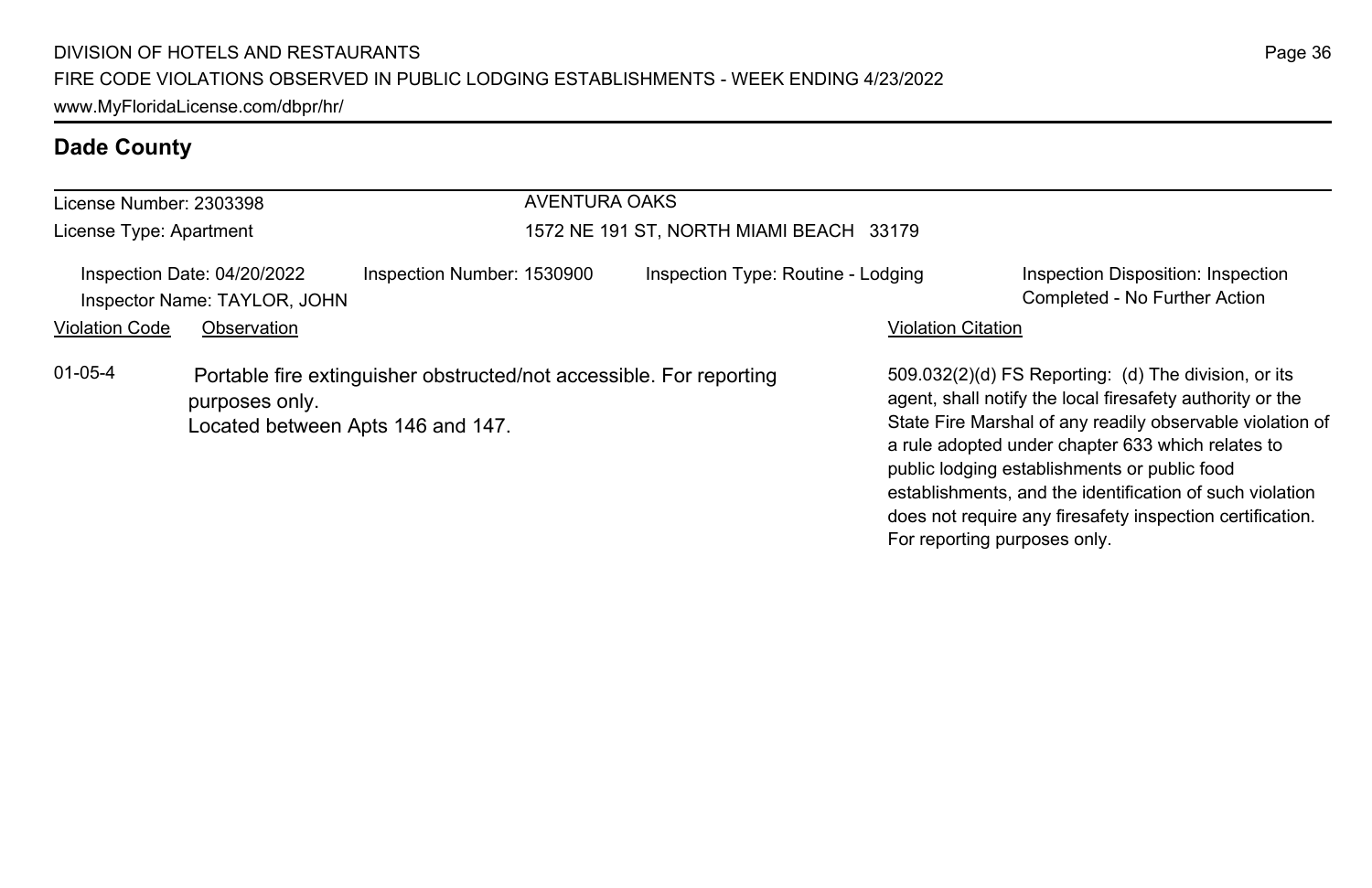# **Dade County**

| License Number: 2325567 |                                                                      |                                                                                                                                                                                                                                                 | EMERALD PALMS APARTMENTS           |                           |                                                                                                                                                                                                                                                                                                 |
|-------------------------|----------------------------------------------------------------------|-------------------------------------------------------------------------------------------------------------------------------------------------------------------------------------------------------------------------------------------------|------------------------------------|---------------------------|-------------------------------------------------------------------------------------------------------------------------------------------------------------------------------------------------------------------------------------------------------------------------------------------------|
| License Type: Apartment |                                                                      |                                                                                                                                                                                                                                                 | 12325 SW 151 ST, MIAMI 33186       |                           |                                                                                                                                                                                                                                                                                                 |
|                         | Inspection Date: 04/22/2022<br>Inspector Name: LODENQUAI, BARRINGTON | Inspection Number: 1521319                                                                                                                                                                                                                      | Inspection Type: Routine - Lodging |                           | Inspection Disposition: Call Back -<br>Complied                                                                                                                                                                                                                                                 |
| <b>Violation Code</b>   | Observation                                                          |                                                                                                                                                                                                                                                 |                                    | <b>Violation Citation</b> |                                                                                                                                                                                                                                                                                                 |
| $04 - 01 - 4$           |                                                                      | - From initial inspection : Trouble/alarm light illuminated on the fire alarm<br>control panel. For reporting purposes only.<br>Observed common trouble light illuminated at building A.<br>follow-up inspection 2022-03-15: ** Time Extended** | - From<br>- From f                 |                           | 509.032(2)(d) FS Reporting: The division, or its agent,<br>shall notify the local firesafety authority or the State<br>Fire Marshal of any readily observable violation of a<br>rule adopted under chapter 633 which relates to public<br>lodging establishments or public food establishments, |

and the identification of such violation does not require any firesafety inspection certification. For reporting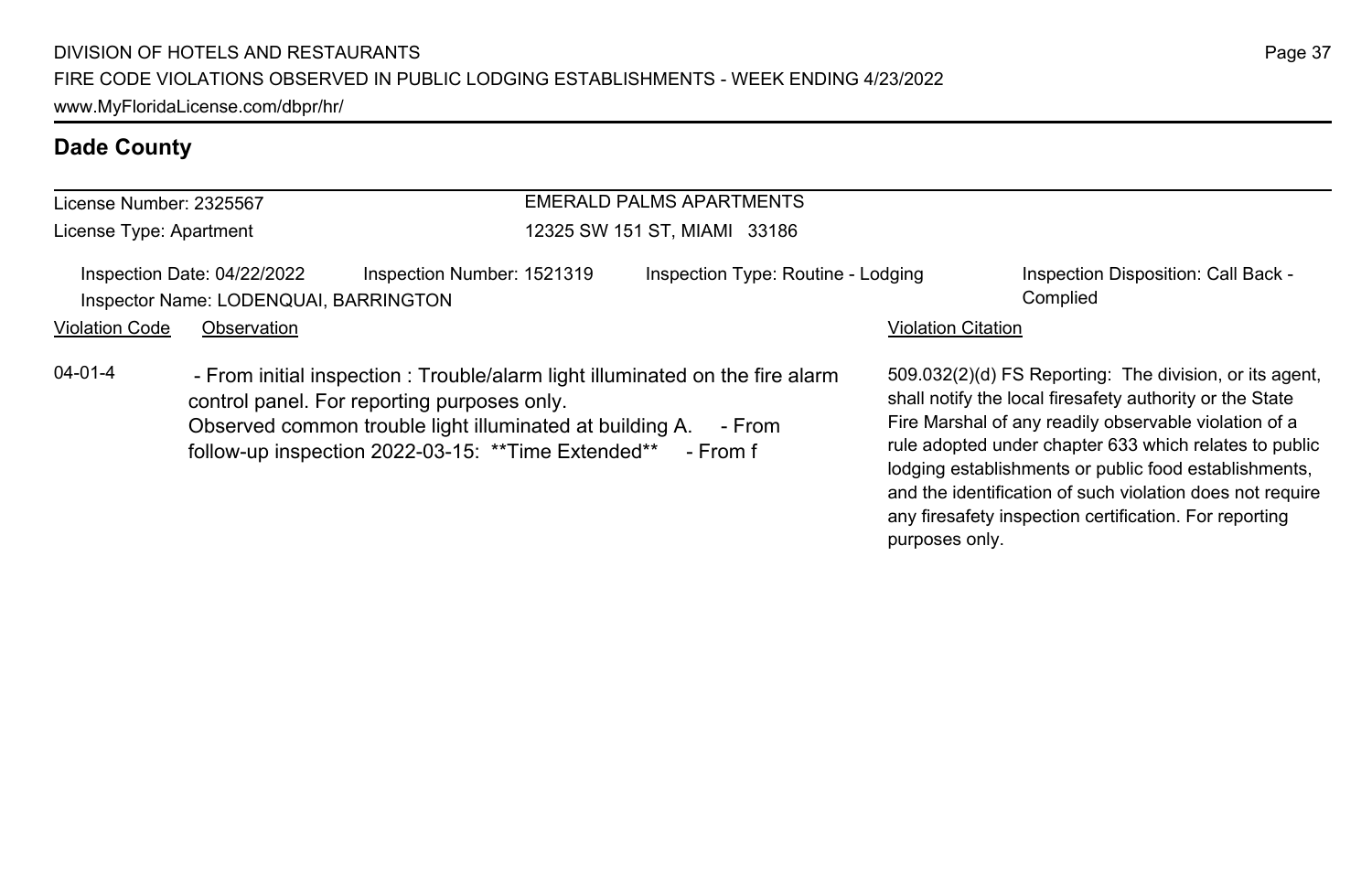| License Number: 2609172 |                                                               | <b>HOSPITALITY INN</b>                                                                                                          |                                 |                           |                                                                                                                                                                                                                                                                                     |  |  |
|-------------------------|---------------------------------------------------------------|---------------------------------------------------------------------------------------------------------------------------------|---------------------------------|---------------------------|-------------------------------------------------------------------------------------------------------------------------------------------------------------------------------------------------------------------------------------------------------------------------------------|--|--|
| License Type: Motel     |                                                               |                                                                                                                                 | 7071 103 ST, JACKSONVILLE 32210 |                           |                                                                                                                                                                                                                                                                                     |  |  |
|                         | Inspection Date: 04/19/2022<br>Inspector Name: MERCER, THOMAS | Inspection Number: 1222661                                                                                                      | Inspection Type: Complaint Full |                           | Inspection Disposition: Warning<br>Issued                                                                                                                                                                                                                                           |  |  |
| <b>Violation Code</b>   | Observation                                                   |                                                                                                                                 |                                 | <b>Violation Citation</b> |                                                                                                                                                                                                                                                                                     |  |  |
| $07-01-4$               | building.                                                     | Damaged electrical wire(s). For reporting purposes only.<br>Outside porch light at room 226 hanging from wires, not attached to |                                 |                           | 509.032(2)(d) FS Reporting: (d) The division, or its<br>agent, shall notify the local firesafety authority or the<br>State Fire Marshal of any readily observable violation of<br>a rule adopted under chapter 633 which relates to<br>public lodging establishments or public food |  |  |

establishments, and the identification of such violation does not require any firesafety inspection certification.

For reporting purposes only.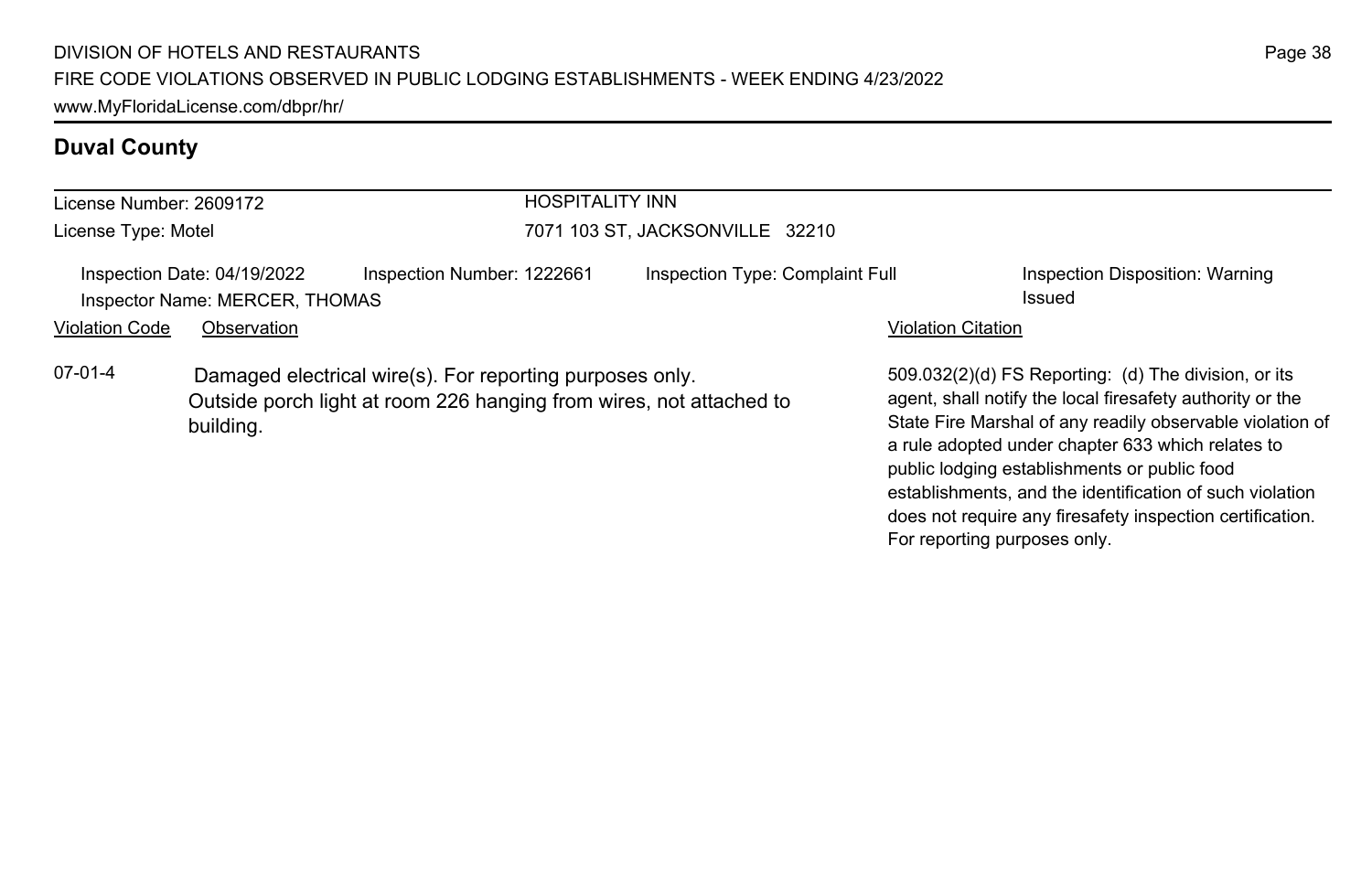| License Number: 2612591<br>License Type: Hotel |                                                              |                                                                                                                                           | RESIDENCE INN JACKSONVILLE AIRPORT<br>1310 AIRPORT RD, JACKSONVILLE 32218 |                           |                                                                                                                                                                                                                                                                                                                                                              |  |
|------------------------------------------------|--------------------------------------------------------------|-------------------------------------------------------------------------------------------------------------------------------------------|---------------------------------------------------------------------------|---------------------------|--------------------------------------------------------------------------------------------------------------------------------------------------------------------------------------------------------------------------------------------------------------------------------------------------------------------------------------------------------------|--|
|                                                | Inspection Date: 04/18/2022<br>Inspector Name: PERRY, DENNIS | Inspection Number: 1161936                                                                                                                | Inspection Type: Routine - Lodging                                        |                           | Inspection Disposition: Warning<br>Issued                                                                                                                                                                                                                                                                                                                    |  |
| <b>Violation Code</b>                          | Observation                                                  |                                                                                                                                           |                                                                           | <b>Violation Citation</b> |                                                                                                                                                                                                                                                                                                                                                              |  |
| $05-02-5$                                      | reporting purposes only.<br>tested. **Warning**              | Hearing-impaired smoke detector is not functioning when tested. For<br>In room 113, hearing impaired smoke detector did not function when |                                                                           |                           | 509.032(2)(d) FS Reporting: The division, or its agent,<br>shall notify the local firesafety authority or the State<br>Fire Marshal of any readily observable violation of a<br>rule adopted under chapter 633 which relates to public<br>lodging establishments or public food establishments,<br>and the identification of such violation does not require |  |

any firesafety inspection certification. For reporting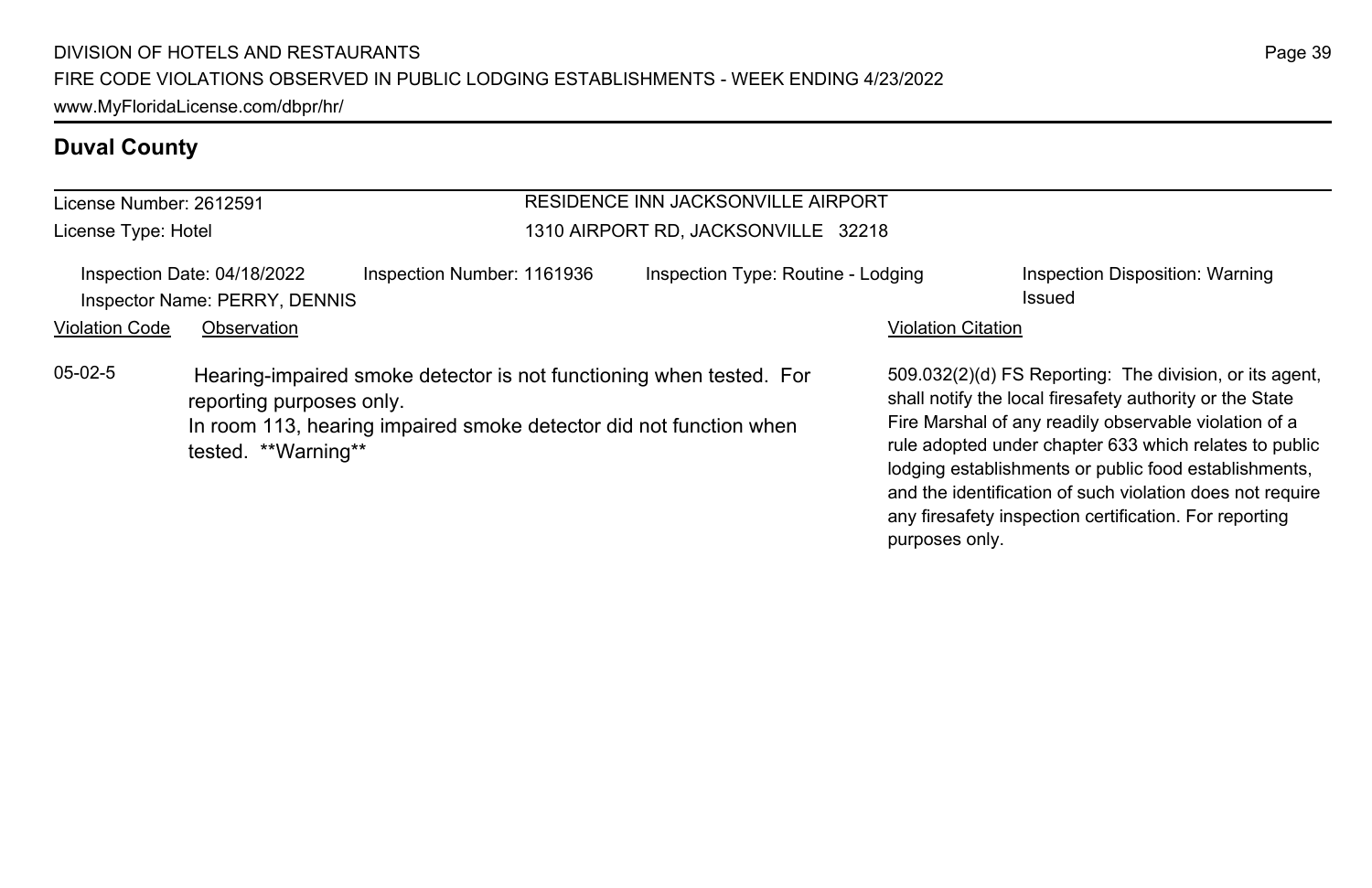| License Number: 2613159 |                                                              |                                                                                                                                                                              | <b>HOLIDAY INN EXPRESS &amp; SUITES</b> |                           |                                                                                                                                                                                                                                                                                                 |  |  |
|-------------------------|--------------------------------------------------------------|------------------------------------------------------------------------------------------------------------------------------------------------------------------------------|-----------------------------------------|---------------------------|-------------------------------------------------------------------------------------------------------------------------------------------------------------------------------------------------------------------------------------------------------------------------------------------------|--|--|
| License Type: Hotel     |                                                              | 1200 AIRPORT RD, JACKSONVILLE 32218                                                                                                                                          |                                         |                           |                                                                                                                                                                                                                                                                                                 |  |  |
|                         | Inspection Date: 04/18/2022<br>Inspector Name: PERRY, DENNIS | Inspection Number: 1162487                                                                                                                                                   | Inspection Type: Routine - Lodging      |                           | Inspection Disposition: Warning<br>Issued                                                                                                                                                                                                                                                       |  |  |
| <b>Violation Code</b>   | Observation                                                  |                                                                                                                                                                              |                                         | <b>Violation Citation</b> |                                                                                                                                                                                                                                                                                                 |  |  |
| $05-02-5$               | reporting purposes only.                                     | Hearing-impaired smoke detector is not functioning when tested. For<br>Manager could not show proper functioning hearing impaired smoke<br>detector in room 124. **Warning** |                                         |                           | 509.032(2)(d) FS Reporting: The division, or its agent,<br>shall notify the local firesafety authority or the State<br>Fire Marshal of any readily observable violation of a<br>rule adopted under chapter 633 which relates to public<br>lodging establishments or public food establishments, |  |  |

and the identification of such violation does not require any firesafety inspection certification. For reporting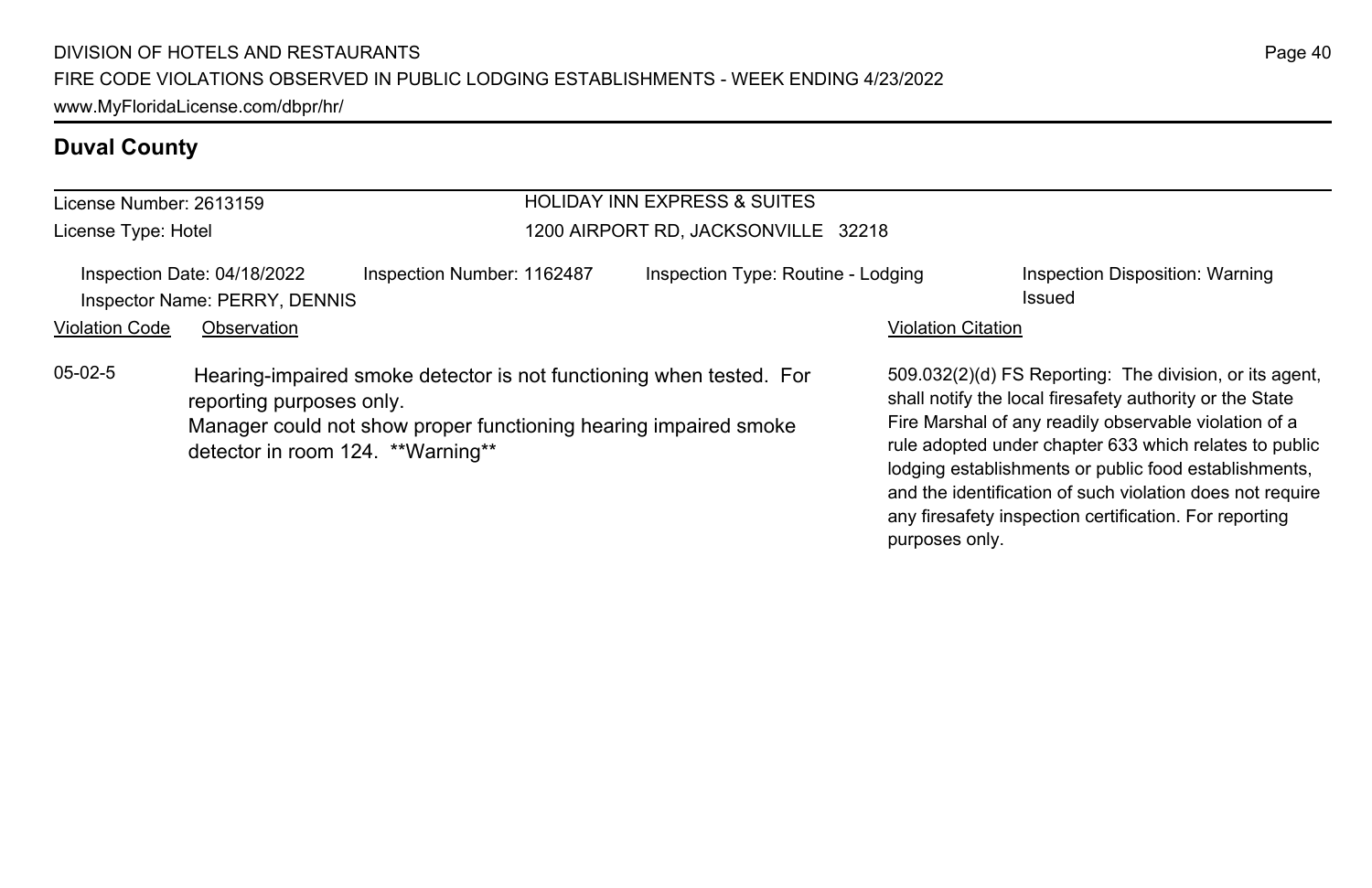License Number: 2613243 License Type: Hotel

# MICROTEL BY WYNDHAM @ JACKSONVILLE INTERNATIONAL AIRPORT 13200 INTERNATIONAL AIRPORT BLVD, JACKSONVILLE 32218

|                       | Inspection Date: 04/18/2022<br>Inspector Name: PERRY, DENNIS | Inspection Number: 1162800                                                                                                                                                                                       | Inspection Type: Routine - Lodging |                           | Inspection Disposition: Warning<br>Issued                                                                                                                                                                                                                                                                                                                                                                              |
|-----------------------|--------------------------------------------------------------|------------------------------------------------------------------------------------------------------------------------------------------------------------------------------------------------------------------|------------------------------------|---------------------------|------------------------------------------------------------------------------------------------------------------------------------------------------------------------------------------------------------------------------------------------------------------------------------------------------------------------------------------------------------------------------------------------------------------------|
| <b>Violation Code</b> | Observation                                                  |                                                                                                                                                                                                                  |                                    | <b>Violation Citation</b> |                                                                                                                                                                                                                                                                                                                                                                                                                        |
| 05-02-5               | reporting purposes only.<br>impaired smoke detectors         | Hearing-impaired smoke detector is not functioning when tested. For<br>Employees did not know how to test hearing impaired smoke detectors.<br>Manager called company that provided testing information. Hearing |                                    |                           | 509.032(2)(d) FS Reporting: The division, or its agent,<br>shall notify the local firesafety authority or the State<br>Fire Marshal of any readily observable violation of a<br>rule adopted under chapter 633 which relates to public<br>lodging establishments or public food establishments,<br>and the identification of such violation does not require<br>any firesafety inspection certification. For reporting |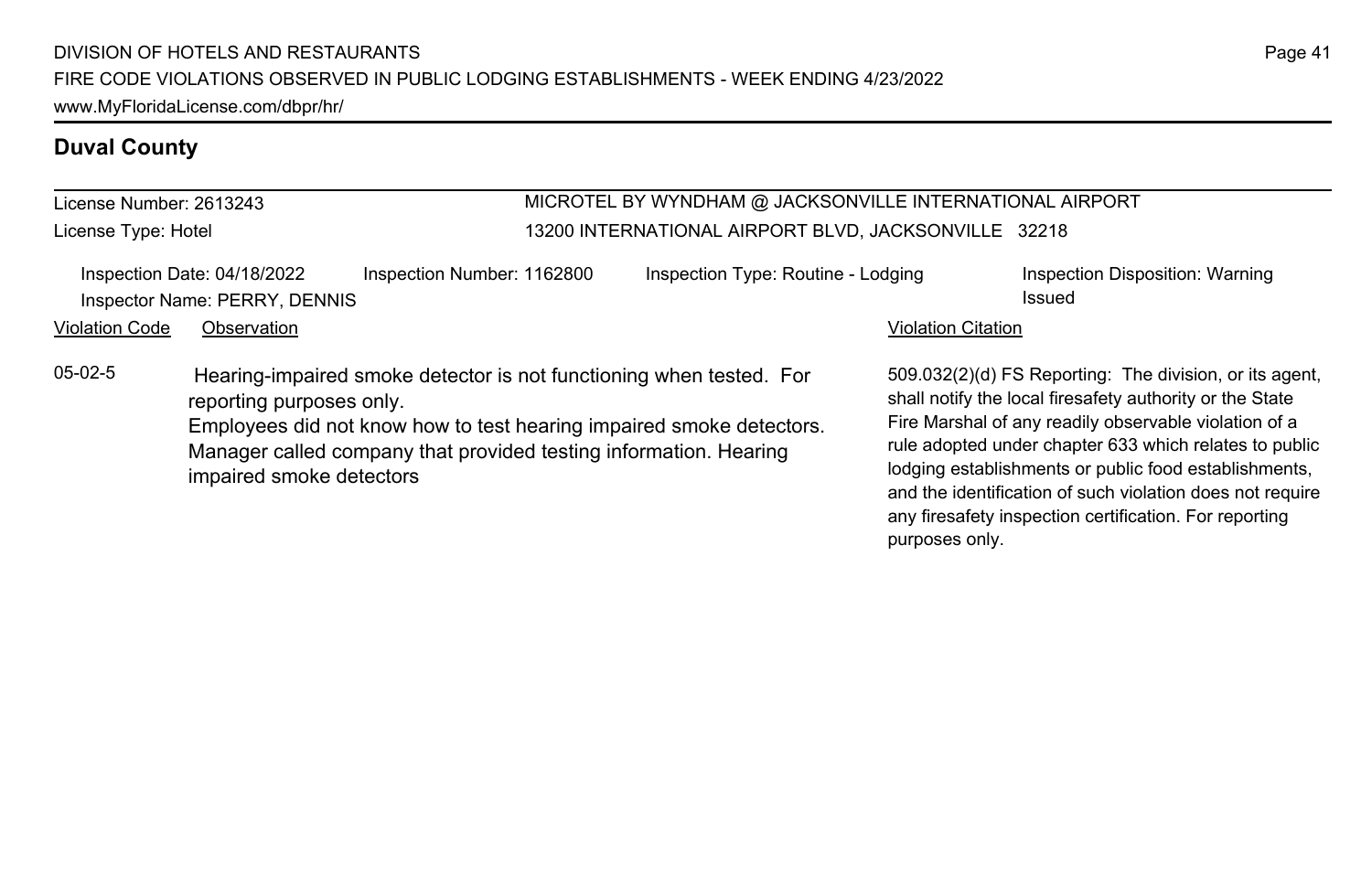| <b>HYATT PLACE JACKSONVILLE AIRPORT</b><br>License Number: 2613252 |                                                              |                                                                                                                |                                    |                           |                                                                                                                                                                                                                                                                                                                                                              |  |
|--------------------------------------------------------------------|--------------------------------------------------------------|----------------------------------------------------------------------------------------------------------------|------------------------------------|---------------------------|--------------------------------------------------------------------------------------------------------------------------------------------------------------------------------------------------------------------------------------------------------------------------------------------------------------------------------------------------------------|--|
| License Type: Hotel                                                |                                                              |                                                                                                                | 14565 DUVAL RD, JACKSONVILLE 32218 |                           |                                                                                                                                                                                                                                                                                                                                                              |  |
|                                                                    | Inspection Date: 04/21/2022<br>Inspector Name: PERRY, DENNIS | Inspection Number: 1163275                                                                                     | Inspection Type: Routine - Lodging |                           | Inspection Disposition: Warning<br>Issued                                                                                                                                                                                                                                                                                                                    |  |
| <b>Violation Code</b>                                              | Observation                                                  |                                                                                                                |                                    | <b>Violation Citation</b> |                                                                                                                                                                                                                                                                                                                                                              |  |
| $05-02-5$                                                          | reporting purposes only.                                     | Hearing-impaired smoke detector is not functioning when tested. For<br>In both rooms 207 and 215. ** Warning** |                                    |                           | 509.032(2)(d) FS Reporting: The division, or its agent,<br>shall notify the local firesafety authority or the State<br>Fire Marshal of any readily observable violation of a<br>rule adopted under chapter 633 which relates to public<br>lodging establishments or public food establishments,<br>and the identification of such violation does not require |  |

Page 42

any firesafety inspection certification. For reporting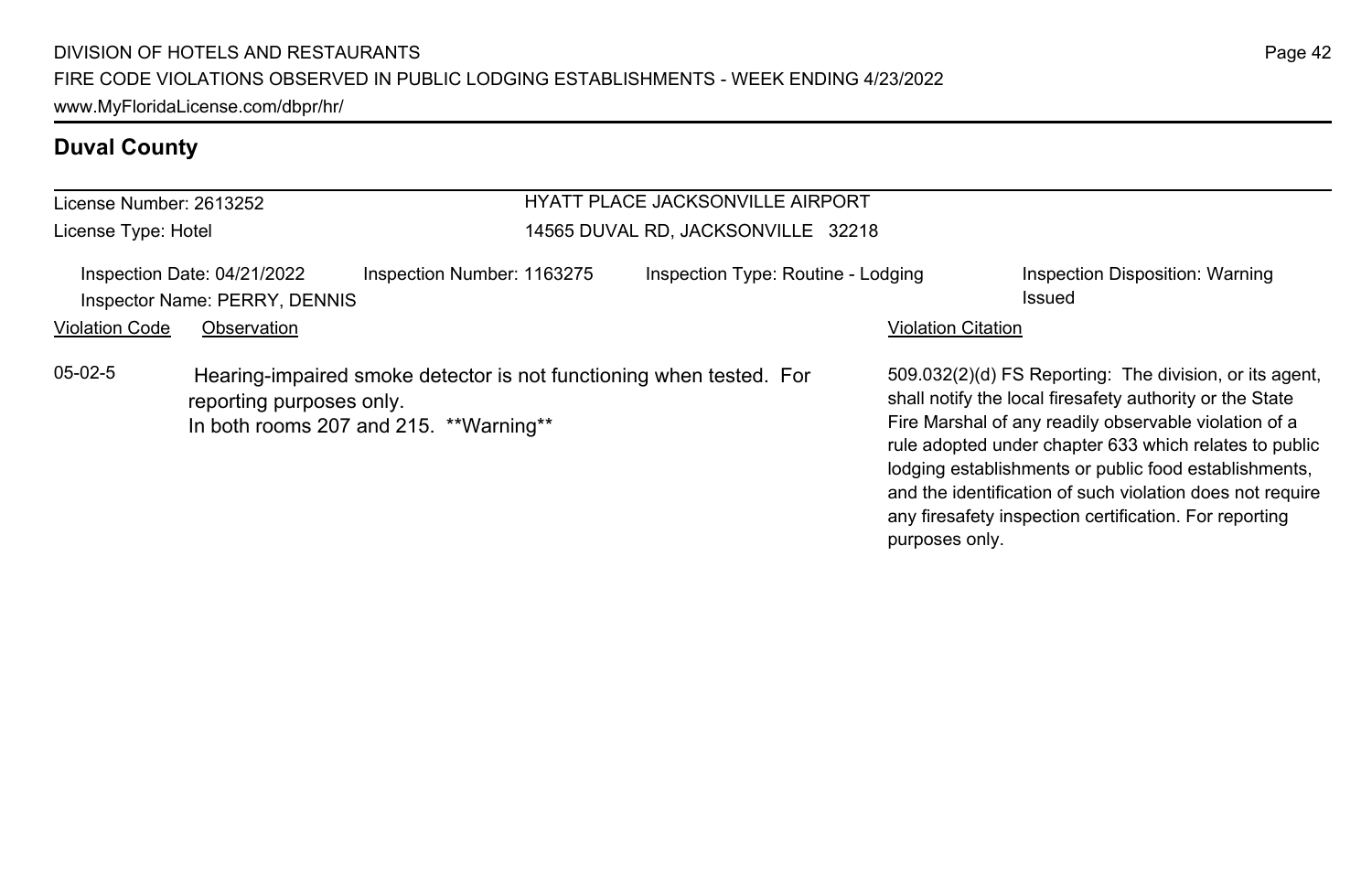| License Number: 2613268 |                                                              |                                                                                                                                            | <b>COMFORT SUITES AIRPORT</b>      |                           |                                                                                                                                                                                                                                                                                                 |
|-------------------------|--------------------------------------------------------------|--------------------------------------------------------------------------------------------------------------------------------------------|------------------------------------|---------------------------|-------------------------------------------------------------------------------------------------------------------------------------------------------------------------------------------------------------------------------------------------------------------------------------------------|
| License Type: Hotel     |                                                              | 1180 AIRPORT RD, JACKSONVILLE 32218                                                                                                        |                                    |                           |                                                                                                                                                                                                                                                                                                 |
|                         | Inspection Date: 04/18/2022<br>Inspector Name: PERRY, DENNIS | Inspection Number: 1162627                                                                                                                 | Inspection Type: Routine - Lodging |                           | Inspection Disposition: Warning<br>Issued                                                                                                                                                                                                                                                       |
| <b>Violation Code</b>   | Observation                                                  |                                                                                                                                            |                                    | <b>Violation Citation</b> |                                                                                                                                                                                                                                                                                                 |
| $05-02-5$               | reporting purposes only.<br>detector functions. **Warning**  | Hearing-impaired smoke detector is not functioning when tested. For<br>In room 105, manager could not properly show hearing impaired smoke |                                    |                           | 509.032(2)(d) FS Reporting: The division, or its agent,<br>shall notify the local firesafety authority or the State<br>Fire Marshal of any readily observable violation of a<br>rule adopted under chapter 633 which relates to public<br>lodging establishments or public food establishments. |

and the identification of such violation does not require any firesafety inspection certification. For reporting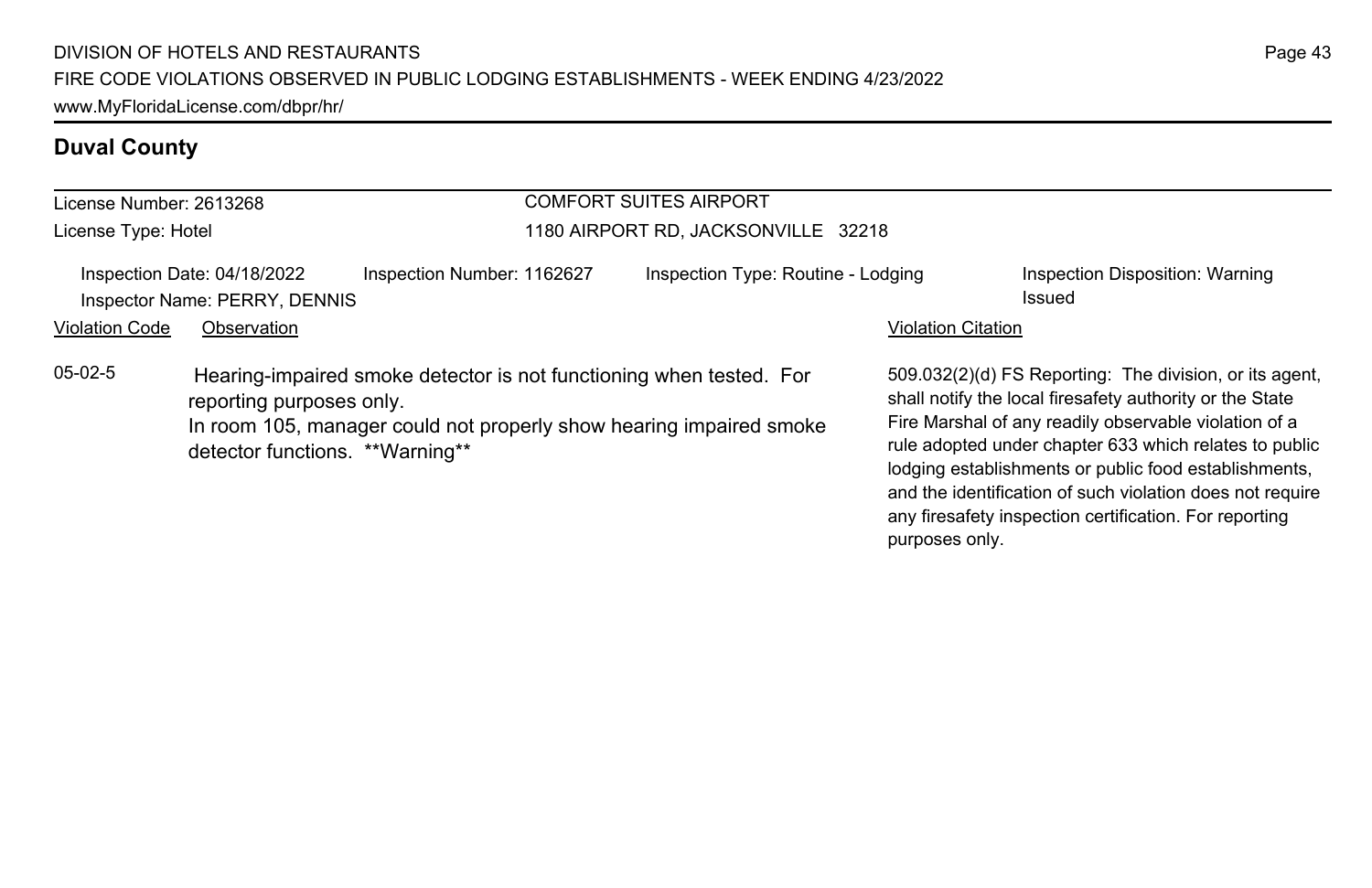gauge

#### License Number: 2608861 License Type: Motel BEST STAY AMERICA 8220 DIX ELLIS TRAIL, JACKSONVILLE 32256 Inspection Date: 04/21/2022 Inspection Number: 1219641 Inspection Type: Routine - Lodging Inspection Disposition: Administrative Inspector Name: JEFFERS, MARY-BETH Complaint Time Extension Violation Code Observation **Violation Code** Observation **Violation** Violation Citation Citation Citation Citation 509.032(2)(d) FS Reporting: (d) The division, or its agent, shall notify the local firesafety authority or the State Fire Marshal of any readily observable violation of a rule adopted under chapter 633 which relates to public lodging establishments or public food establishments, and the identification of such violation does not require any firesafety inspection certification. For reporting purposes only. 01-02-4 - From initial inspection : Portable fire extinguisher pressure gauge indicates the extinguisher is in need of recharge. For reporting purposes only. Fire extinguisher between rooms #246-248 in undercharged zone of gauge - From follow-up inspection 2 509.032(2)(d) FS Reporting: (d) The division, or its agent, shall notify the local firesafety authority or the State Fire Marshal of any readily observable violation of a rule adopted under chapter 633 which relates to 01-02-4 Portable fire extinguisher pressure gauge indicates the extinguisher is in need of recharge. For reporting purposes only. Fire extinguisher between rooms #246-248 in undercharged zone of

Page 44

public lodging establishments or public food

For reporting purposes only.

establishments, and the identification of such violation does not require any firesafety inspection certification.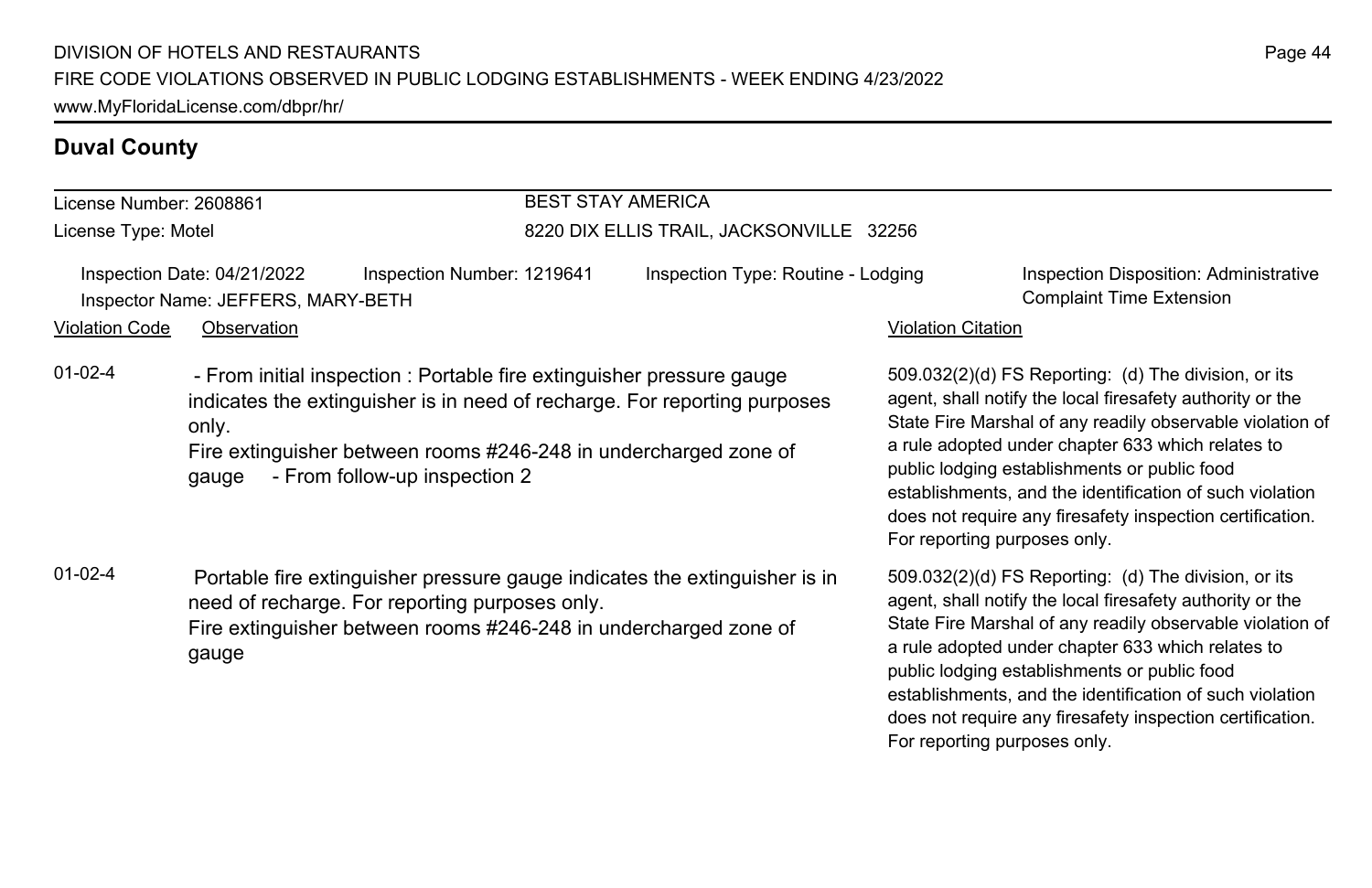# **Hernando County**

| License Number: 3700071 |                                                                |                                                                                                                                                                                                      | <b>QUALITY INN &amp; SUITES</b>      |                           |                                                                                                                                                                                                                                                           |  |
|-------------------------|----------------------------------------------------------------|------------------------------------------------------------------------------------------------------------------------------------------------------------------------------------------------------|--------------------------------------|---------------------------|-----------------------------------------------------------------------------------------------------------------------------------------------------------------------------------------------------------------------------------------------------------|--|
| License Type: Motel     |                                                                |                                                                                                                                                                                                      | 30307 CORTEZ BLVD, BROOKSVILLE 34602 |                           |                                                                                                                                                                                                                                                           |  |
|                         | Inspection Date: 04/19/2022<br>Inspector Name: COLE, GABRIELLE | Inspection Number: 1220472                                                                                                                                                                           | Inspection Type: Routine - Lodging   |                           | Inspection Disposition: Call Back -<br>Complied                                                                                                                                                                                                           |  |
| Violation Code          | Observation                                                    |                                                                                                                                                                                                      |                                      | <b>Violation Citation</b> |                                                                                                                                                                                                                                                           |  |
| 04-03-4                 |                                                                | - From initial inspection : Smoke detector/alarm in guest room/unit<br>damaged as to appear to be inoperable. For reporting purposes only.<br>Smoke detector in room 100 appears to be disconnected. | - From                               |                           | 509.032(2)(d) FS Reporting: The division, or its agen<br>shall notify the local firesafety authority or the State<br>Fire Marshal of any readily observable violation of a<br>فاعارتها والمستقطعة والمقطانين فالأثاث والمستحام وماسونين المستقطع والمساري |  |

follow-up inspection 2022-03-23: Room 100 occupied.

509.032(2)(d) FS Reporting: The division, or its agent, rule adopted under chapter 633 which relates to public lodging establishments or public food establishments, and the identification of such violation does not require any firesafety inspection certification. For reporting purposes only.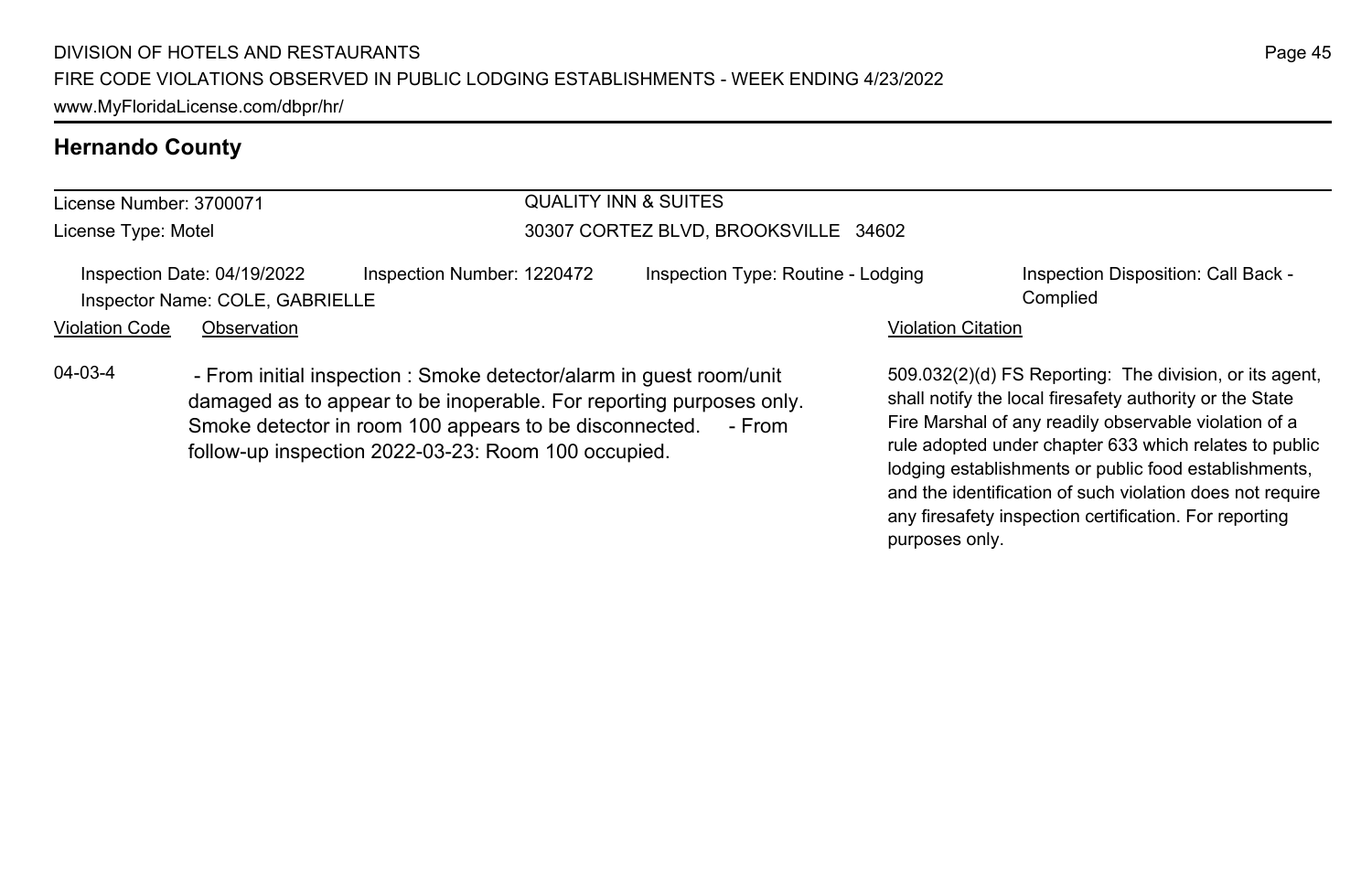# **Hernando County**

| License Number: 3700960 |                                                                |                                                                       | <b>MICROTEL INN &amp; SUITES</b>                                                                                                                  |                           |                                                                                                                                                                             |
|-------------------------|----------------------------------------------------------------|-----------------------------------------------------------------------|---------------------------------------------------------------------------------------------------------------------------------------------------|---------------------------|-----------------------------------------------------------------------------------------------------------------------------------------------------------------------------|
| License Type: Hotel     |                                                                | 6298 NATURE COAST BLVD, BROOKSVILLE 34602                             |                                                                                                                                                   |                           |                                                                                                                                                                             |
|                         | Inspection Date: 04/19/2022<br>Inspector Name: COLE, GABRIELLE | Inspection Number: 1161709                                            | Inspection Type: Routine - Lodging                                                                                                                |                           | Inspection Disposition: Call Back -<br>Extension given, pending                                                                                                             |
| <b>Violation Code</b>   | Observation                                                    |                                                                       |                                                                                                                                                   | <b>Violation Citation</b> |                                                                                                                                                                             |
| $01 - 02 - 4$           |                                                                | - From initial inspection : Portable fire extinguisher pressure gauge | indicates the extinguisher is in need of recharge. For reporting purposes<br>only. By room 325, 301, 209. - From follow-up inspection 2022-04-19: |                           | 509.032(2)(d) FS Reporting: (d) The division, or its<br>agent, shall notify the local firesafety authority or the<br>State Fire Marshal of any readily observable violation |

\*\*Time Extended\*\*

State Fire Marshal of any readily observable violation of a rule adopted under chapter 633 which relates to public lodging establishments or public food establishments, and the identification of such violation does not require any firesafety inspection certification. For reporting purposes only.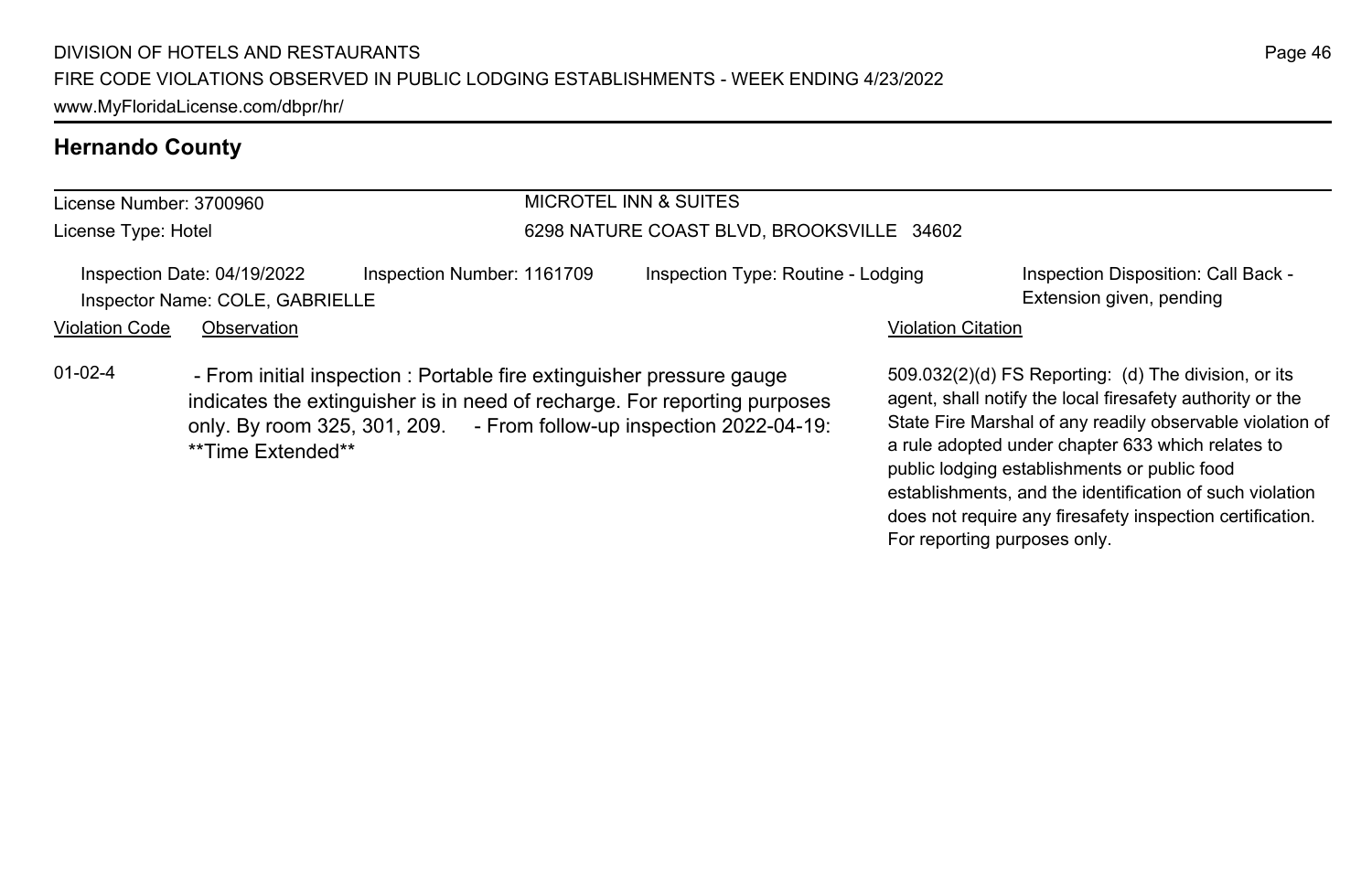# **Hillsborough County**

#### License Number: 3913532

License Type: Hotel

### LA QUINTA INN & SUITES 310 GRAND REGENCY BLVD, BRANDON 33510

Inspection Date: 04/20/2022 Inspection Number: 1164397 Inspection Type: Lodging-Licensing Inspector Name: CRUZ, JABULANI Completed - No Further Action Completed - No Further Action

Inspection

Inspection Disposition: Inspection

#### Violation Code Observation **Violation Code Observation** Violation Citation Citation Citation Citation Citation Citation Citation Citation Citation Citation Citation Citation Citation Citation Citation Citation Citation Cit

04-01-4 Trouble/alarm light illuminated on the fire alarm control panel. For reporting purposes only.

509.032(2)(d) FS Reporting: The division, or its agent, shall notify the local firesafety authority or the State Fire Marshal of any readily observable violation of a rule adopted under chapter 633 which relates to public lodging establishments or public food establishments, and the identification of such violation does not require any firesafety inspection certification. For reporting purposes only.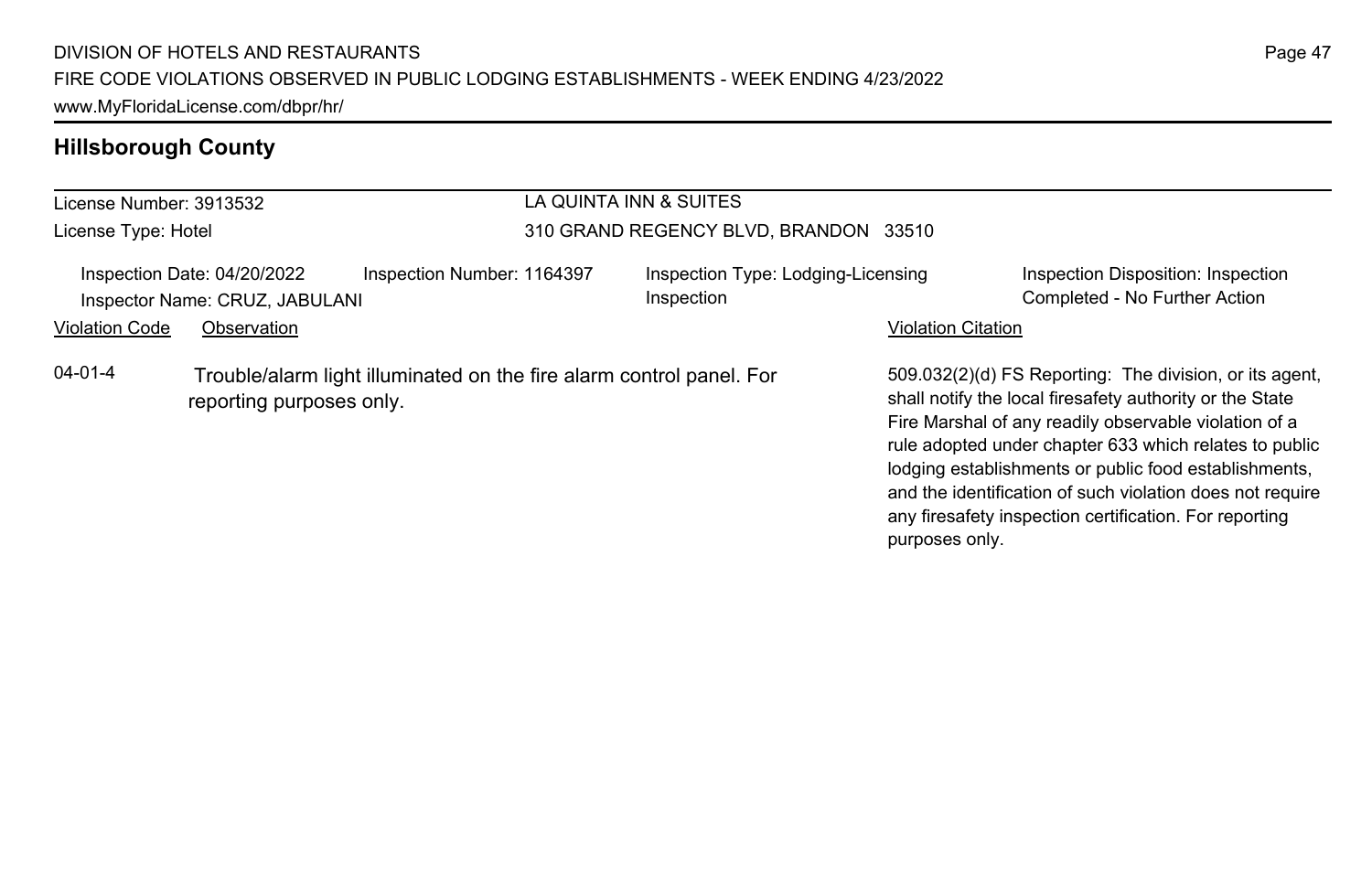# **Lake County**

| License Number: 4500355 |                                                                                                         |                                                                                                                                                 | SOLUTIONS SERENITY LLC             |                           |                                                                                                                                                                                                                                                                                                                                                                                                              |  |  |  |
|-------------------------|---------------------------------------------------------------------------------------------------------|-------------------------------------------------------------------------------------------------------------------------------------------------|------------------------------------|---------------------------|--------------------------------------------------------------------------------------------------------------------------------------------------------------------------------------------------------------------------------------------------------------------------------------------------------------------------------------------------------------------------------------------------------------|--|--|--|
| License Type: Apartment |                                                                                                         |                                                                                                                                                 | 712 OAK TERR DR, LEESBURG 34748    |                           |                                                                                                                                                                                                                                                                                                                                                                                                              |  |  |  |
|                         | Inspection Date: 04/19/2022<br>Inspector Name: SULLIVAN, SENJUN                                         | Inspection Number: 1522249                                                                                                                      | Inspection Type: Routine - Lodging |                           | Inspection Disposition: Inspection<br>Completed - No Further Action                                                                                                                                                                                                                                                                                                                                          |  |  |  |
| <b>Violation Code</b>   | Observation                                                                                             |                                                                                                                                                 |                                    | <b>Violation Citation</b> |                                                                                                                                                                                                                                                                                                                                                                                                              |  |  |  |
| $01 - 03 - 4$           | Between unit 14 and 15.<br>Between units 16 and 17.<br>Between units 4 and 5.<br>Between units 2 and 3. | Portable fire extinguisher missing from it's designated location (sign<br>present indicating designated location). For reporting purposes only. |                                    |                           | 509.032(2)(d) FS Reporting: (d) The division, or its<br>agent, shall notify the local firesafety authority or the<br>State Fire Marshal of any readily observable violation of<br>a rule adopted under chapter 633 which relates to<br>public lodging establishments or public food<br>establishments, and the identification of such violation<br>does not require any firesafety inspection certification. |  |  |  |

For reporting purposes only.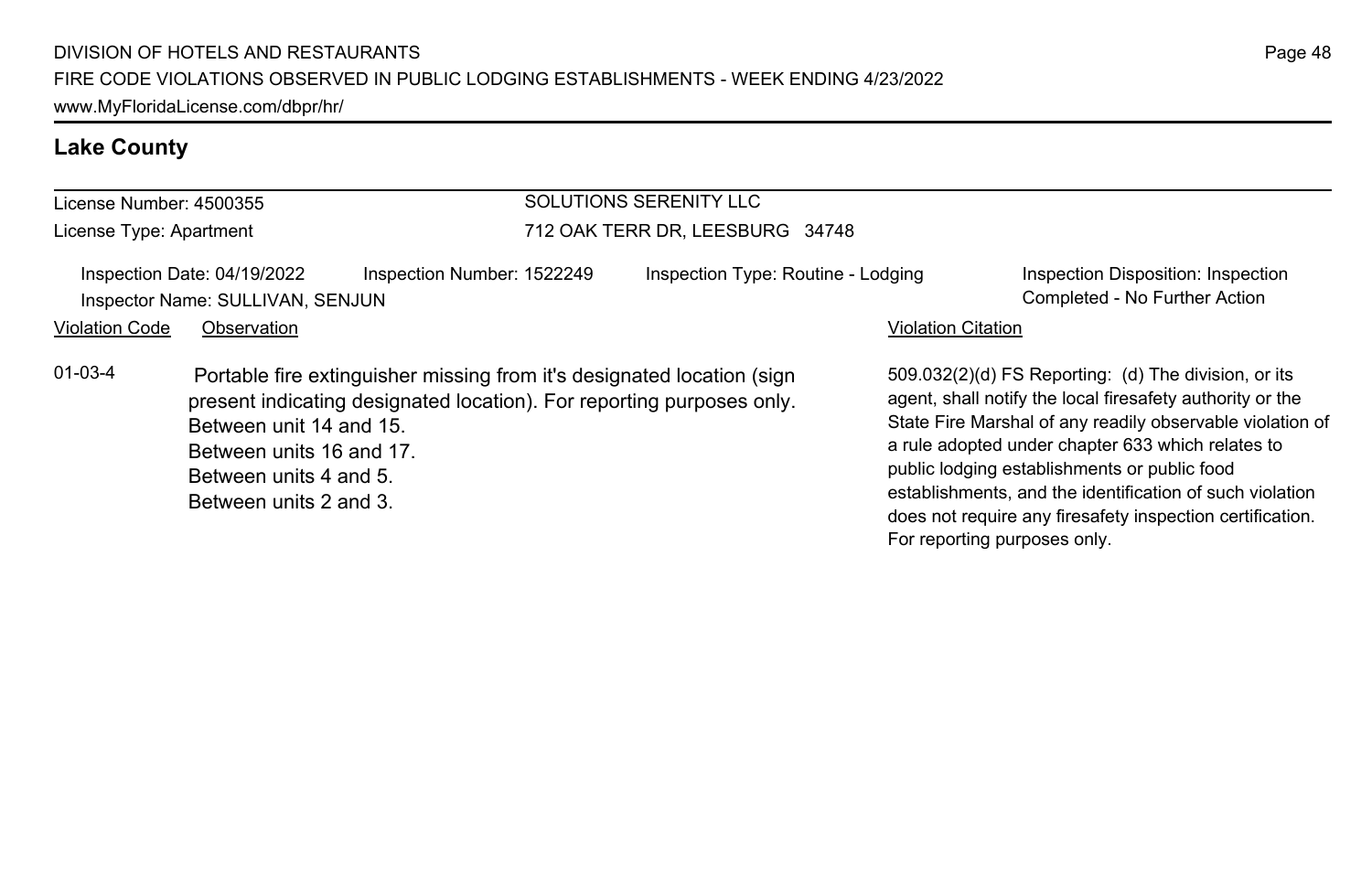#### **Lee County**

#### License Number: 4605238 License Type: Apartment PARK CREST AT THE LAKES 13621 PARK CREST BLVD, FORT MYERS 33912 Inspection Date: 04/22/2022 Inspection Number: 1528320 Inspection Type: Routine - Lodging Inspection Disposition: Call Back -Inspector Name: SOMMERS, KARA Complied Violation Code Observation Violation Citation 509.032(2)(d) FS Reporting: (d) The division, or its agent, shall notify the local firesafety authority or the State Fire Marshal of any readily observable violation of a rule adopted under chapter 633 which relates to public lodging establishments or public food establishments, and the identification of such violation does not require any firesafety inspection certification. For reporting purposes only. 02-08-4 - From initial inspection : Propane (LP gas) tank having a water capacity greater than 2.7 lbs. stored under a stairwell near Unit 1F, Building 1. For reporting purposes only. - From follow-up inspection 2022-04-22: 509.032(2)(d) FS Reporting: (d) The division, or its agent, shall notify the local firesafety authority or the State Fire Marshal of any readily observable violation of a rule adopted under chapter 633 which relates to public lodging establishments or public food establishments, and the identification of such violation does not require any firesafety inspection certification. For reporting purposes only. 02-08-4 Propane (LP gas) tank having a water capacity greater than 2.7 lbs. stored under a stairwell near Unit 1F, Building 1. For reporting purposes only.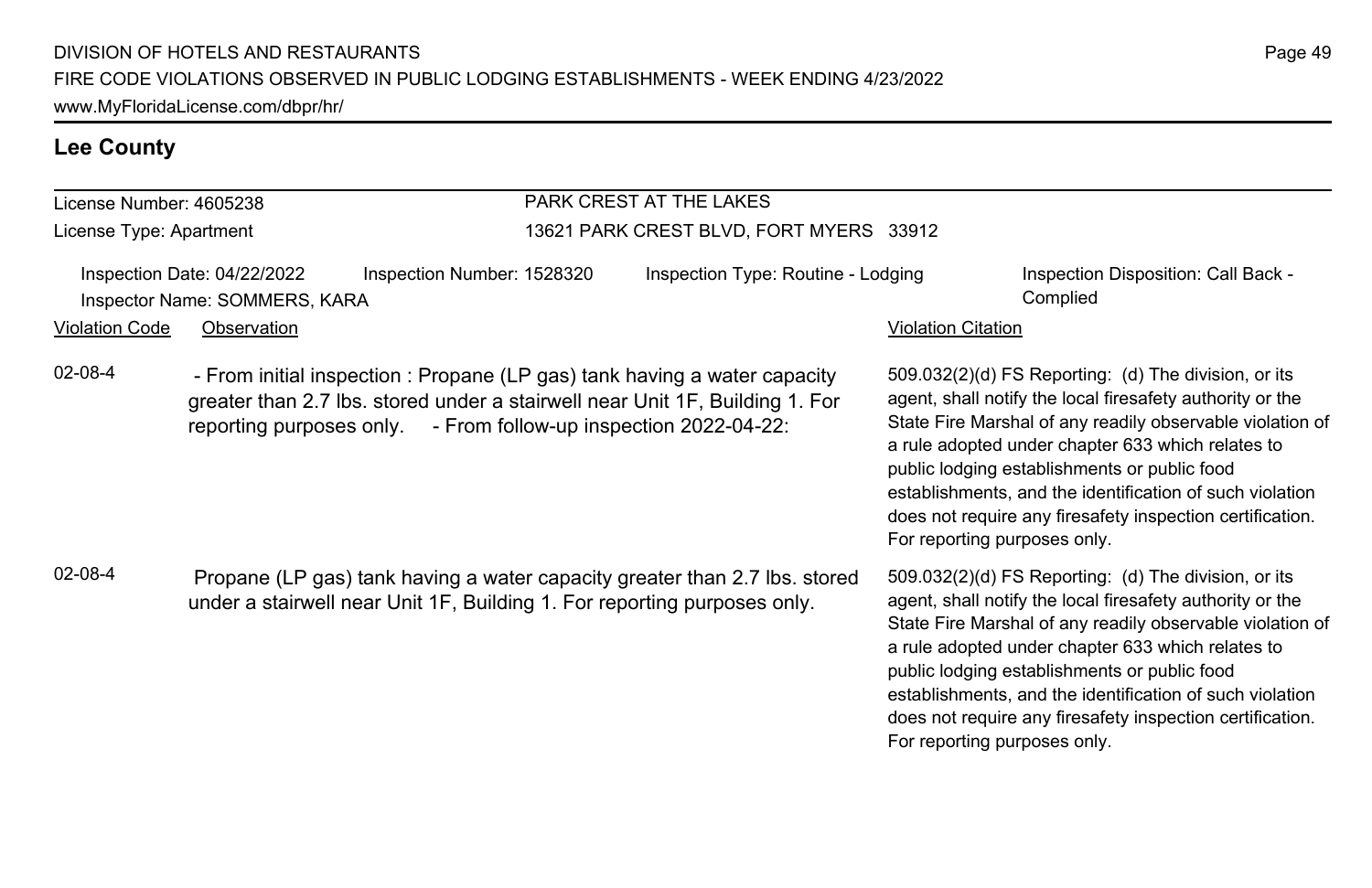### **Manatee County**

#### License Number: 5105834 License Type: Vacation Rental - Dwelling ANNA MARIA VACATIONS 3018 AVE C, HOLMES BEACH 34217 Inspection Date: 04/22/2022 Inspection Number: 1092761 Inspection Type: Complaint Full Inspection Disposition: Inspection Inspector Name: RICHENDOLLAR, SANDRA Completed - No Further Action Violation Code Observation **Violation Code** Observation **Violation** Violation Citation Citation Citation Citation 509.032(2)(d) FS Reporting: (d) The division, or its agent, shall notify the local firesafety authority or the 07-04-4 Electrical outlet damaged to indicate a malfunction. For reporting purposes only. Observed electrical meter missing from exterior of unit 4519. It is beside the breaker box.

State Fire Marshal of any readily observable violation of a rule adopted under chapter 633 which relates to public lodging establishments or public food establishments, and the identification of such violation does not require any firesafety inspection certification. For reporting purposes only.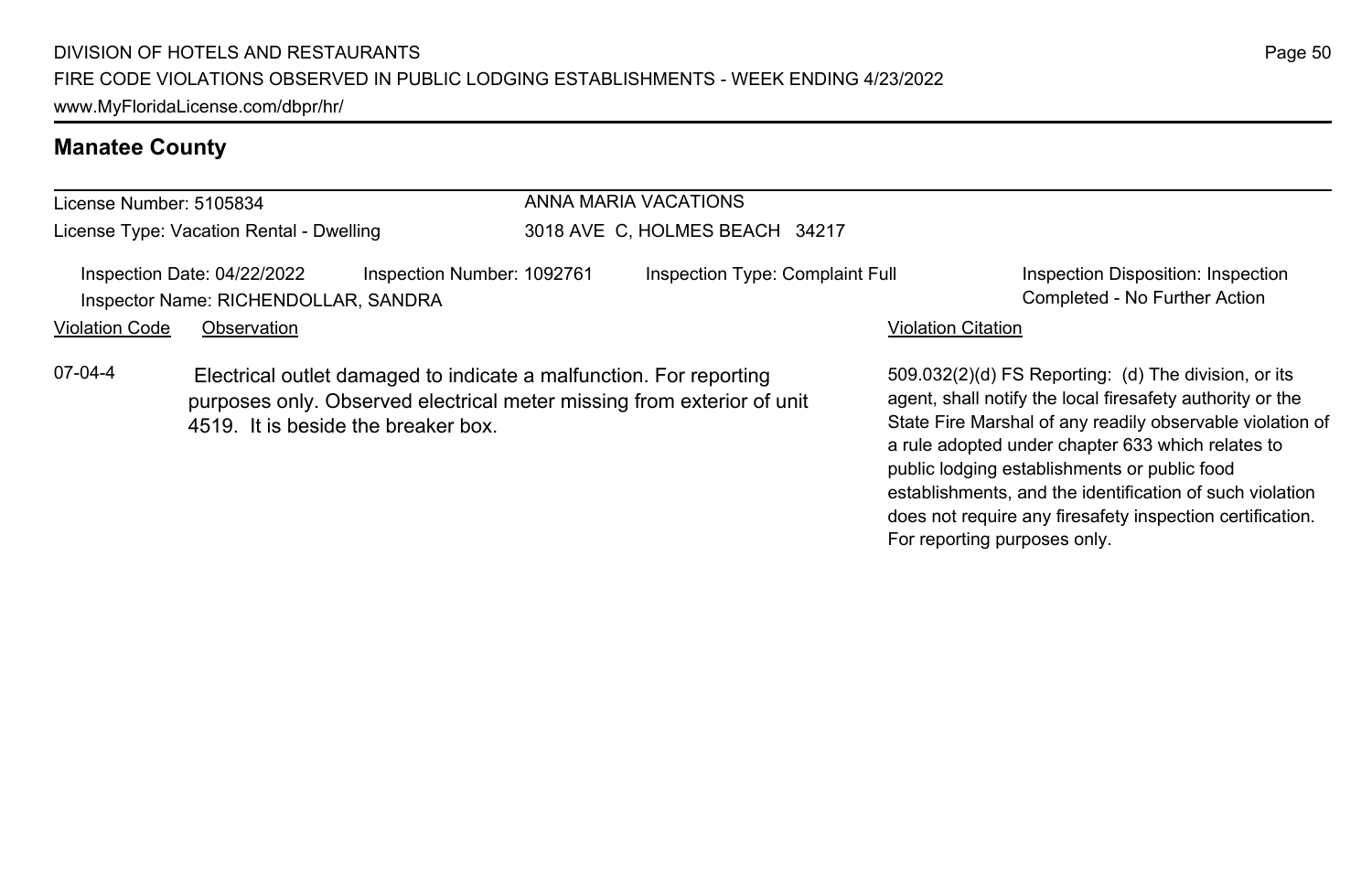### **Manatee County**

#### License Number: 5101506 License Type: Motel LANTERN INN & SUITES 7251 N TAMIAMI TRL, SARASOTA 34243 Inspection Date: 04/19/2022 Inspection Number: 1221371 Inspection Type: Routine - Lodging Inspection Disposition: Warning **Inspector Name: EASLER, VERONICA Instead issued Inspector Name: EASLER, VERONICA** Violation Code Observation **Violation Code Observation** Violation Citation Citation Citation Citation Citation Citation Citation Citation Citation Citation Citation Citation Citation Citation Citation Citation Citation Cit 509.032(2)(d) FS Reporting: The division, or its agent, shall notify the local firesafety authority or the State Fire Marshal of any readily observable violation of a 06-02-4 Door marked as an exit is blocked. For reporting purposes only. Observed marked exit door blocked in housekeeping laundry room.

rule adopted under chapter 633 which relates to public lodging establishments or public food establishments, and the identification of such violation does not require any firesafety inspection certification. For reporting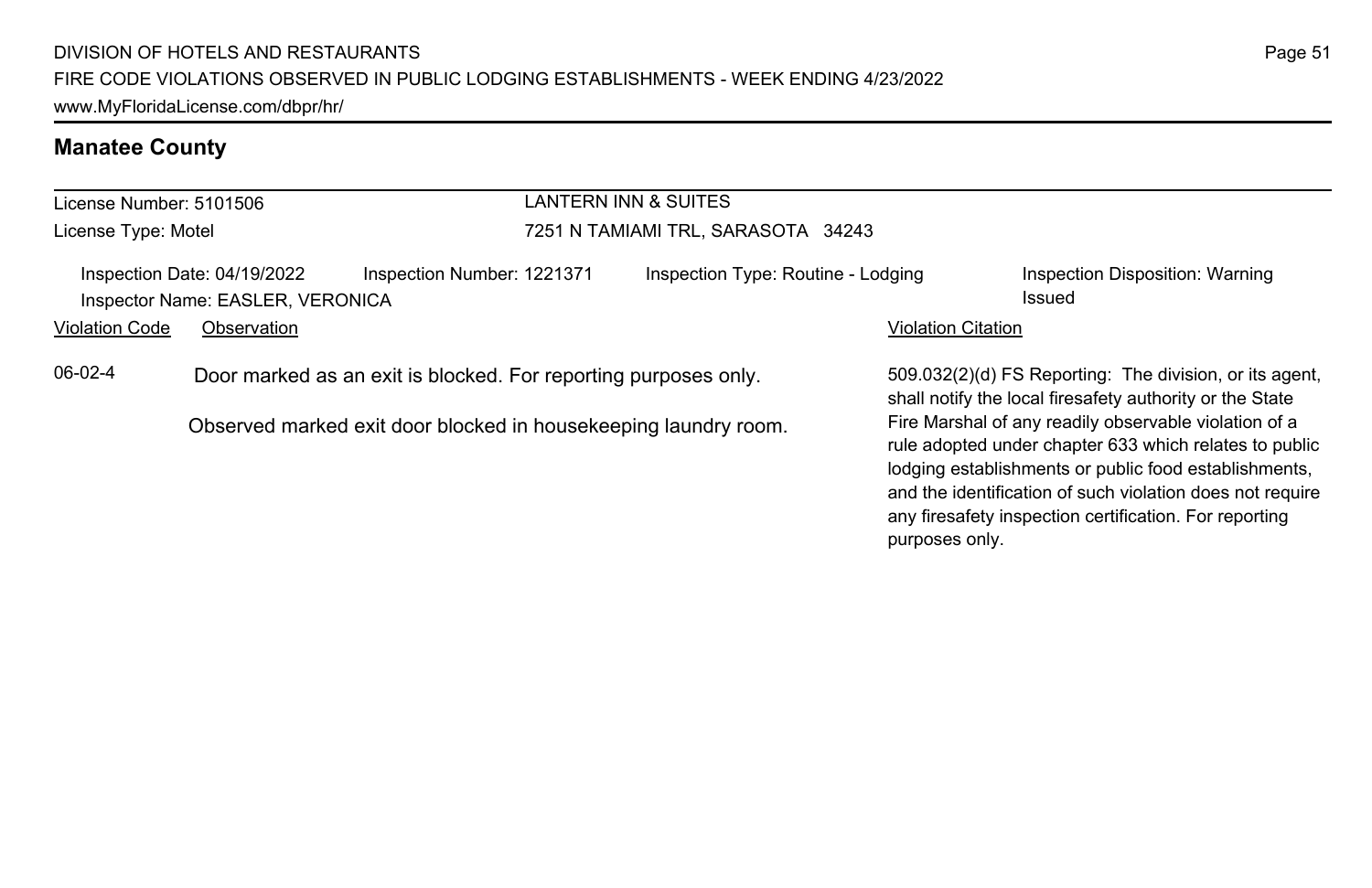### **Monroe County**

# License Number: 5401610

License Type: Motel

# MARINA DEL MAR

#### 527 CARIBBEAN DR, KEY LARGO 33037

Inspection Date: 04/18/2022 Inspection Number: 1222352 Inspection Type: Routine - Lodging Inspection Disposition: Inspection Inspector Name: GONZALEZ, RICARDO Completed - No Further Action

#### Violation Code Observation **Violation Code** Observation **Violation** Violation Citation Citation Citation Citation

03-01-4 No fire sprinkler system installed in a transient lodging establishment three stories or more in height, or over 75 feet in height. For reporting purposes only.

509.215 and 509.032(2)(d) FS Reporting: 509.215 Any public lodging establishment, as defined in this chapter, which is of three stories or more, or over 75 feet in height shall be equipped with an automatic sprinkler system installed in compliance with the provisions prescribed in the National Fire Protection Association publication NFPA No. 13 ''Standards for the Installation of Sprinkler Systems. 509.032(2)(d) The division, or its agent, shall notify the local firesafety authority or the State Fire Marshal of any readily observable violation of a rule adopted under chapter 633 which relates to public lodging establishments or public food establishments, and the identification of such violation does not require any firesafety inspection certification. For reporting purposes only.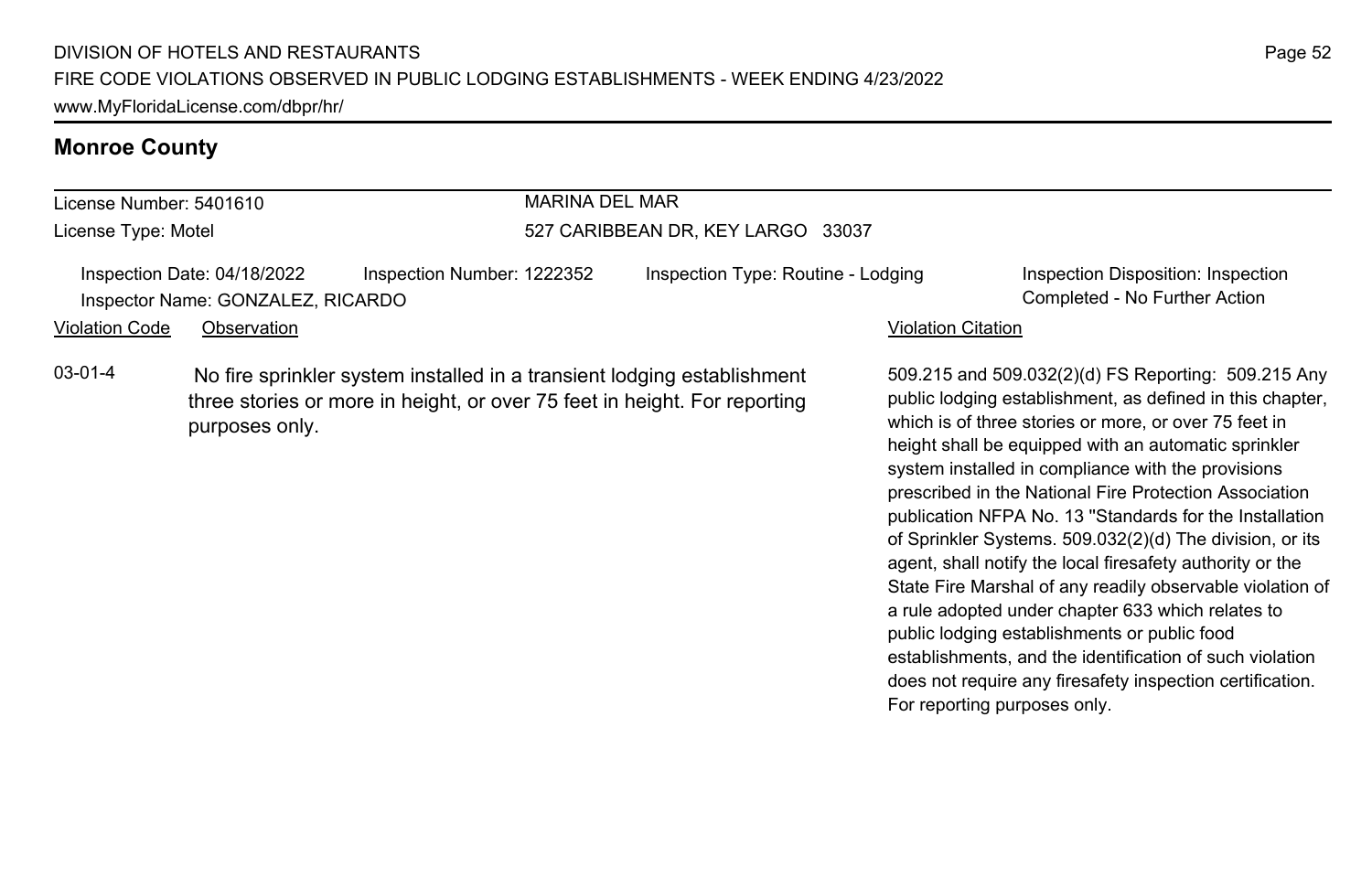# **Monroe County**

| License Number: 5400103 |                                                                |                                                                                                                                | THE SAINT HOTEL KEY WEST           |                           |                                                                                                                                                                                   |  |
|-------------------------|----------------------------------------------------------------|--------------------------------------------------------------------------------------------------------------------------------|------------------------------------|---------------------------|-----------------------------------------------------------------------------------------------------------------------------------------------------------------------------------|--|
| License Type: Hotel     |                                                                |                                                                                                                                | 417 EATON ST, KEY WEST 33040       |                           |                                                                                                                                                                                   |  |
|                         | Inspection Date: 04/19/2022<br>Inspector Name: HENLEY, LATONYA | Inspection Number: 1160207                                                                                                     | Inspection Type: Routine - Lodging |                           | Inspection Disposition: Inspection<br>Completed - No Further Action                                                                                                               |  |
| <b>Violation Code</b>   | Observation                                                    |                                                                                                                                |                                    | <b>Violation Citation</b> |                                                                                                                                                                                   |  |
| $04 - 01 - 4$           |                                                                | Trouble/alarm light illuminated on the fire alarm control panel. For<br>reporting purposes only. Lobby and inside the kitchen. |                                    |                           | 509.032(2)(d) FS Reporting: The division, or its age<br>shall notify the local firesafety authority or the State<br>$\Gamma$ ire Marabal of any readily aboomrable violation of a |  |

509.032(2)(d) FS Reporting: The division, or its agent, Fire Marshal of any readily observable violation of a rule adopted under chapter 633 which relates to public lodging establishments or public food establishments, and the identification of such violation does not require any firesafety inspection certification. For reporting purposes only.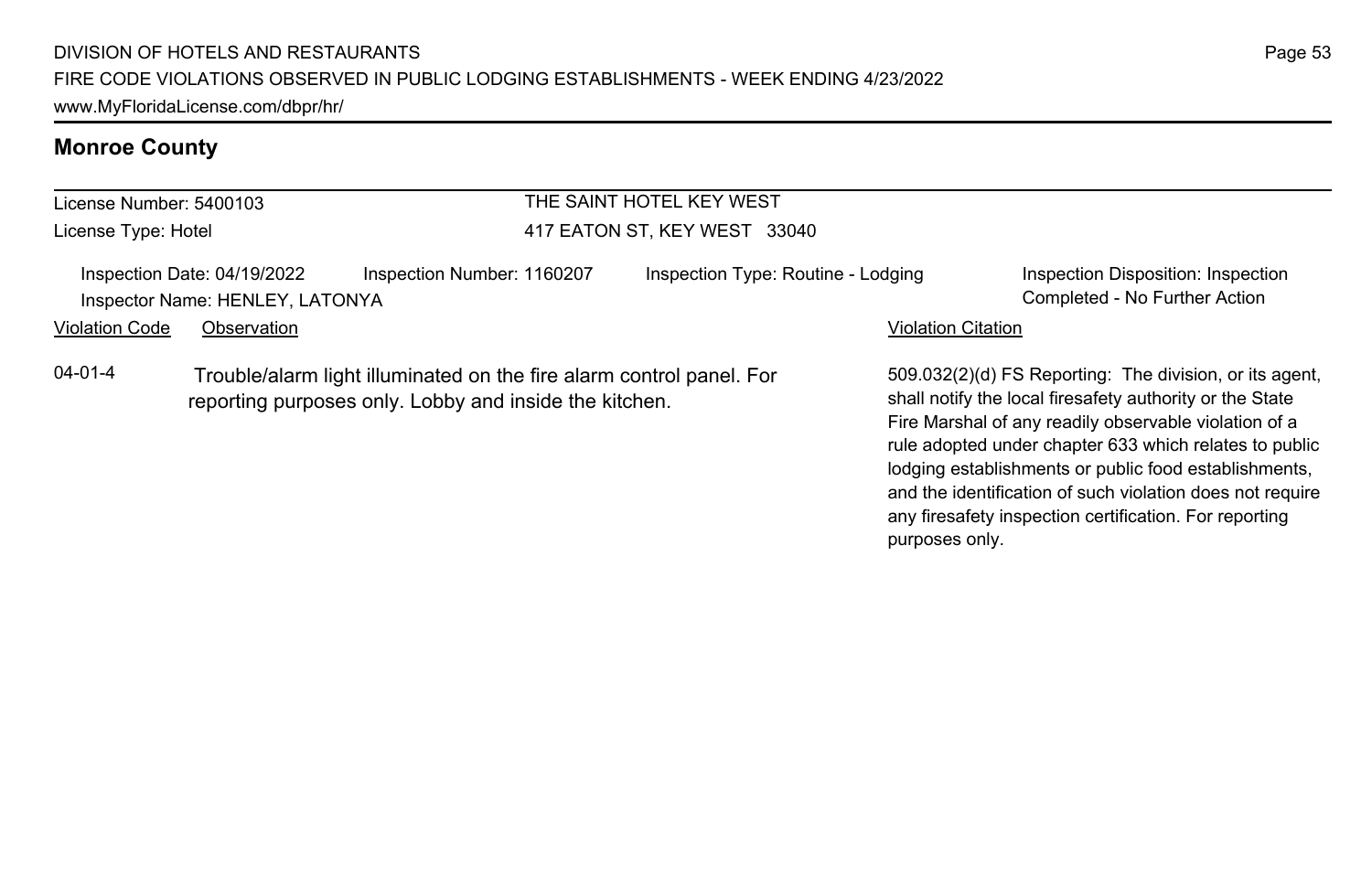### **Okeechobee County**

#### License Number: 5700412 License Type: Apartment TANGLEWOOD APARTMENTS 420 NW 9 ST, OKEECHOBEE 349722121 Inspection Date: 04/22/2022 Inspection Number: 1530074 Inspection Type: Routine - Lodging Inspection Disposition: Inspection Inspector Name: JACKS, ALBERT Completed - No Further Action Violation Code Observation **Violation Code Observation** Violation Citation Citation Citation Citation Citation Citation Citation Citation Citation Citation Citation Citation Citation Citation Citation Citation Citation Cit 509.032(2)(d) FS Reporting: (d) The division, or its agent, shall notify the local firesafety authority or the State Fire Marshal of any readily observable violation of a rule adopted under chapter 633 which relates to 01-02-4 Portable fire extinguisher pressure gauge indicates the extinguisher is in need of recharge. For reporting purposes only, in laundry room and in unit 6.

#### Page 54

public lodging establishments or public food

For reporting purposes only.

establishments, and the identification of such violation does not require any firesafety inspection certification.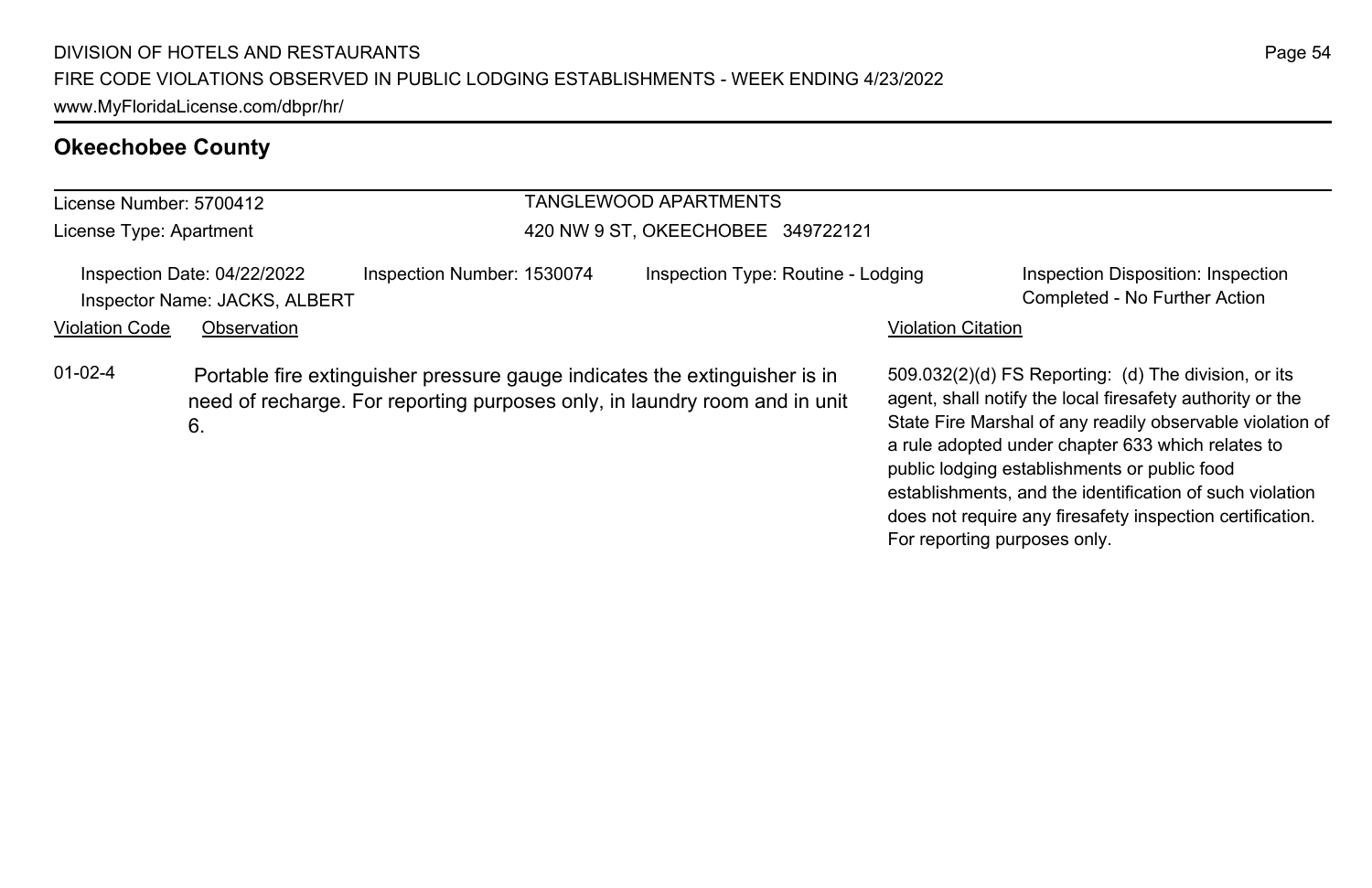| License Number: 5805056 |                                                                               | <b>RED ROOF PLUS</b>                                                        |                                 |                    |                                                                                                                                                                                                                                                                                                                                                                                                                                                                                                                                                                                                                                                                                   |
|-------------------------|-------------------------------------------------------------------------------|-----------------------------------------------------------------------------|---------------------------------|--------------------|-----------------------------------------------------------------------------------------------------------------------------------------------------------------------------------------------------------------------------------------------------------------------------------------------------------------------------------------------------------------------------------------------------------------------------------------------------------------------------------------------------------------------------------------------------------------------------------------------------------------------------------------------------------------------------------|
| License Type: Hotel     |                                                                               |                                                                             | 8342 JAMAICAN CT, ORLANDO 32819 |                    |                                                                                                                                                                                                                                                                                                                                                                                                                                                                                                                                                                                                                                                                                   |
| <b>Violation Code</b>   | Inspection Date: 04/20/2022<br>Inspector Name: KOSTELNY, ROGER<br>Observation | Inspection Number: 1164435                                                  | Inspection Type: Complaint Full | Violation Citation | Inspection Disposition: Warning<br>Issued                                                                                                                                                                                                                                                                                                                                                                                                                                                                                                                                                                                                                                         |
| 08-03-4                 | reporting purposes only.                                                      | No boiler certificate or insurance inspector's boiler report available. For |                                 | purposes only.     | 61C-1.004(10) FAC and 509.032(2)(d) FS Reporting:<br>61C-1.004(10) The insurance inspector's boiler report<br>is required annually for power boilers and high<br>pressure/high temperature boilers and biannually for<br>low pressure steam or vapor heating boilers.<br>509.032(2)(d) The division, or its agent, shall notify the<br>local firesafety authority or the State Fire Marshal of<br>any readily observable violation of a rule adopted under<br>chapter 633 which relates to public lodging<br>establishments or public food establishments, and the<br>identification of such violation does not require any<br>firesafety inspection certification. For reporting |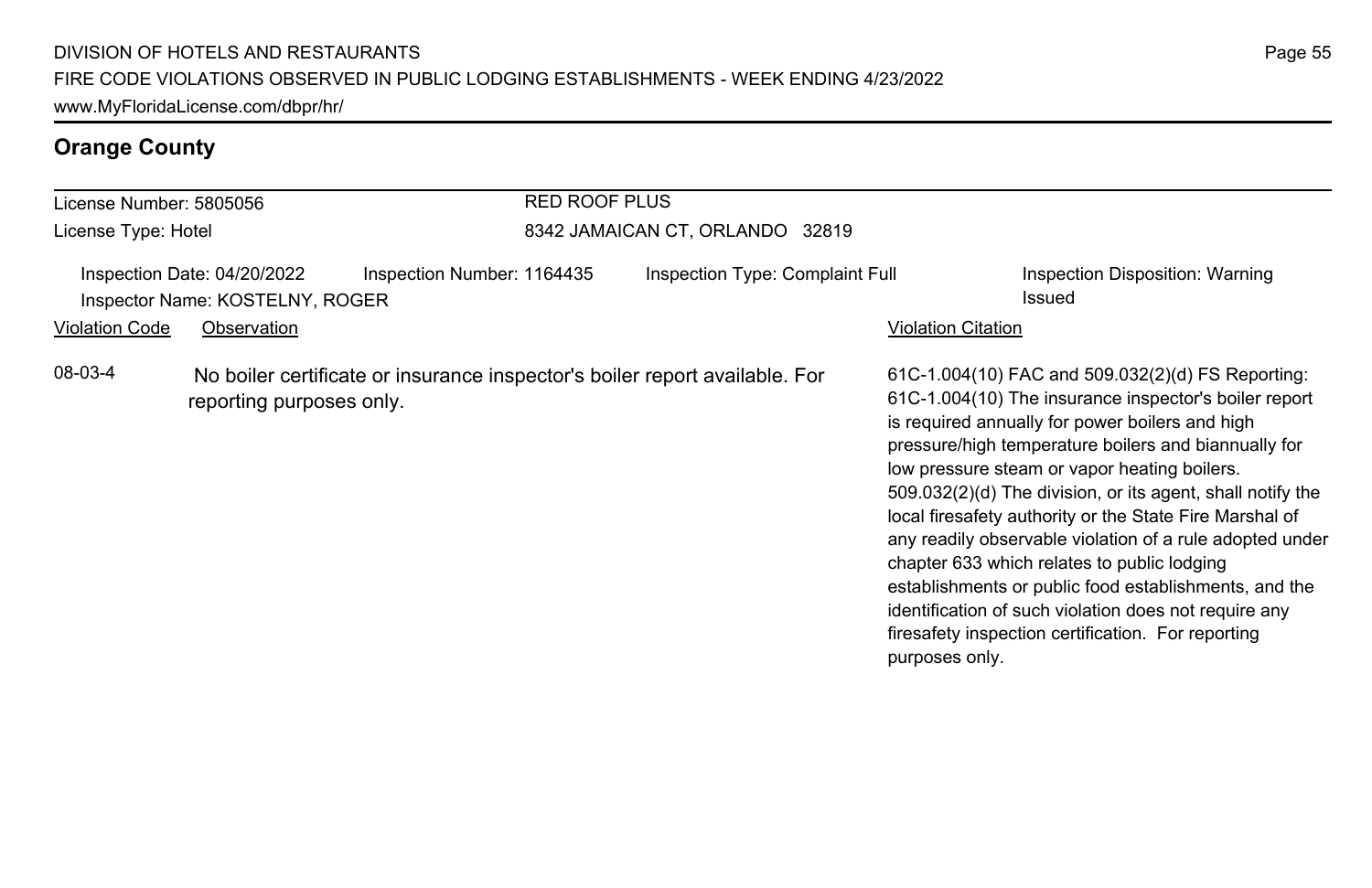#### License Number: 5811181 License Type: Hotel LA QUINTA INN & SUITES BY WYNDHAM ORLANDO I DRIVE THEME PARKS 11545 INTERNATIONAL DR, ORLANDO 32821 Inspection Date: 04/20/2022 Inspection Number: 1162568 Inspection Type: Routine - Lodging Inspection Disposition: Inspection Inspector Name: LINDSAY, SHARON Completed - No Further Action Violation Code Observation **Violation Code** Observation **Violation** Violation Citation Citation Citation Citation 61C-1.004(10) FAC and 509.032(2)(d) FS Reporting: 61C-1.004(10) The insurance inspector's boiler report 08-01-4 Boiler certificate or insurance inspector's boiler report expired. For reporting purposes only.

is required annually for power boilers and high pressure/high temperature boilers and biannually for low pressure steam or vapor heating boilers. 509.032(2)(d) The division, or its agent, shall notify the local firesafety authority or the State Fire Marshal of any readily observable violation of a rule adopted under chapter 633 which relates to public lodging establishments or public food establishments, and the identification of such violation does not require any firesafety inspection certification. For reporting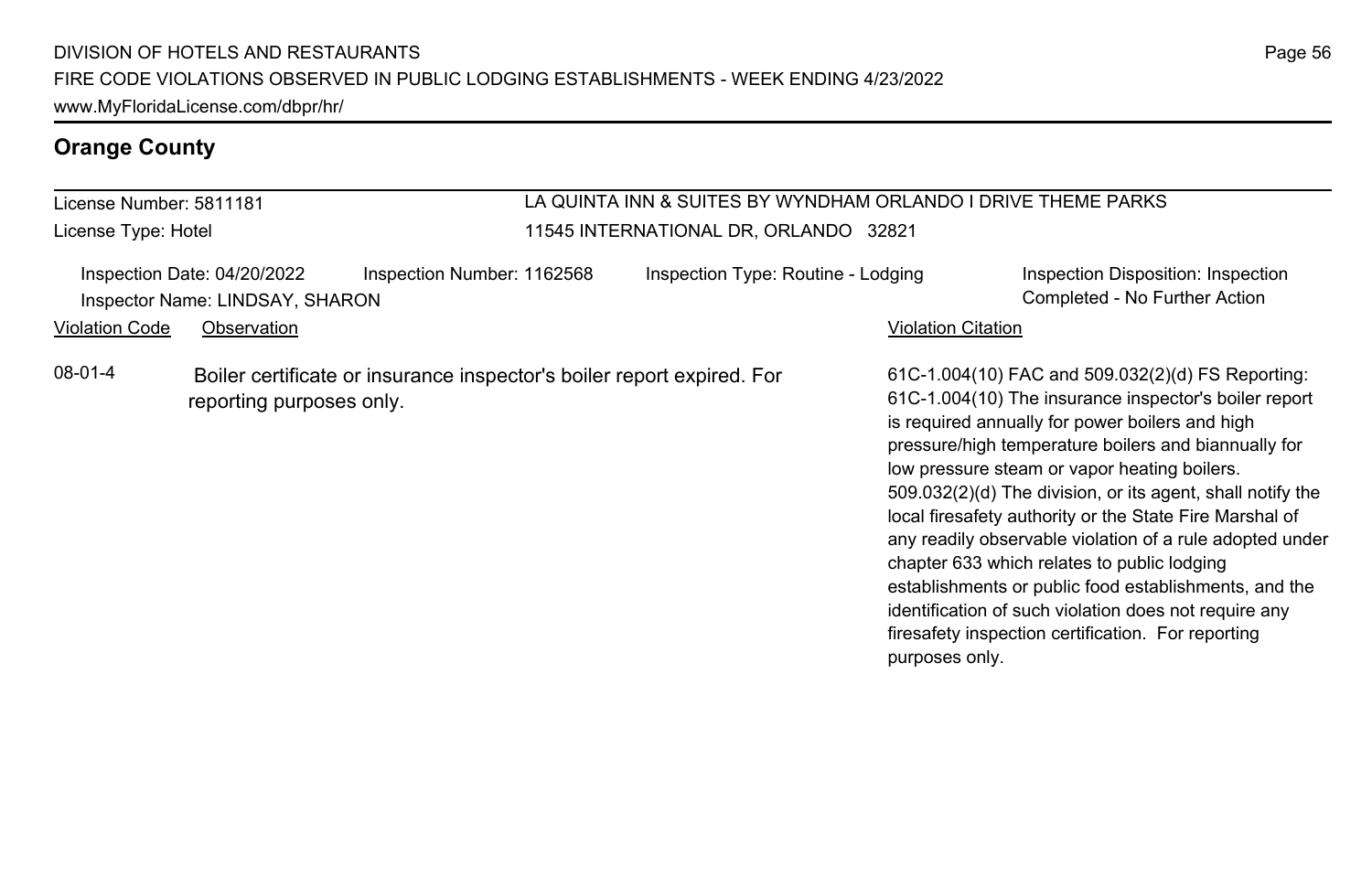License Number: 5811191 License Type: Hotel

### TRU BY HILTON ORLANDO CONVENTION CENTER 6461 WESTWOOD BOULEVARD, ORLANDO 32821

|                | Inspection Date: 04/21/2022     | Inspection Number: 1162084 | Inspection Type: Routine - Lodging |                    | Inspection Disposition: Warning |
|----------------|---------------------------------|----------------------------|------------------------------------|--------------------|---------------------------------|
|                | Inspector Name: LINDSAY, SHARON |                            |                                    |                    | Issued                          |
| Violation Code | Observation                     |                            |                                    | Violation Citation |                                 |

08-03-4 No boiler certificate or insurance inspector's boiler report available. For reporting purposes only./ hot water heater has capability of 500,000 BTU per hour and requires a boiler certificate. \*\*Repeat Violation\*\*

61C-1.004(10) FAC and 509.032(2)(d) FS Reporting: 61C-1.004(10) The insurance inspector's boiler report is required annually for power boilers and high pressure/high temperature boilers and biannually for low pressure steam or vapor heating boilers. 509.032(2)(d) The division, or its agent, shall notify the local firesafety authority or the State Fire Marshal of any readily observable violation of a rule adopted under chapter 633 which relates to public lodging establishments or public food establishments, and the identification of such violation does not require any firesafety inspection certification. For reporting purposes only.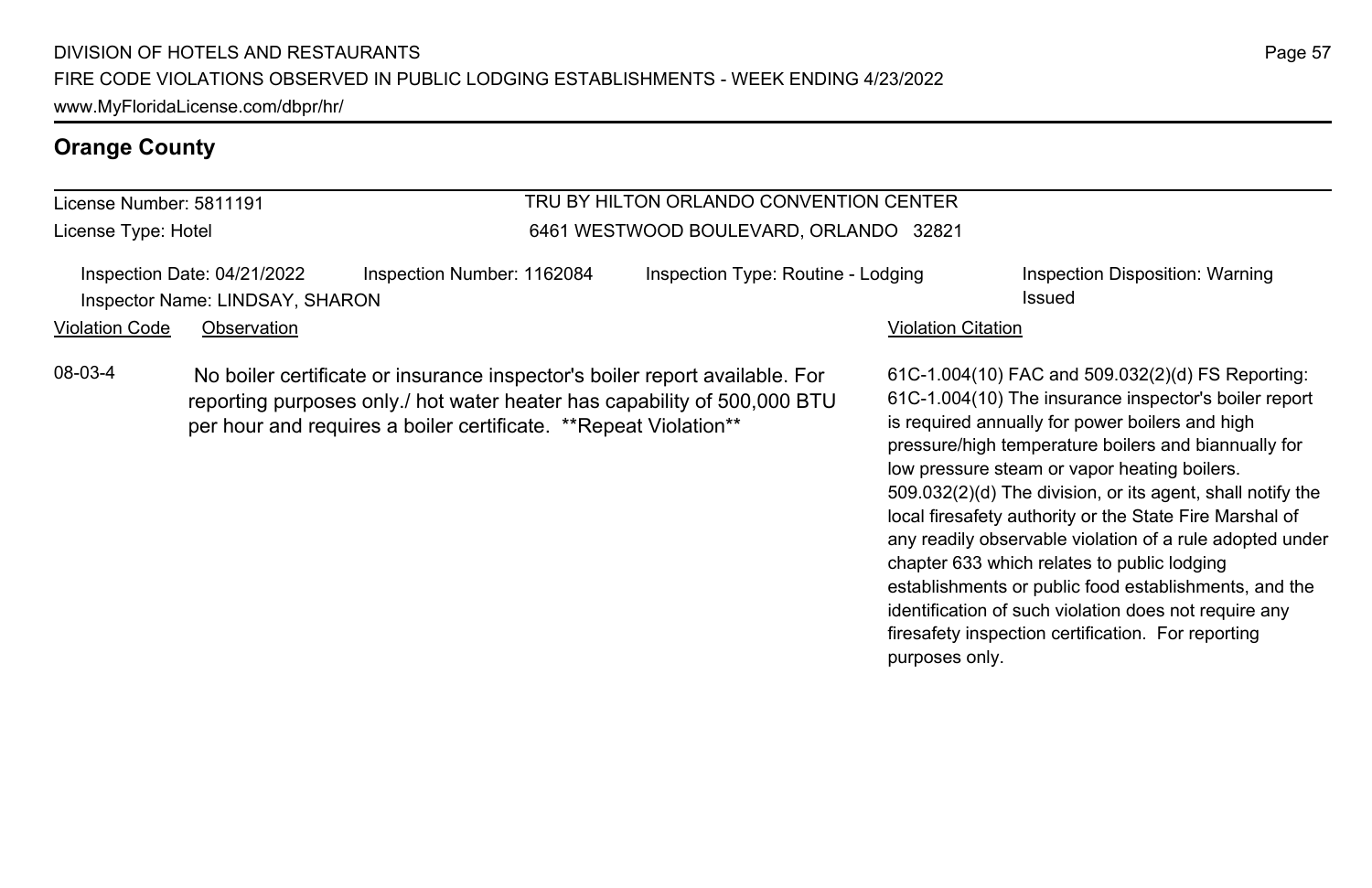License Number: 5811212 License Type: Hotel

SPOT X HOTEL ORLANDO 12235 REGENCY VILLAGE DR, ORLANDO 32821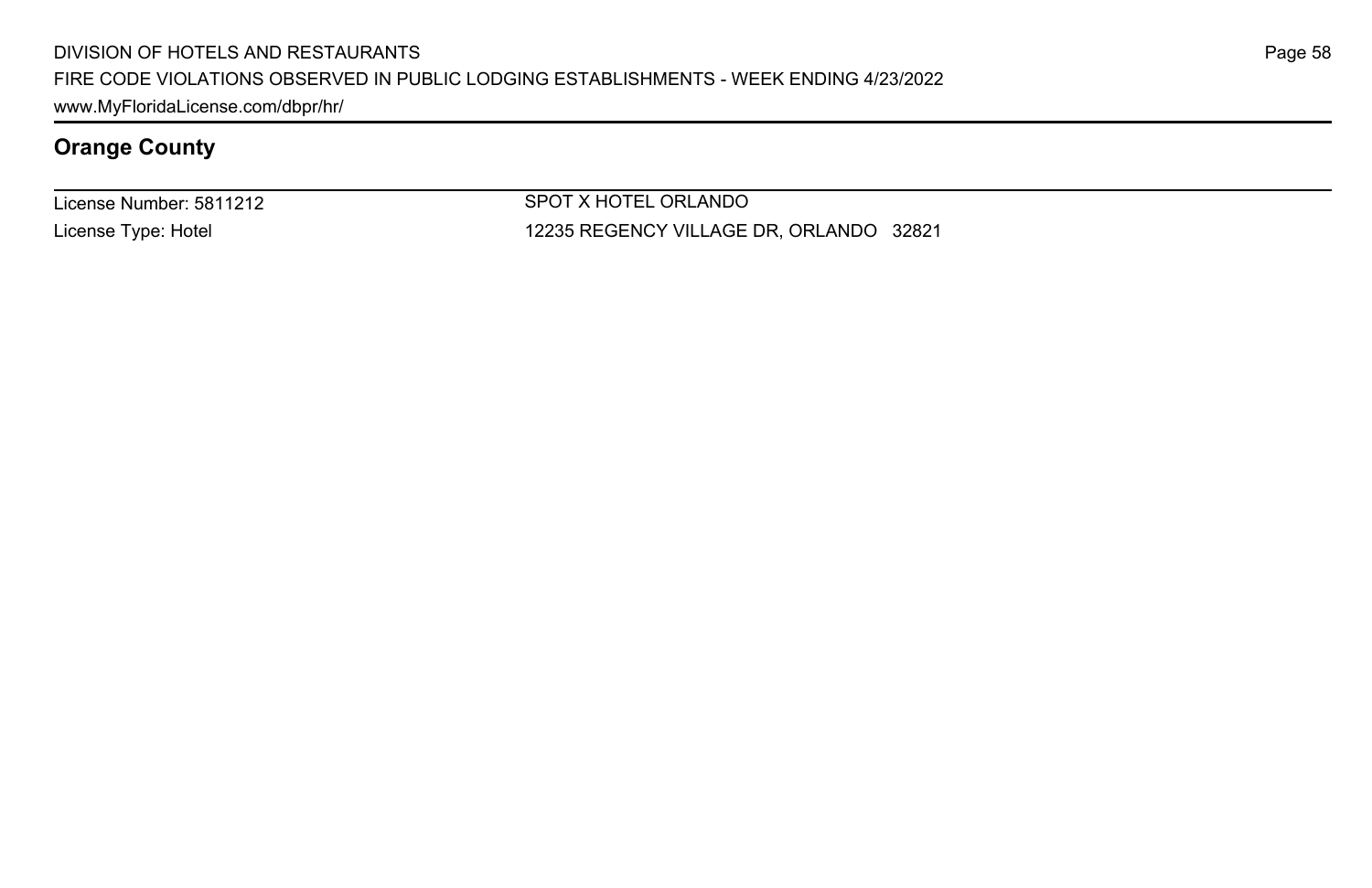Inspection Date: 04/19/2022 Inspection Number: 1163703 Inspection Type: Routine - Lodging Inspection Disposition: Warning Inspector Name: LINDSAY, SHARON **Issued Instead of Alliance Institute Institute Institute Institute Institute Institute Institute Institute Institute Institute Institute Institute Institute Institute Institute Institute** Violation Code Observation Violation Citation 61C-1.004(10) FAC and 509.032(2)(d) FS Reporting: 61C-1.004(10) The insurance inspector's boiler report is required annually for power boilers and high pressure/high temperature boilers and biannually for low pressure steam or vapor heating boilers. 509.032(2)(d) The division, or its agent, shall notify the local firesafety authority or the State Fire Marshal of any readily observable violation of a rule adopted under chapter 633 which relates to public lodging establishments or public food establishments, and the identification of such violation does not require any firesafety inspection certification. For reporting purposes only. 08-03-4 No boiler certificate or insurance inspector's boiler report available. For reporting purposes only. 509.032(2)(d) FS Reporting: (d) The division, or its agent, shall notify the local firesafety authority or the State Fire Marshal of any readily observable violation of a rule adopted under chapter 633 which relates to public lodging establishments or public food establishments, and the identification of such violation does not require any firesafety inspection certification. For reporting purposes only. 08-06-4 Combustibles stored in boiler room. For reporting purposes only./ paint buckets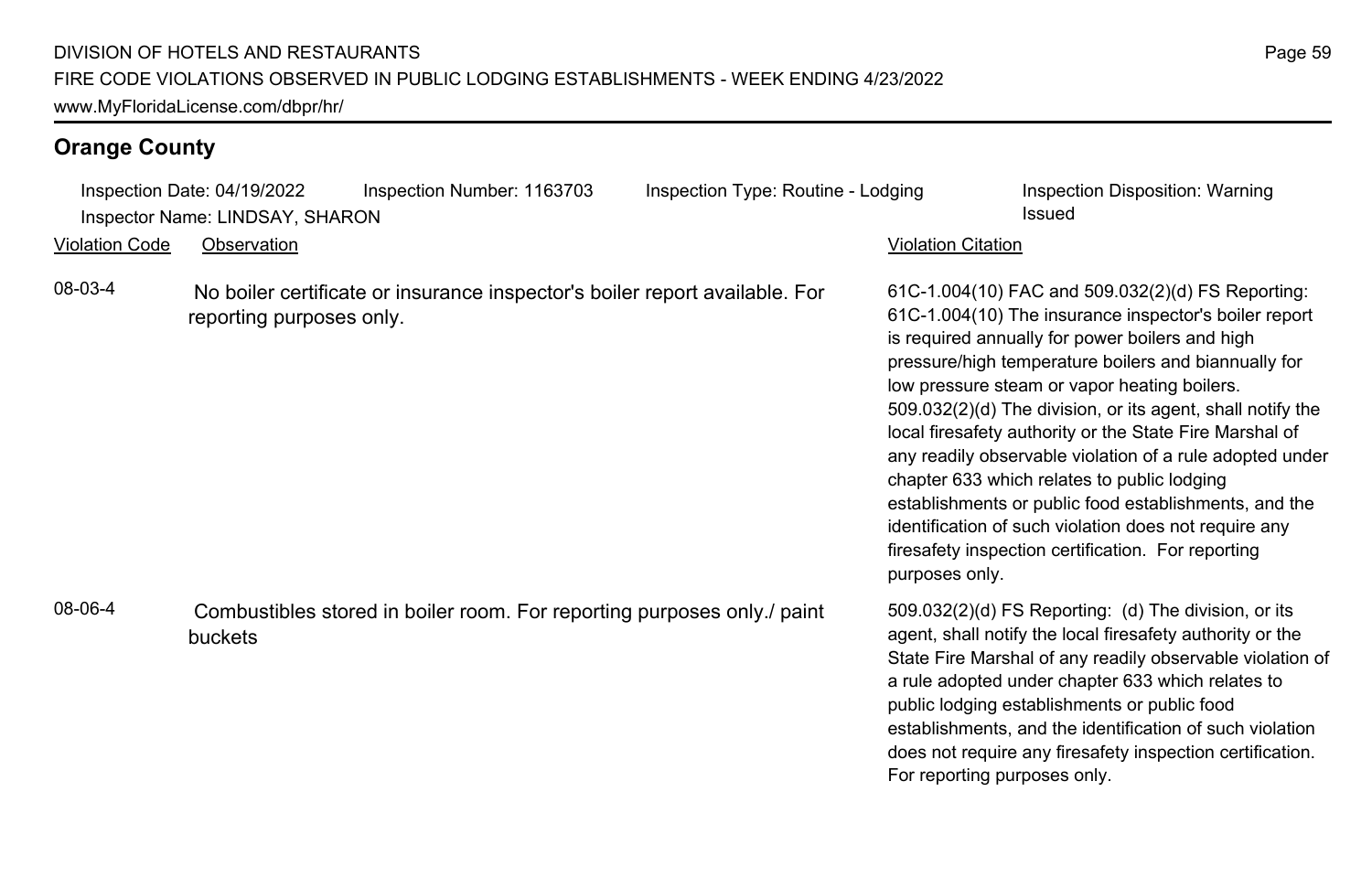License Number: 5804083 License Type: Motel

### SHERATON ORLANDO LAKE BUENA VISTA RESORT 12205 S APOPKA VINELAND RD, ORLANDO 32836

|                       | Inspection Date: 04/19/2022    | Inspection Number: 1219957                                           | Inspection Type: Routine - Lodging |                                                                                                                                                                                                                                        | Inspection Disposition: Inspection |  |
|-----------------------|--------------------------------|----------------------------------------------------------------------|------------------------------------|----------------------------------------------------------------------------------------------------------------------------------------------------------------------------------------------------------------------------------------|------------------------------------|--|
|                       | Inspector Name: MANTI, KATHRYN |                                                                      |                                    |                                                                                                                                                                                                                                        | Completed - No Further Action      |  |
| <b>Violation Code</b> | Observation                    |                                                                      |                                    | <b>Violation Citation</b>                                                                                                                                                                                                              |                                    |  |
| $04 - 01 - 4$         | reporting purposes only.       | Trouble/alarm light illuminated on the fire alarm control panel. For |                                    | 509.032(2)(d) FS Reporting: The division, or its agent,<br>shall notify the local firesafety authority or the State<br>Fire Marshal of any readily observable violation of a<br>rule adopted under chapter 633 which relates to public |                                    |  |

purposes only.

lodging establishments or public food establishments, and the identification of such violation does not require any firesafety inspection certification. For reporting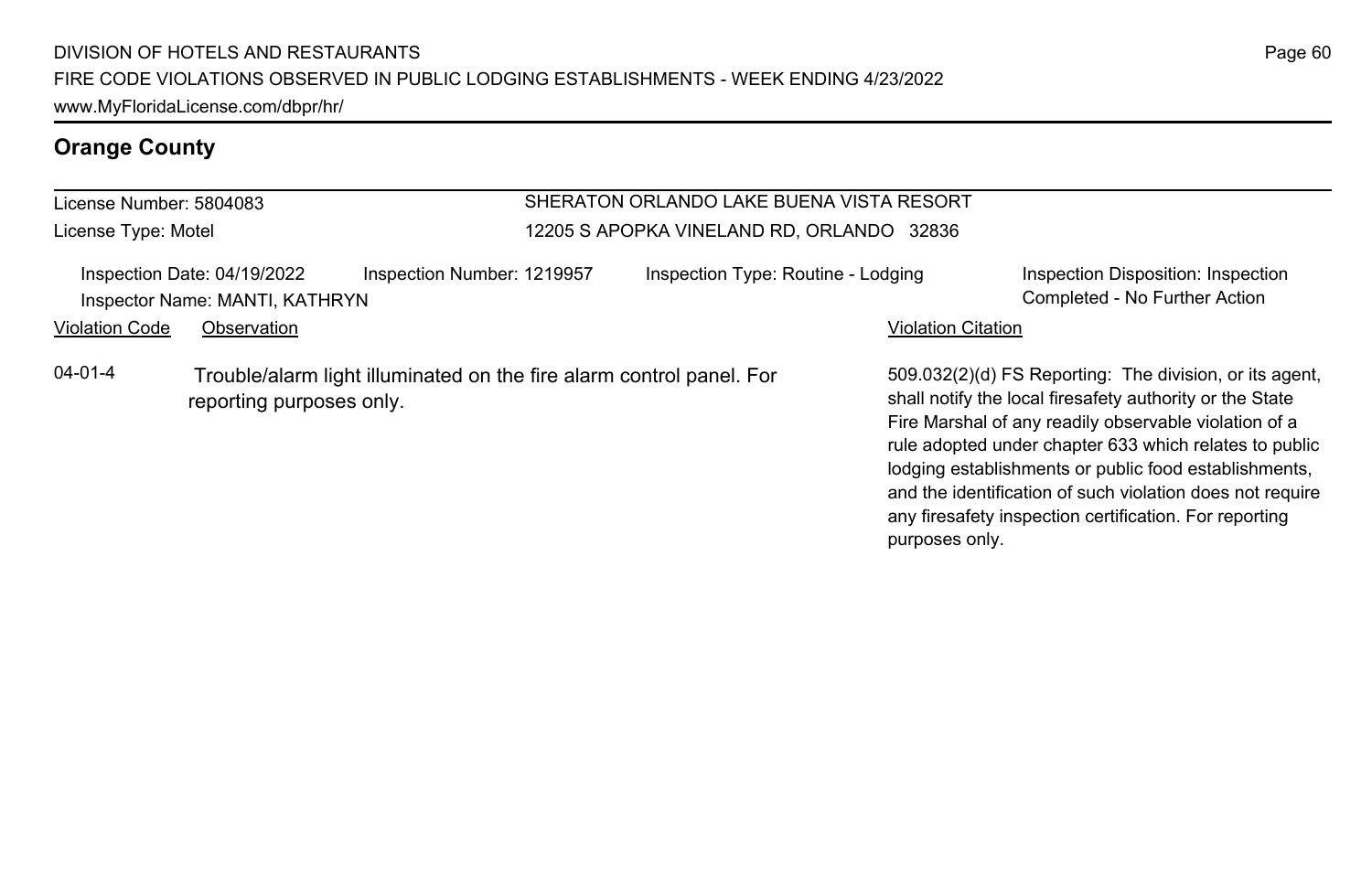| License Number: 5811159 |                                                               |                                                                                                          | HYATT PLACE ORLANDO/ LAKE BUENA VISTA |                           |                                                                                                                                                                                                                                                                                                                                                              |  |  |  |
|-------------------------|---------------------------------------------------------------|----------------------------------------------------------------------------------------------------------|---------------------------------------|---------------------------|--------------------------------------------------------------------------------------------------------------------------------------------------------------------------------------------------------------------------------------------------------------------------------------------------------------------------------------------------------------|--|--|--|
| License Type: Hotel     |                                                               |                                                                                                          | 8688 PALM PKWY, ORLANDO 32836         |                           |                                                                                                                                                                                                                                                                                                                                                              |  |  |  |
|                         | Inspection Date: 04/20/2022<br>Inspector Name: MANTI, KATHRYN | Inspection Number: 1161642                                                                               | Inspection Type: Routine - Lodging    |                           | Inspection Disposition: Inspection<br>Completed - No Further Action                                                                                                                                                                                                                                                                                          |  |  |  |
| <b>Violation Code</b>   | Observation                                                   |                                                                                                          |                                       | <b>Violation Citation</b> |                                                                                                                                                                                                                                                                                                                                                              |  |  |  |
| $05-02-5$               |                                                               | Hearing-impaired smoke detector is not functioning when tested. For<br>reporting purposes only. Room 601 |                                       |                           | 509.032(2)(d) FS Reporting: The division, or its agent.<br>shall notify the local firesafety authority or the State<br>Fire Marshal of any readily observable violation of a<br>rule adopted under chapter 633 which relates to public<br>lodging establishments or public food establishments,<br>and the identification of such violation does not require |  |  |  |

any firesafety inspection certification. For reporting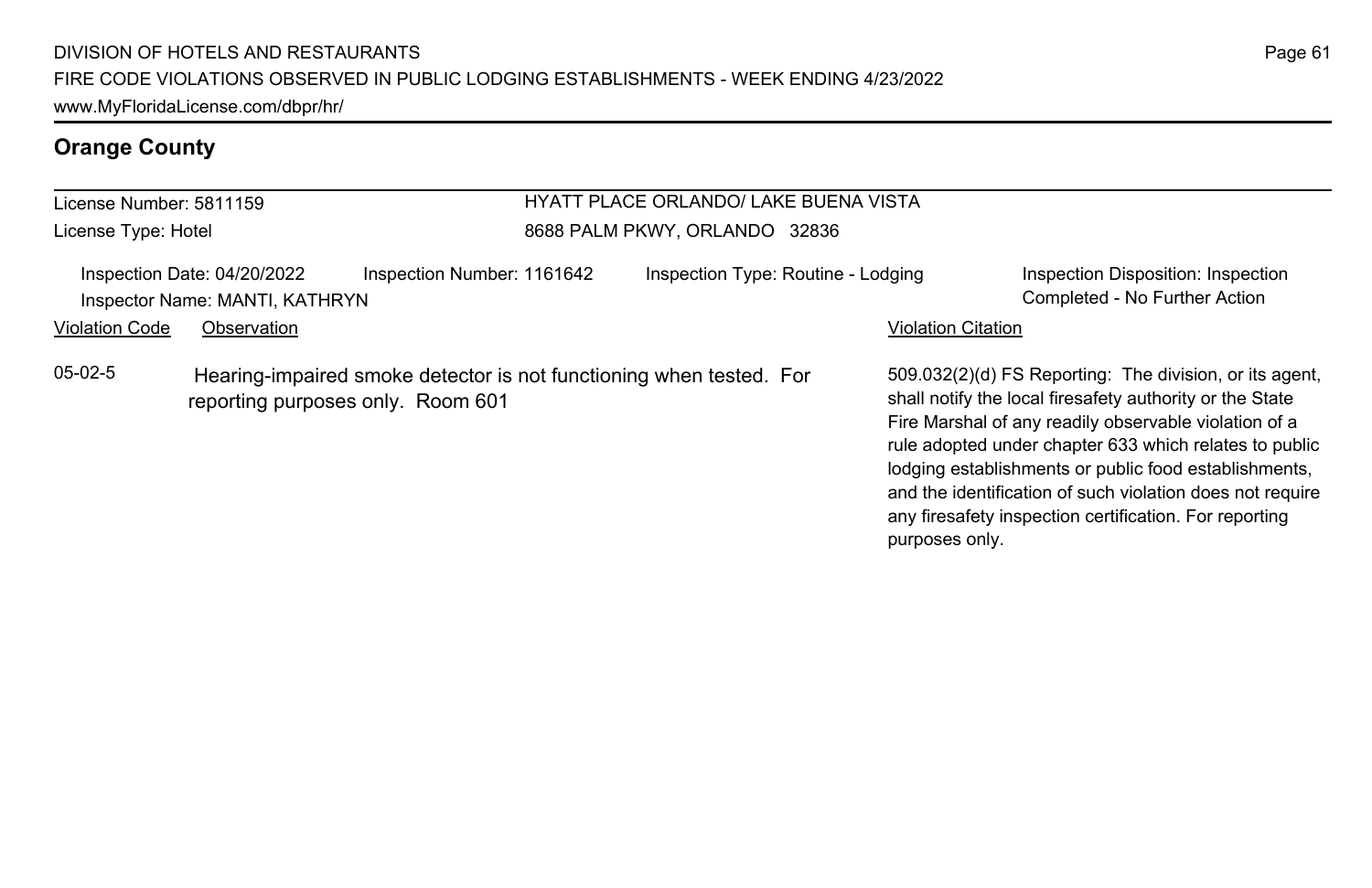### **Osceola County**

#### License Number: 5900674 License Type: Hotel HOLIDAY INN ORLANDO SW CELEBRATION AREA 5711 W IRLO BRONSON HWY, KISSIMMEE 34746 Inspection Date: 04/14/2022 Inspection Number: 1164384 Inspection Type: Complaint Full Inspection Disposition: Inspection Inspector Name: BORRERO, AUDREY Completed - No Further Action Violation Code Observation **Violation Code** Observation **Violation** Violation Citation Citation Citation Citation 61C-1.004(10) FAC and 509.032(2)(d) FS Reporting: 61C-1.004(10) The insurance inspector's boiler report is required annually for power boilers and high pressure/high temperature boilers and biannually for low pressure steam or vapor heating boilers. 509.032(2)(d) The division, or its agent, shall notify the local firesafety authority or the State Fire Marshal of any readily observable violation of a rule adopted under chapter 633 which relates to public lodging establishments or public food establishments, and the identification of such violation does not require any firesafety inspection certification. For reporting purposes only. 08-03-4 No boiler certificate or insurance inspector's boiler report available. For reporting purposes only.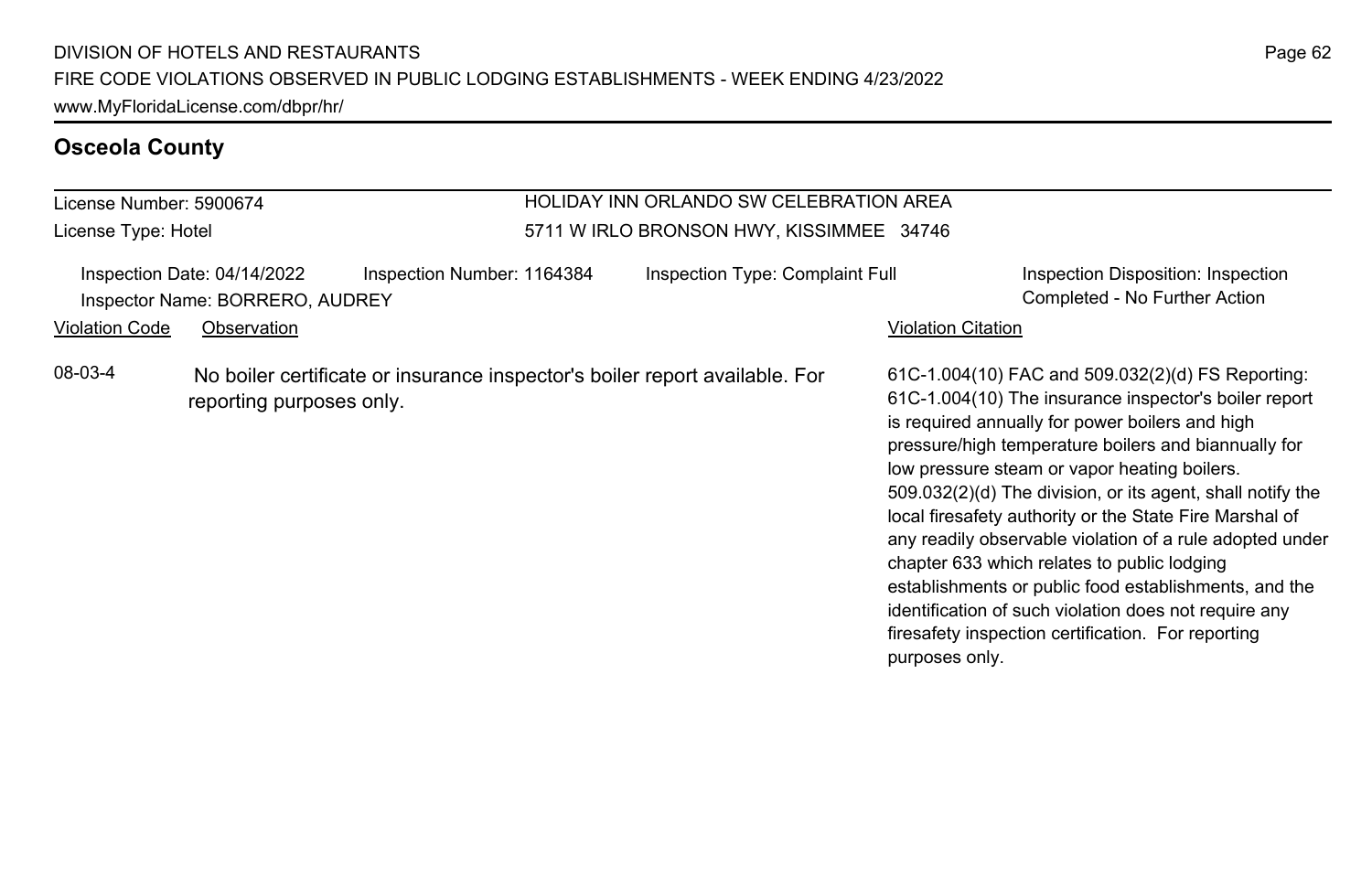# **Osceola County**

| License Number: 5913651                                        |             | <b>QUALITY INN</b>                                                                                             |                                            |                           |                                                                                                                                                                                                                                                                                                                                                                                                                        |  |  |
|----------------------------------------------------------------|-------------|----------------------------------------------------------------------------------------------------------------|--------------------------------------------|---------------------------|------------------------------------------------------------------------------------------------------------------------------------------------------------------------------------------------------------------------------------------------------------------------------------------------------------------------------------------------------------------------------------------------------------------------|--|--|
| License Type: Motel                                            |             |                                                                                                                | 2934 POLYNESIAN ISLE BLVD, KISSIMMEE 34746 |                           |                                                                                                                                                                                                                                                                                                                                                                                                                        |  |  |
| Inspection Date: 04/21/2022<br>Inspector Name: BORRERO, AUDREY |             | Inspection Number: 1222681                                                                                     | Inspection Type: Complaint Full            |                           | Inspection Disposition: Warning<br>Issued                                                                                                                                                                                                                                                                                                                                                                              |  |  |
| <b>Violation Code</b>                                          | Observation |                                                                                                                |                                            | <b>Violation Citation</b> |                                                                                                                                                                                                                                                                                                                                                                                                                        |  |  |
| 04-03-4                                                        | In room 105 | Smoke detector/alarm in guest room/unit damaged as to appear to be<br>inoperable. For reporting purposes only. |                                            | purposes only.            | 509.032(2)(d) FS Reporting: The division, or its agent,<br>shall notify the local firesafety authority or the State<br>Fire Marshal of any readily observable violation of a<br>rule adopted under chapter 633 which relates to public<br>lodging establishments or public food establishments,<br>and the identification of such violation does not require<br>any firesafety inspection certification. For reporting |  |  |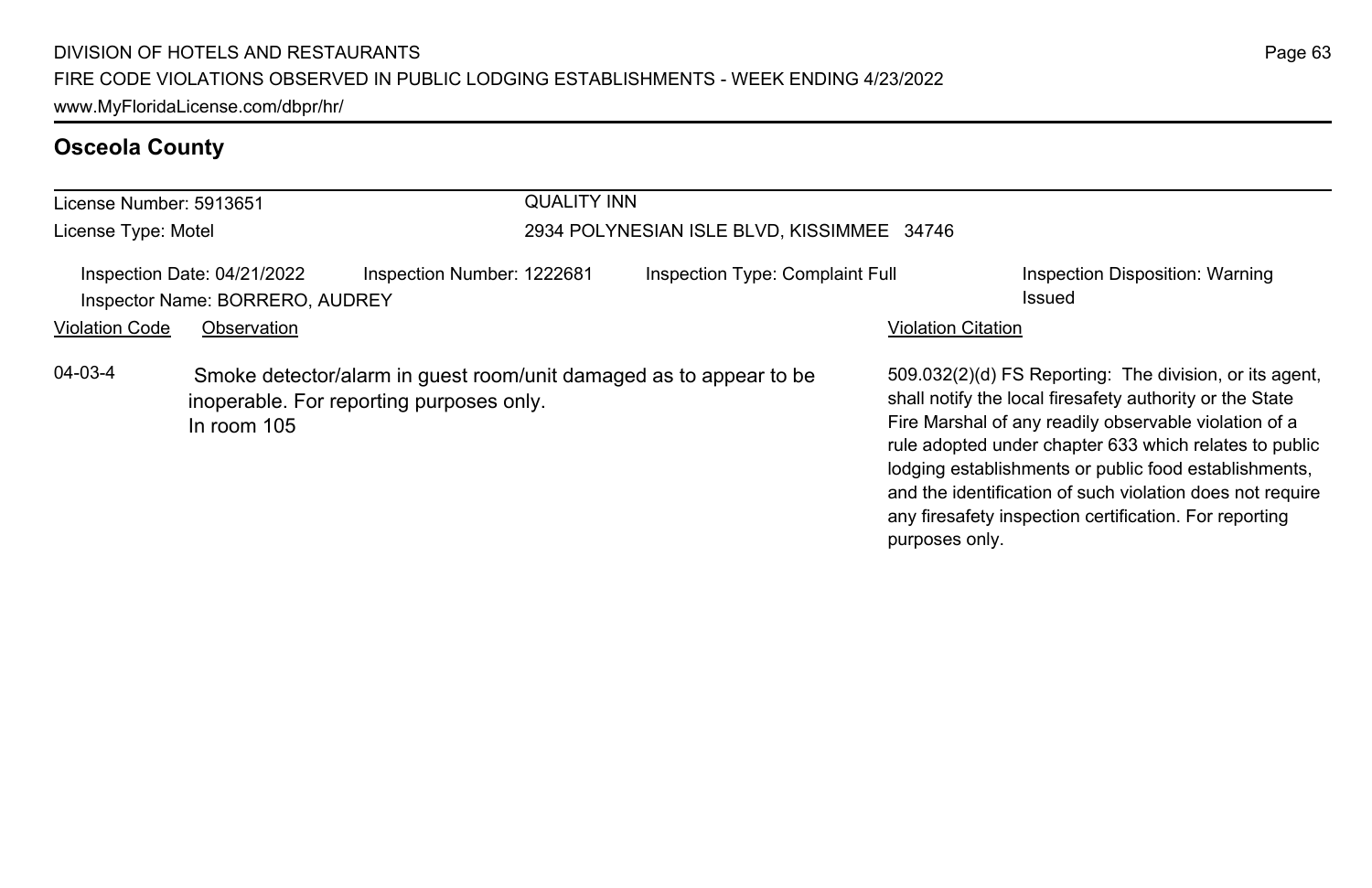# **Osceola County**

| License Number: 5912070                                                                                                          |                                                                                                         |  | <b>GRAND HOTEL KISSIMMEE</b>                             |                                    |                                           |                                                                                                                                                                                                                                                                                                                                                                                                                                                                                                                                                                                                                                                                                   |
|----------------------------------------------------------------------------------------------------------------------------------|---------------------------------------------------------------------------------------------------------|--|----------------------------------------------------------|------------------------------------|-------------------------------------------|-----------------------------------------------------------------------------------------------------------------------------------------------------------------------------------------------------------------------------------------------------------------------------------------------------------------------------------------------------------------------------------------------------------------------------------------------------------------------------------------------------------------------------------------------------------------------------------------------------------------------------------------------------------------------------------|
| License Type: Hotel                                                                                                              |                                                                                                         |  |                                                          | 3104 PARKWAY BLVD, KISSIMMEE 34747 |                                           |                                                                                                                                                                                                                                                                                                                                                                                                                                                                                                                                                                                                                                                                                   |
| Inspection Date: 04/21/2022<br>Inspection Number: 1163883<br>Inspector Name: IRVEN, RYAN<br><b>Violation Code</b><br>Observation |                                                                                                         |  | Inspection Type: Routine - Lodging<br>Violation Citation |                                    | Inspection Disposition: Warning<br>Issued |                                                                                                                                                                                                                                                                                                                                                                                                                                                                                                                                                                                                                                                                                   |
| 08-03-4                                                                                                                          | No boiler certificate or insurance inspector's boiler report available. For<br>reporting purposes only. |  |                                                          |                                    | purposes only.                            | 61C-1.004(10) FAC and 509.032(2)(d) FS Reporting:<br>61C-1.004(10) The insurance inspector's boiler report<br>is required annually for power boilers and high<br>pressure/high temperature boilers and biannually for<br>low pressure steam or vapor heating boilers.<br>509.032(2)(d) The division, or its agent, shall notify the<br>local firesafety authority or the State Fire Marshal of<br>any readily observable violation of a rule adopted under<br>chapter 633 which relates to public lodging<br>establishments or public food establishments, and the<br>identification of such violation does not require any<br>firesafety inspection certification. For reporting |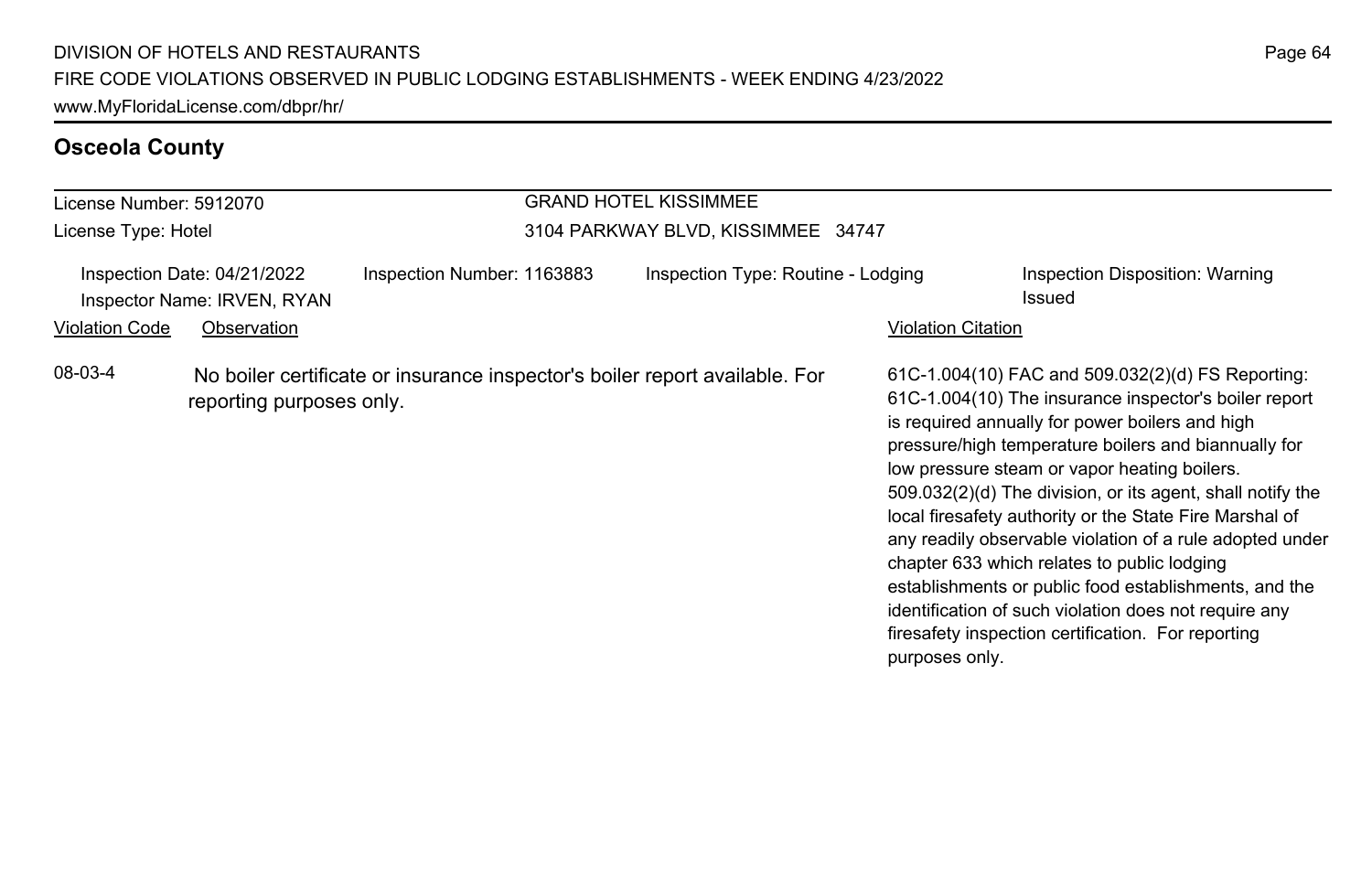#### License Number: 6014082 License Type: Apartment MELROSE CAMERFORD LLC 255 EVERNIA ST, 5TH FLR MANAGEMENT OFFICE, WEST PALM BEACH 33401 Inspection Date: 04/19/2022 Inspection Number: 1519309 Inspection Type: Routine - Lodging Inspection Disposition: Administrative Inspector Name: MONTILLA, NATHALIE complaint recommended Violation Code Observation **Violation Code** Observation **Violation** Violation Citation Citation Citation Citation 61C-1.004(10) FAC and 509.032(2)(d) FS Reporting: 61C-1.004(10) The insurance inspector's boiler report is required annually for power boilers and high pressure/high temperature boilers and biannually for low pressure steam or vapor heating boilers. 509.032(2)(d) The division, or its agent, shall notify the local firesafety authority or the State Fire Marshal of any readily observable violation of a rule adopted under chapter 633 which relates to public lodging establishments or public food establishments, and the identification of such violation does not require any firesafety inspection certification. For reporting purposes only. 08-01-4 Boiler certificate or insurance inspector's boiler report expired. For reporting purposes only. Expired:12-20-21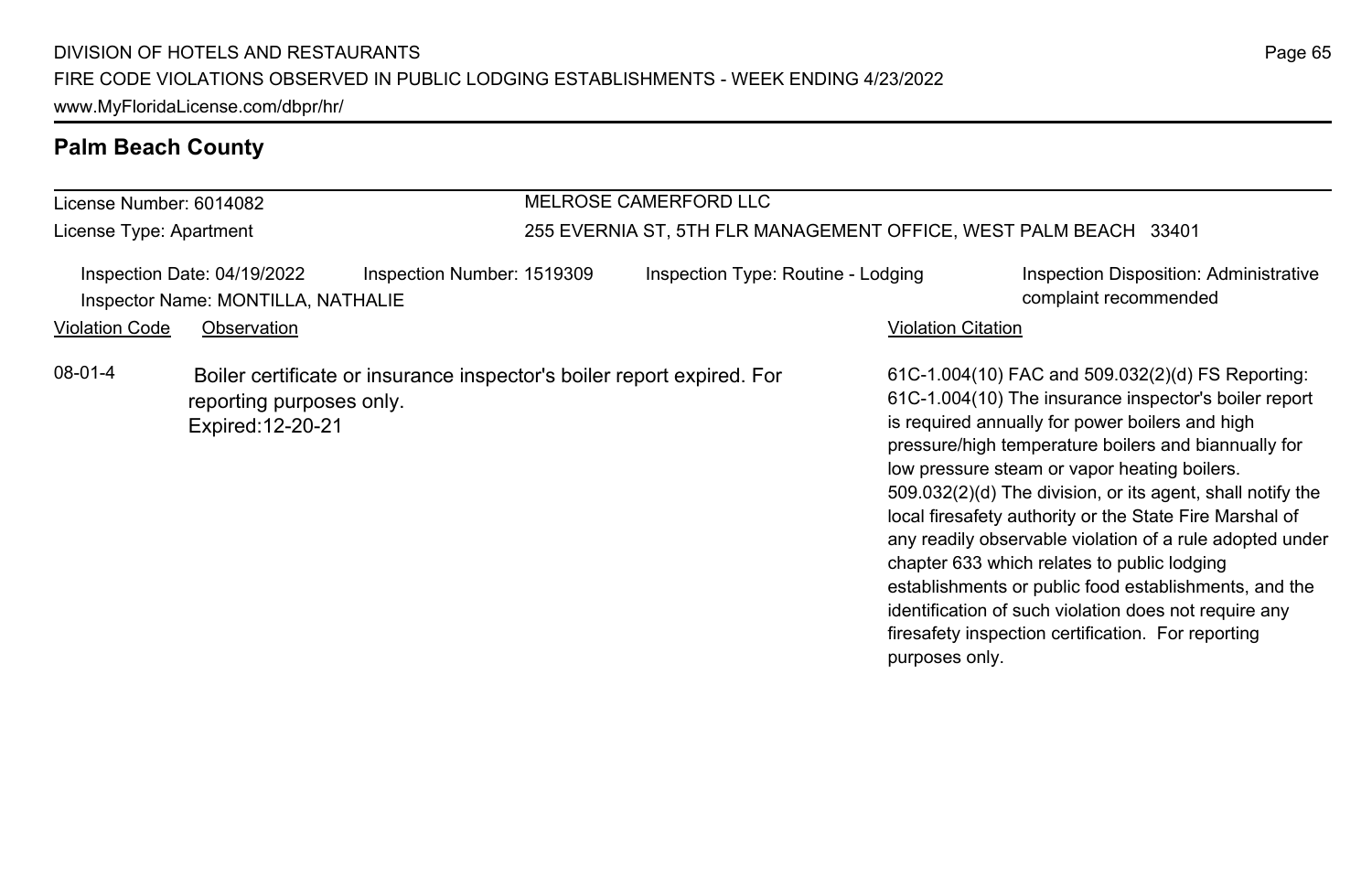| License Number: 6014264                                                                                                            |             | THE STRAND                 |                                       |                           |                                                                                                                                                                                                                                                                                                                                                                                                                                                                                                                                                                                                                                                                                   |  |  |
|------------------------------------------------------------------------------------------------------------------------------------|-------------|----------------------------|---------------------------------------|---------------------------|-----------------------------------------------------------------------------------------------------------------------------------------------------------------------------------------------------------------------------------------------------------------------------------------------------------------------------------------------------------------------------------------------------------------------------------------------------------------------------------------------------------------------------------------------------------------------------------------------------------------------------------------------------------------------------------|--|--|
| License Type: Apartment                                                                                                            |             |                            | 255 EVERNIA ST, WEST PALM BEACH 33401 |                           |                                                                                                                                                                                                                                                                                                                                                                                                                                                                                                                                                                                                                                                                                   |  |  |
| Inspection Date: 04/19/2022<br>Inspector Name: FRANCO, BROOKE                                                                      |             | Inspection Number: 1519363 | Inspection Type: Routine - Lodging    |                           | Inspection Disposition: Administrative<br>complaint recommended                                                                                                                                                                                                                                                                                                                                                                                                                                                                                                                                                                                                                   |  |  |
| <b>Violation Code</b>                                                                                                              | Observation |                            |                                       | <b>Violation Citation</b> |                                                                                                                                                                                                                                                                                                                                                                                                                                                                                                                                                                                                                                                                                   |  |  |
| $08-01-4$<br>Boiler certificate or insurance inspector's boiler report expired. For<br>reporting purposes only. Expired 12/20/2021 |             |                            |                                       | purposes only.            | 61C-1.004(10) FAC and 509.032(2)(d) FS Reporting:<br>61C-1.004(10) The insurance inspector's boiler report<br>is required annually for power boilers and high<br>pressure/high temperature boilers and biannually for<br>low pressure steam or vapor heating boilers.<br>509.032(2)(d) The division, or its agent, shall notify the<br>local firesafety authority or the State Fire Marshal of<br>any readily observable violation of a rule adopted under<br>chapter 633 which relates to public lodging<br>establishments or public food establishments, and the<br>identification of such violation does not require any<br>firesafety inspection certification. For reporting |  |  |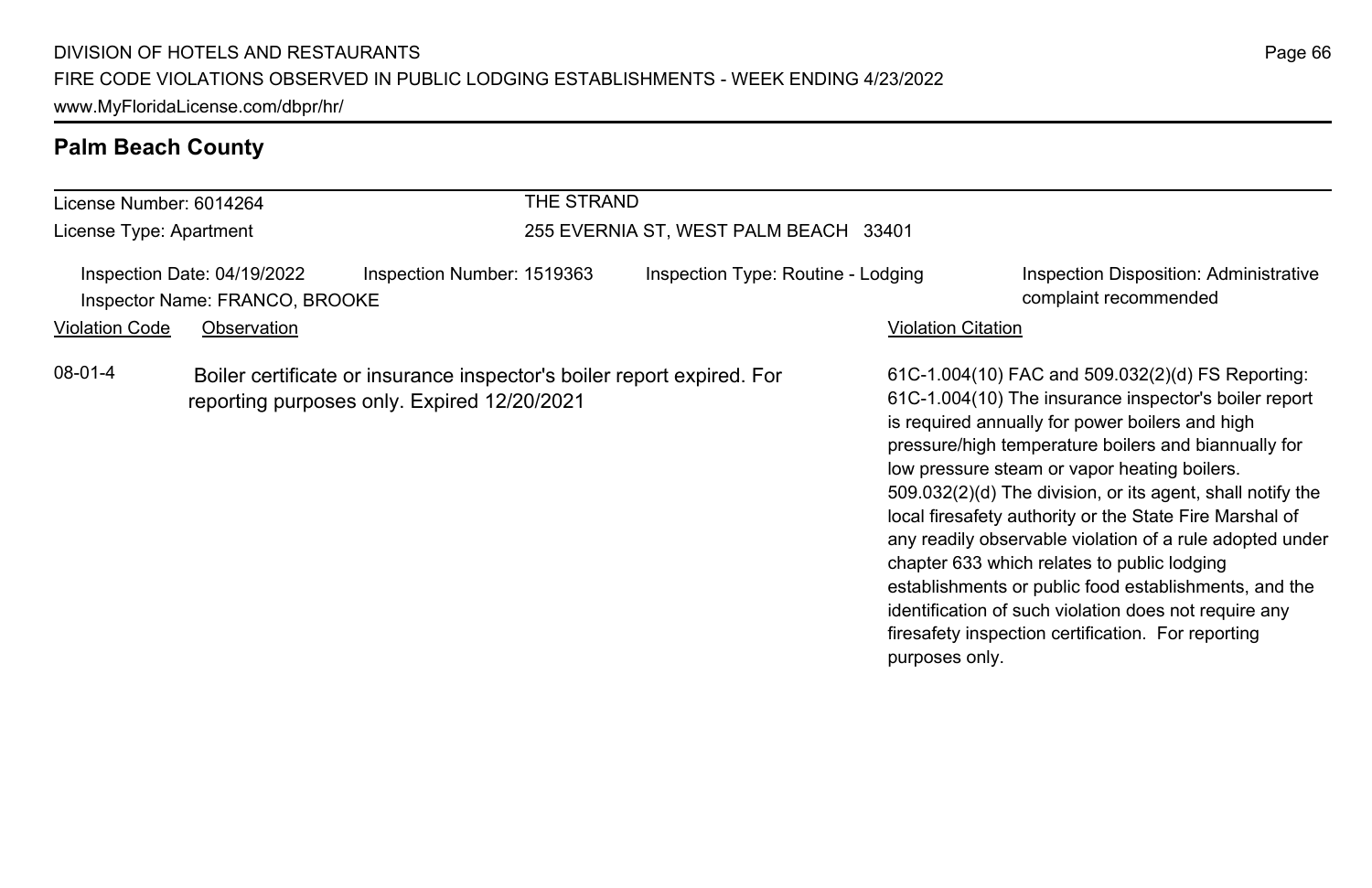License Type: Apartment

#### License Number: 6004048 LAKE MANGONIA APARTMENTS

#### 2100 N AUSTRALIAN AVE, WEST PALM BEACH 33407

|                | Inspection Date: 04/22/2022    | Inspection Number: 1519698 | Inspection Type: Routine - Lodging |                           | Inspection Disposition: Warning |  |  |
|----------------|--------------------------------|----------------------------|------------------------------------|---------------------------|---------------------------------|--|--|
|                | Inspector Name: FRANCO, BROOKE |                            |                                    |                           | Issued                          |  |  |
| Violation Code | Observation                    |                            |                                    | <b>Violation Citation</b> |                                 |  |  |
| 00001          | .<br>.                         | $\cdots$ $\cdots$          |                                    | $= 22.2825$               |                                 |  |  |

06-03-4 Marked exit is inaccessible. For reporting purposes only. Observed garbage bags at exit door on first floor of North building. \*\*Warning\*\* 509.032(2)(d) FS Reporting: The division, or its agent, shall notify the local firesafety authority or the State Fire Marshal of any readily observable violation of a rule adopted under chapter 633 which relates to public lodging establishments or public food establishments, and the identification of such violation does not require any firesafety inspection certification. For reporting purposes only.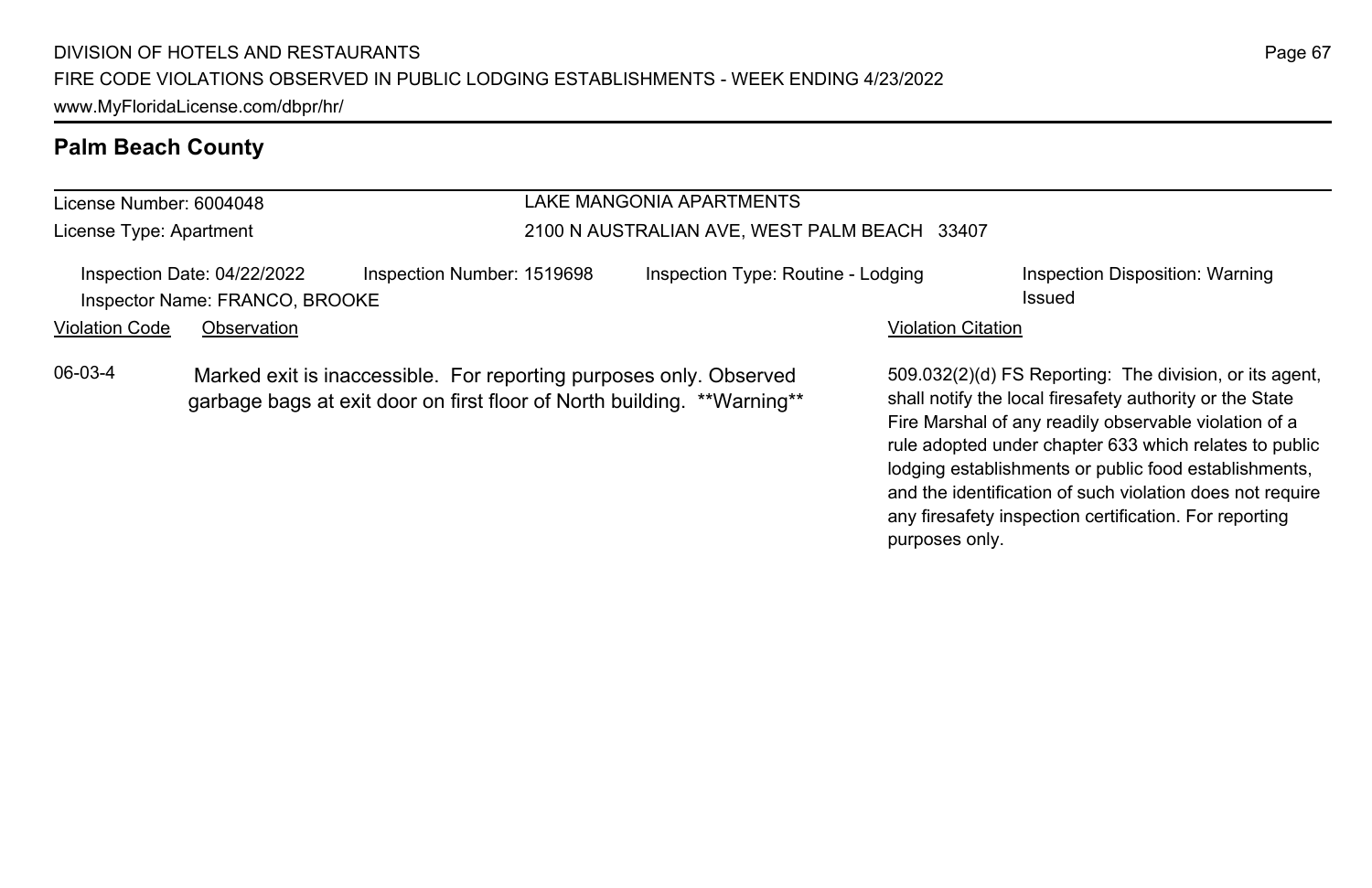| License Number: 6000203                                          |             |                                                                                                                                              | <b>WATERFORD BAY APARTMENTS</b>    |  |                                                                                                                                                                                                                                                                                                                                                                                                                                              |  |  |
|------------------------------------------------------------------|-------------|----------------------------------------------------------------------------------------------------------------------------------------------|------------------------------------|--|----------------------------------------------------------------------------------------------------------------------------------------------------------------------------------------------------------------------------------------------------------------------------------------------------------------------------------------------------------------------------------------------------------------------------------------------|--|--|
| License Type: Apartment                                          |             |                                                                                                                                              | 200 NE 20 ST, BOCA RATON 33431     |  |                                                                                                                                                                                                                                                                                                                                                                                                                                              |  |  |
| Inspection Date: 04/21/2022<br>Inspector Name: GOODWIN, NICHOLAS |             | Inspection Number: 1514946                                                                                                                   | Inspection Type: Routine - Lodging |  | Inspection Disposition: Inspection<br>Completed - No Further Action                                                                                                                                                                                                                                                                                                                                                                          |  |  |
| <b>Violation Code</b>                                            | Observation |                                                                                                                                              |                                    |  | <b>Violation Citation</b>                                                                                                                                                                                                                                                                                                                                                                                                                    |  |  |
| $01 - 02 - 4$                                                    |             | Portable fire extinguisher pressure gauge indicates the extinguisher is in<br>need of recharge. For reporting purposes only. Outside of B145 |                                    |  | 509.032(2)(d) FS Reporting: (d) The division, or its<br>agent, shall notify the local firesafety authority or the<br>State Fire Marshal of any readily observable violation of<br>a rule adopted under chapter 633 which relates to<br>public lodging establishments or public food<br>establishments, and the identification of such violation<br>does not require any firesafety inspection certification.<br>For reporting purposes only. |  |  |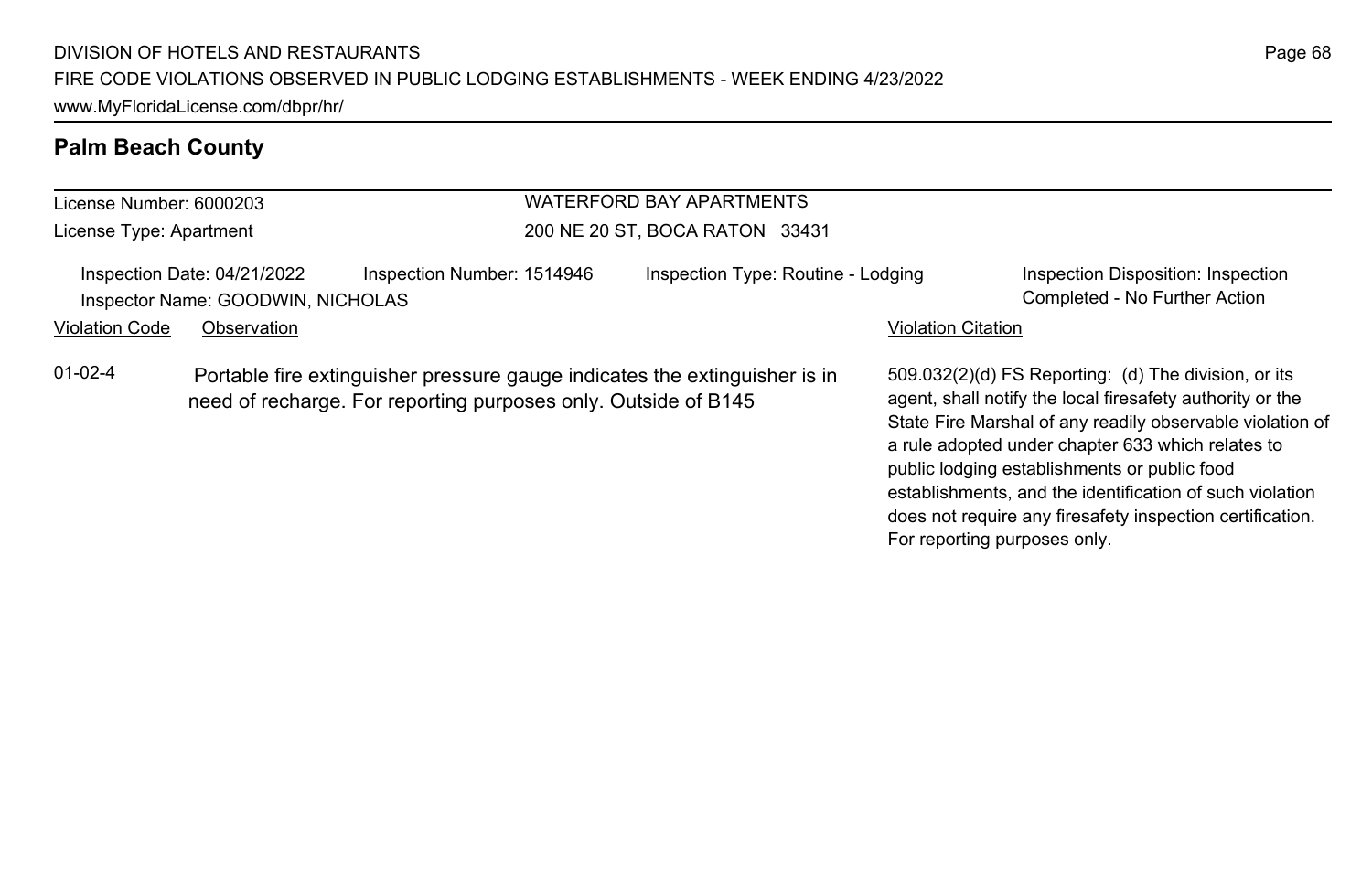#### License Number: 6102769 License Type: Apartment LANDINGS AT SEA FOREST 4522 SEAGULL DR, NEW PORT RICHEY 34652 Inspection Date: 04/22/2022 Inspection Number: 1516895 Inspection Type: Routine - Lodging Inspection Disposition: Inspection Inspector Name: GOLDMAN, BARRY Completed - No Further Action Violation Code Observation **Violation Code Observation** Violation Citation Citation Citation Citation Citation Citation Citation Citation Citation Citation Citation Citation Citation Citation Citation Citation Citation Cit 509.032(2)(d) FS Reporting: The division, or its agent, shall notify the local firesafety authority or the State Fire Marshal of any readily observable violation of a rule adopted under chapter 633 which relates to public 04-01-4 Trouble/alarm light illuminated on the fire alarm control panel. For reporting purposes only. 4 floor - company has been notified. \*\*Corrective Action Taken\*\*

lodging establishments or public food establishments, and the identification of such violation does not require any firesafety inspection certification. For reporting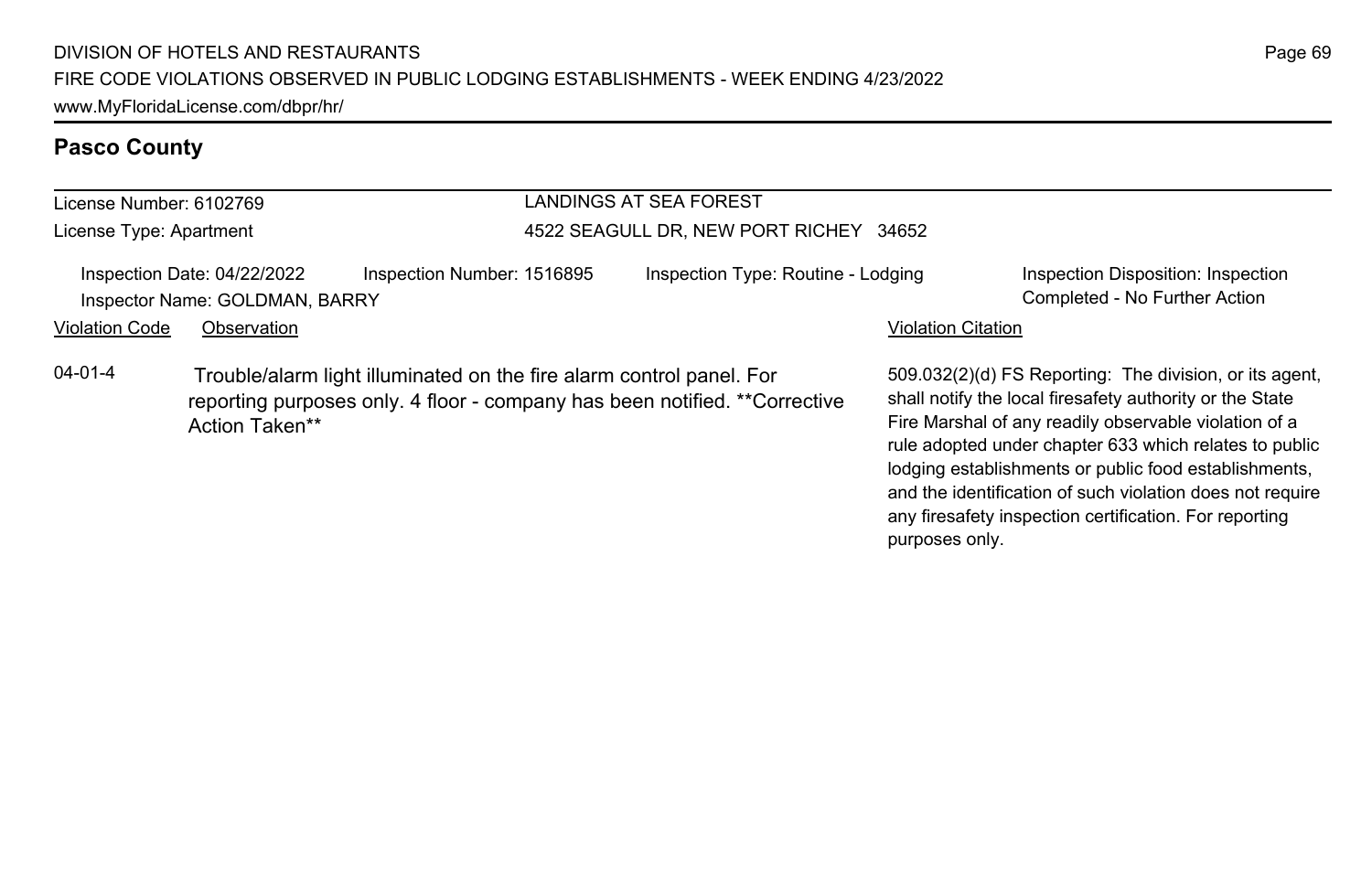#### License Number: 6101249 License Type: Apartment WORTHINGTON COURT APARTMENTS 7541 HIGHWATER DR, NEW PORT RICHEY 34655 Inspection Date: 04/20/2022 Inspection Number: 1524915 Inspection Type: Routine - Lodging Inspection Disposition: Inspection Inspector Name: BRADY, OSSIAN Completed - No Further Action Violation Code Observation **Violation Code** Observation **Violation** Violation Citation Citation Citation Citation 509.032(2)(d) FS Reporting: (d) The division, or its agent, shall notify the local firesafety authority or the State Fire Marshal of any readily observable violation of a rule adopted under chapter 633 which relates to public lodging establishments or public food establishments, and the identification of such violation does not require any firesafety inspection certification. For reporting purposes only. 02-08-4 Propane (LP gas) tank having a water capacity greater than 2.7 lbs. stored under a landing. For reporting purposes only. Observed liquid propane tank at unit 3 of building M on patio that is under 2nd floor landing.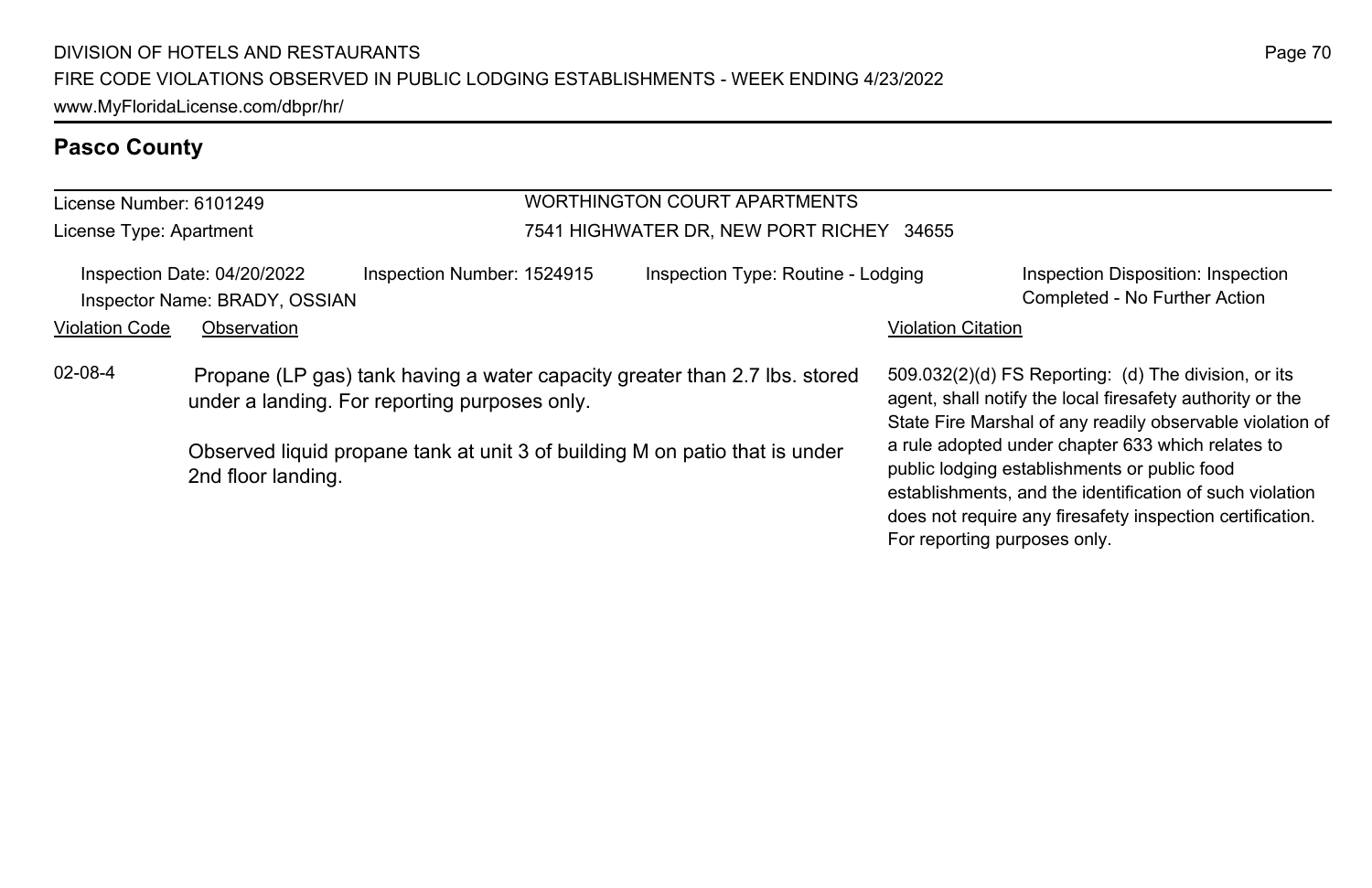#### License Number: 6102919 License Type: Apartment PIONEER BUILDING 3104 TOWN AVE, NEW PORT RICHEY 34655 Inspection Date: 04/18/2022 Inspection Number: 1531509 Inspection Type: Routine - Lodging Inspection Disposition: Administrative Inspector Name: BRADY, OSSIAN complaint recommended Violation Code Observation **Violation Code** Observation **Violation** Violation Citation Citation Citation Citation 509.032(2)(d) FS Reporting: (d) The division, or its agent, shall notify the local firesafety authority or the State Fire Marshal of any readily observable violation of a rule adopted under chapter 633 which relates to public lodging establishments or public food 01-03-4 Portable fire extinguisher missing from it's designated location (sign present indicating designated location). For reporting purposes only. Observed fire extinguisher missing from enclosure by unit 202

establishments, and the identification of such violation does not require any firesafety inspection certification.

For reporting purposes only.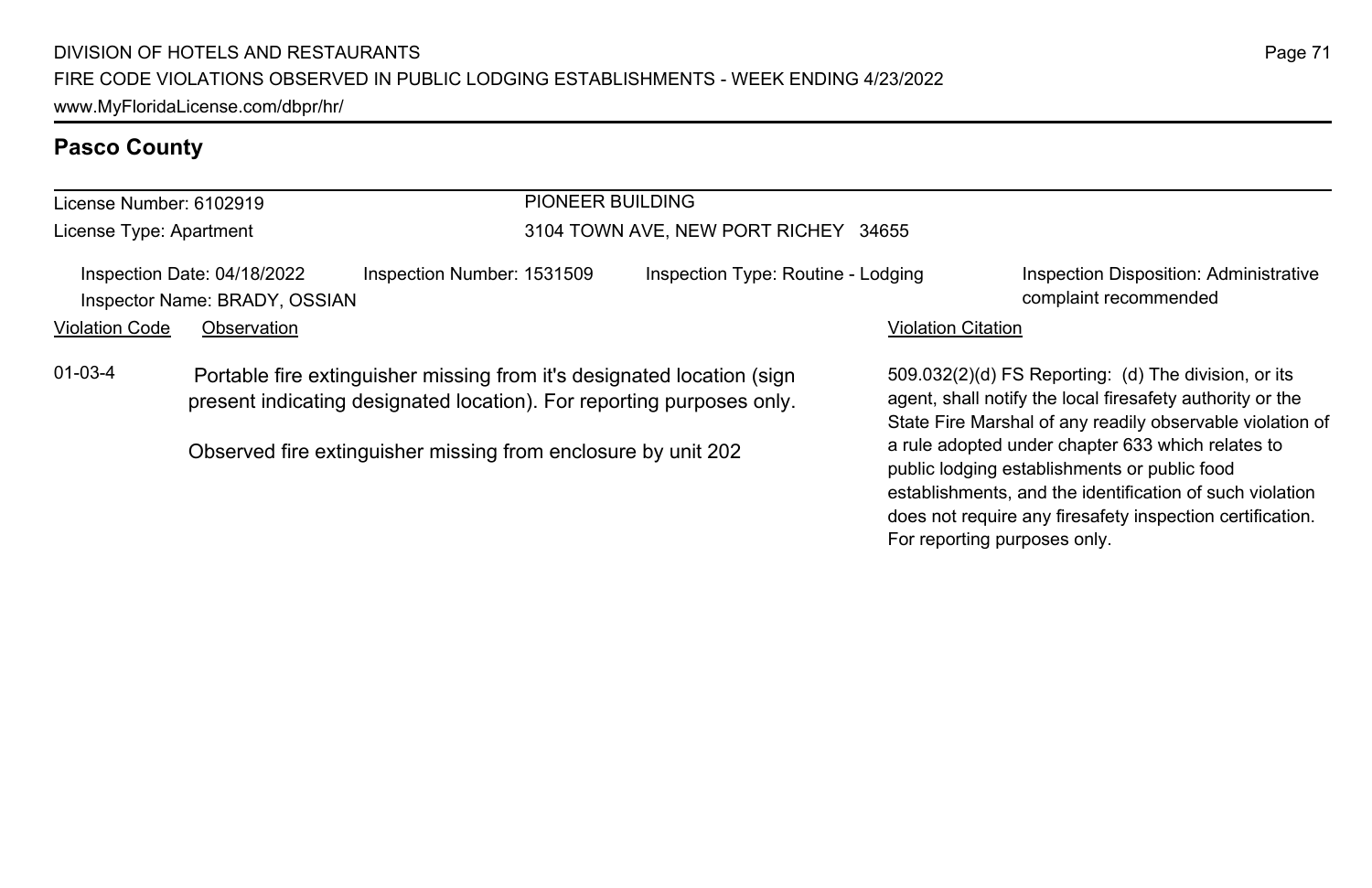| License Number: 6100353                                         |                                                                | LA VISTA INN                                                                                                                                   |                                          |                           |                                                                                                                                                                                                                                                                                                                                                                                                                        |
|-----------------------------------------------------------------|----------------------------------------------------------------|------------------------------------------------------------------------------------------------------------------------------------------------|------------------------------------------|---------------------------|------------------------------------------------------------------------------------------------------------------------------------------------------------------------------------------------------------------------------------------------------------------------------------------------------------------------------------------------------------------------------------------------------------------------|
| License Type: Motel                                             |                                                                |                                                                                                                                                | 11736 US HIGHWAY 19 N, PORT RICHEY 34668 |                           |                                                                                                                                                                                                                                                                                                                                                                                                                        |
| Inspection Date: 04/16/2022<br>Inspector Name: MEAKINS, ALLISON |                                                                | Inspection Number: 1222612                                                                                                                     | Inspection Type: Complaint Full          |                           | Inspection Disposition: Inspection<br>Completed - No Further Action                                                                                                                                                                                                                                                                                                                                                    |
| <b>Violation Code</b>                                           | Observation                                                    |                                                                                                                                                |                                          | <b>Violation Citation</b> |                                                                                                                                                                                                                                                                                                                                                                                                                        |
| $05-02-5$                                                       | reporting purposes only.<br>Light doesn't blink<br>Violation** | Hearing-impaired smoke detector is not functioning when tested. For<br>Operator ordered new detector and has a fully functioning one. **Repeat |                                          | purposes only.            | 509.032(2)(d) FS Reporting: The division, or its agent,<br>shall notify the local firesafety authority or the State<br>Fire Marshal of any readily observable violation of a<br>rule adopted under chapter 633 which relates to public<br>lodging establishments or public food establishments,<br>and the identification of such violation does not require<br>any firesafety inspection certification. For reporting |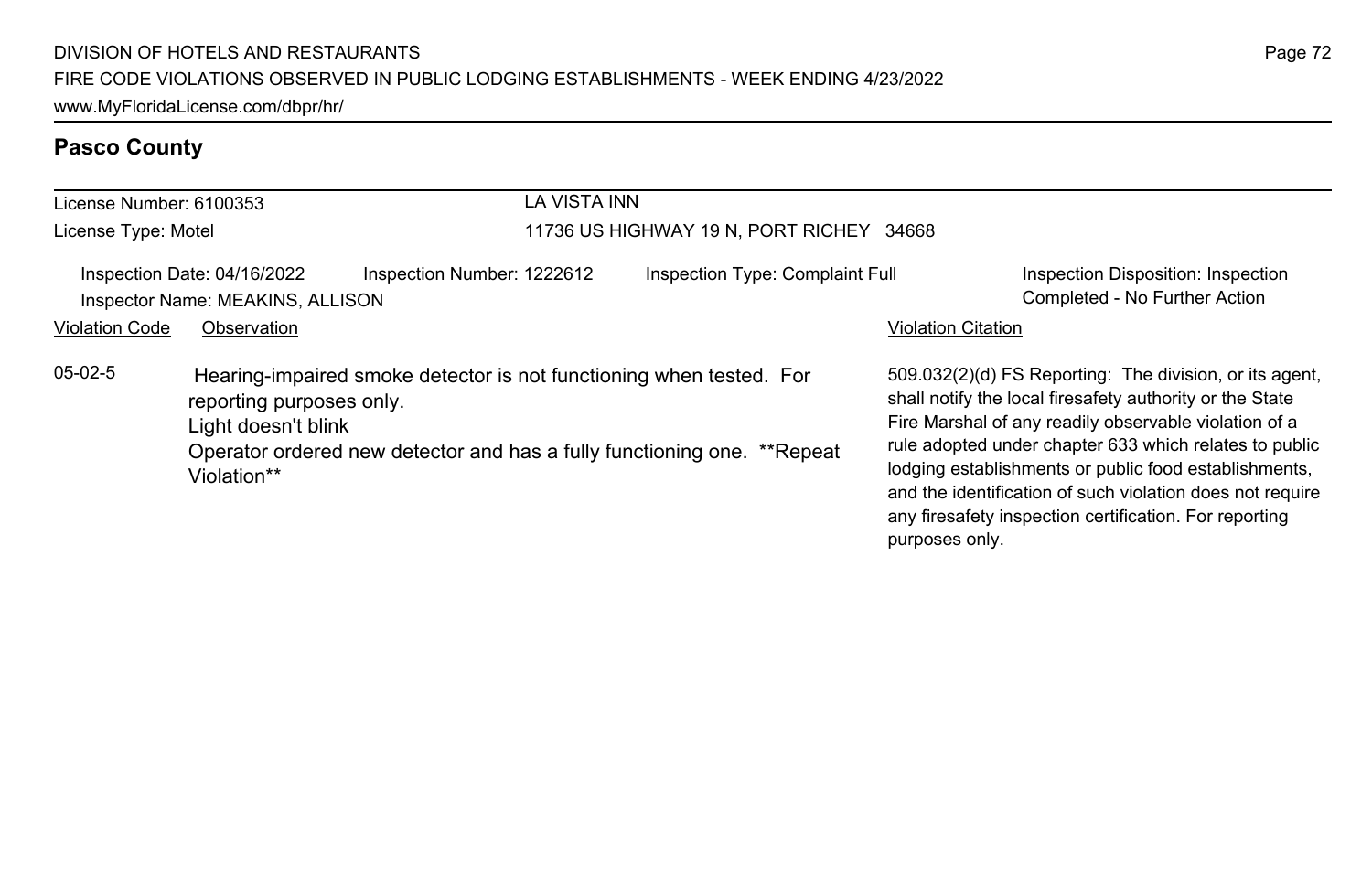#### **Pasco County**

Inspection Date: 04/21/2022 Inspection Number: 1222655 Inspection Type: Complaint Full Inspection Disposition: Warning Inspector Name: MEAKINS, ALLISON **Issued** 

Violation Code Observation Violation Citation

05-02-5 Hearing-impaired smoke detector is not functioning when tested. For reporting purposes only. Light not functioning on either detector when plugged in.

509.032(2)(d) FS Reporting: The division, or its agent, shall notify the local firesafety authority or the State Fire Marshal of any readily observable violation of a rule adopted under chapter 633 which relates to public lodging establishments or public food establishments, and the identification of such violation does not require any firesafety inspection certification. For reporting purposes only.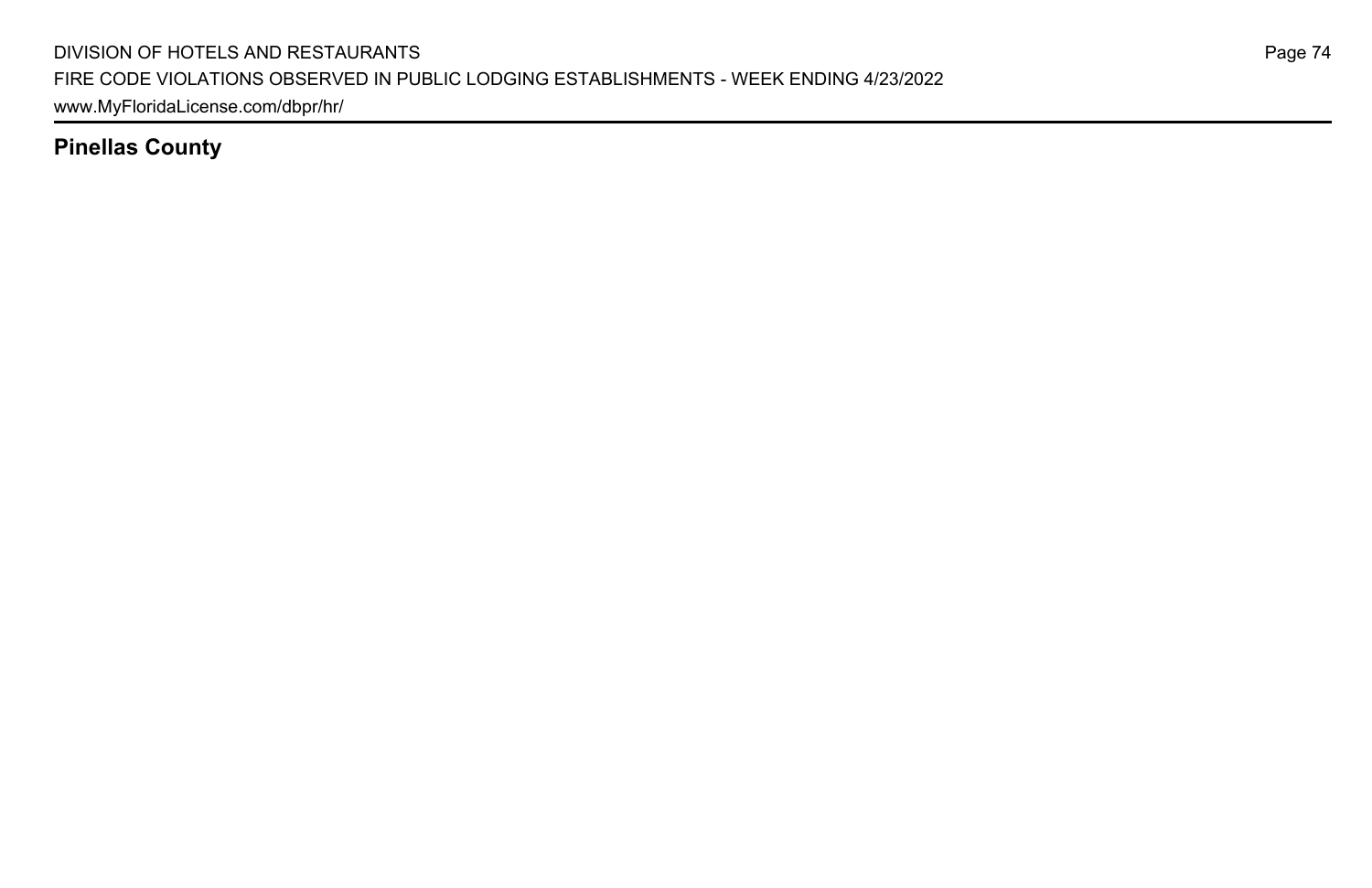License Number: 6201702 License Type: Motel

HILTON GARDEN INN 6100 GULF BLVD, ST PETE BEACH 33706-3714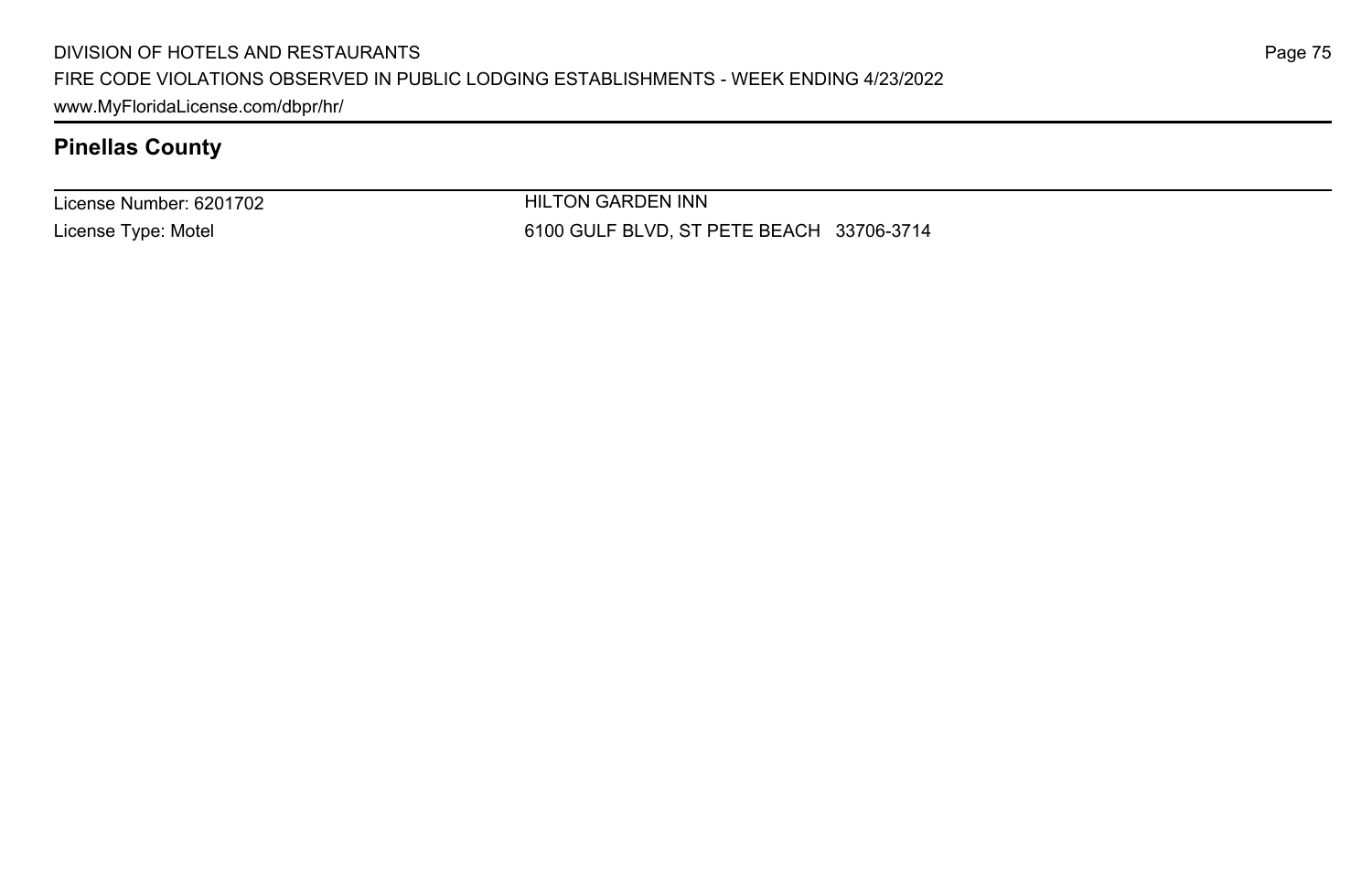|                       | Inspection Date: 04/19/2022                                 | Inspection Number: 1221998                                                                                                                                                                                     | Inspection Type: Routine - Lodging |                           | Inspection Disposition: Inspection                                                                                                                                                                                                                                                                                                                                                                                                                                                                                                                                                                                                                                                |
|-----------------------|-------------------------------------------------------------|----------------------------------------------------------------------------------------------------------------------------------------------------------------------------------------------------------------|------------------------------------|---------------------------|-----------------------------------------------------------------------------------------------------------------------------------------------------------------------------------------------------------------------------------------------------------------------------------------------------------------------------------------------------------------------------------------------------------------------------------------------------------------------------------------------------------------------------------------------------------------------------------------------------------------------------------------------------------------------------------|
|                       | Inspector Name: HEFFNER, CHRISTOPHER                        |                                                                                                                                                                                                                |                                    |                           | Completed - No Further Action                                                                                                                                                                                                                                                                                                                                                                                                                                                                                                                                                                                                                                                     |
| <b>Violation Code</b> | Observation                                                 |                                                                                                                                                                                                                |                                    | <b>Violation Citation</b> |                                                                                                                                                                                                                                                                                                                                                                                                                                                                                                                                                                                                                                                                                   |
| $01 - 01 - 4$         |                                                             | Portable fire extinguisher pressure gauge indicates the extinguisher is<br>overcharged. For reporting purposes only.<br>Fire extinguisher 3rd floor outside of room 311.                                       |                                    |                           | 509.032(2)(d) FS Reporting: (d) The division, or its<br>agent, shall notify the local firesafety authority or the<br>State Fire Marshal of any readily observable violation of<br>a rule adopted under chapter 633 which relates to<br>public lodging establishments or public food<br>establishments, and the identification of such violation<br>does not require any firesafety inspection certification.<br>For reporting purposes only.                                                                                                                                                                                                                                      |
| 08-03-4               | reporting purposes only.<br>hot water boilers.<br>a few det | No boiler certificate or insurance inspector's boiler report available. For<br>Inspector observed 4 intellihot 499,999 insta heat<br>Operator stated that boiler inspection was attempted but the operator had |                                    |                           | 61C-1.004(10) FAC and 509.032(2)(d) FS Reporting:<br>61C-1.004(10) The insurance inspector's boiler report<br>is required annually for power boilers and high<br>pressure/high temperature boilers and biannually for<br>low pressure steam or vapor heating boilers.<br>509.032(2)(d) The division, or its agent, shall notify the<br>local firesafety authority or the State Fire Marshal of<br>any readily observable violation of a rule adopted under<br>chapter 633 which relates to public lodging<br>establishments or public food establishments, and the<br>identification of such violation does not require any<br>firesafety inspection certification. For reporting |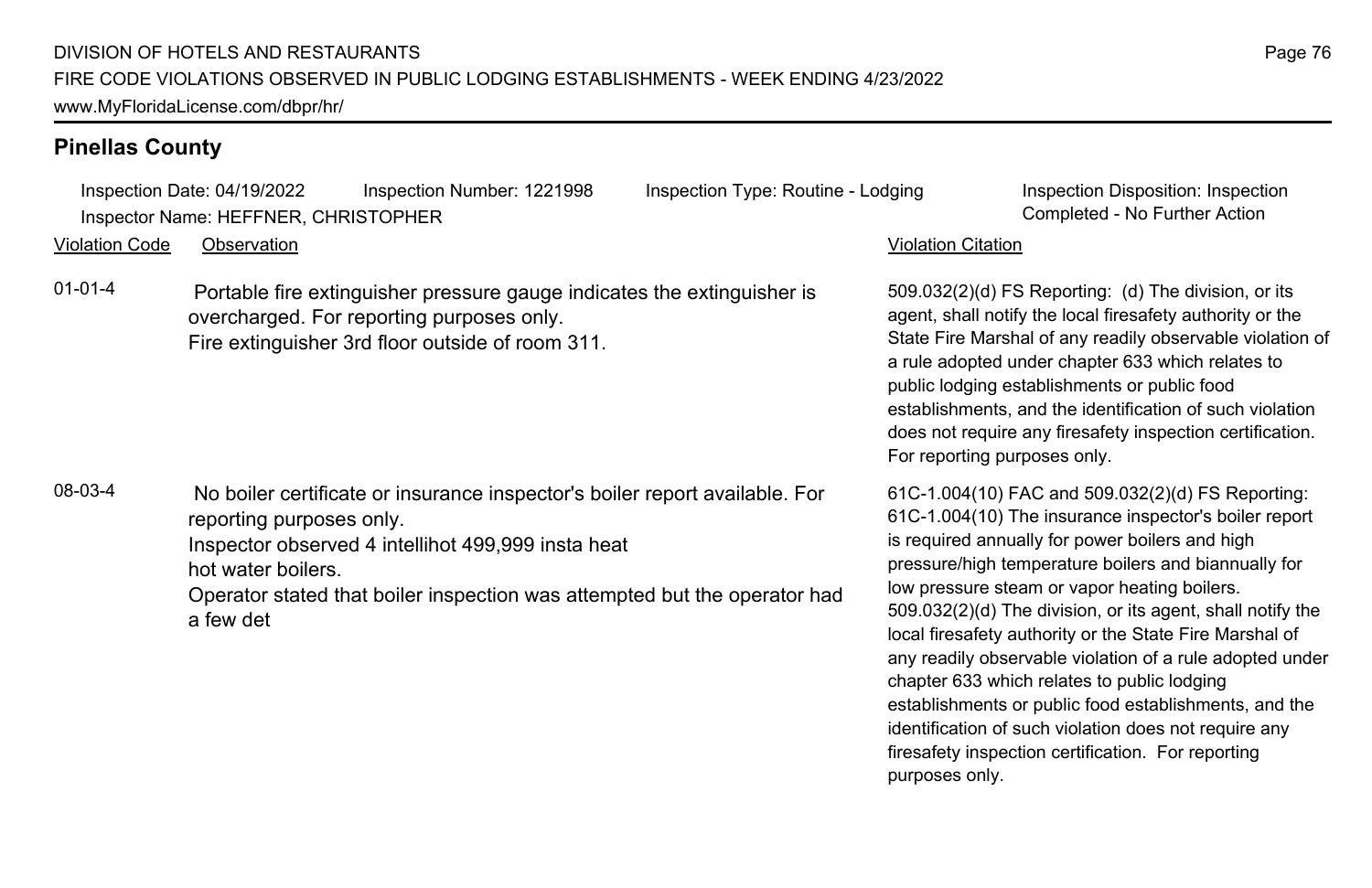| License Number: 6201655<br>License Type: Apartment |                                                                     |                                                                                                                                                                                                   | ALTA MAR AT BRODWATER<br>3901 38 AVE S, ST. PETERSBURG 33711 |                           |                                                                                                                  |  |  |
|----------------------------------------------------|---------------------------------------------------------------------|---------------------------------------------------------------------------------------------------------------------------------------------------------------------------------------------------|--------------------------------------------------------------|---------------------------|------------------------------------------------------------------------------------------------------------------|--|--|
|                                                    | Inspection Date: 04/20/2022<br>Inspector Name: HEFFNER, CHRISTOPHER | Inspection Number: 1533760                                                                                                                                                                        | Inspection Type: Complaint Full                              |                           | Inspection Disposition: Call Back -<br>Admin. complaint recommended                                              |  |  |
| <b>Violation Code</b>                              | Observation                                                         |                                                                                                                                                                                                   |                                                              | <b>Violation Citation</b> |                                                                                                                  |  |  |
| $12 - 04 - 4$                                      | been condemned by AHJ.<br>Balconies have been boarded off.          | - From initial inspection : High Priority - Balcony/starway/platform have<br>Unable access balconies from inside or outside of unit.<br>All stairwells have been boarded off as well. **Warning** | - Fro                                                        | good repair.              | 61C-1.004(5) FAC High Priority: All building structural<br>components, attachments and fixtures shall be kept in |  |  |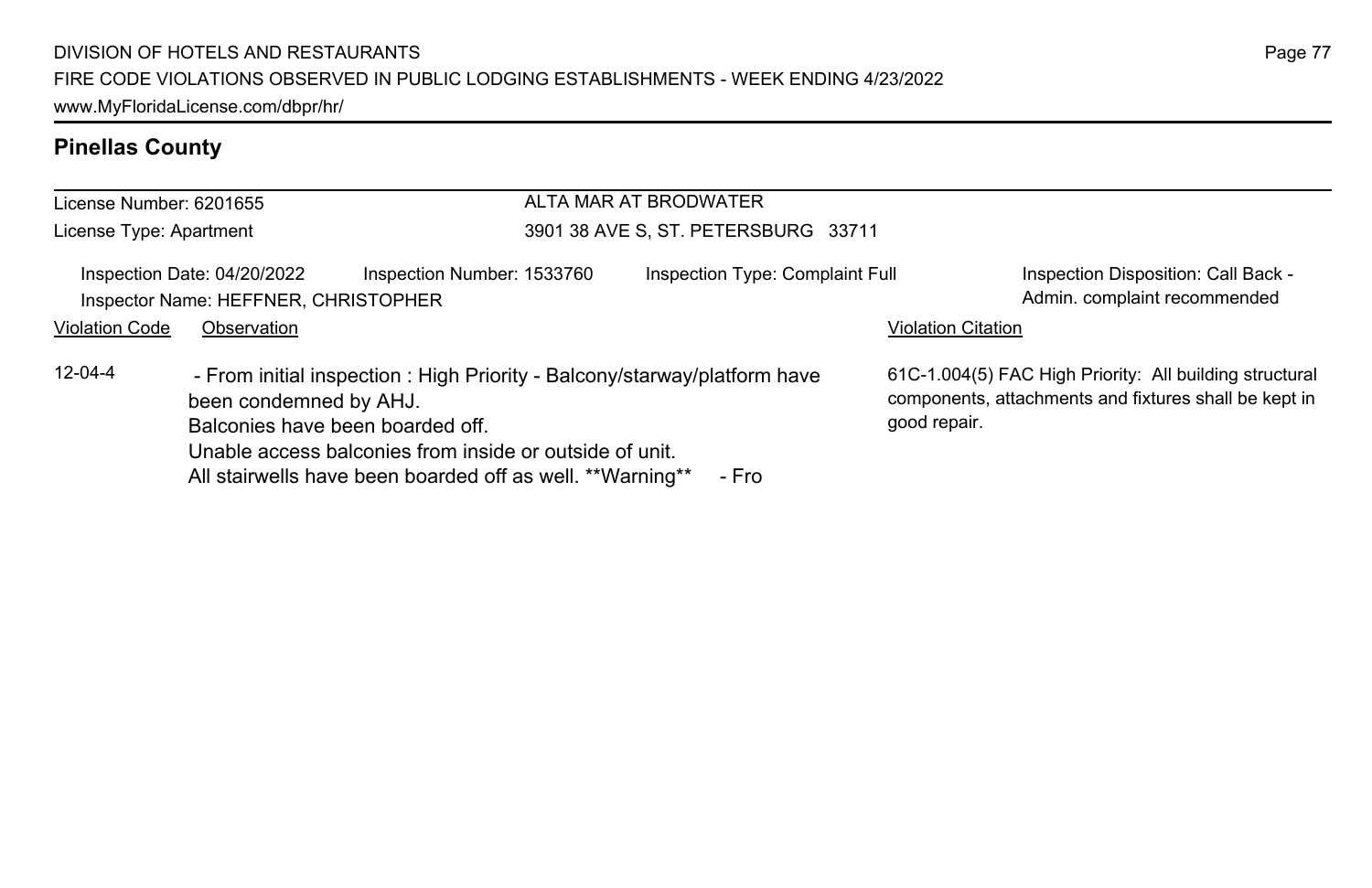| License Number: 6205617                                             |             |                                                                                                                                                                    | <b>TROPICAL BREEZE APTS</b>        |                              |                                                                                                                                                                                                                                                                                                                                                                                                              |
|---------------------------------------------------------------------|-------------|--------------------------------------------------------------------------------------------------------------------------------------------------------------------|------------------------------------|------------------------------|--------------------------------------------------------------------------------------------------------------------------------------------------------------------------------------------------------------------------------------------------------------------------------------------------------------------------------------------------------------------------------------------------------------|
| License Type: Apartment                                             |             |                                                                                                                                                                    | 1693 2 AVE N, ST PETERSBURG 33713  |                              |                                                                                                                                                                                                                                                                                                                                                                                                              |
| Inspection Date: 04/22/2022<br>Inspector Name: HEFFNER, CHRISTOPHER |             | Inspection Number: 1527859                                                                                                                                         | Inspection Type: Routine - Lodging |                              | Inspection Disposition: Inspection<br>Completed - No Further Action                                                                                                                                                                                                                                                                                                                                          |
| <b>Violation Code</b>                                               | Observation |                                                                                                                                                                    |                                    | <b>Violation Citation</b>    |                                                                                                                                                                                                                                                                                                                                                                                                              |
| $01 - 01 - 4$                                                       |             | Portable fire extinguisher pressure gauge indicates the extinguisher is<br>overcharged. For reporting purposes only.<br>First floor north west corner of building. |                                    | For reporting purposes only. | 509.032(2)(d) FS Reporting: (d) The division, or its<br>agent, shall notify the local firesafety authority or the<br>State Fire Marshal of any readily observable violation of<br>a rule adopted under chapter 633 which relates to<br>public lodging establishments or public food<br>establishments, and the identification of such violation<br>does not require any firesafety inspection certification. |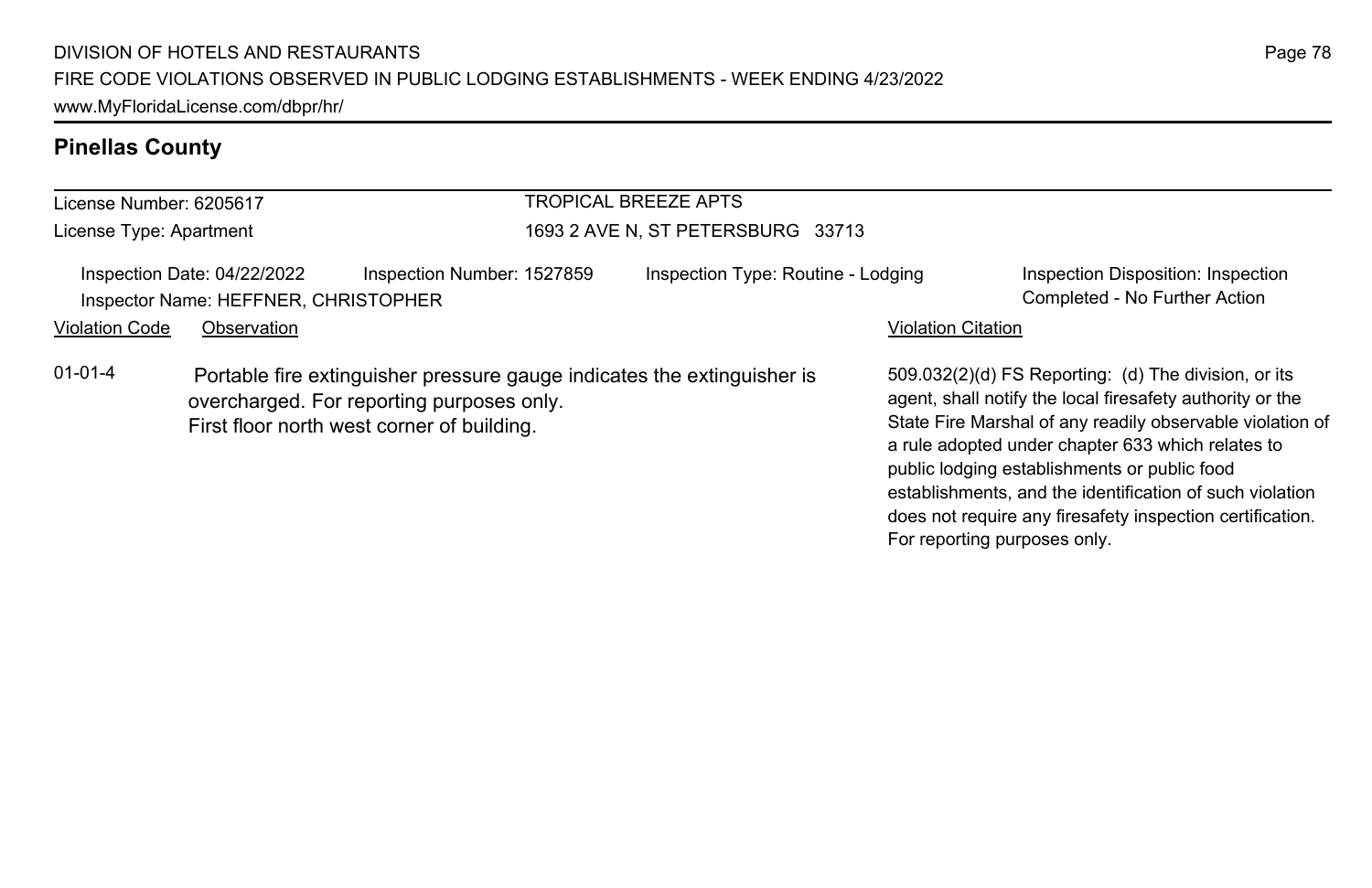| License Number: 6212648                                                                           |                     |                                           | DAYS INN CENTRAL                   |                                                                         |                                                                     |                                                                                                                                                                                                                                                                                                                                                                                                              |  |
|---------------------------------------------------------------------------------------------------|---------------------|-------------------------------------------|------------------------------------|-------------------------------------------------------------------------|---------------------------------------------------------------------|--------------------------------------------------------------------------------------------------------------------------------------------------------------------------------------------------------------------------------------------------------------------------------------------------------------------------------------------------------------------------------------------------------------|--|
| License Type: Motel                                                                               |                     |                                           | 650 34 ST N. ST. PETERSBURG 33713  |                                                                         |                                                                     |                                                                                                                                                                                                                                                                                                                                                                                                              |  |
| Inspection Number: 1221506<br>Inspection Date: 04/22/2022<br>Inspector Name: HEFFNER, CHRISTOPHER |                     |                                           | Inspection Type: Routine - Lodging |                                                                         | Inspection Disposition: Inspection<br>Completed - No Further Action |                                                                                                                                                                                                                                                                                                                                                                                                              |  |
| <b>Violation Code</b>                                                                             | Observation         |                                           |                                    |                                                                         | <b>Violation Citation</b>                                           |                                                                                                                                                                                                                                                                                                                                                                                                              |  |
| $01 - 01 - 4$                                                                                     | Outside of room 111 | overcharged. For reporting purposes only. |                                    | Portable fire extinguisher pressure gauge indicates the extinguisher is |                                                                     | 509.032(2)(d) FS Reporting: (d) The division, or its<br>agent, shall notify the local firesafety authority or the<br>State Fire Marshal of any readily observable violation of<br>a rule adopted under chapter 633 which relates to<br>public lodging establishments or public food<br>establishments, and the identification of such violation<br>does not require any firesafety inspection certification. |  |

For reporting purposes only.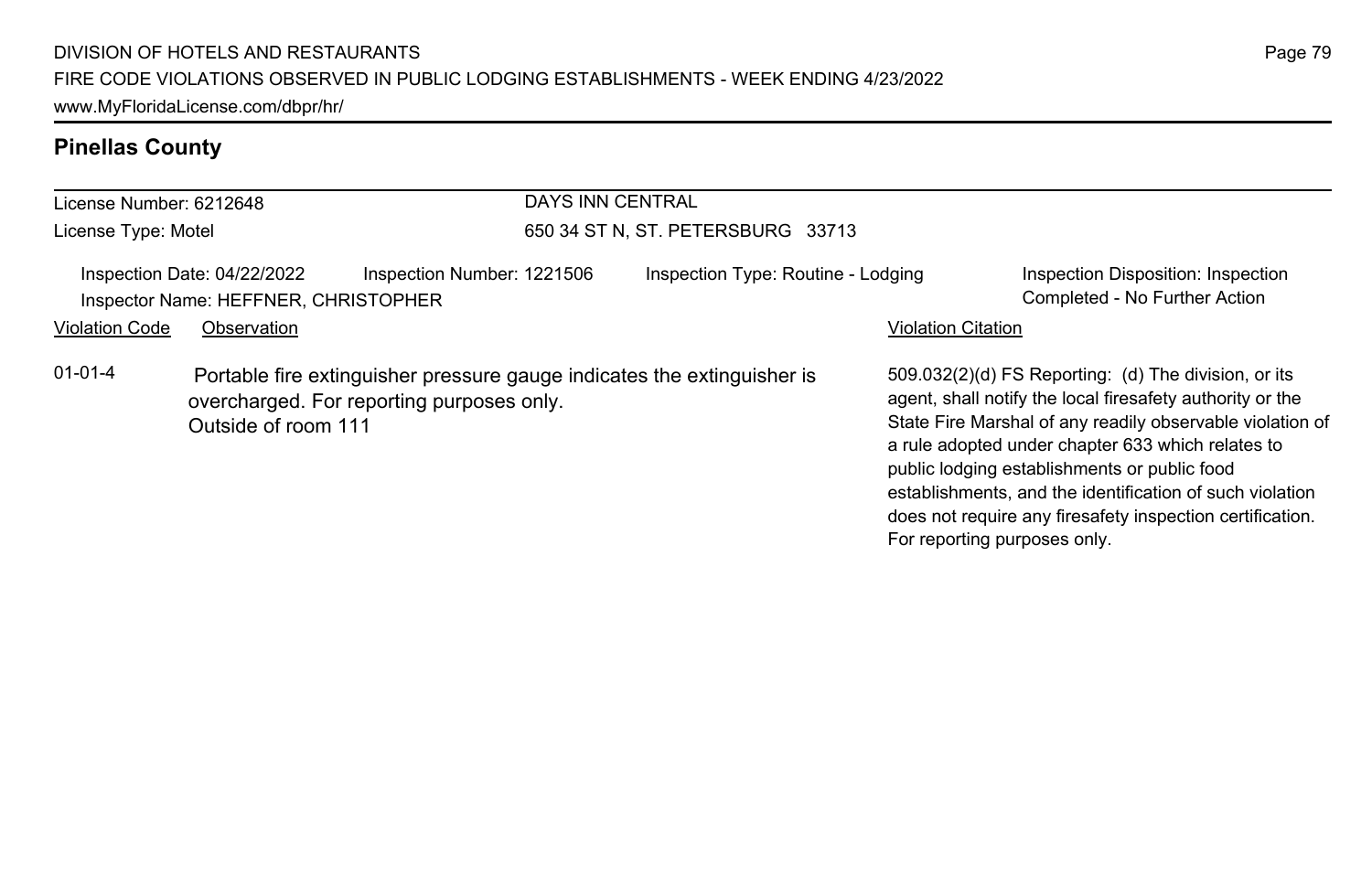| License Number: 6204804                                                                           |             |                                                                                                  | <b>CEDAR MOTEL</b>                 |                                                                         |                                                                     |                                                                                                                                                                                                                                                                                                                                                                                                              |  |
|---------------------------------------------------------------------------------------------------|-------------|--------------------------------------------------------------------------------------------------|------------------------------------|-------------------------------------------------------------------------|---------------------------------------------------------------------|--------------------------------------------------------------------------------------------------------------------------------------------------------------------------------------------------------------------------------------------------------------------------------------------------------------------------------------------------------------------------------------------------------------|--|
| License Type: Motel                                                                               |             |                                                                                                  |                                    | 3300 34 ST N, ST PETERSBURG 33713-2410                                  |                                                                     |                                                                                                                                                                                                                                                                                                                                                                                                              |  |
| Inspection Date: 04/18/2022<br>Inspection Number: 1217364<br>Inspector Name: HEFFNER, CHRISTOPHER |             |                                                                                                  | Inspection Type: Routine - Lodging |                                                                         | Inspection Disposition: Inspection<br>Completed - No Further Action |                                                                                                                                                                                                                                                                                                                                                                                                              |  |
| <b>Violation Code</b>                                                                             | Observation |                                                                                                  |                                    |                                                                         | <b>Violation Citation</b>                                           |                                                                                                                                                                                                                                                                                                                                                                                                              |  |
| $01 - 01 - 4$                                                                                     |             | overcharged. For reporting purposes only.<br>Fire extinguisher outside of office is overcharged. |                                    | Portable fire extinguisher pressure gauge indicates the extinguisher is | For reporting purposes only.                                        | 509.032(2)(d) FS Reporting: (d) The division, or its<br>agent, shall notify the local firesafety authority or the<br>State Fire Marshal of any readily observable violation of<br>a rule adopted under chapter 633 which relates to<br>public lodging establishments or public food<br>establishments, and the identification of such violation<br>does not require any firesafety inspection certification. |  |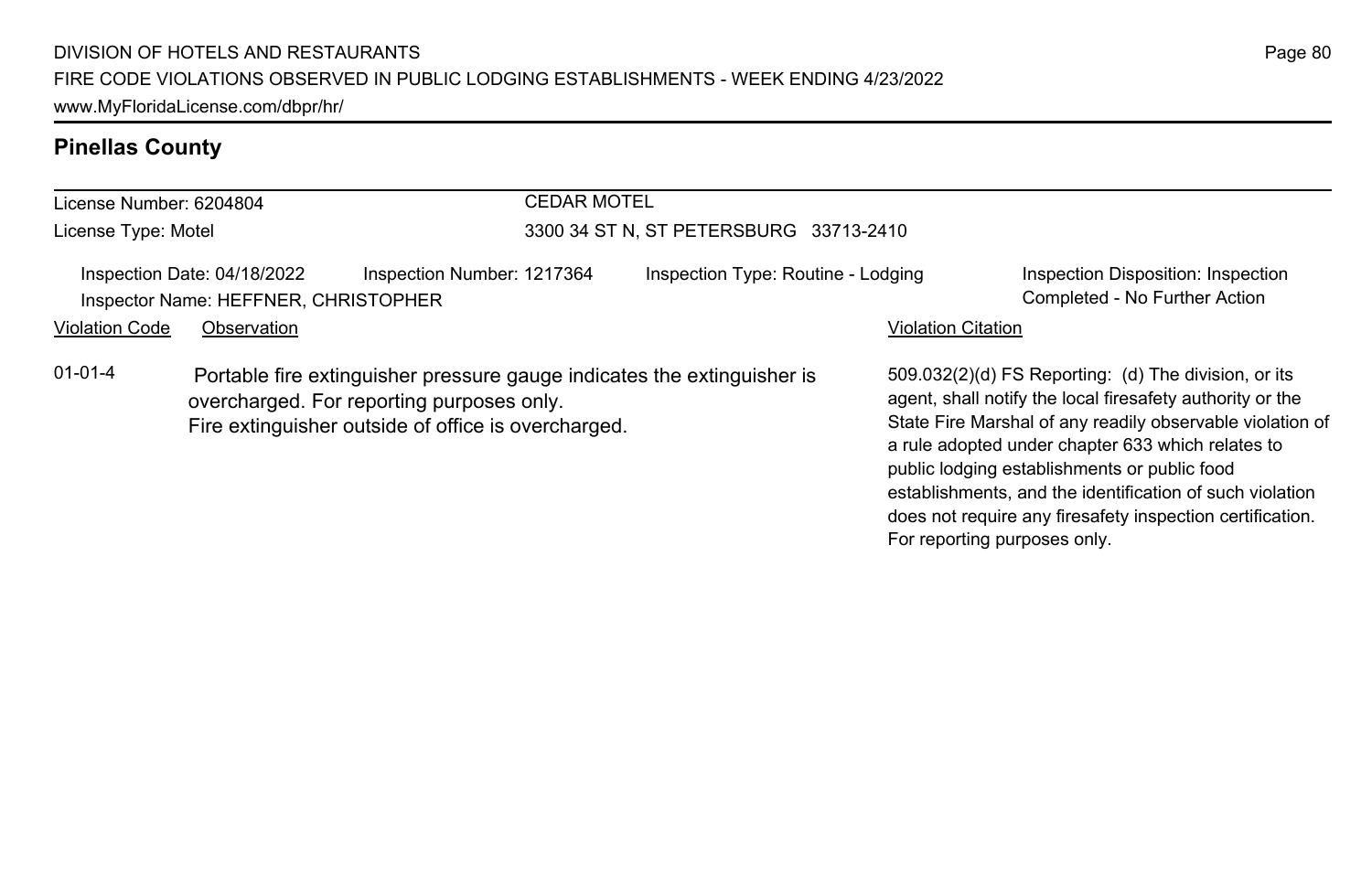License Number: 6215767 License Type: Hotel

#### HILTON HOTEL ST PETERSBURG CARILLON PARK 950 LAKE CARILLON DR, ST. PETERSBURG 33716

Inspection Date: 04/18/2022 Inspection Number: 1163500 Inspection Type: Routine - Lodging Inspection Disposition: Inspection Inspector Name: LOZANO, KELVIN Completed - No Further Action

Violation Code Observation **Violation Code** Observation **Violation** Violation Citation Citation Citation Citation

08-01-4 Boiler certificate or insurance inspector's boiler report expired. For reporting purposes only.

> FL 130735, 130736, 133820, 133819 exp 08/07/2021. Director of engineering provided report of recent inspection but new certificates have not been received ye

61C-1.004(10) FAC and 509.032(2)(d) FS Reporting: 61C-1.004(10) The insurance inspector's boiler report is required annually for power boilers and high pressure/high temperature boilers and biannually for low pressure steam or vapor heating boilers. 509.032(2)(d) The division, or its agent, shall notify the local firesafety authority or the State Fire Marshal of any readily observable violation of a rule adopted under chapter 633 which relates to public lodging establishments or public food establishments, and the identification of such violation does not require any firesafety inspection certification. For reporting purposes only.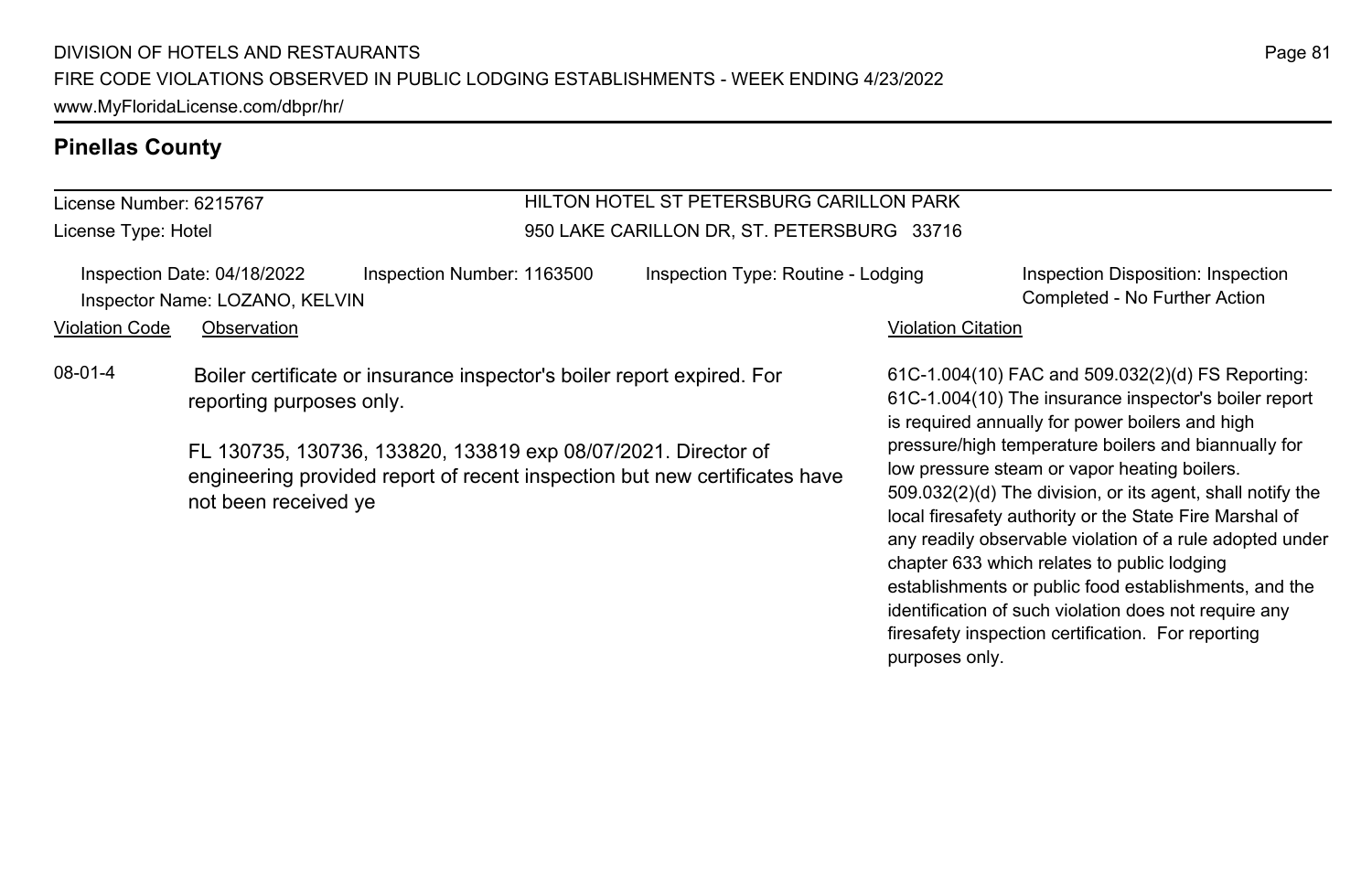#### **Sarasota County**

| License Number: 6800740                                       |             | <b>CADILLAC MOTEL</b>                                                   |                                    |                                                                     |  |  |
|---------------------------------------------------------------|-------------|-------------------------------------------------------------------------|------------------------------------|---------------------------------------------------------------------|--|--|
| License Type: Motel                                           |             |                                                                         | 4021 N TAMIAMI TRL, SARASOTA 34234 |                                                                     |  |  |
| Inspection Date: 04/18/2022<br>Inspector Name: HELGESON, ERIC |             | Inspection Number: 1222047                                              | Inspection Type: Routine - Lodging | Inspection Disposition: Inspection<br>Completed - No Further Action |  |  |
| Violation Code                                                | Observation |                                                                         | <b>Violation Citation</b>          |                                                                     |  |  |
| 01-03-4                                                       |             | Portable fire extinguisher missing from it's designated location (sign) |                                    | $509032(2)(d)$ FS Reporting $(d)$ The division or its               |  |  |

Portable fire extinguisher missing from it's designated location (sign present indicating designated location). For reporting purposes only. Observed between rooms 105 and 106.

509.032(2)(d) FS Reporting: (d) The division, or its agent, shall notify the local firesafety authority or the State Fire Marshal of any readily observable violation of a rule adopted under chapter 633 which relates to public lodging establishments or public food establishments, and the identification of such violation does not require any firesafety inspection certification. For reporting purposes only.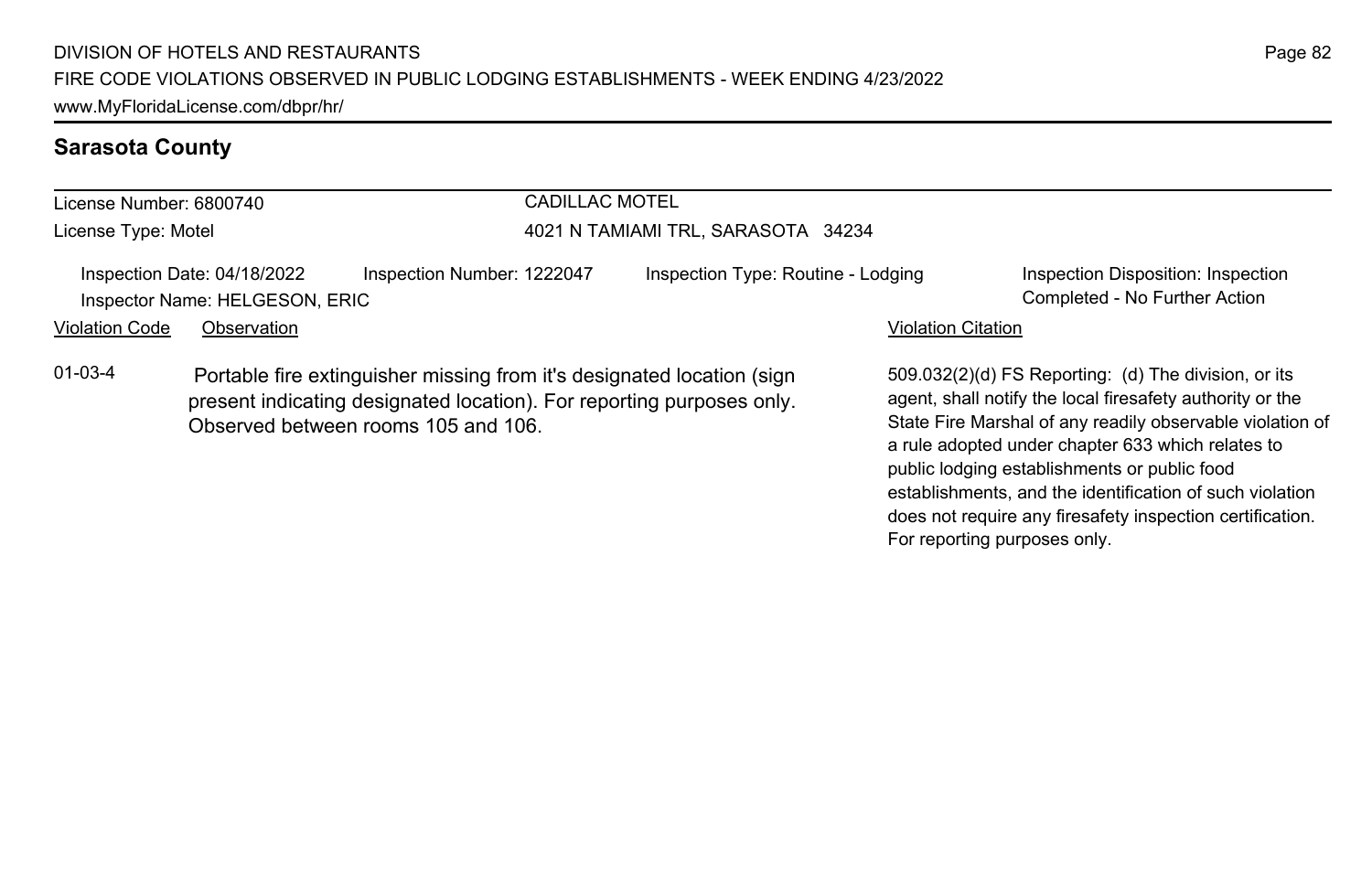# **Sarasota County**

| License Number: 6801281                                        |             |                                                                                                                                                                                                            | <b>HYATT REGENCY SARASOTA</b>         |                    |                                                                                                                                                                                                                                                                                                                                                                                                                                                                                                                                                                                                                                                                                   |
|----------------------------------------------------------------|-------------|------------------------------------------------------------------------------------------------------------------------------------------------------------------------------------------------------------|---------------------------------------|--------------------|-----------------------------------------------------------------------------------------------------------------------------------------------------------------------------------------------------------------------------------------------------------------------------------------------------------------------------------------------------------------------------------------------------------------------------------------------------------------------------------------------------------------------------------------------------------------------------------------------------------------------------------------------------------------------------------|
| License Type: Hotel                                            |             |                                                                                                                                                                                                            | 1000 BLVD OF THE ARTS, SARASOTA 34236 |                    |                                                                                                                                                                                                                                                                                                                                                                                                                                                                                                                                                                                                                                                                                   |
| Inspection Date: 04/20/2022<br>Inspector Name: MCKEON, MICHAEL |             | Inspection Number: 1163107                                                                                                                                                                                 | Inspection Type: Routine - Lodging    |                    | Inspection Disposition: Call Back -<br>Complied                                                                                                                                                                                                                                                                                                                                                                                                                                                                                                                                                                                                                                   |
| <b>Violation Code</b>                                          | Observation |                                                                                                                                                                                                            |                                       | Violation Citation |                                                                                                                                                                                                                                                                                                                                                                                                                                                                                                                                                                                                                                                                                   |
| $08-01-4$                                                      |             | - From initial inspection : Boiler certificate or insurance inspector's boiler<br>report expired. For reporting purposes only. **Repeat Violation**<br>follow-up inspection 2022-04-20: ** Time Extended** | - From                                | purposes only.     | 61C-1.004(10) FAC and 509.032(2)(d) FS Reporting:<br>61C-1.004(10) The insurance inspector's boiler report<br>is required annually for power boilers and high<br>pressure/high temperature boilers and biannually for<br>low pressure steam or vapor heating boilers.<br>509.032(2)(d) The division, or its agent, shall notify the<br>local firesafety authority or the State Fire Marshal of<br>any readily observable violation of a rule adopted under<br>chapter 633 which relates to public lodging<br>establishments or public food establishments, and the<br>identification of such violation does not require any<br>firesafety inspection certification. For reporting |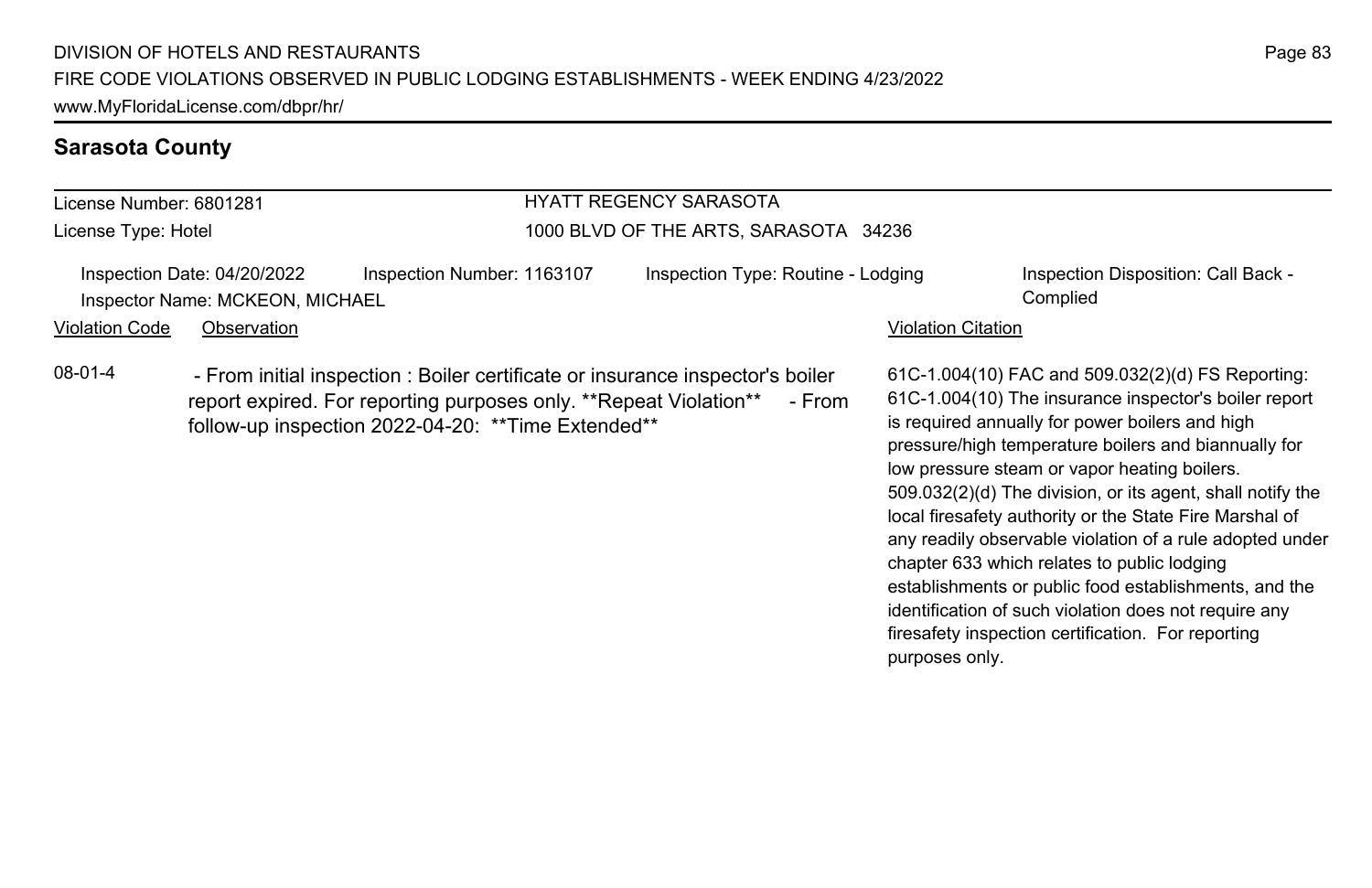# **Seminole County**

| License Number: 6904019 |                                                                   | PURE LIVING APARTMENTS                                                                                                |                                    |                           |                                                                                                                                                                                                                                                                                                 |  |
|-------------------------|-------------------------------------------------------------------|-----------------------------------------------------------------------------------------------------------------------|------------------------------------|---------------------------|-------------------------------------------------------------------------------------------------------------------------------------------------------------------------------------------------------------------------------------------------------------------------------------------------|--|
| License Type: Apartment |                                                                   |                                                                                                                       | 740 SAVORY PL, LAKE MARY 32746     |                           |                                                                                                                                                                                                                                                                                                 |  |
|                         | Inspection Date: 04/20/2022<br>Inspector Name: THORNCROFT, ROBERT | Inspection Number: 1524309                                                                                            | Inspection Type: Routine - Lodging |                           | Inspection Disposition: Warning<br>Issued                                                                                                                                                                                                                                                       |  |
| <b>Violation Code</b>   | Observation                                                       |                                                                                                                       |                                    | <b>Violation Citation</b> |                                                                                                                                                                                                                                                                                                 |  |
| $04 - 01 - 4$           |                                                                   | Trouble/alarm light illuminated on the fire alarm control panel. For<br>reporting purposes only. System is in trouble |                                    |                           | 509.032(2)(d) FS Reporting: The division, or its agent,<br>shall notify the local firesafety authority or the State<br>Fire Marshal of any readily observable violation of a<br>rule adopted under chapter 633 which relates to public<br>lodging establishments or public food establishments. |  |

and the identification of such violation does not require any firesafety inspection certification. For reporting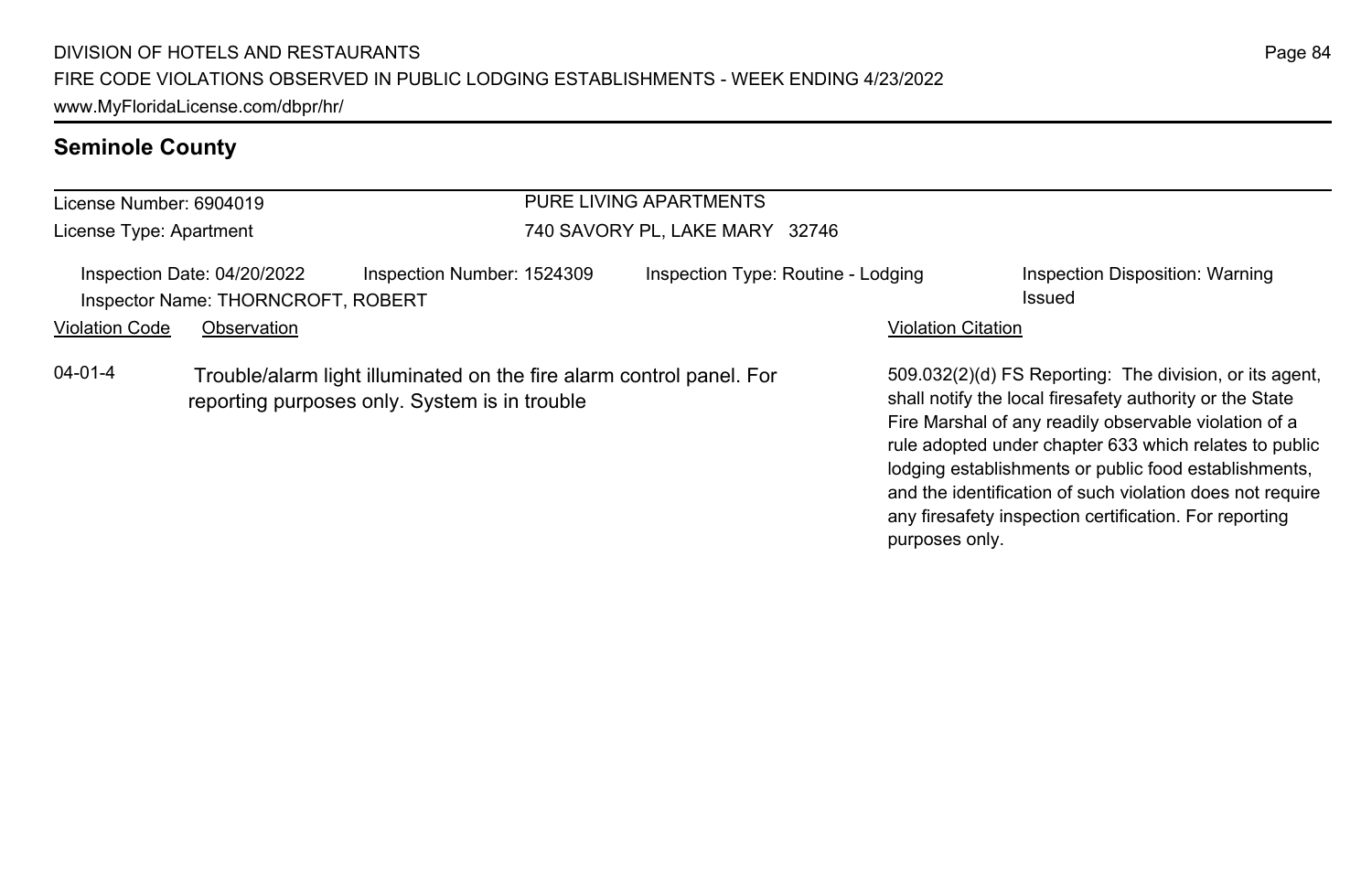#### **St. Johns County**

#### License Number: 6501634 License Type: Apartment SUMMER BREEZE 200 SUMMER BREEZE WAY, SAINT AUGUSTINE 32086 Inspection Date: 04/21/2022 Inspection Number: 1535019 Inspection Type: Complaint Full Inspection Disposition: Administrative Inspector Name: GROTZ, CINDY complaint recommended Violation Code Observation **Violation Code** Observation **Violation** Violation Citation Citation Citation Citation 509.032(2)(d) FS Reporting: The division, or its agent, shall notify the local firesafety authority or the State Fire Marshal of any readily observable violation of a rule adopted under chapter 633 which relates to public lodging establishments or public food establishments, and the identification of such violation does not require 04-01-4 Trouble/alarm light illuminated on the fire alarm control panel. For reporting purposes only. Fire pulls do not function per maintenance personnel.

any firesafety inspection certification. For reporting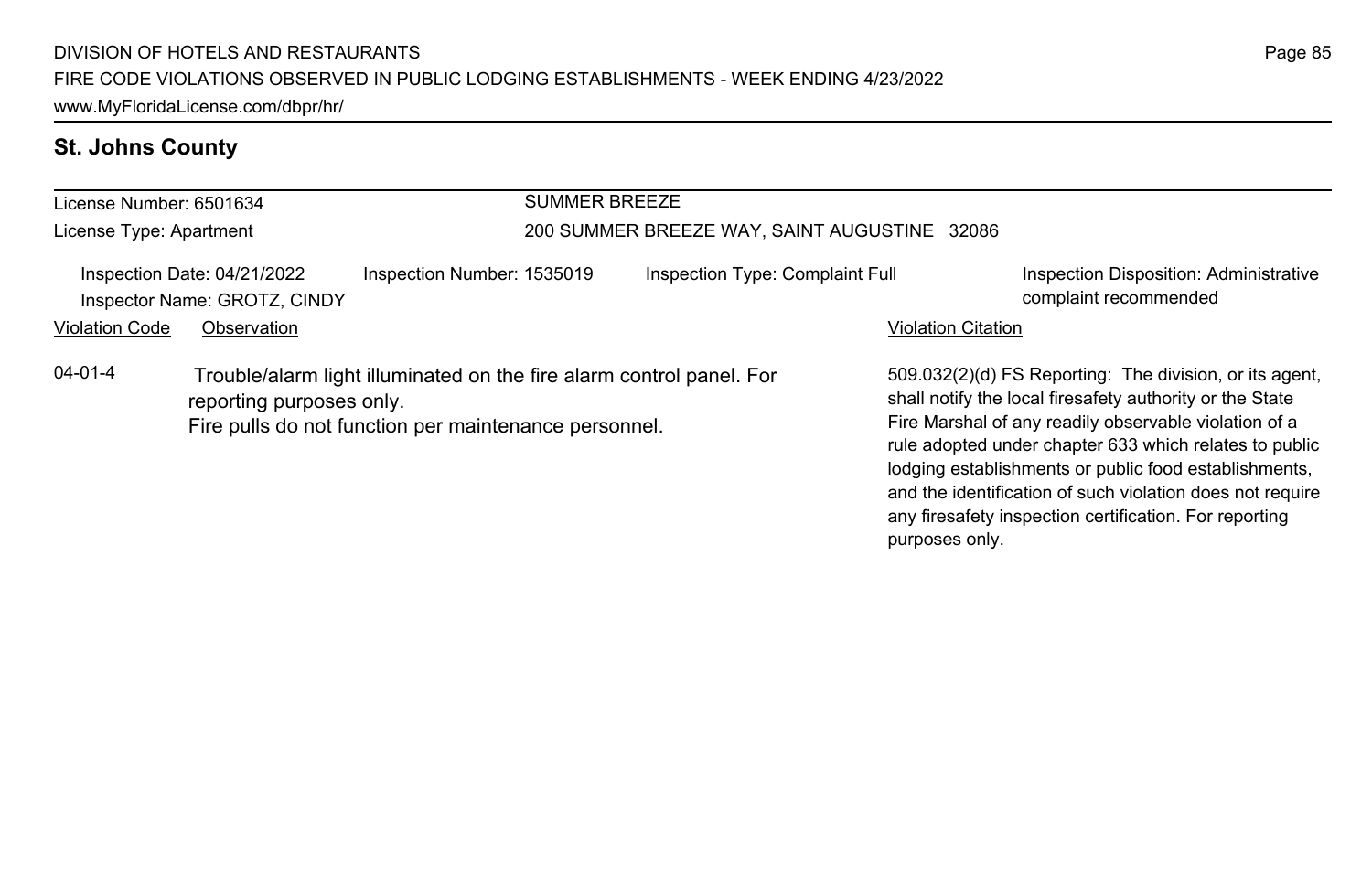#### **St. Lucie County**

#### License Number: 6602528 License Type: Hotel SUNRISE SANDS BEACH RESORT 110 S OCEAN DR, FORT PIERCE 34949 Inspection Date: 04/20/2022 Inspection Number: 1162623 Inspection Type: Routine - Lodging Inspection Disposition: Inspection Inspector Name: HYNES, MONICA Completed - No Further Action Violation Code Observation **Violation Code Observation** Violation Citation Citation Citation Citation Citation Citation Citation Citation Citation Citation Citation Citation Citation Citation Citation Citation Citation Cit 509.032(2)(d) FS Reporting: The division, or its agent, shall notify the local firesafety authority or the State Fire Marshal of any readily observable violation of a 04-01-4 Trouble/alarm light illuminated on the fire alarm control panel. For reporting purposes only. Fire panel is silenced .

rule adopted under chapter 633 which relates to public lodging establishments or public food establishments, and the identification of such violation does not require any firesafety inspection certification. For reporting

purposes only.

Page 86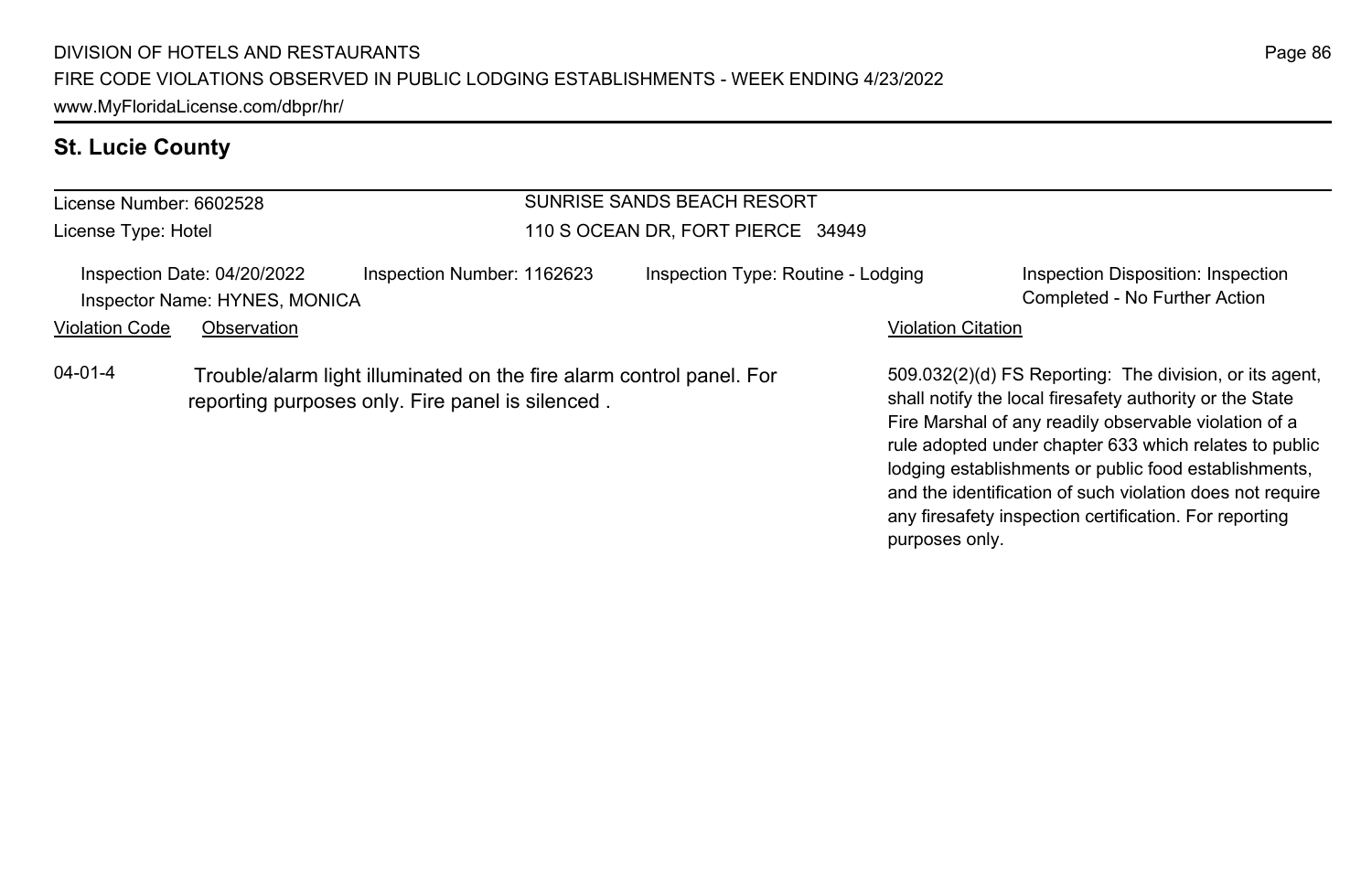License Number: 7406495 License Type: Hotel

#### HOLIDAY INN DAYTONA BEACH LPGA 137 AUTOMALL CIR, DAYTONA BEACH 32124

| Inspection Date: 04/19/2022  | Inspection Number: 1160326 |
|------------------------------|----------------------------|
| Inspector Name: COREY, DEREK |                            |

6 Inspection Type: Routine - Lodging **Inspection Disposition: Inspection** 

Completed - No Further Action

#### Violation Code Observation **Violation Code** Observation **Violation** Violation Citation Citation Citation Citation

04-01-4 Trouble/alarm light illuminated on the fire alarm control panel. For reporting purposes only. -repair crew on site

509.032(2)(d) FS Reporting: The division, or its agent, shall notify the local firesafety authority or the State Fire Marshal of any readily observable violation of a rule adopted under chapter 633 which relates to public lodging establishments or public food establishments, and the identification of such violation does not require any firesafety inspection certification. For reporting purposes only.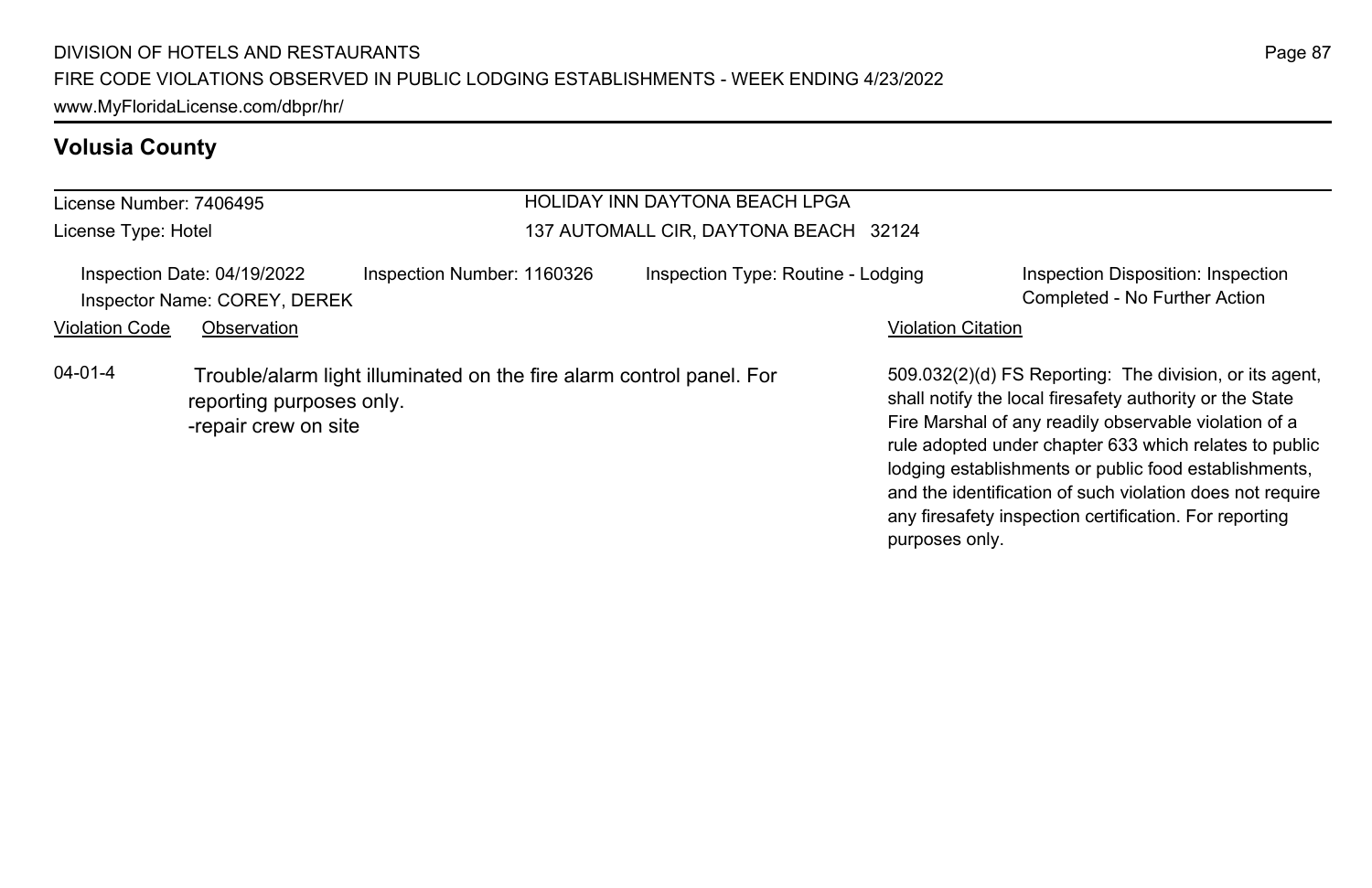| License Number: 7406506 |                                                             |                                                                                                                                                               | WOODSPRING SUITES DAYTONA                               |                           |                                                                                                                                                                                                                                                                                                 |  |
|-------------------------|-------------------------------------------------------------|---------------------------------------------------------------------------------------------------------------------------------------------------------------|---------------------------------------------------------|---------------------------|-------------------------------------------------------------------------------------------------------------------------------------------------------------------------------------------------------------------------------------------------------------------------------------------------|--|
| License Type: Hotel     |                                                             |                                                                                                                                                               | 2910 W INTERNATIONAL SPEEDWAY BLVD, DAYTONA BEACH 32124 |                           |                                                                                                                                                                                                                                                                                                 |  |
|                         | Inspection Date: 04/18/2022<br>Inspector Name: COREY, DEREK | Inspection Number: 1161441                                                                                                                                    | Inspection Type: Routine - Lodging                      |                           | Inspection Disposition: Call Back -<br>Complied                                                                                                                                                                                                                                                 |  |
| Violation Code          | Observation                                                 |                                                                                                                                                               |                                                         | <b>Violation Citation</b> |                                                                                                                                                                                                                                                                                                 |  |
| 04-01-4                 |                                                             | - From initial inspection : Trouble/alarm light illuminated on the fire alarm<br>control panel. For reporting purposes only.<br>2022-04-18: **Time Extended** | - From follow-up inspection                             |                           | 509.032(2)(d) FS Reporting: The division, or its agent.<br>shall notify the local firesafety authority or the State<br>Fire Marshal of any readily observable violation of a<br>rule adopted under chapter 633 which relates to public<br>lodging establishments or public food establishments, |  |

Page 88

and the identification of such violation does not require any firesafety inspection certification. For reporting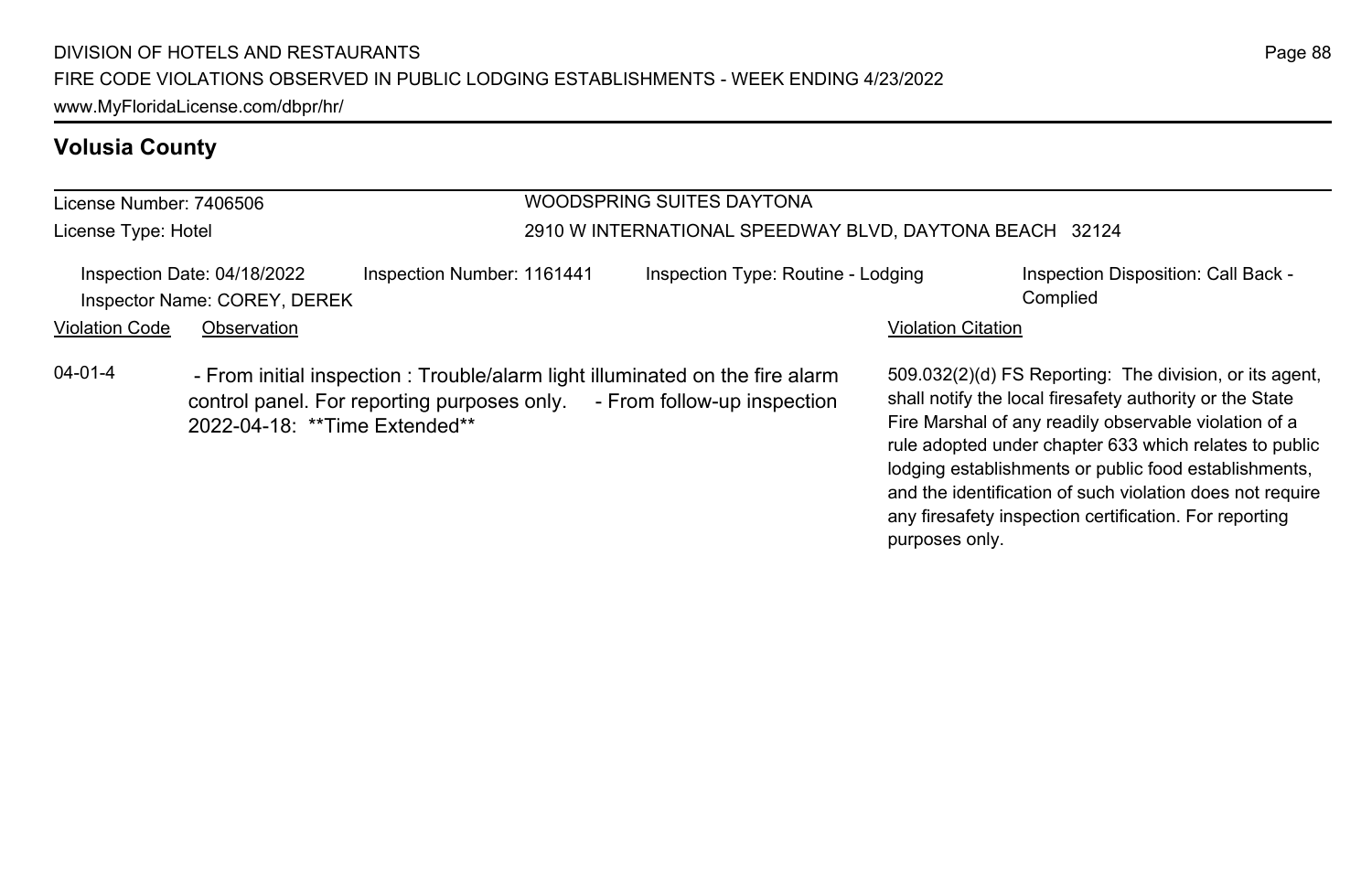| License Number: 7400329                                          |                |                                                                       | <b>VANGUARD MOTEL</b>              |                           |                                                                                                                                                                                                                                                                                                                                                                                                                                                                                                                                                                                                                                                                                                                                                                                                                                                                   |  |  |
|------------------------------------------------------------------|----------------|-----------------------------------------------------------------------|------------------------------------|---------------------------|-------------------------------------------------------------------------------------------------------------------------------------------------------------------------------------------------------------------------------------------------------------------------------------------------------------------------------------------------------------------------------------------------------------------------------------------------------------------------------------------------------------------------------------------------------------------------------------------------------------------------------------------------------------------------------------------------------------------------------------------------------------------------------------------------------------------------------------------------------------------|--|--|
| License Type: Motel                                              |                |                                                                       | 650 S YOUNG ST, ORMOND BEACH 32174 |                           |                                                                                                                                                                                                                                                                                                                                                                                                                                                                                                                                                                                                                                                                                                                                                                                                                                                                   |  |  |
| Inspection Date: 04/21/2022<br>Inspector Name: RUTLEDGE, REBECCA |                | Inspection Number: 1221276                                            | Inspection Type: Routine - Lodging |                           | Inspection Disposition: Warning<br>Issued                                                                                                                                                                                                                                                                                                                                                                                                                                                                                                                                                                                                                                                                                                                                                                                                                         |  |  |
| <b>Violation Code</b>                                            | Observation    |                                                                       |                                    | <b>Violation Citation</b> |                                                                                                                                                                                                                                                                                                                                                                                                                                                                                                                                                                                                                                                                                                                                                                                                                                                                   |  |  |
| $04 - 02 - 4$                                                    | only, room 19. | No smoke detector provided in quest room/unit. For reporting purposes |                                    |                           | 509.215(1) and (2) and 509.032(2)(d) FS Reporting:<br>509.215(1) Each guest room shall be equipped with an<br>approved listed single-station smoke detector meeting<br>the minimum requirements of NFPA-74 Standards for<br>the Installation, Maintenance and Use of Household Fire<br>Warning Equipment. (2) The building has smoke<br>detectors in each quest room individually annunciating<br>to a panel at a supervised location. 509.032(2)(d) The<br>division, or its agent, shall notify the local firesafety<br>authority or the State Fire Marshal of any readily<br>observable violation of a rule adopted under chapter<br>633 which relates to public lodging establishments or<br>public food establishments, and the identification of<br>such violation does not require any firesafety<br>inspection certification. For reporting purposes only. |  |  |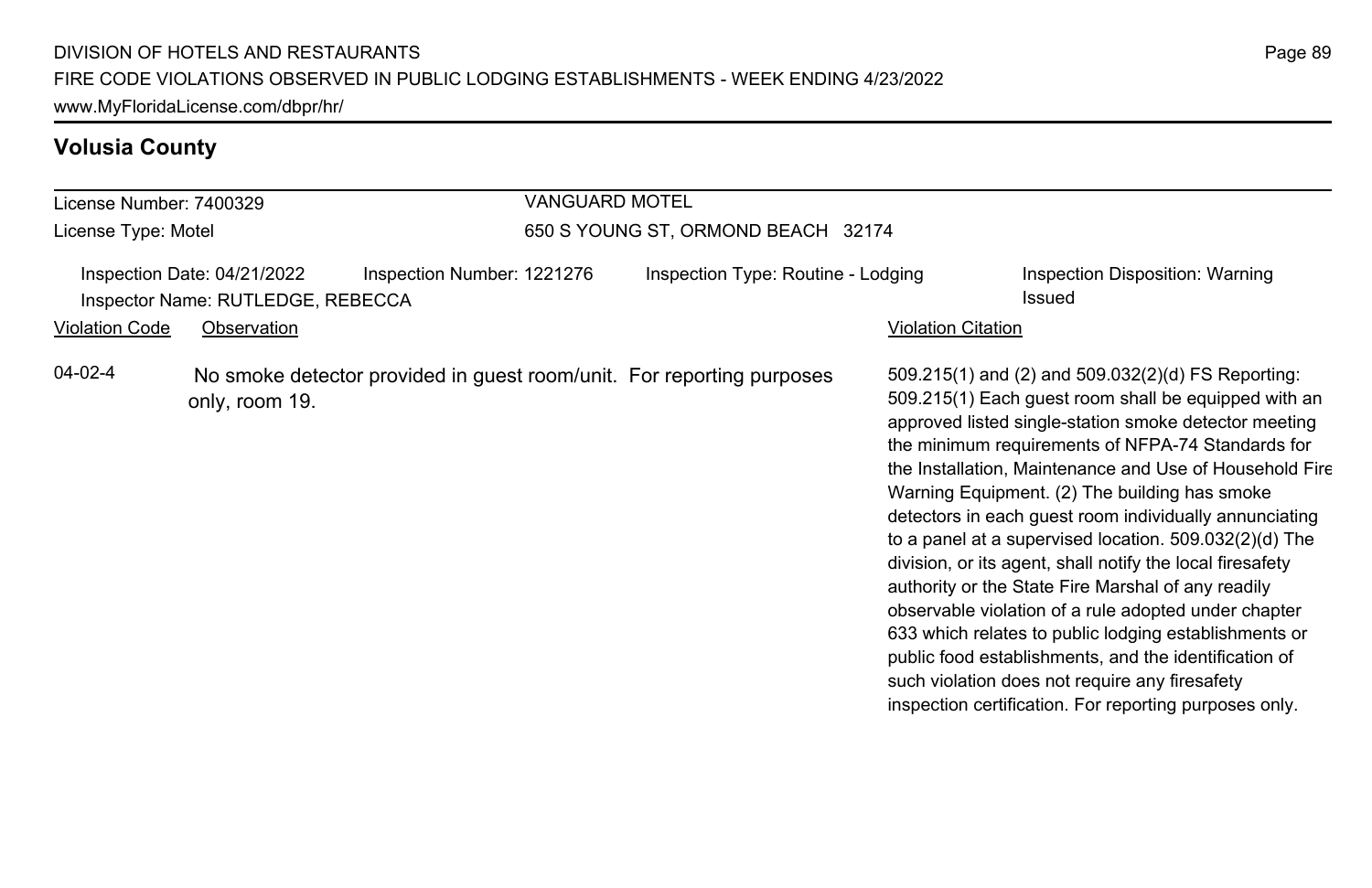| License Number: 7406502                                                                         |             |                                                                                                                       | <b>HAMPTON INN &amp; SUITES</b>    |                                |                                                                     |                           |                                                                                                                                                                                                                                        |
|-------------------------------------------------------------------------------------------------|-------------|-----------------------------------------------------------------------------------------------------------------------|------------------------------------|--------------------------------|---------------------------------------------------------------------|---------------------------|----------------------------------------------------------------------------------------------------------------------------------------------------------------------------------------------------------------------------------------|
| License Type: Hotel                                                                             |             |                                                                                                                       |                                    | 20 SUMMIT OAK PL, DELAND 32720 |                                                                     |                           |                                                                                                                                                                                                                                        |
| Inspection Number: 1161837<br>Inspection Date: 04/18/2022<br>Inspector Name: OCASIO-LOPEZ, LISA |             |                                                                                                                       | Inspection Type: Routine - Lodging |                                | Inspection Disposition: Inspection<br>Completed - No Further Action |                           |                                                                                                                                                                                                                                        |
| <b>Violation Code</b>                                                                           | Observation |                                                                                                                       |                                    |                                |                                                                     | <b>Violation Citation</b> |                                                                                                                                                                                                                                        |
| 04-01-4                                                                                         |             | Trouble/alarm light illuminated on the fire alarm control panel. For<br>reporting purposes only. **Repeat Violation** |                                    |                                |                                                                     |                           | 509.032(2)(d) FS Reporting: The division, or its agent,<br>shall notify the local firesafety authority or the State<br>Fire Marshal of any readily observable violation of a<br>rula adantad undar ahantar COO which relates to nublic |

rule adopted under chapter 633 which relates to public lodging establishments or public food establishments, and the identification of such violation does not require any firesafety inspection certification. For reporting purposes only.